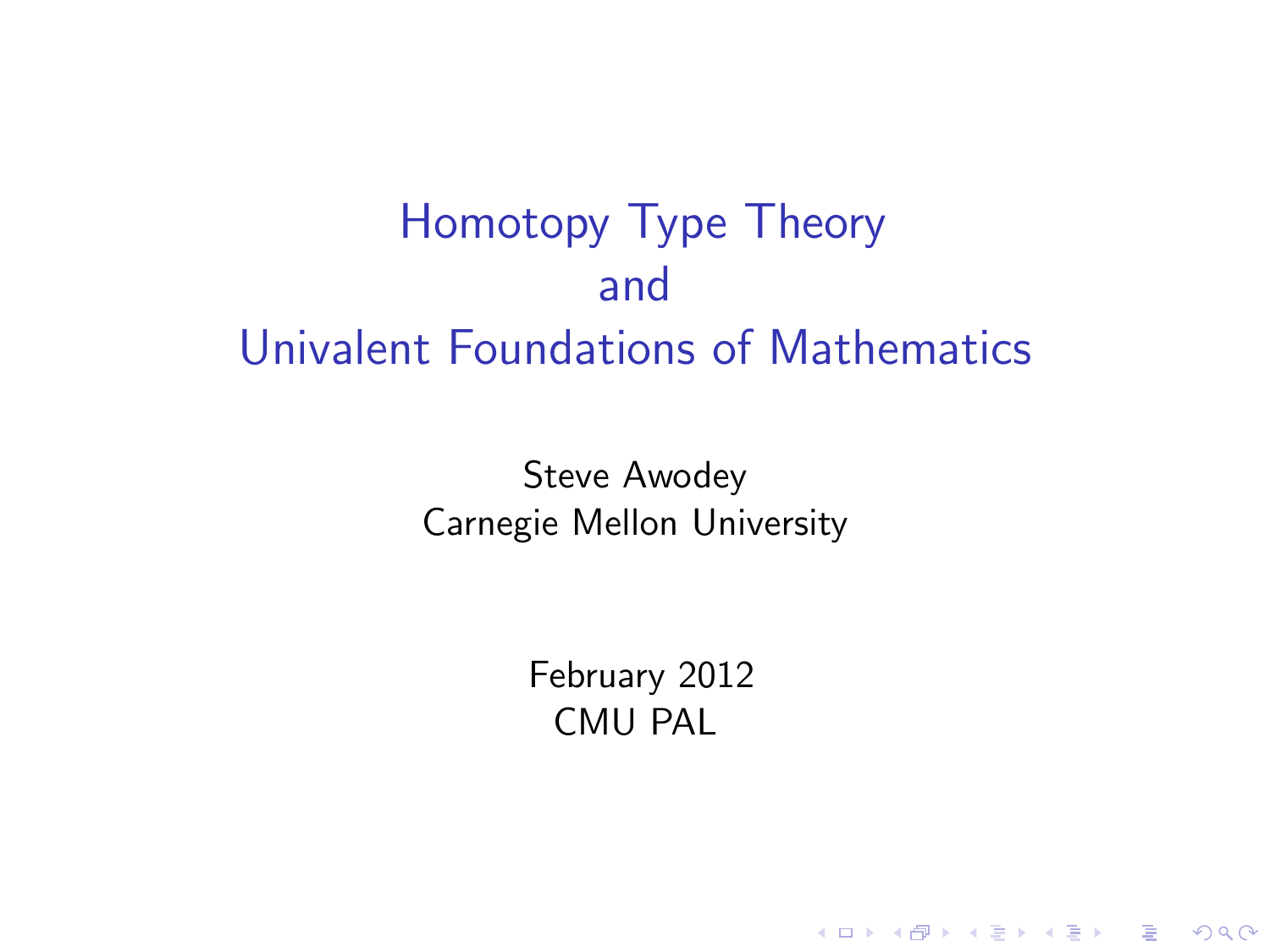A new connection has recently come to light between Logic and Topology, namely an interpretation of the constructive type theory of Martin-Löf into homotopy theory.

K ロ ▶ K @ ▶ K 할 > K 할 > 1 할 > 1 이익어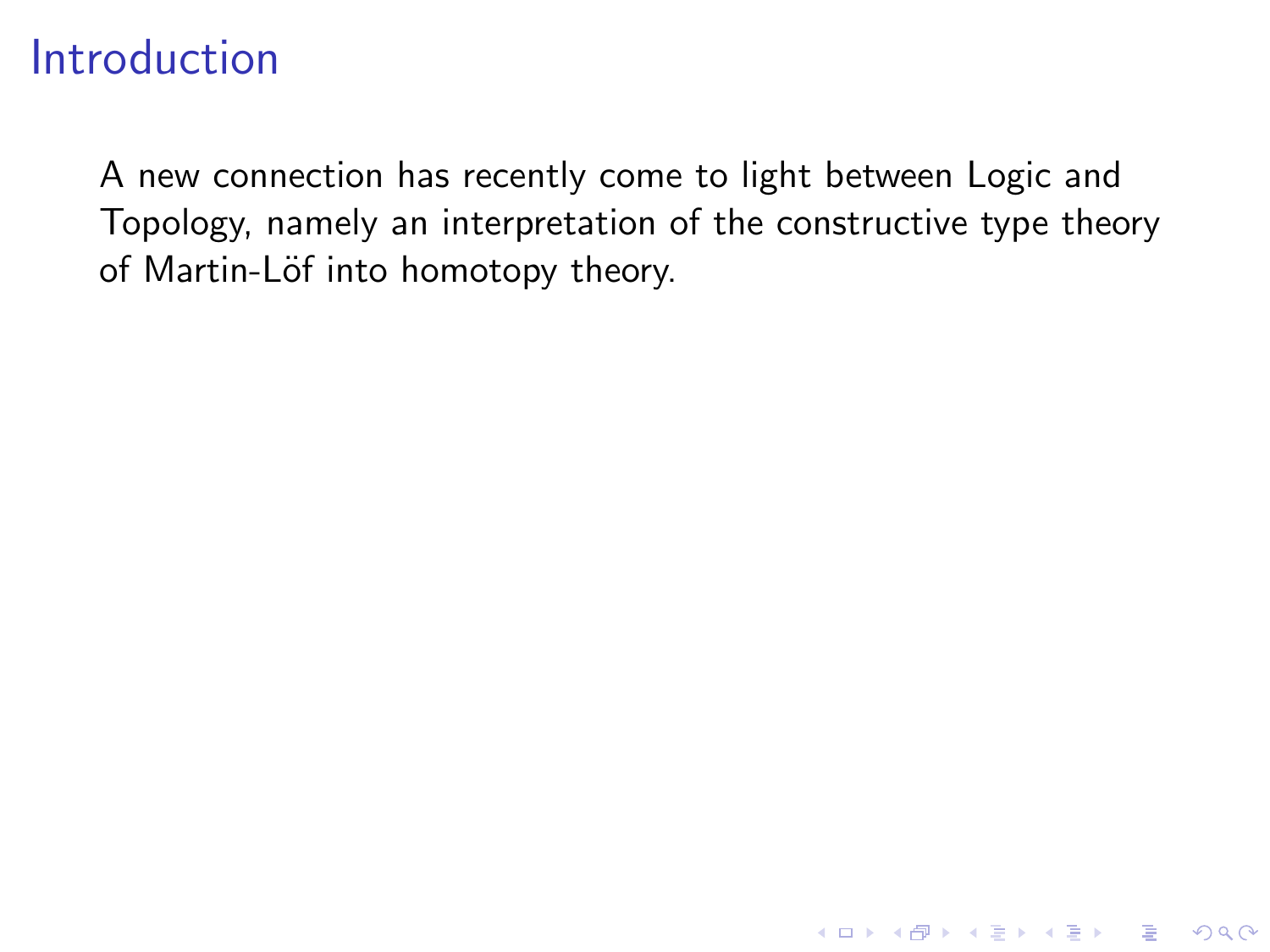A new connection has recently come to light between Logic and Topology, namely an interpretation of the constructive type theory of Martin-Löf into homotopy theory.

**KORK STRATER STRAKER** 

1. Homotopy can be used as a tool to construct models of systems of logic.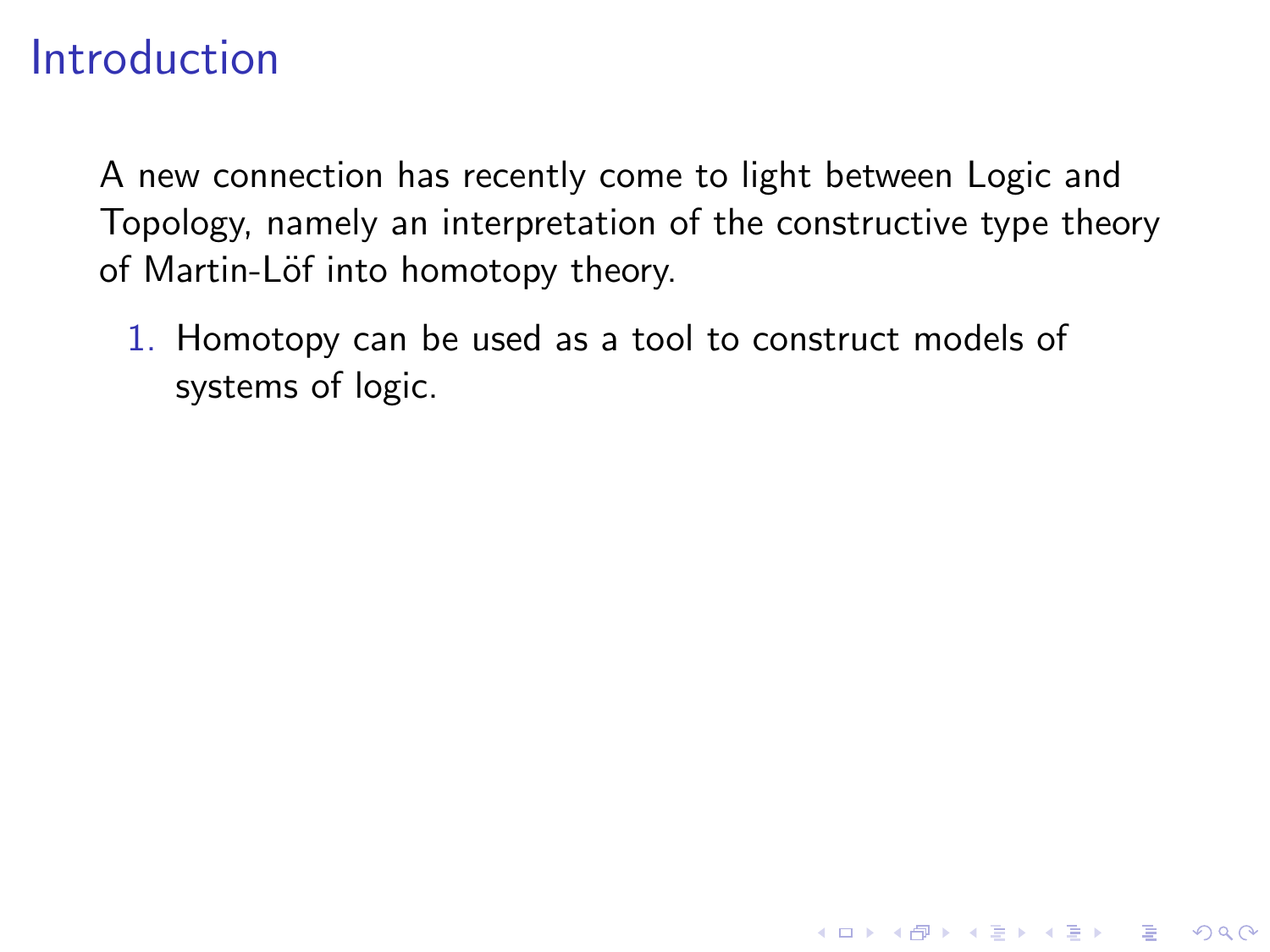A new connection has recently come to light between Logic and Topology, namely an interpretation of the constructive type theory of Martin-Löf into homotopy theory.

- 1. Homotopy can be used as a tool to construct models of systems of logic.
- 2. Constructive type theory can be used as a formal calculus to reason about homotopy.

**KORK ERKER ADE YOUR**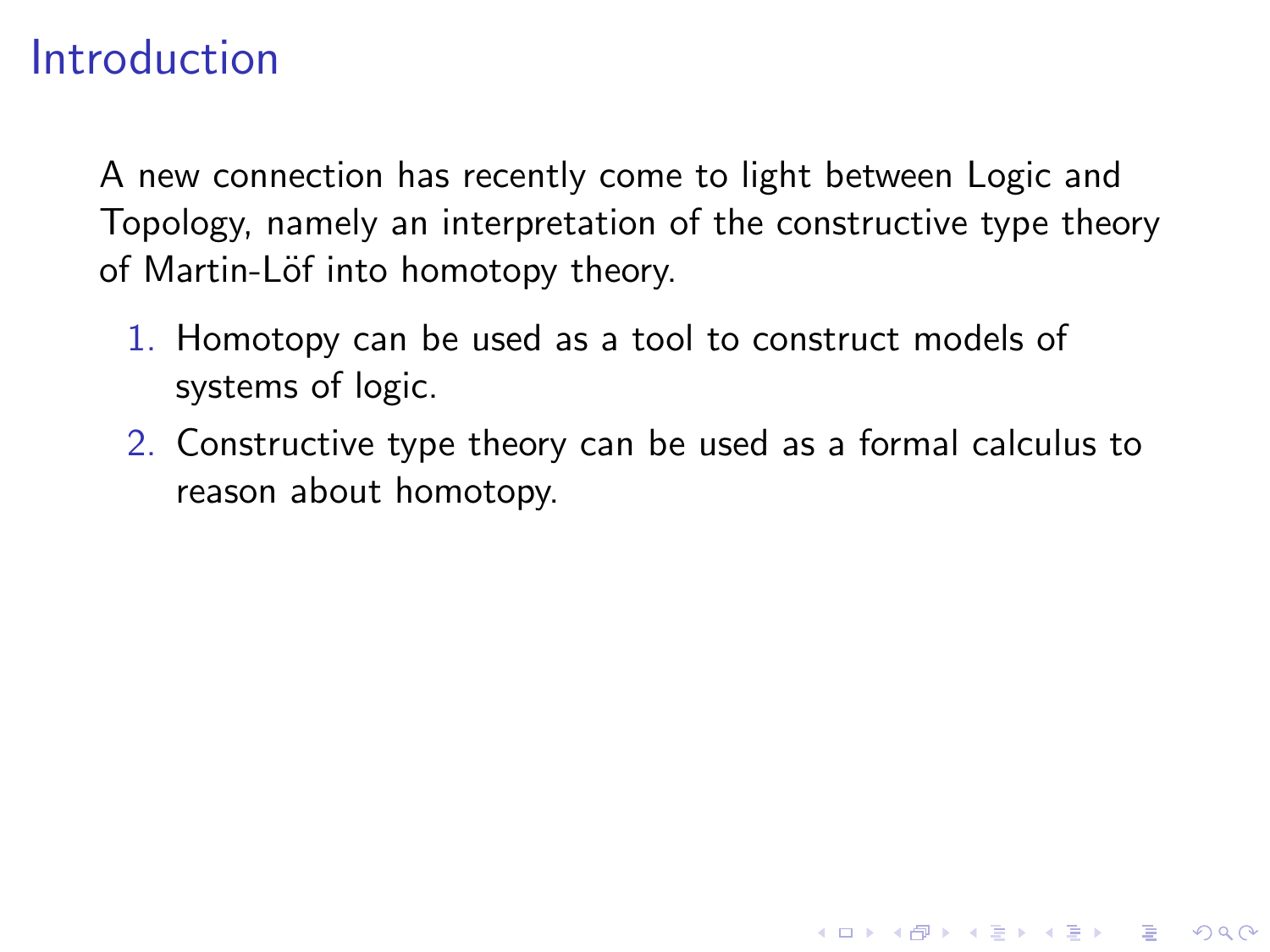A new connection has recently come to light between Logic and Topology, namely an interpretation of the constructive type theory of Martin-Löf into homotopy theory.

- 1. Homotopy can be used as a tool to construct models of systems of logic.
- 2. Constructive type theory can be used as a formal calculus to reason about homotopy.

**KORK ERKER ADE YOUR** 

3. The computational implementation of type theory allows computer verified proofs in homotopy theory.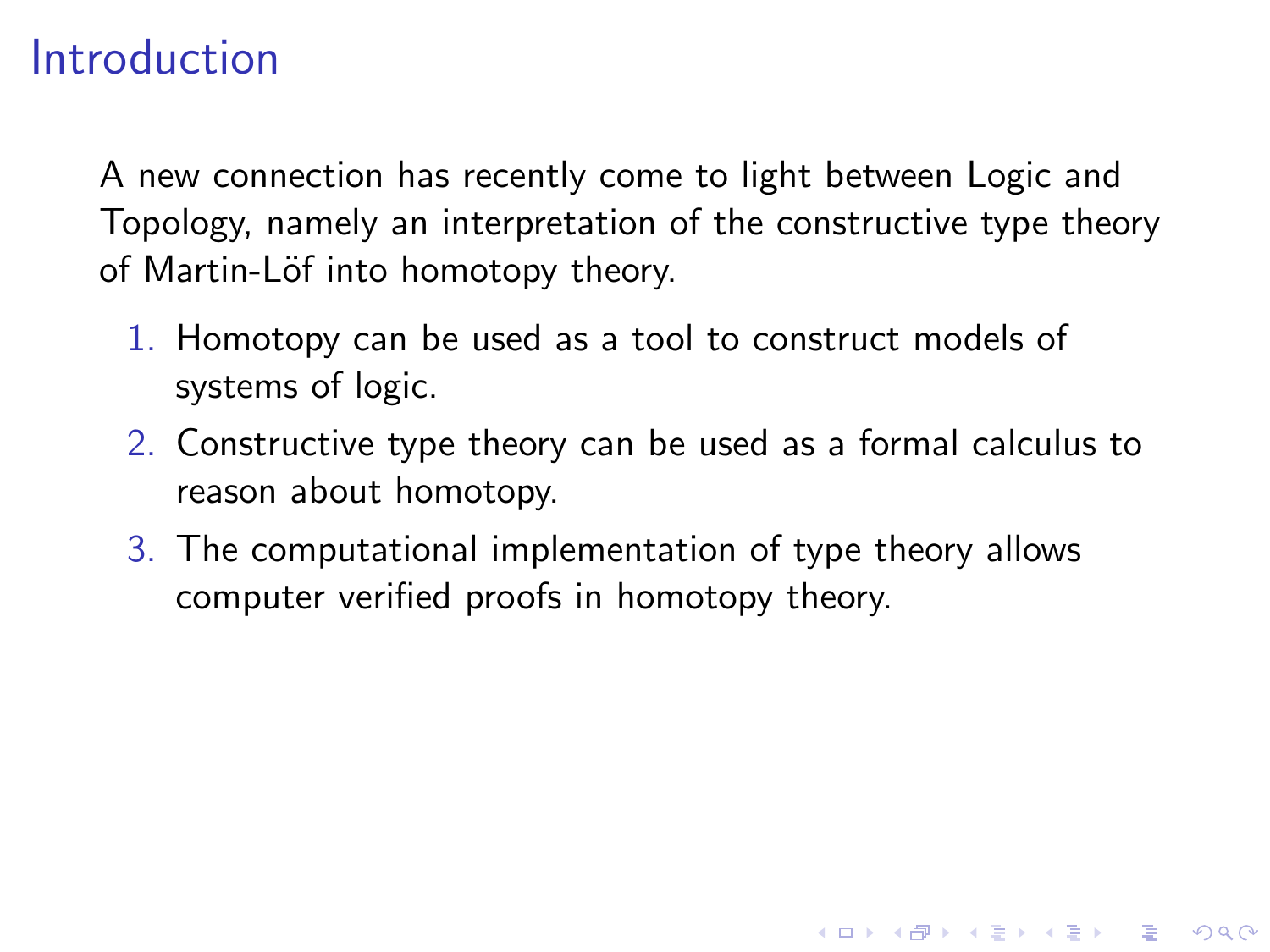A new connection has recently come to light between Logic and Topology, namely an interpretation of the constructive type theory of Martin-Löf into homotopy theory.

- 1. Homotopy can be used as a tool to construct models of systems of logic.
- 2. Constructive type theory can be used as a formal calculus to reason about homotopy.

**KORK ERKER ADE YOUR** 

- 3. The computational implementation of type theory allows computer verified proofs in homotopy theory.
- 4. The homotopy interpretation suggests new logical constructions and axioms.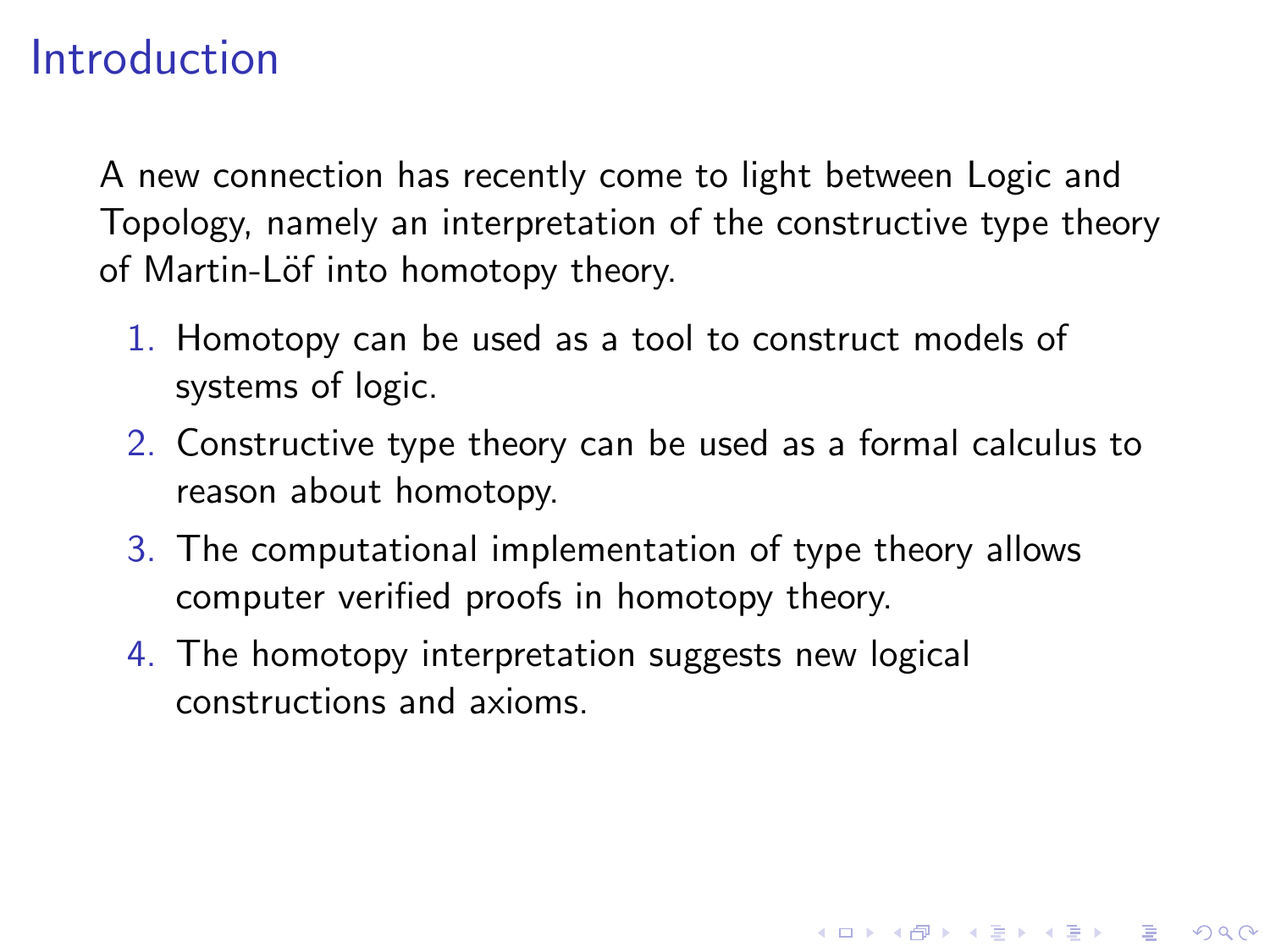A new connection has recently come to light between Logic and Topology, namely an interpretation of the constructive type theory of Martin-Löf into homotopy theory.

- 1. Homotopy can be used as a tool to construct models of systems of logic.
- 2. Constructive type theory can be used as a formal calculus to reason about homotopy.
- 3. The computational implementation of type theory allows computer verified proofs in homotopy theory.
- 4. The homotopy interpretation suggests new logical constructions and axioms.
- 5. Voevodsky's Univalent Foundations program combines these aspects into a new program of foundations for mathematics.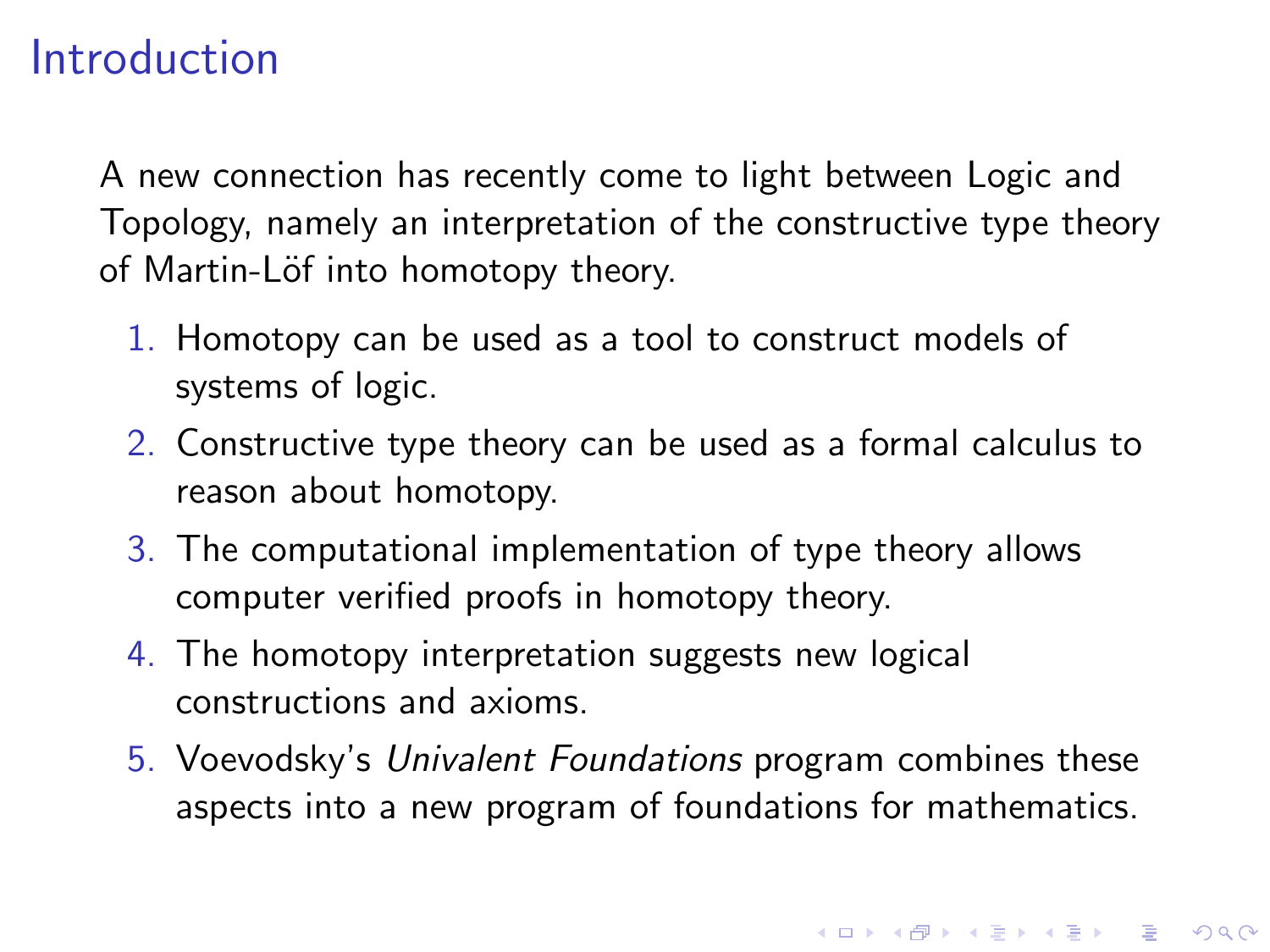Martin-Löf constructive type theory consists of:

K ロ ▶ K @ ▶ K 할 ▶ K 할 ▶ ... 할 ... 9 Q Q ·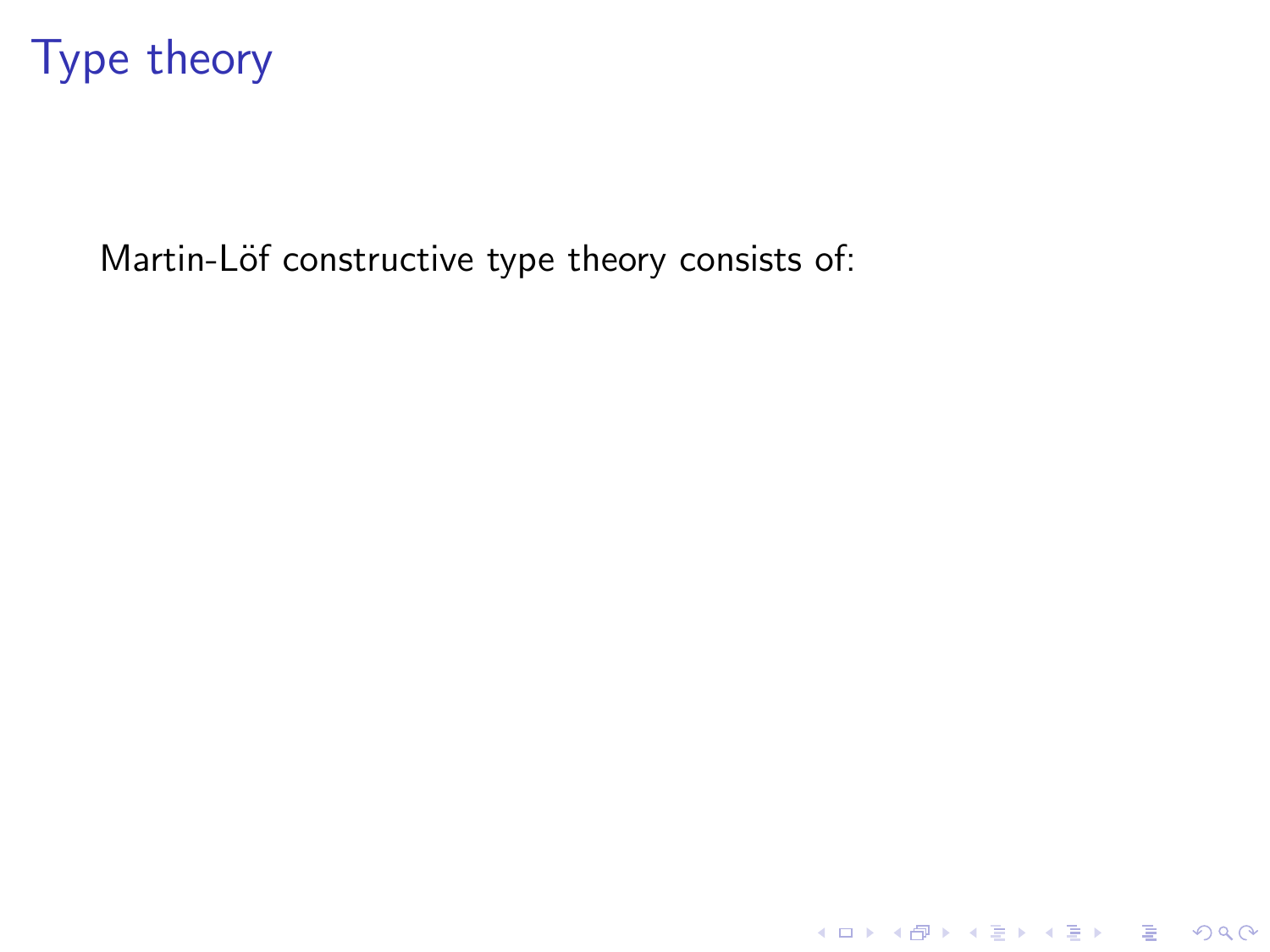Martin-Löf constructive type theory consists of:

K ロ ▶ K @ ▶ K 할 ▶ K 할 ▶ | 할 | © 9 Q @

▶ Types:  $X, Y, ..., A \times B, A \rightarrow B, ...$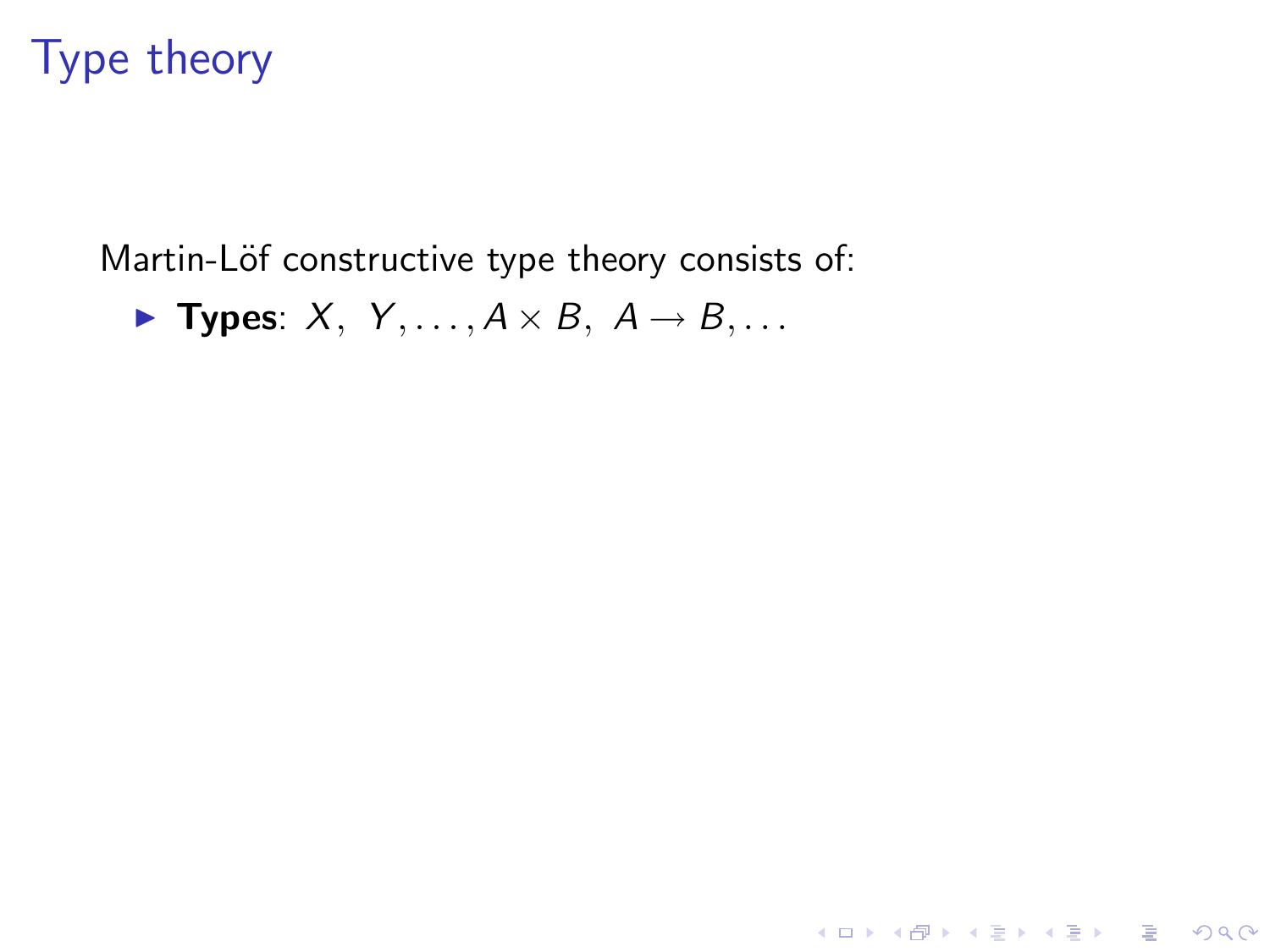Martin-Löf constructive type theory consists of:

- ▶ Types:  $X, Y, ..., A \times B, A \rightarrow B, ...$
- **Ferms**:  $x : A, b : B, \langle a, b \rangle, \lambda x.b(x), \ldots$

**KORK STRATER STRAKER**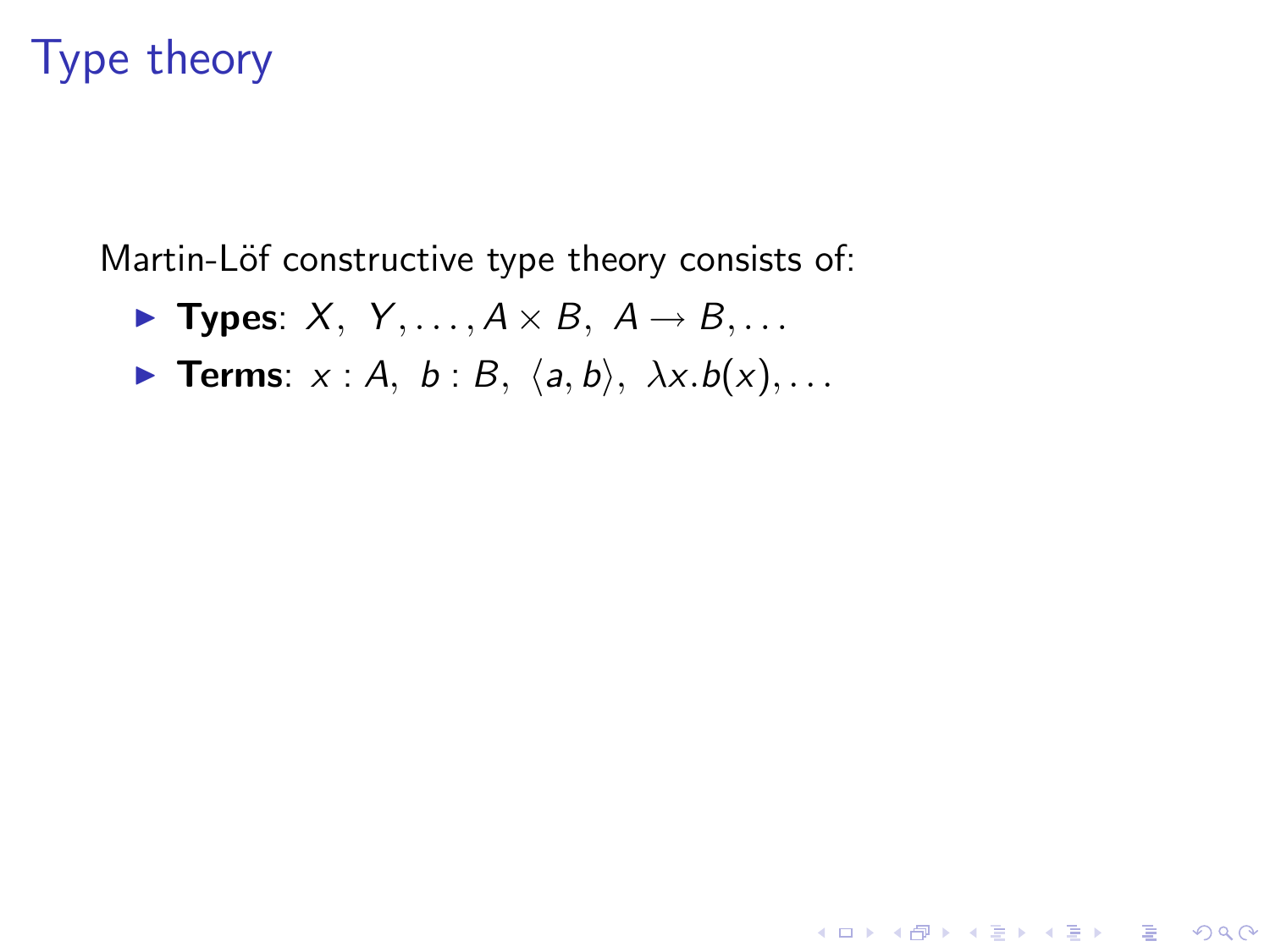Martin-Löf constructive type theory consists of:

- **Fypes:**  $X, Y, \ldots, A \times B, A \rightarrow B, \ldots$
- **Terms**:  $x : A$ ,  $b : B$ ,  $\langle a, b \rangle$ ,  $\lambda x.b(x)$ , ...

**KORK ERKER ADE YOUR** 

 $\blacktriangleright$  Dependent Types:  $x : A \vdash B(x)$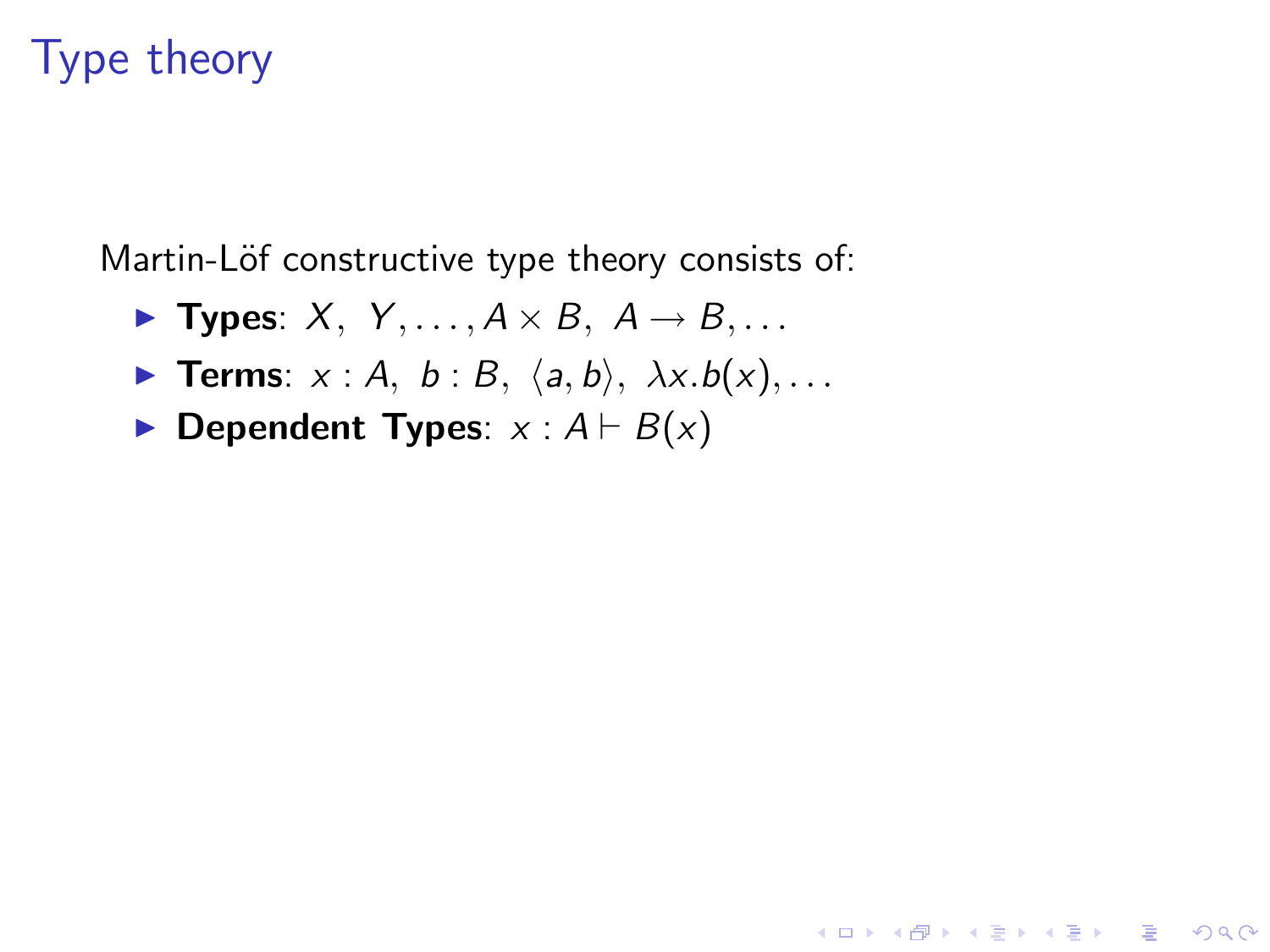Martin-Löf constructive type theory consists of:

- **Fypes:**  $X, Y, \ldots, A \times B, A \rightarrow B, \ldots$
- **Terms**:  $x : A$ ,  $b : B$ ,  $\langle a, b \rangle$ ,  $\lambda x.b(x)$ , ...

**KORK ERKER ADE YOUR** 

 $\blacktriangleright$  Dependent Types:  $x : A \vdash B(x)$ 

$$
\triangleright \sum_{x:A} B(x)
$$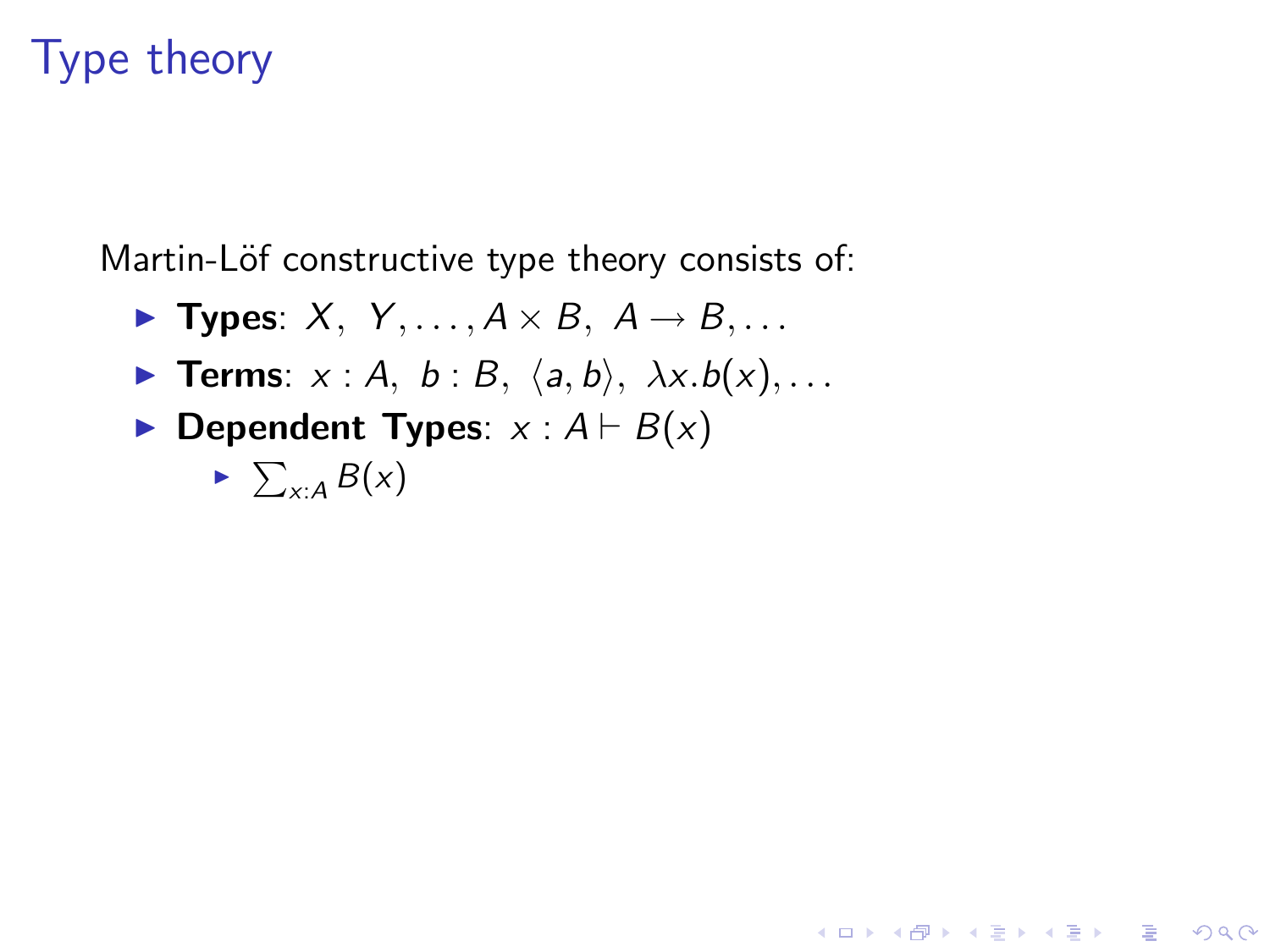Martin-Löf constructive type theory consists of:

- **Fypes:**  $X, Y, \ldots, A \times B, A \rightarrow B, \ldots$
- **Terms**:  $x : A$ ,  $b : B$ ,  $\langle a, b \rangle$ ,  $\lambda x.b(x)$ , ...

**KORK ERKER ADE YOUR** 

 $\blacktriangleright$  Dependent Types:  $x : A \vdash B(x)$ 

$$
\rightarrow \frac{\sum_{x:A} B(x)}{\prod_{x:A} B(x)}
$$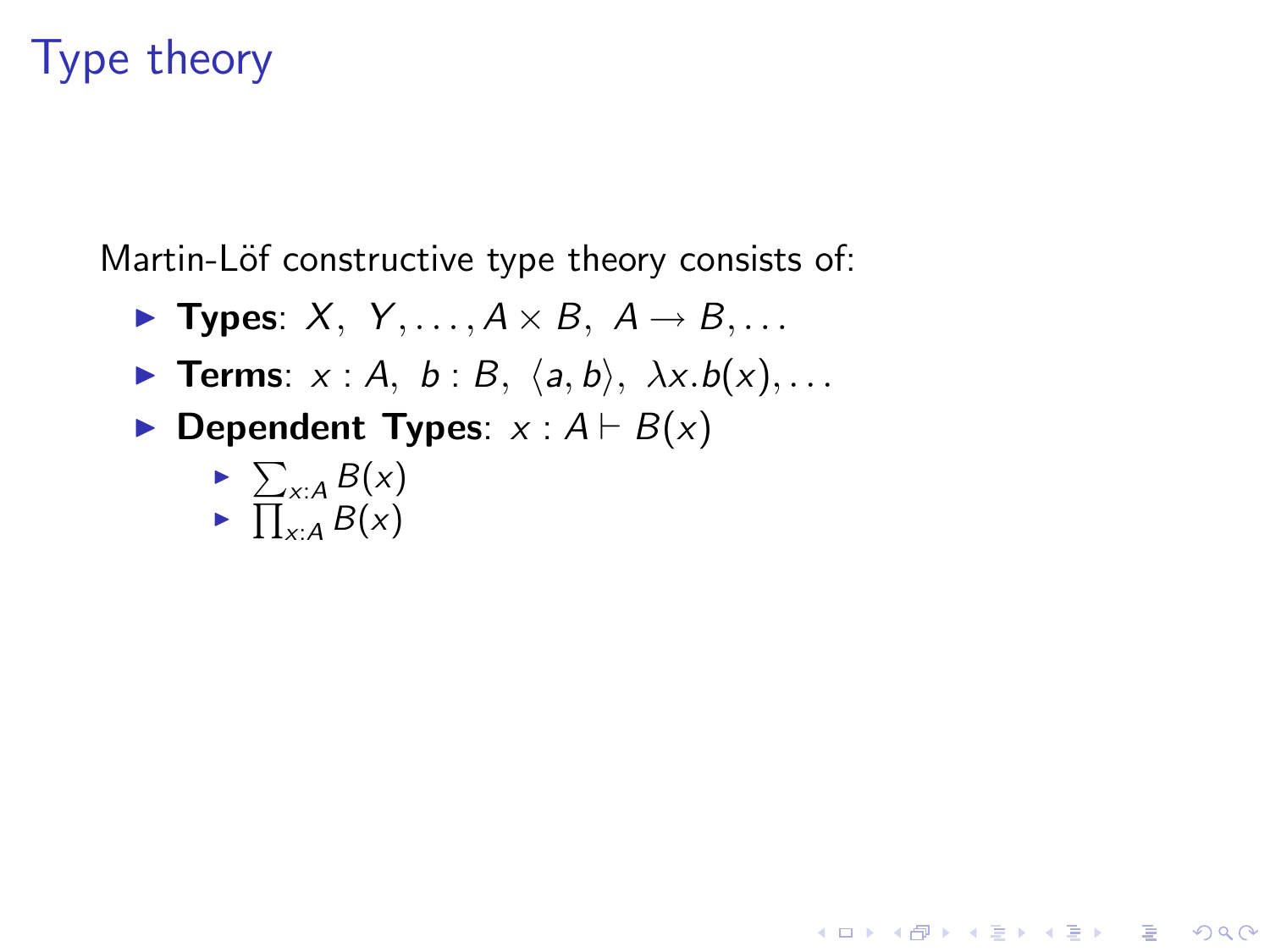Martin-Löf constructive type theory consists of:

- **Types:**  $X, Y, \ldots, A \times B, A \rightarrow B, \ldots$
- **Ferms**:  $x : A, b : B, \langle a, b \rangle, \lambda x.b(x), \ldots$

**KORK ERKER ADE YOUR** 

 $\blacktriangleright$  Dependent Types:  $x : A \vdash B(x)$ 

$$
\sum_{x:A} B(x)
$$
  
 
$$
\prod_{x:A} B(x)
$$

**Equations**  $s = t : A$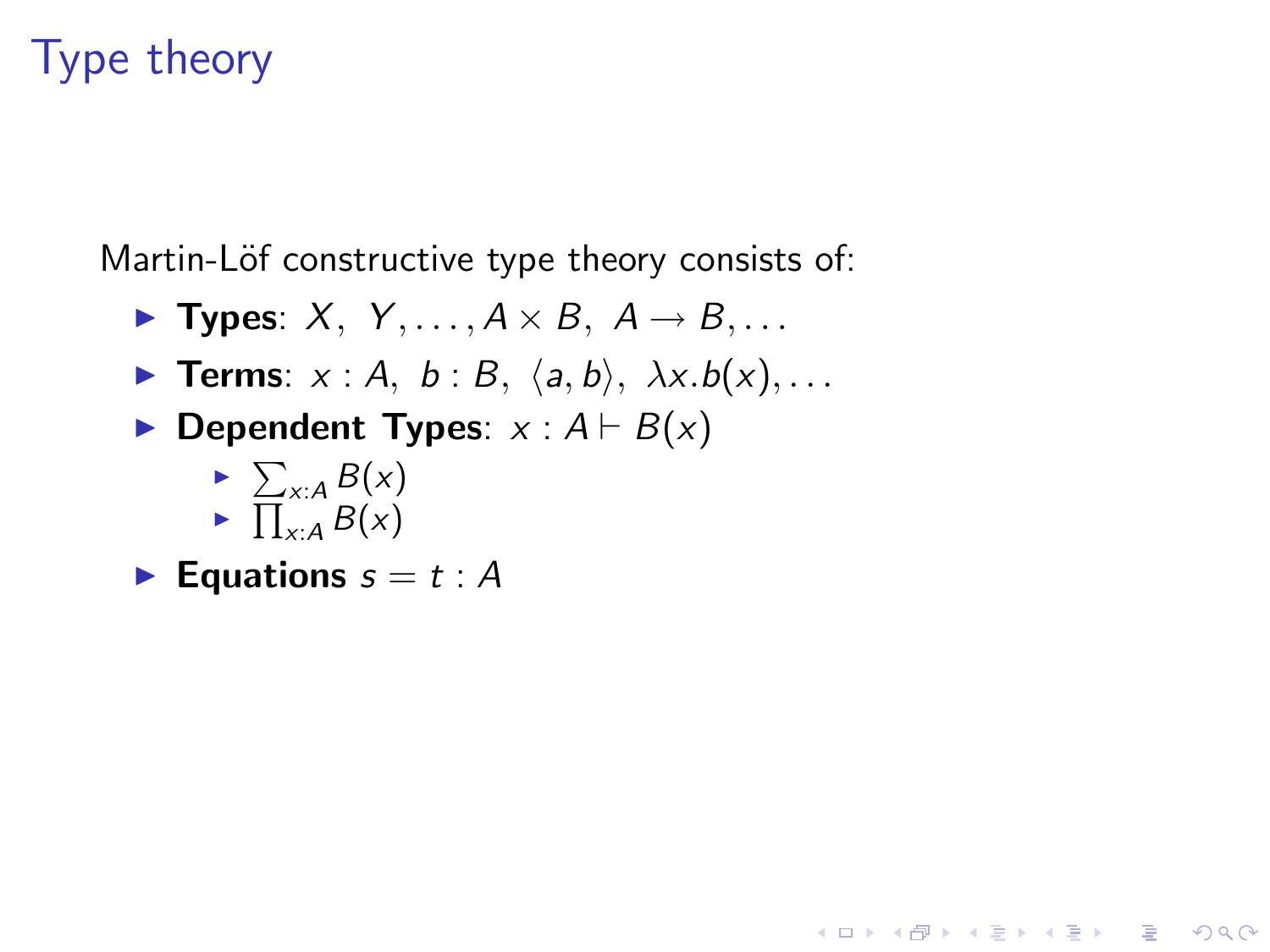Martin-Löf constructive type theory consists of:

- **Types:**  $X, Y, \ldots, A \times B, A \rightarrow B, \ldots$
- **Terms**:  $x : A$ ,  $b : B$ ,  $\langle a, b \rangle$ ,  $\lambda x.b(x)$ , ...
- **Dependent Types:**  $x : A \vdash B(x)$ 
	- $\blacktriangleright \sum_{x:A} B(x)$  $\blacktriangleright \prod_{x:A} B(x)$
- Equations  $s = t : A$

Formal calculus of terms and equations – like polynomials, only more complicated.

**KORK ERKER ADE YOUR**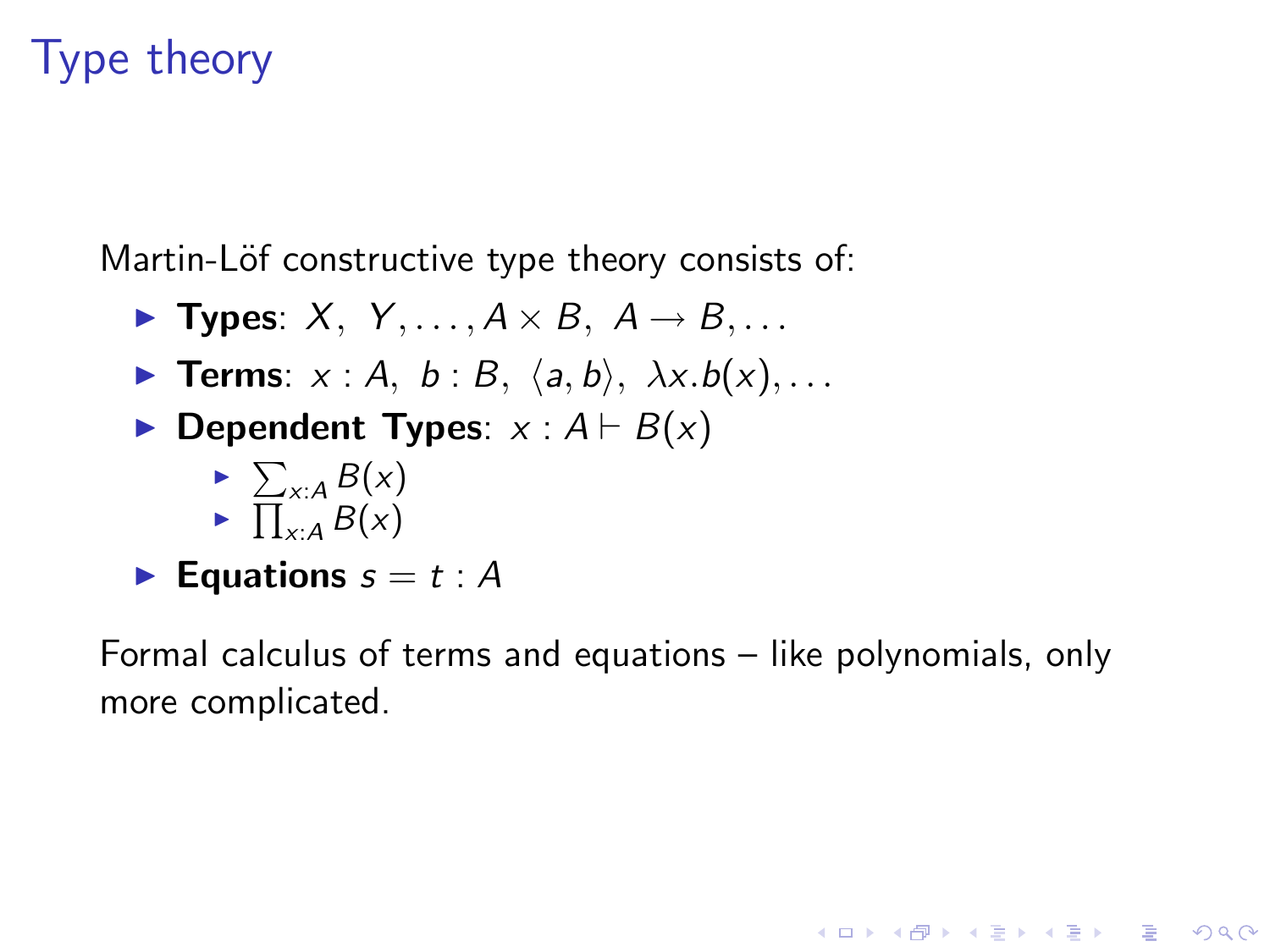The system has a curious dual interpretation:

 $\triangleright$  once as **mathematical** objects: types are "sets" and their terms are "elements", which are being constructed,

K ロ ▶ K @ ▶ K 할 > K 할 > 1 할 > 1 이익어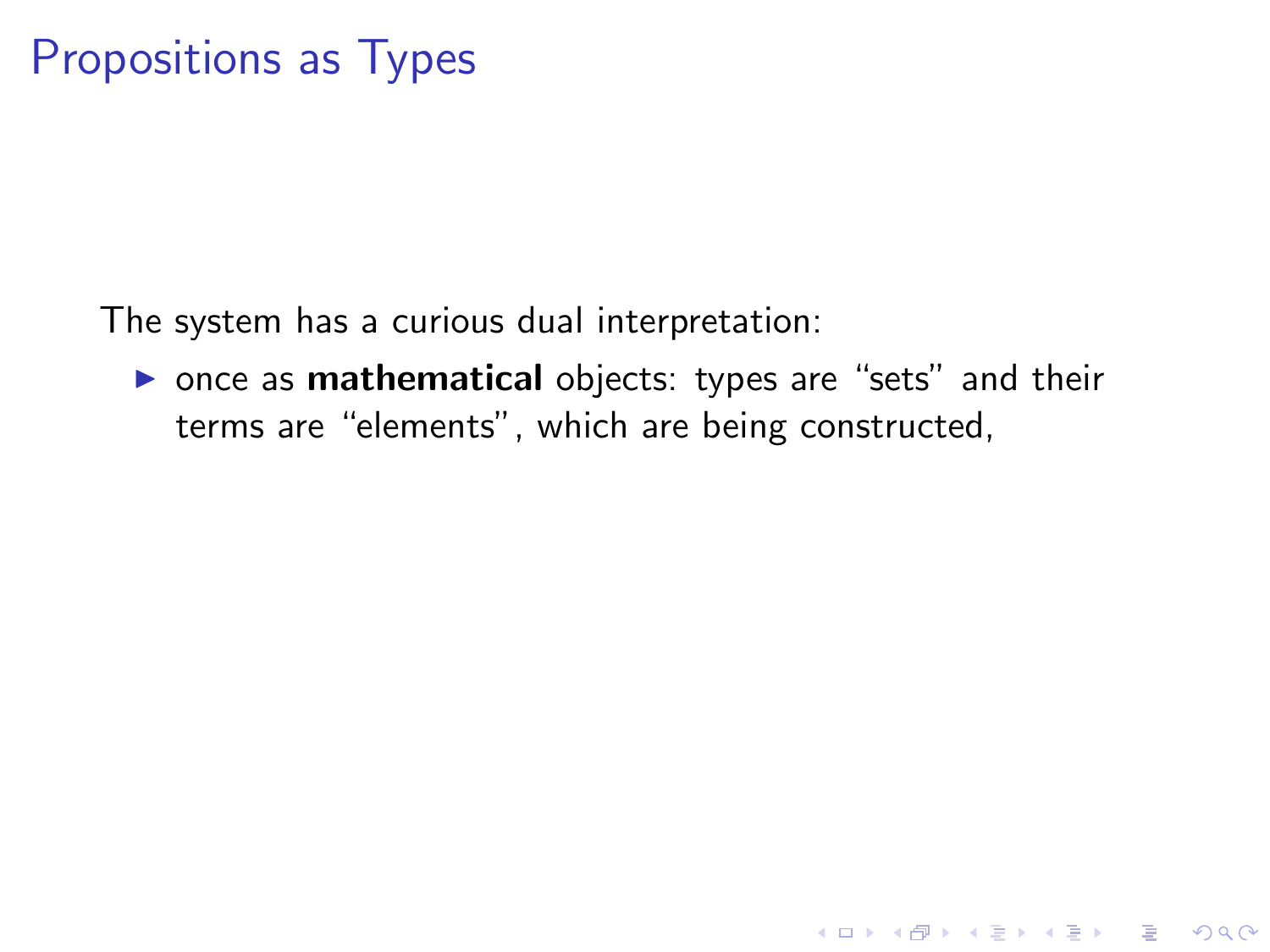The system has a curious dual interpretation:

- $\triangleright$  once as **mathematical** objects: types are "sets" and their terms are "elements", which are being constructed,
- $\triangleright$  once as **logical** objects: types are "propositions" and their terms are "proofs", which are being derived.

**KORK ERKER ADE YOUR**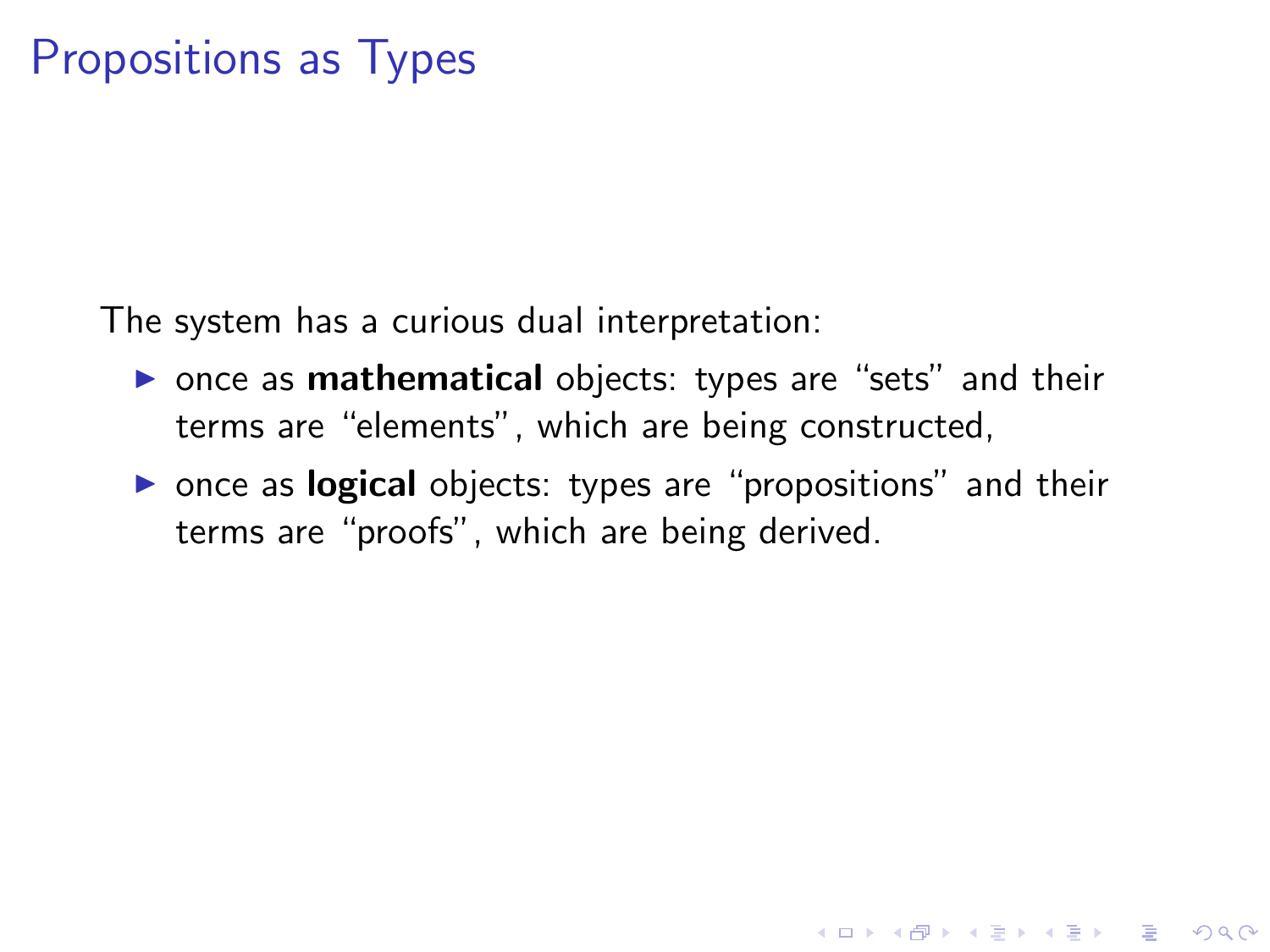The system has a curious dual interpretation:

- $\triangleright$  once as **mathematical** objects: types are "sets" and their terms are "elements", which are being constructed,
- $\triangleright$  once as **logical** objects: types are "propositions" and their terms are "proofs", which are being derived.

**KORK ERKER ADE YOUR** 

This is also known as the Curry-Howard correspondence.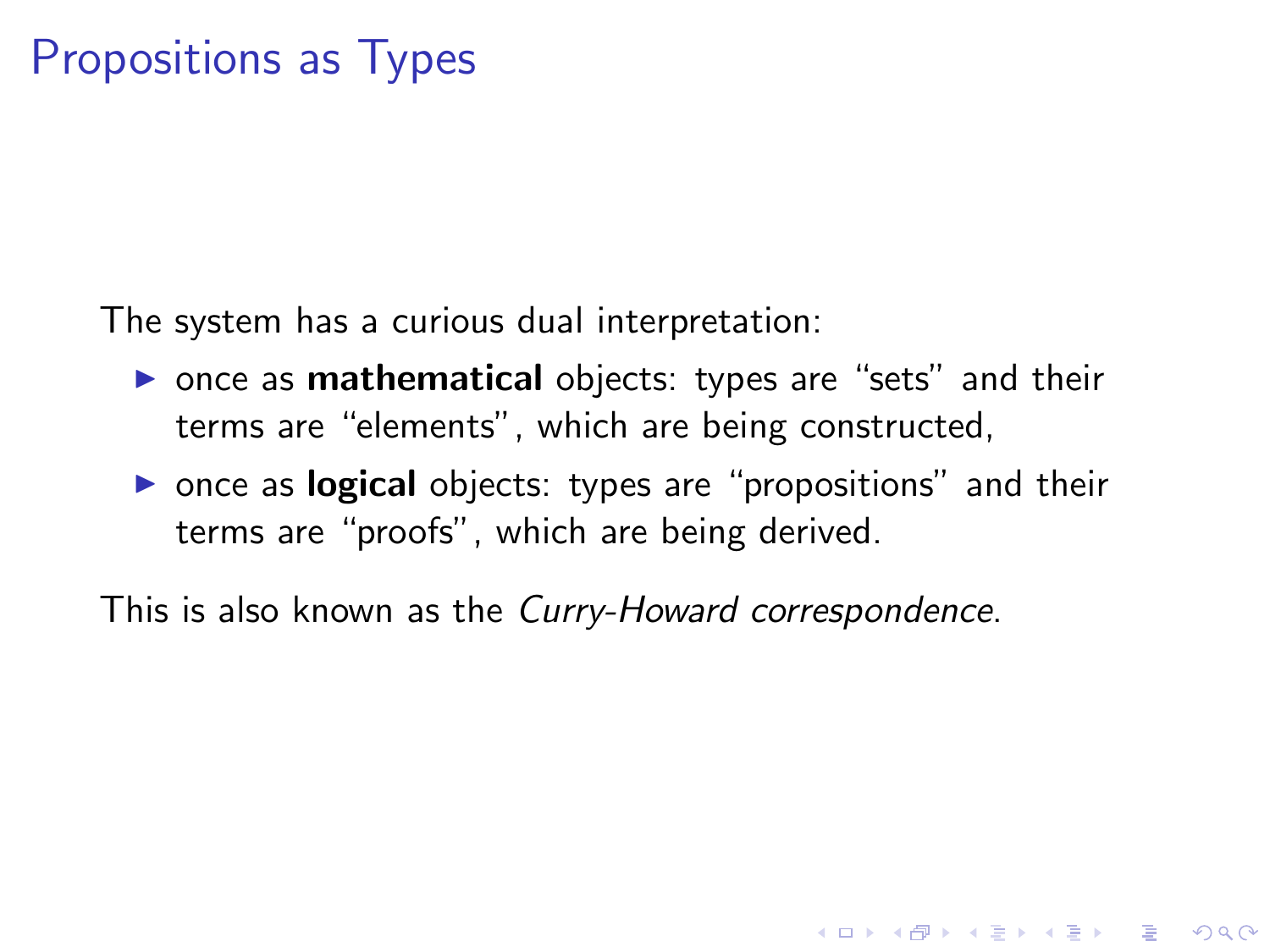## Identity types

According to the logical interpretation we have:

- ▶ propositional logic:  $A \times B$ ,  $A \rightarrow B$ ,
- **predicate logic**:  $B(x)$ ,  $C(x, y)$ , with **quantifiers**  $\prod$  and  $\sum$ .

**K ロ ▶ K @ ▶ K 할 X X 할 X 및 할 X X Q Q O**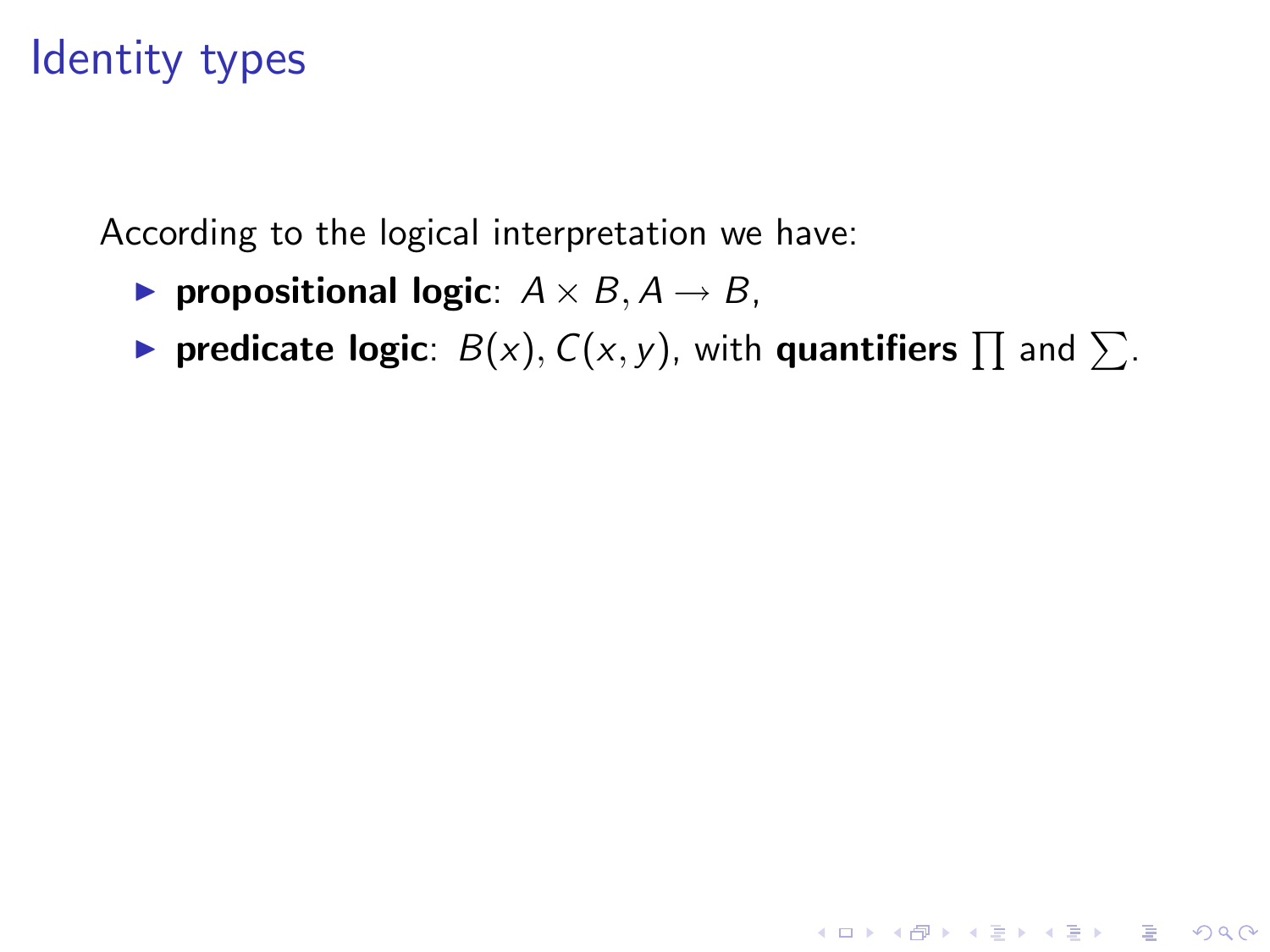## Identity types

According to the logical interpretation we have:

- ▶ propositional logic:  $A \times B$ ,  $A \rightarrow B$ ,
- **predicate logic**:  $B(x)$ ,  $C(x, y)$ , with **quantifiers**  $\prod$  and  $\sum$ . So it's natural to add a primitive relation of **identity** between any terms of the same type:

$$
x, y : A \vdash \mathtt{Id}_A(x, y)
$$

**KORKAR KERKER E VOOR** 

This type represents the **logical** proposition "x is identical to  $y$ ".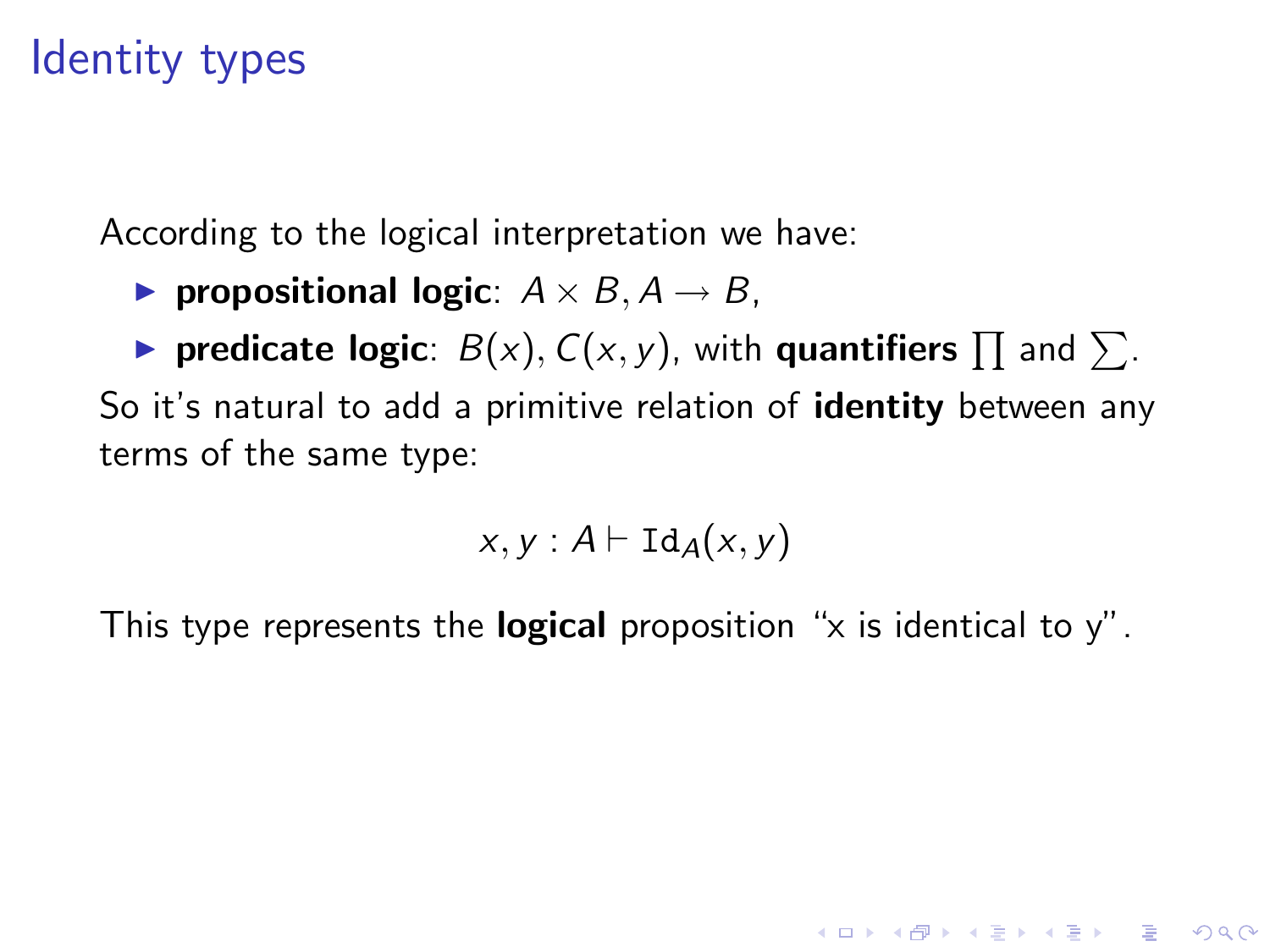## Identity types

According to the logical interpretation we have:

▶ propositional logic:  $A \times B$ ,  $A \rightarrow B$ ,

**• predicate logic**:  $B(x)$ ,  $C(x, y)$ , with **quantifiers**  $\prod$  and  $\sum$ . So it's natural to add a primitive relation of **identity** between any terms of the same type:

$$
x, y : A \vdash \text{Id}_A(x, y)
$$

**KORKAR KERKER E VOOR** 

This type represents the **logical** proposition "x is identical to  $y$ ".

On the mathematical side, the identity type admits a newly discovered geometric interpretation.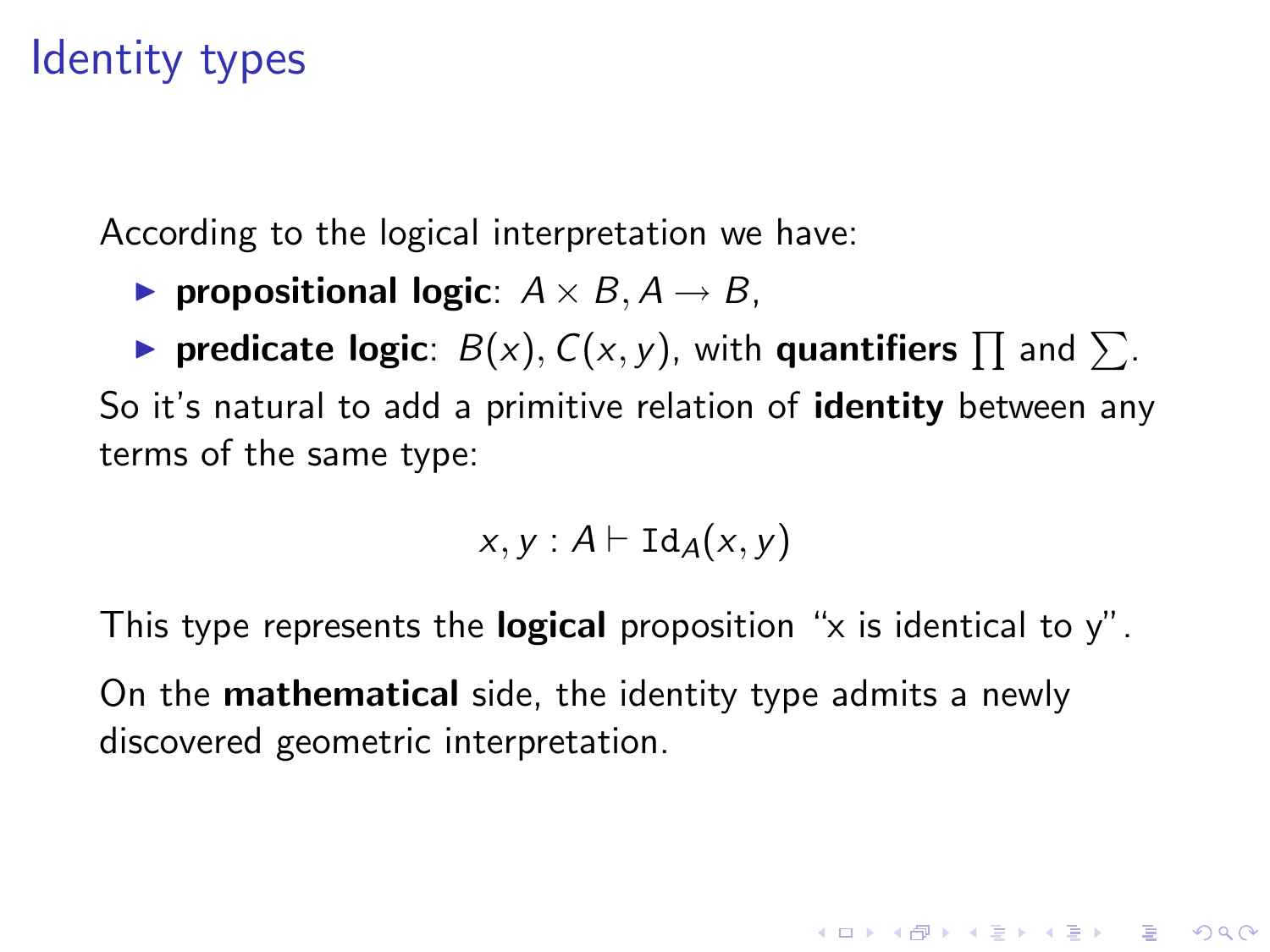## Rules for identity types

The **introduction** rule says that  $a : A$  is always identical to itself:

 $r(a)$ : Id<sub>A</sub> $(a, a)$ 

K ロ K K (P) K (E) K (E) X (E) X (P) K (P)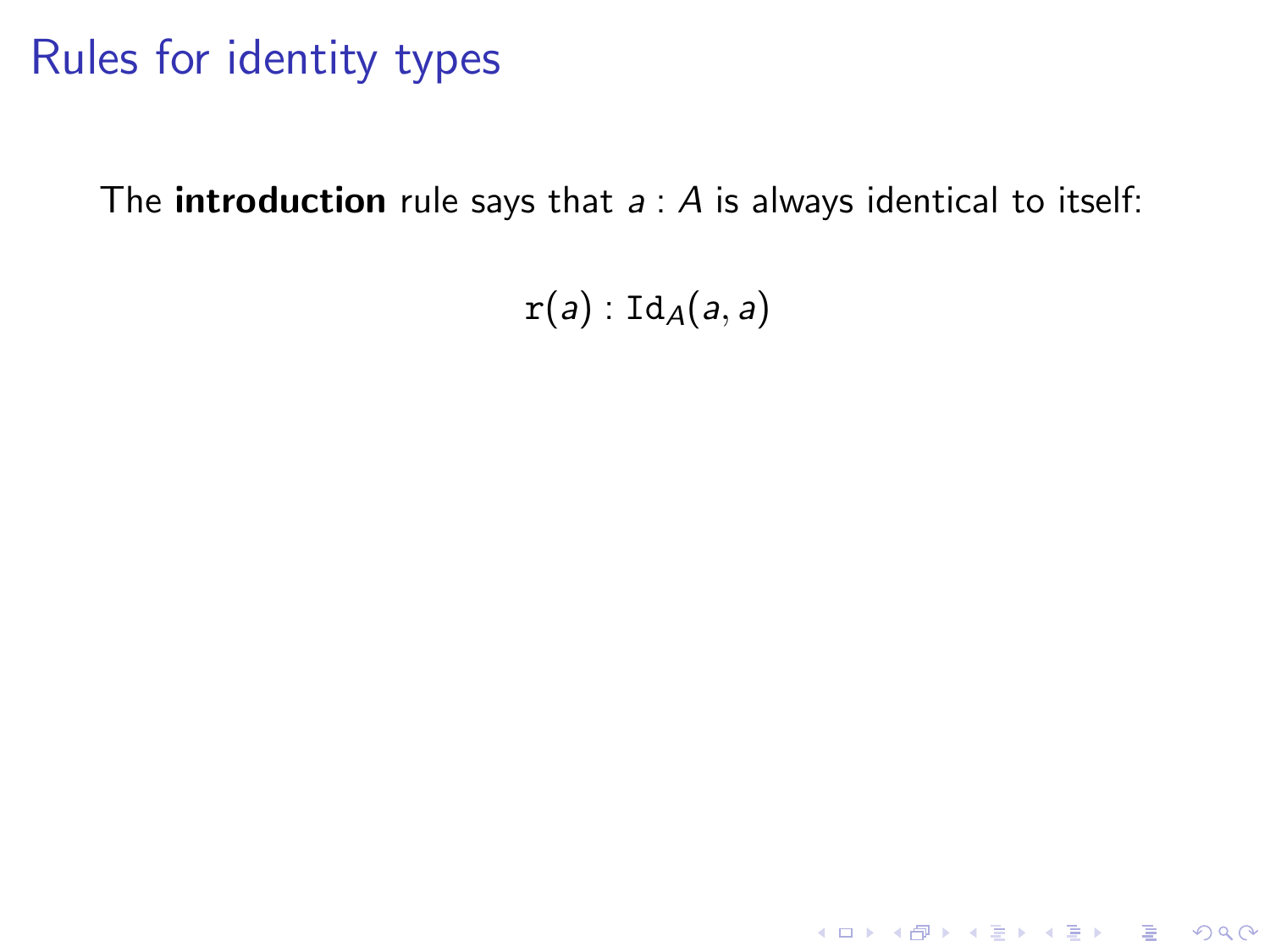## Rules for identity types

The **introduction** rule says that  $a : A$  is always identical to itself:

 $r(a)$  : Id<sub>A</sub> $(a, a)$ 

The **elimination** rule is a form of Leibniz's law:

$$
\frac{a:A \vdash d(a):D(a,a,\mathbf{r}(a))}{c:\text{Id}_A(a,b) \vdash \mathsf{J}_d(a,b,c):D(a,b,c)}
$$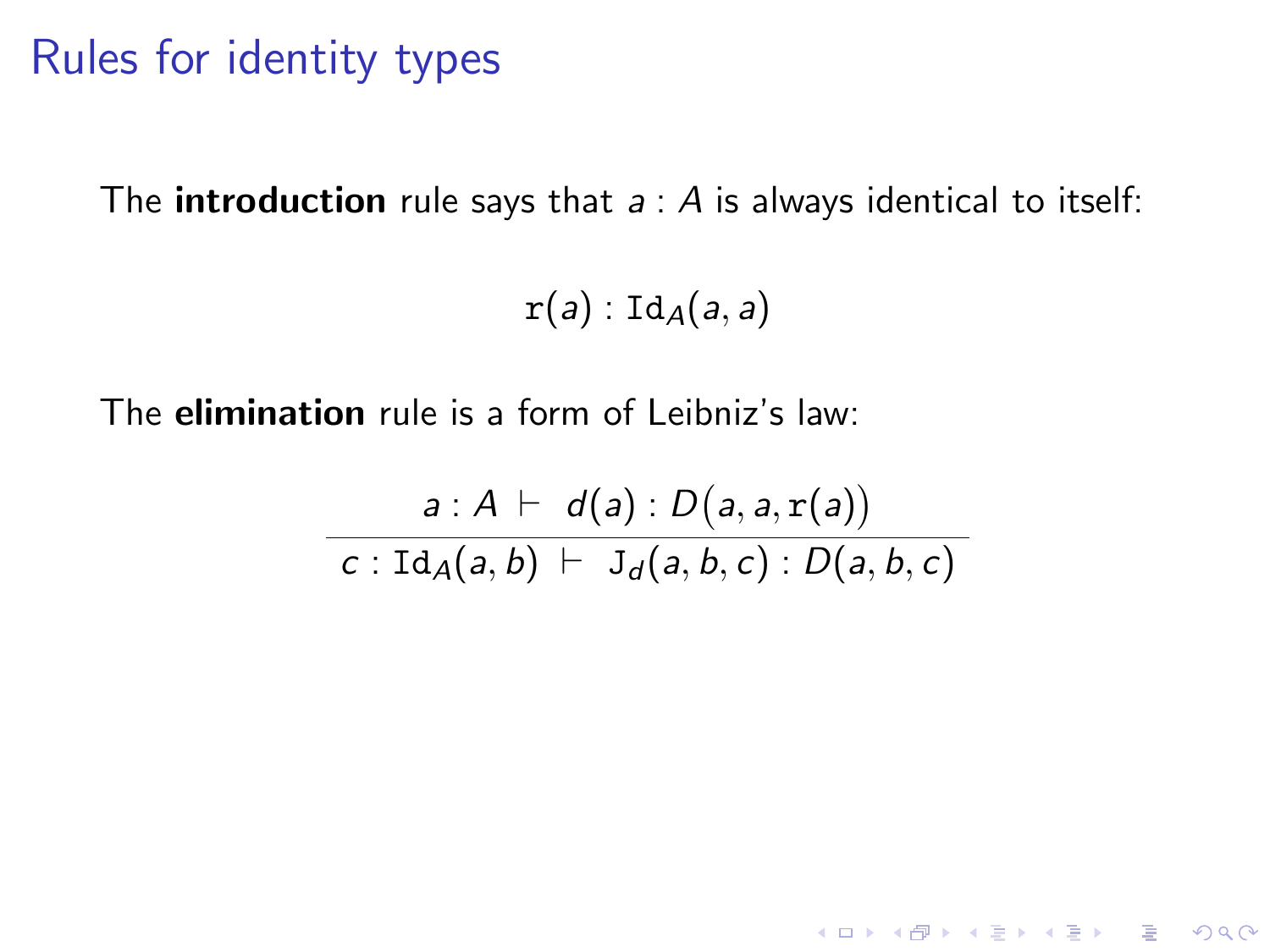#### Rules for identity types

The **introduction** rule says that  $a : A$  is always identical to itself:

 $r(a)$ : Id<sub>A</sub> $(a, a)$ 

The **elimination** rule is a form of Leibniz's law:

$$
\frac{a:A \vdash d(a):D(a,a,\mathbf{r}(a))}{c:\text{Id}_{A}(a,b) \vdash \mathsf{J}_{d}(a,b,c):D(a,b,c)}
$$

Schematically:

$$
D(a,a) \& \mathrm{Id}_A(a,b) \Rightarrow D(a,b)
$$

**K ロ ▶ K @ ▶ K 할 X X 할 X 및 할 X X Q Q O**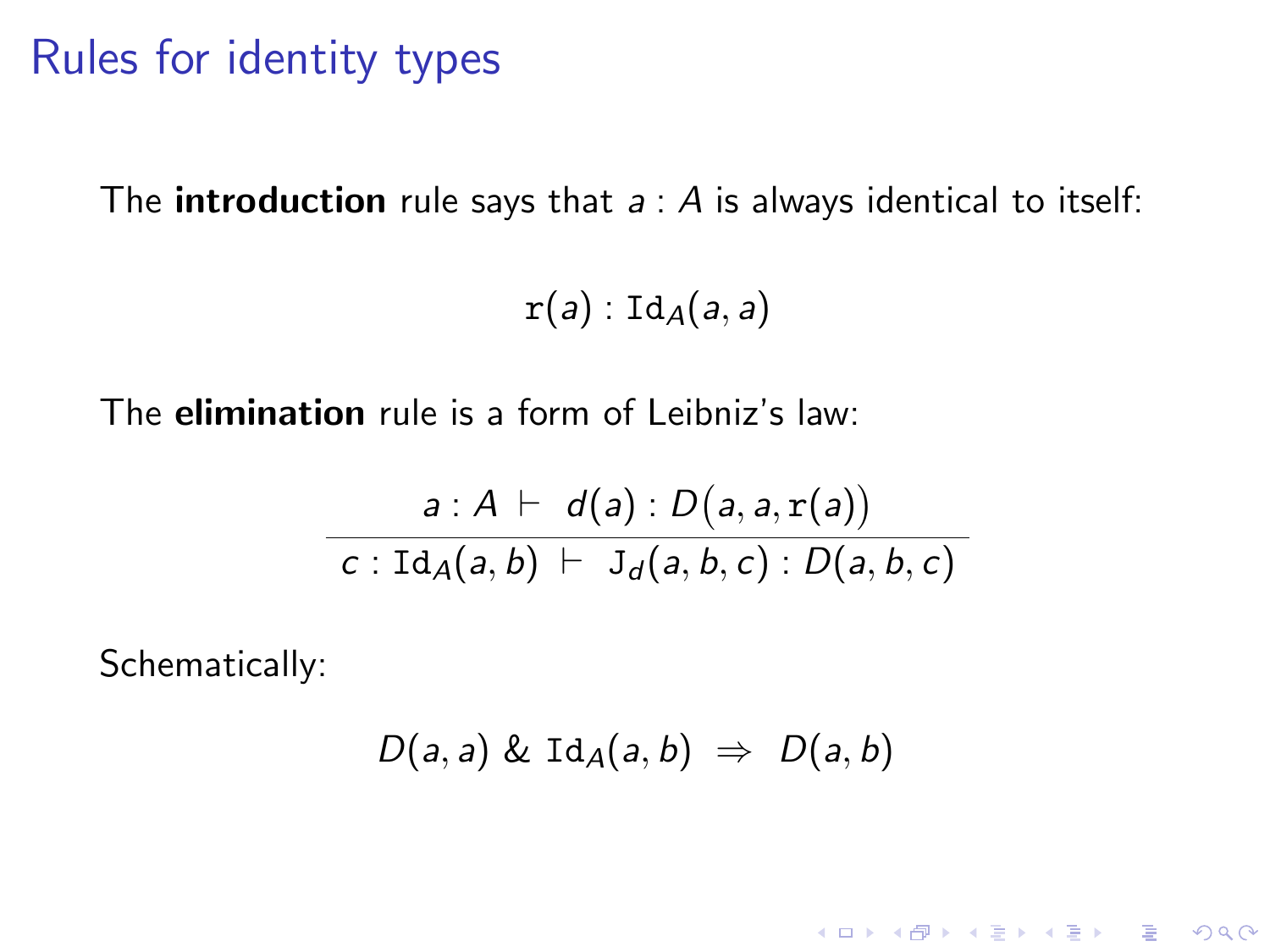#### Intensionality

The rules are such that if  $a$  and  $b$  are equal:

$$
a = b
$$

then they are also identical:

$$
t: \mathrm{Id}_A(a,b) \quad \text{(for some } t\text{)}.
$$

K ロ K K (P) K (E) K (E) X (E) X (P) K (P)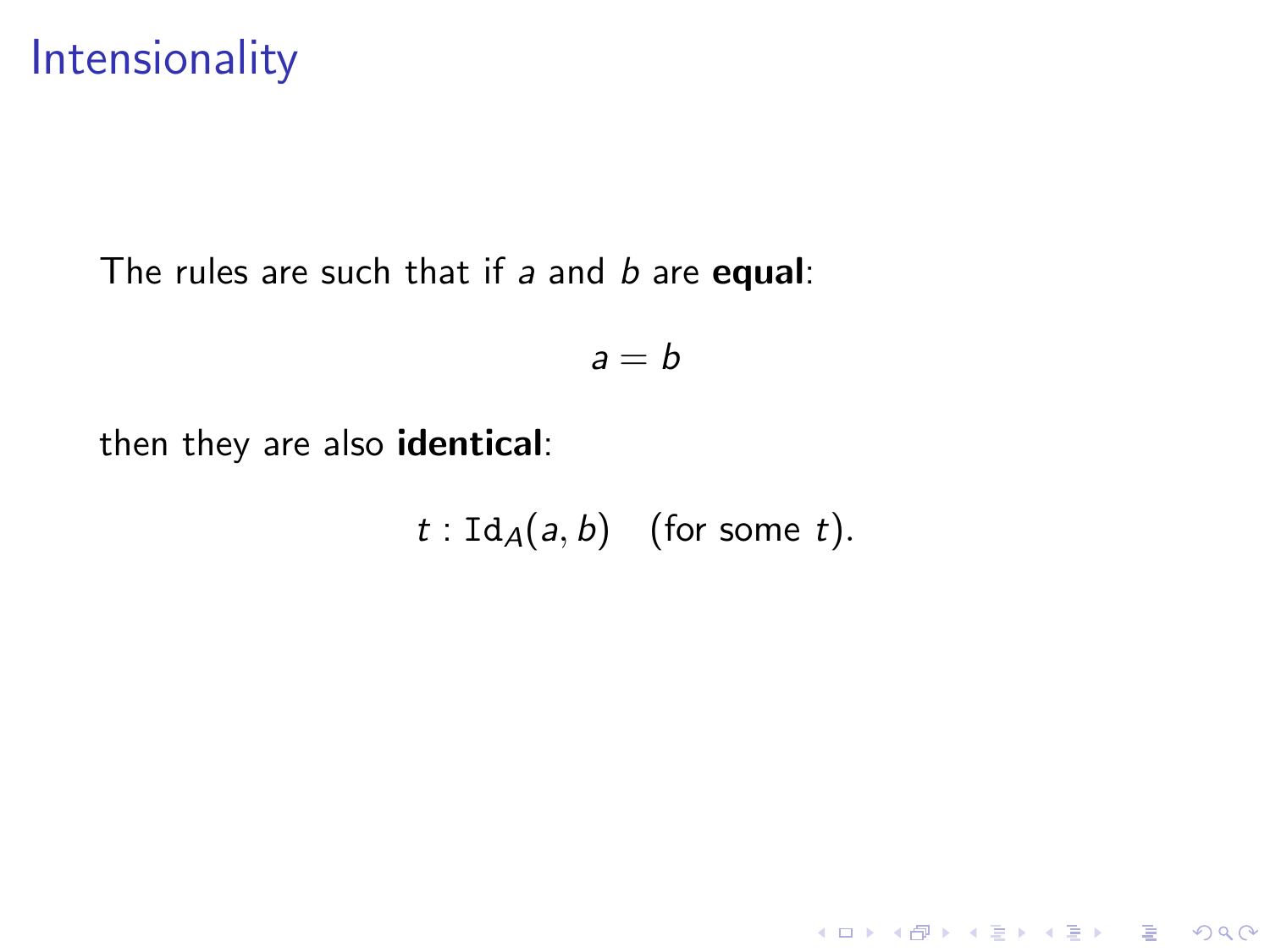#### Intensionality

The rules are such that if  $a$  and  $b$  are equal:

$$
a = b
$$

then they are also identical:

$$
t: \mathrm{Id}_A(a, b) \quad \text{(for some } t\text{)}.
$$

K ロ ▶ K @ ▶ K 할 ▶ K 할 ▶ | 할 | © 9 Q @

But the converse is not true  $-$  this is called intensionality.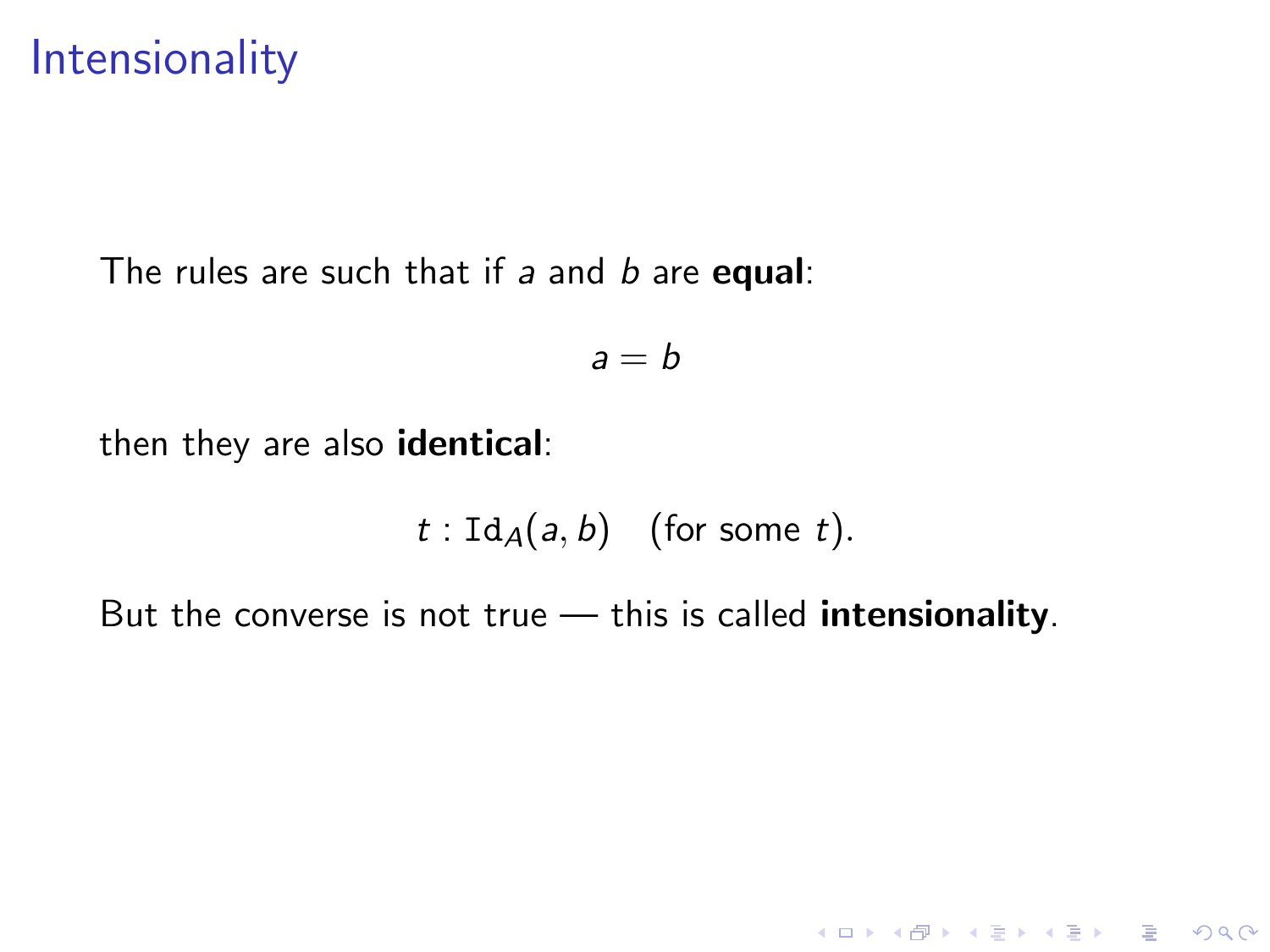#### Intensionality

The rules are such that if  $a$  and  $b$  are **equal**:

$$
a = b
$$

then they are also identical:

$$
t: \mathrm{Id}_A(a,b) \quad \text{(for some } t\text{)}.
$$

K ロ ▶ K @ ▶ K 할 > K 할 > 1 할 > 1 이익어

But the converse is not true  $-$  this is called intensionality. It gives rise to a structure of great combinatorial complexity.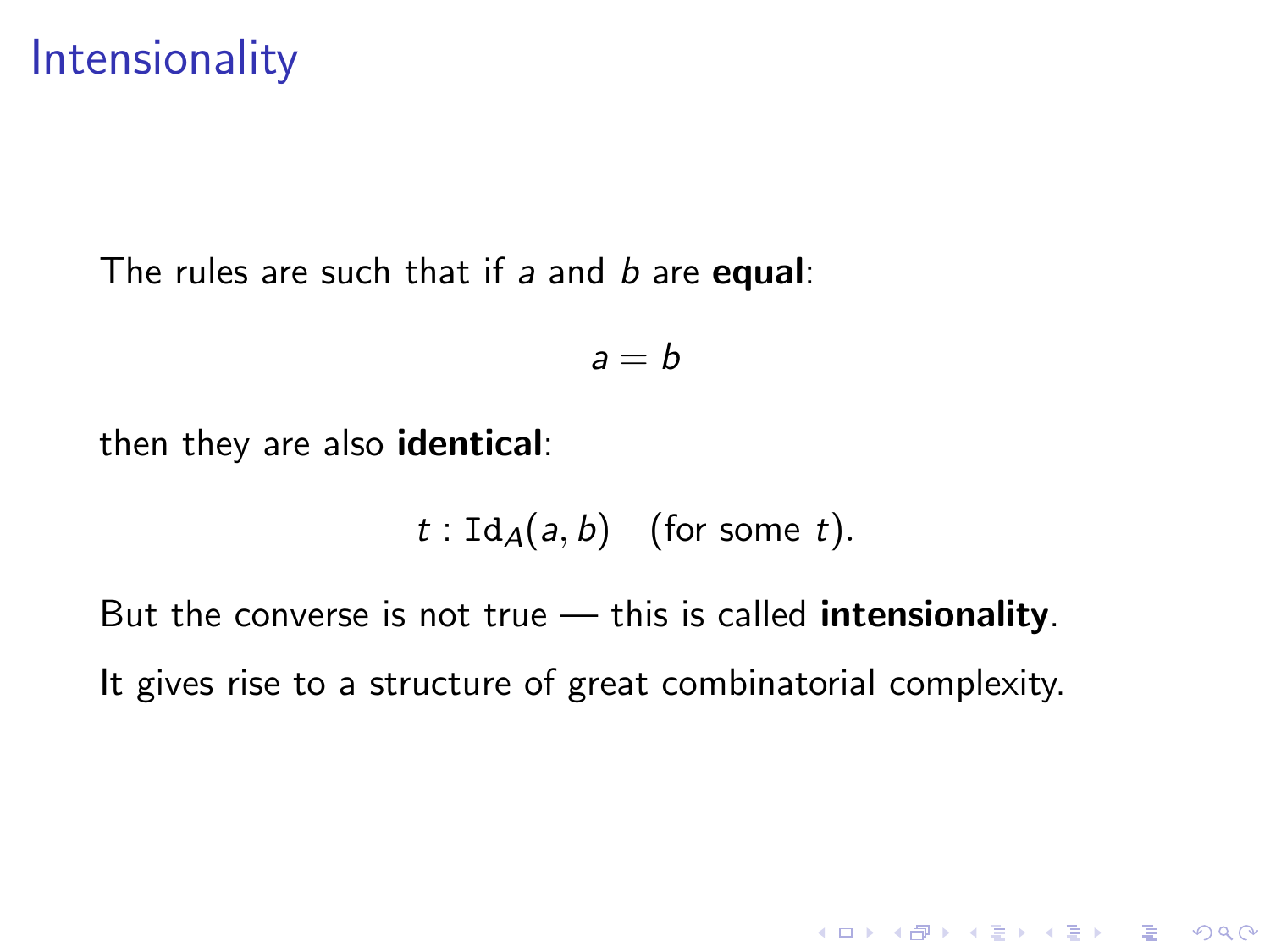Suppose we have terms of ascending identity types:

a, b: A  
\np, q: 
$$
Id_A(a, b)
$$
  
\n $\alpha$ ,  $\beta$ :  $Id_{Id_A(a,b)}(p,q)$   
\n...:  $Id_{Id_{Id...}}(...)$ 

K ロ ▶ K @ ▶ K 할 ▶ K 할 ▶ | 할 | ⊙Q @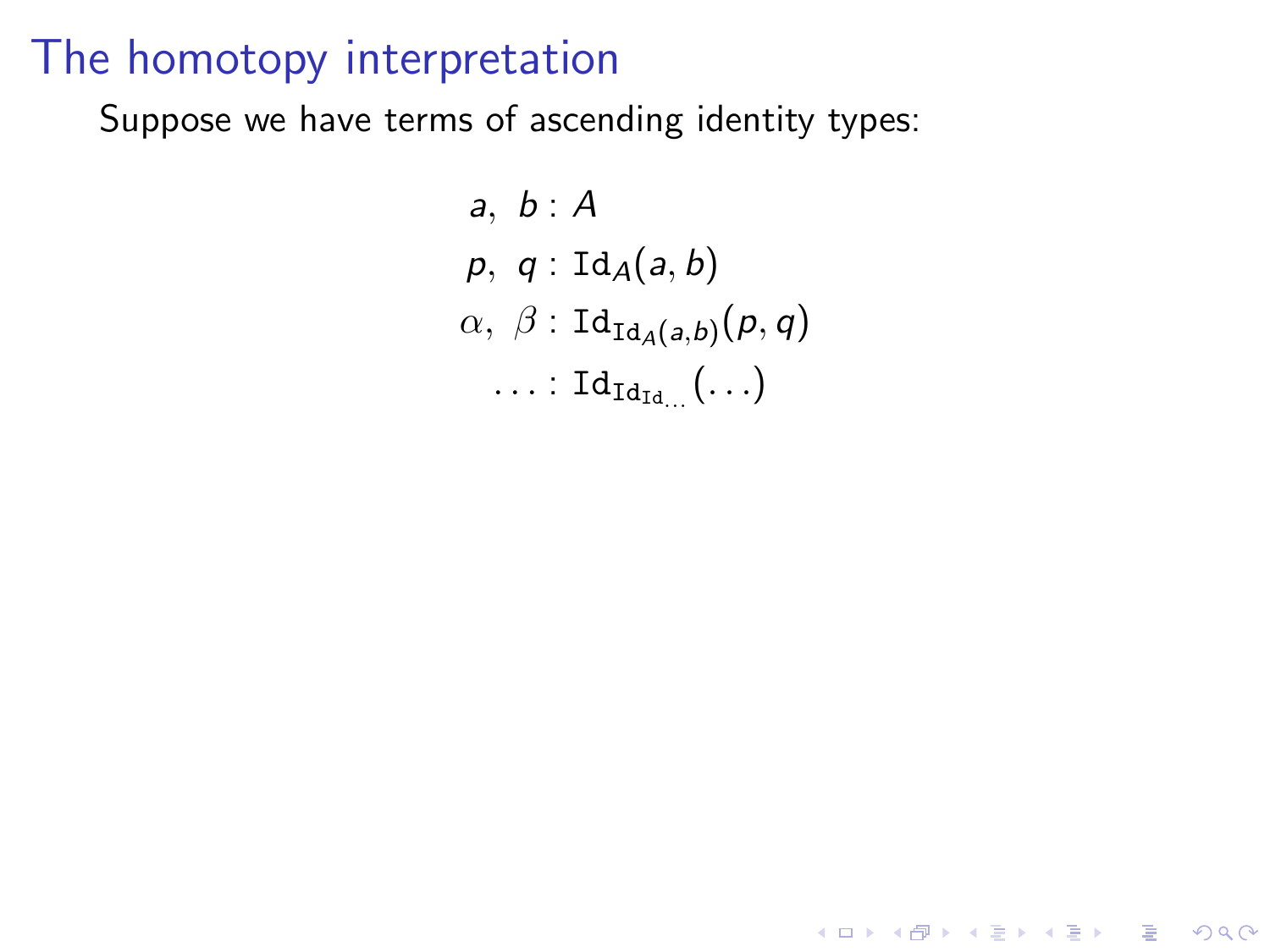Suppose we have terms of ascending identity types:

a, b: A  
\np, q: 
$$
Id_A(a, b)
$$
  
\n $\alpha$ ,  $\beta$ :  $Id_{Id_A(a,b)}(p,q)$   
\n...:  $Id_{Id_{Id...}}(...)$ 

Consider the following interpretation:

| Typees                                                            | $\rightsquigarrow$                    | Spaces |
|-------------------------------------------------------------------|---------------------------------------|--------|
| Terms                                                             | $\rightsquigarrow$                    | Maps   |
| $a : A \rightsquigarrow$                                          | Points $a : 1 \rightarrow A$          |        |
| $p : \text{Id}_{A}(a, b) \rightsquigarrow$                        | Paths $p : a \Rightarrow b$           |        |
| $\alpha : \text{Id}_{\text{Id}_{A}(a, b)}(p, q) \rightsquigarrow$ | Homotopies $\alpha : p \Rightarrow q$ |        |
| ...                                                               |                                       |        |

**K ロ ▶ K @ ▶ K 할 X X 할 X 및 할 X X Q Q O**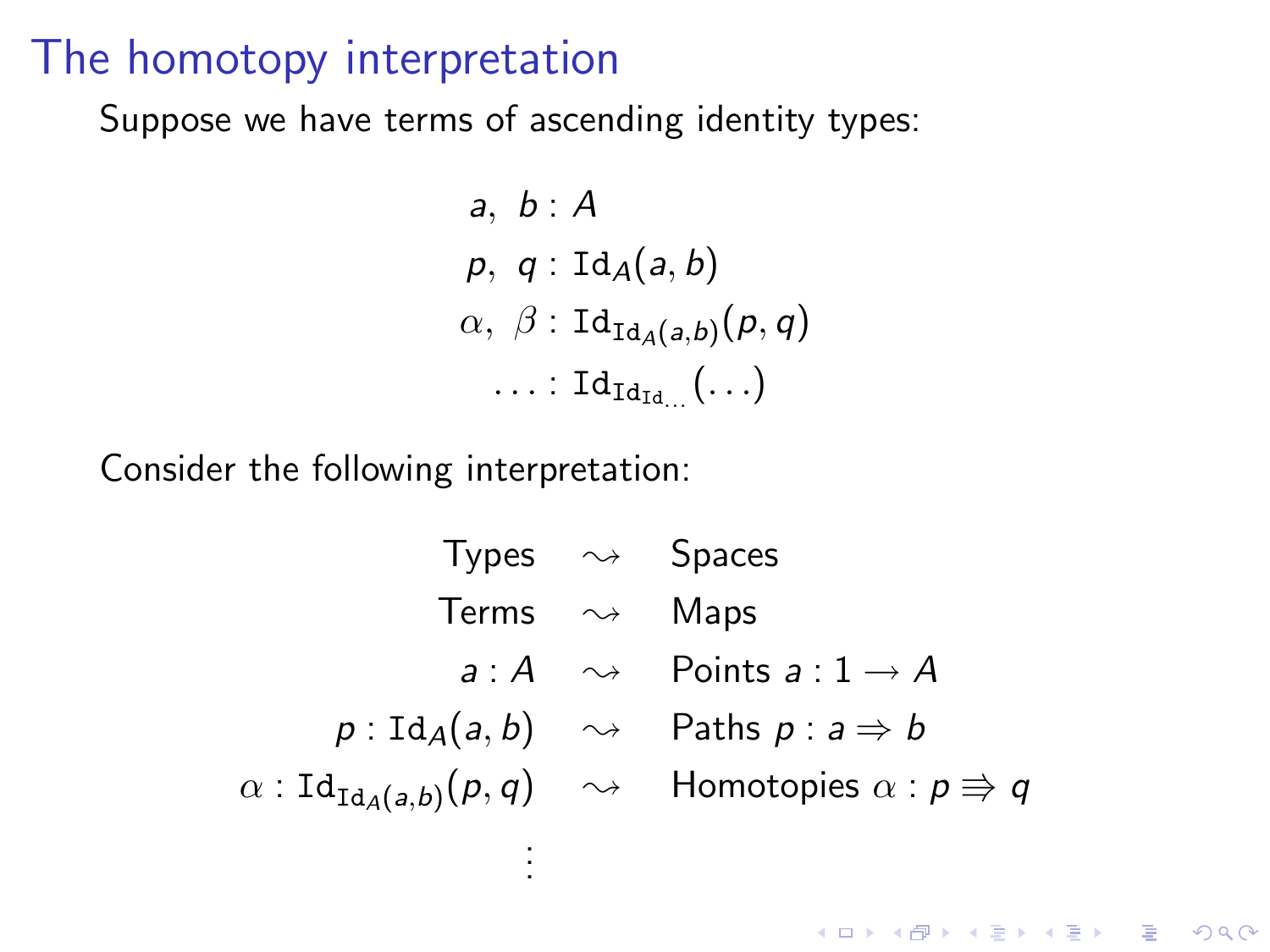We still need to interpret dependent types  $x : A \vdash B(x)$ .

K ロ ▶ K @ ▶ K 할 ▶ K 할 ▶ | 할 | ⊙Q @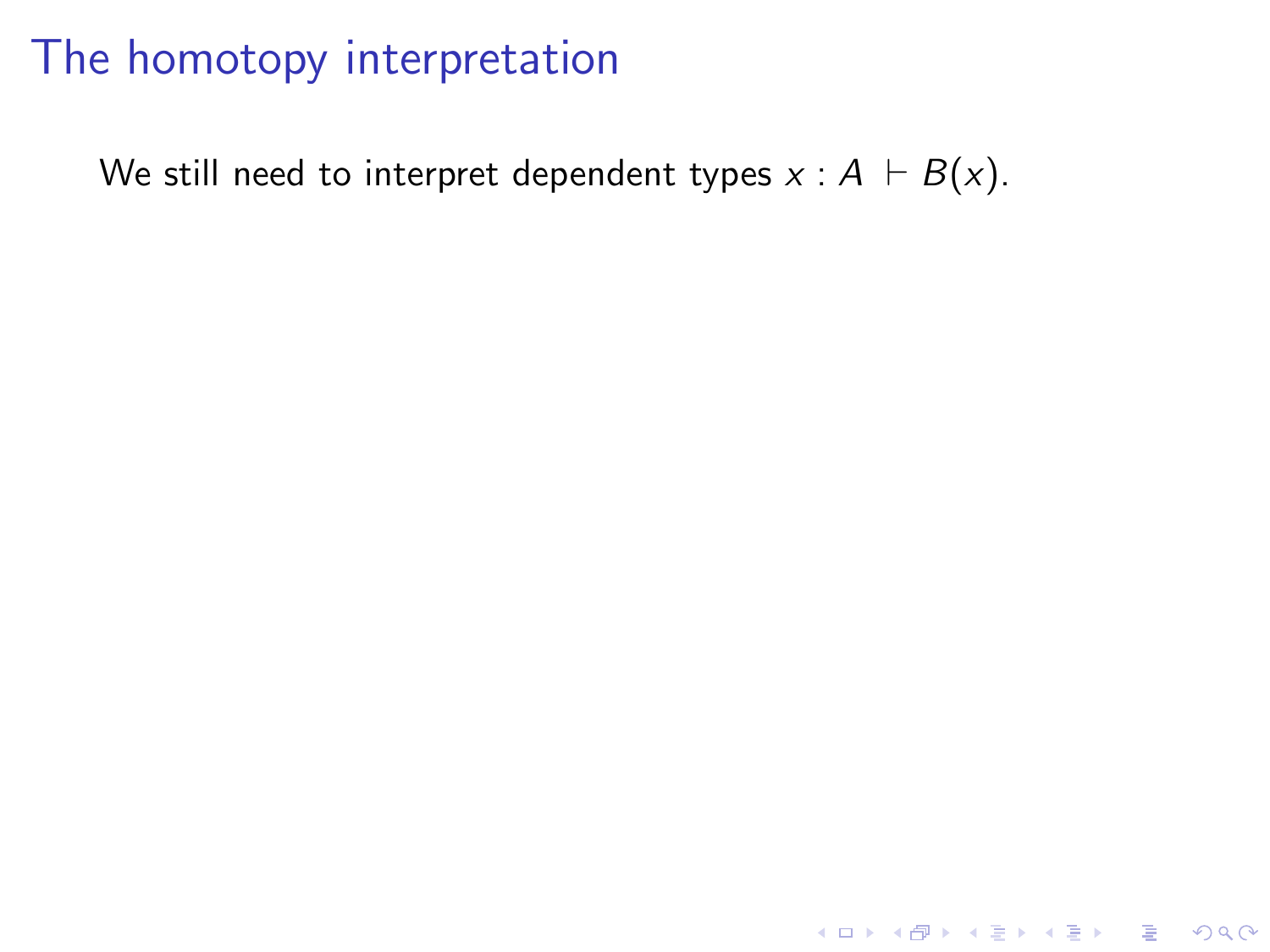We still need to interpret dependent types  $x : A \vdash B(x)$ . The identity rules imply the following:

K ロ ▶ K @ ▶ K 할 > K 할 > 1 할 > 1 이익어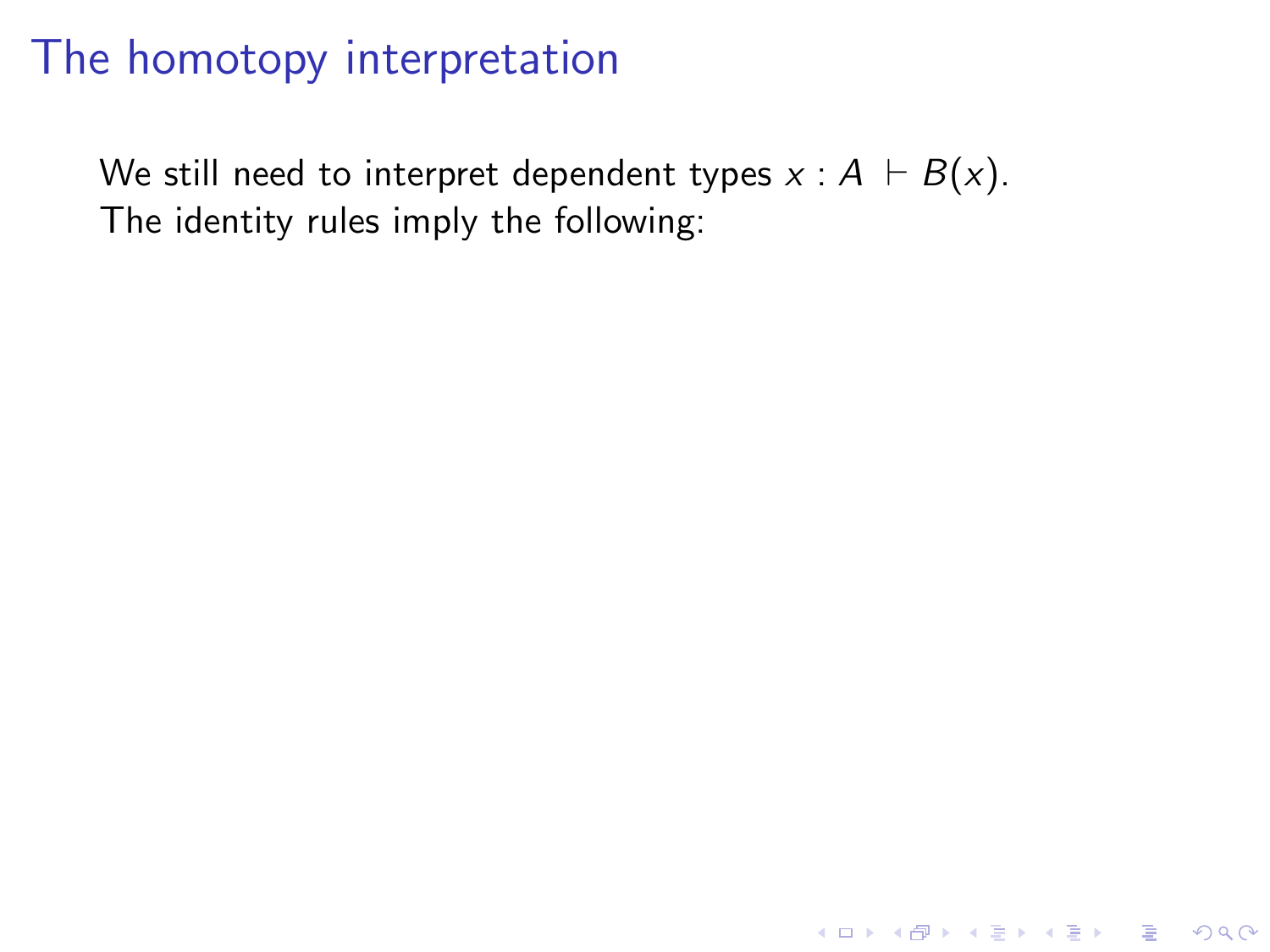We still need to interpret dependent types  $x : A \vdash B(x)$ . The identity rules imply the following:

$$
\frac{p:\mathrm{Id}_A(a,b)}{p_*\overline{a}:B(b)}
$$

**K ロ ▶ K @ ▶ K 할 X X 할 X 및 할 X X Q Q O**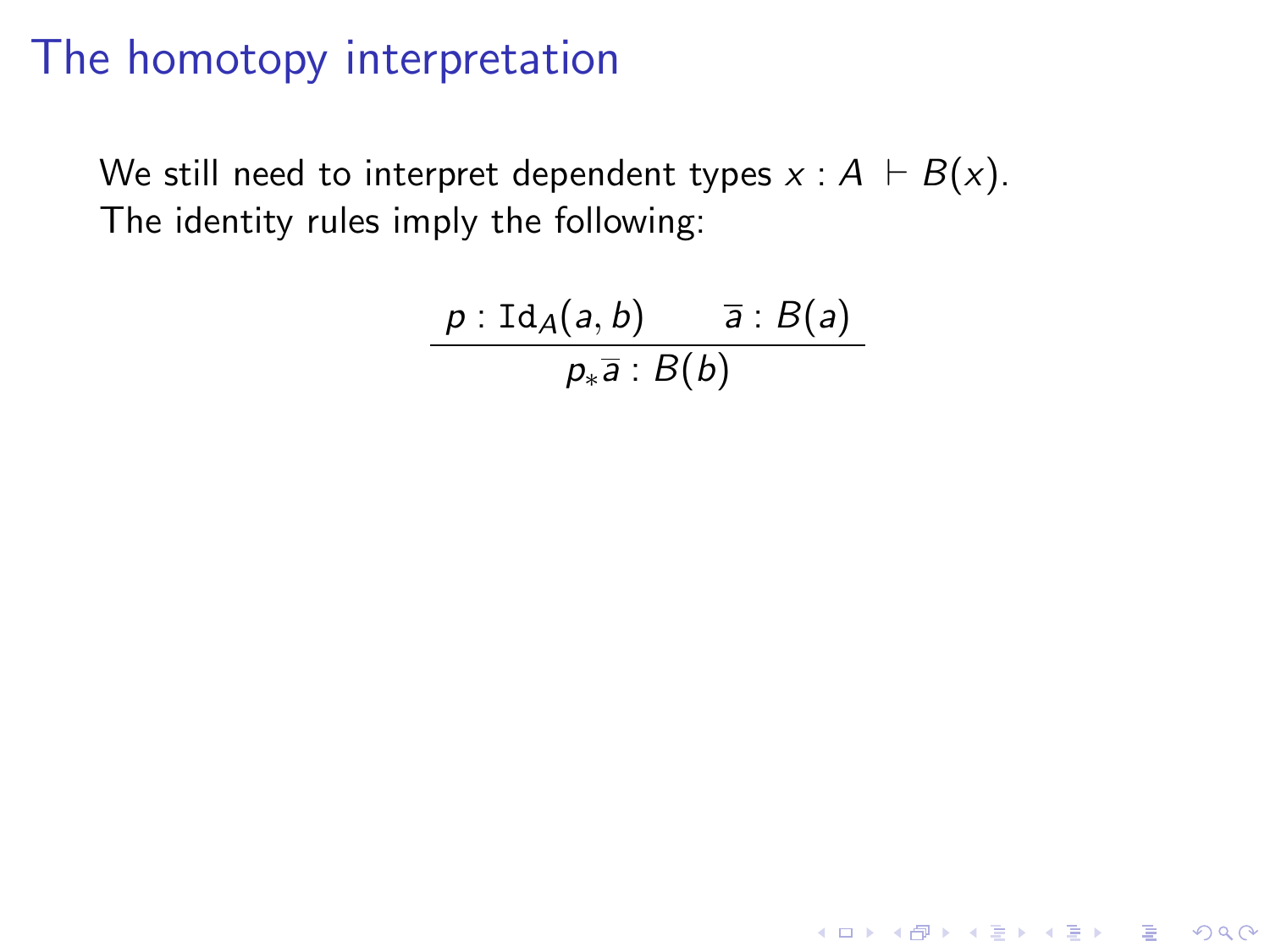We still need to interpret dependent types  $x : A \vdash B(x)$ . The identity rules imply the following:

$$
\frac{p:\mathrm{Id}_A(a,b)}{p_*\overline{a}:B(b)}
$$

**KORK ERKER ADE YOUR** 

Logically, this just says " $a = b \& B(a) \Rightarrow B(b)$ ".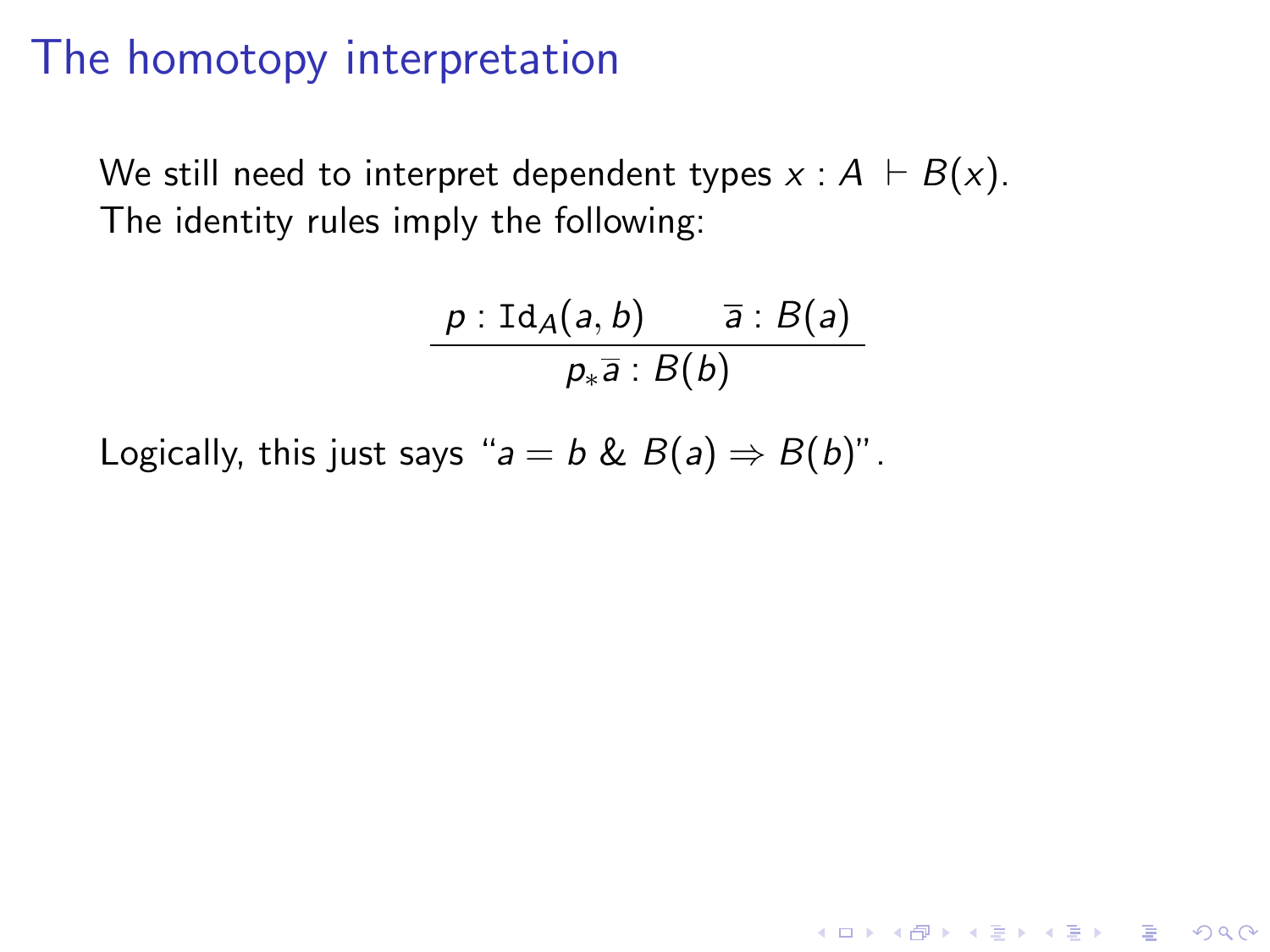We still need to interpret dependent types  $x : A \vdash B(x)$ . The identity rules imply the following:

$$
\frac{p:\mathrm{Id}_A(a,b)}{p_*\overline{a}:B(b)}
$$

Logically, this just says " $a = b \& B(a) \Rightarrow B(b)$ ".

But topologically, it is a lifting property:

$$
\begin{array}{ccc}\nB & \overline{a} \xrightarrow{p_{*}a} \\
\downarrow & & \\
A & a \xrightarrow{p} b\n\end{array}
$$

**KORK ERKER ADE YOUR**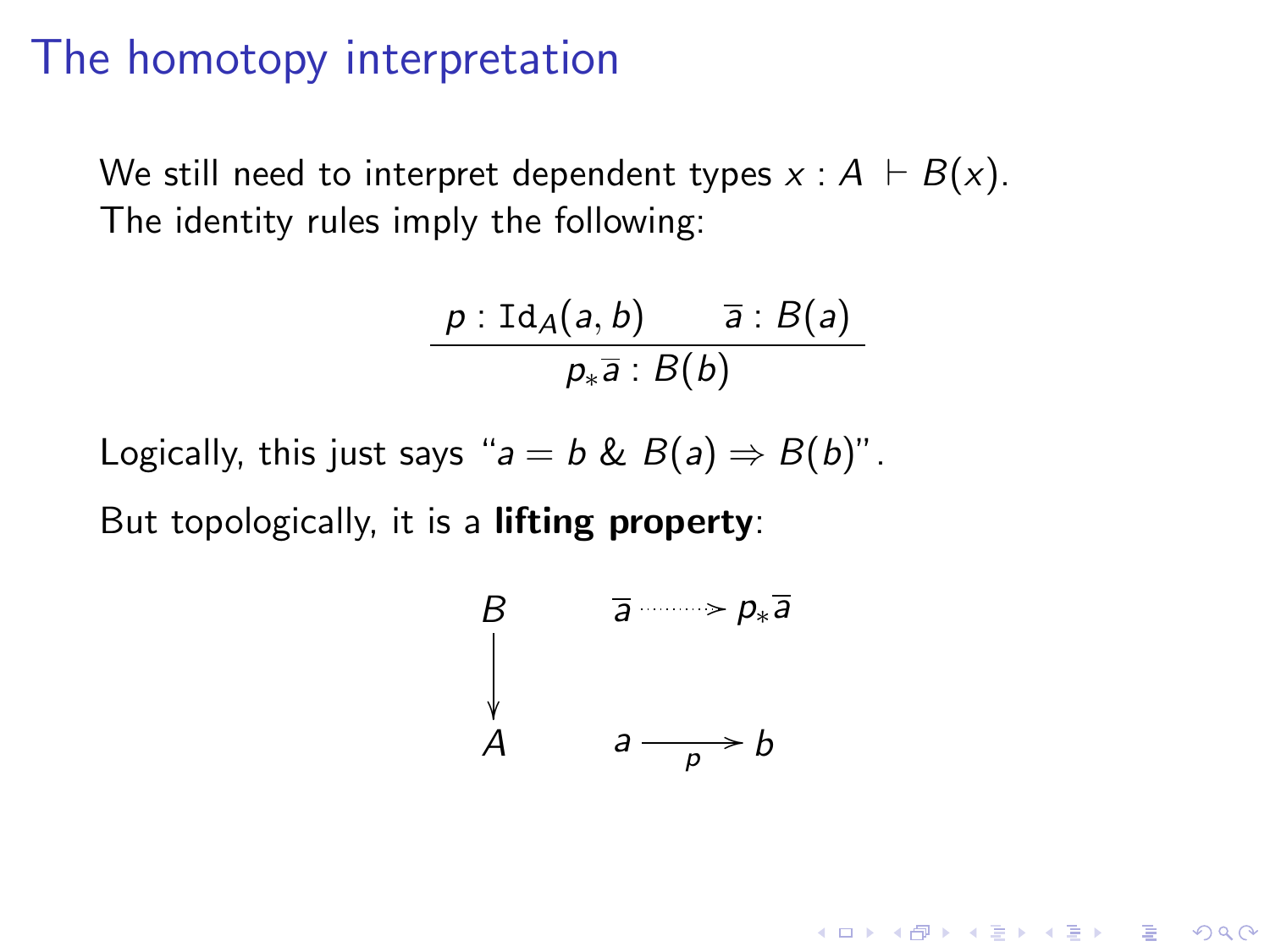We still need to interpret dependent types  $x : A \vdash B(x)$ . The identity rules imply the following:

$$
\frac{p:\mathrm{Id}_A(a,b)}{p_*\overline{a}:B(b)}
$$

Logically, this just says " $a = b \& B(a) \Rightarrow B(b)$ ".

But topologically, it is a lifting property:

$$
\begin{array}{ccc}\nB & \overline{a} & \xrightarrow{\neg} p_* \overline{a} \\
\downarrow & & \\
A & a & \xrightarrow{\quad} b\n\end{array}
$$

**KORK ERKER ADE YOUR** 

This is the notion of a "fibration".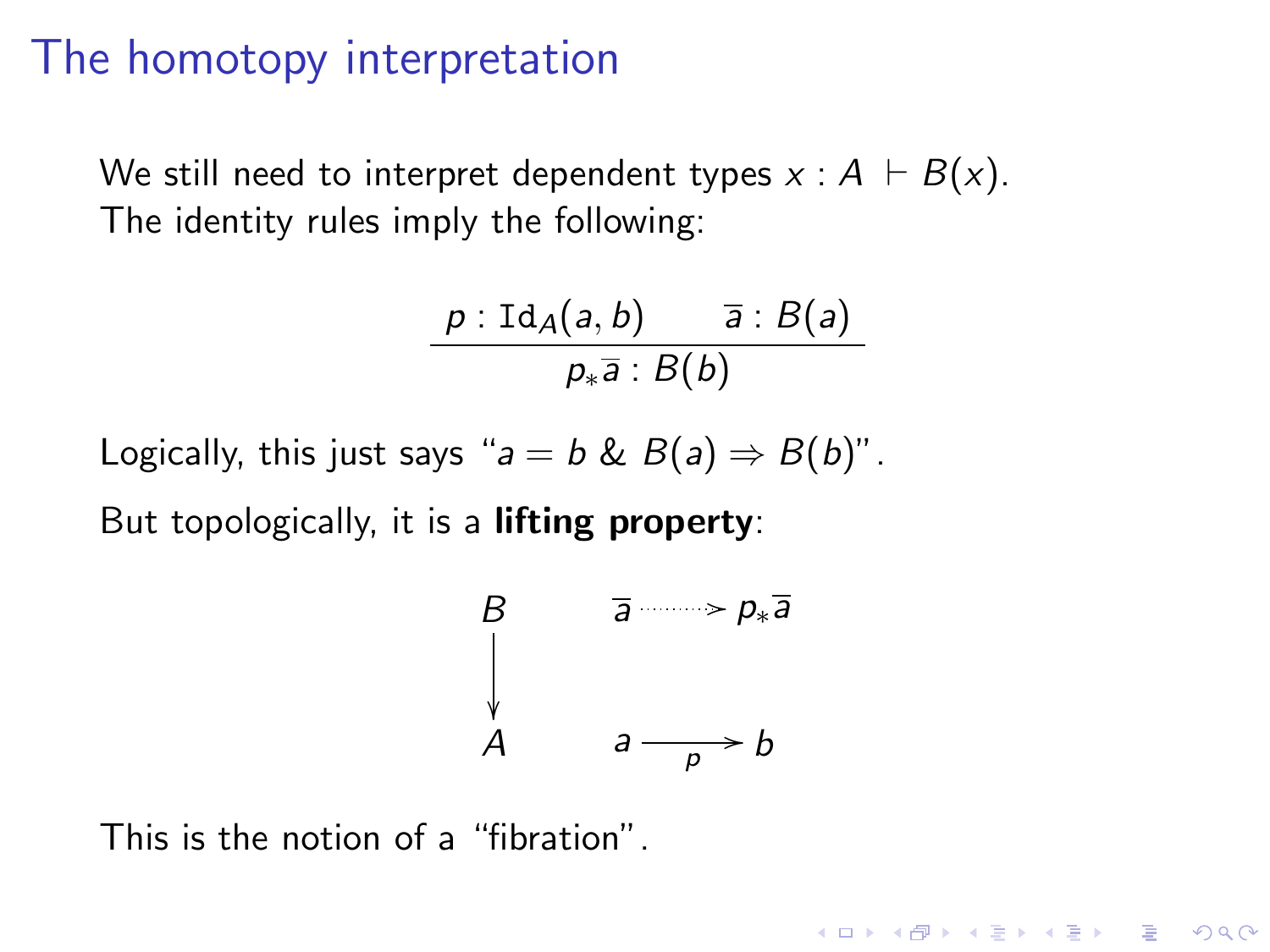Thus we continue the homotopy interpretation as follows:

Dependent types 
$$
x : A \vdash B(x) \rightarrow
$$
 *Fibrations*  $B$ 

\n\n $\downarrow$ \n

\n\n $\downarrow$ \n

\n\n $\downarrow$ \n

\n\n $\downarrow$ \n

\n\n $\downarrow$ \n

\n\n $\downarrow$ \n

\n\n $\downarrow$ \n

\n\n $\downarrow$ \n

\n\n $\downarrow$ \n

\n\n $\downarrow$ \n

\n\n $\downarrow$ \n

\n\n $\downarrow$ \n

\n\n $\downarrow$ \n

\n\n $\downarrow$ \n

\n\n $\downarrow$ \n

\n\n $\downarrow$ \n

\n\n $\downarrow$ \n

\n\n $\downarrow$ \n

\n\n $\downarrow$ \n

\n\n $\downarrow$ \n

\n\n $\downarrow$ \n

\n\n $\downarrow$ \n

\n\n $\downarrow$ \n

\n\n $\downarrow$ \n

\n\n $\downarrow$ \n

\n\n $\downarrow$ \n

\n\n $\downarrow$ \n

\n\n $\downarrow$ \n

\n\n $\downarrow$ \n

\n\n $\downarrow$ \n

\n\n $\downarrow$ \n

\n\n $\downarrow$ \n

\n\n $\downarrow$ \n

\n\n $\downarrow$ \n

\n\n $\downarrow$ \n

\n\n $\downarrow$ \n

\n\n $\downarrow$ \n

\n\n $\downarrow$ \n

K ロ K K (P) K (E) K (E) X (E) X (P) K (P)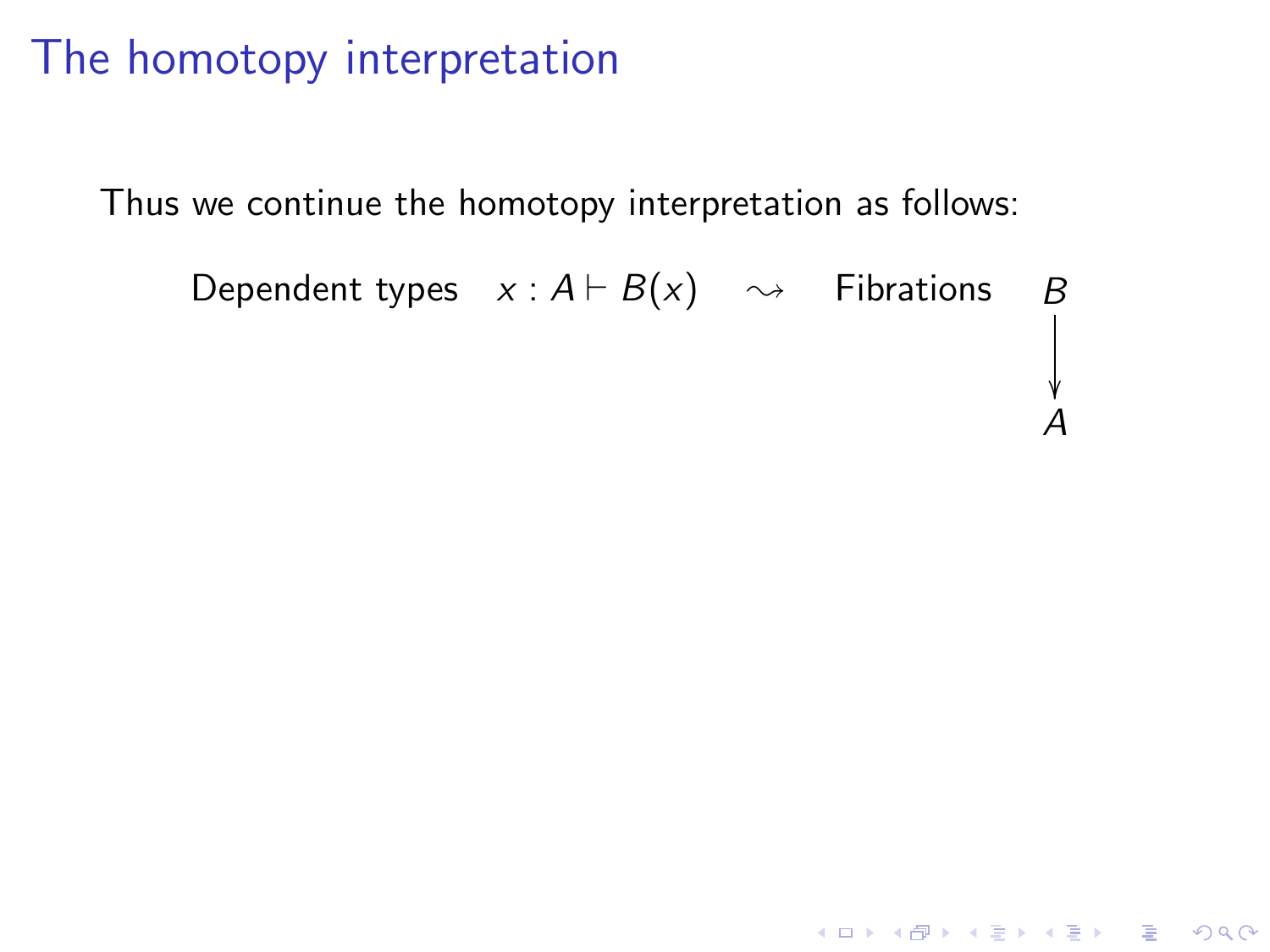Thus we continue the homotopy interpretation as follows:

Dependent types 
$$
x : A \vdash B(x) \rightarrow
$$
 *Fibrations*  $B$ 

\n $\downarrow$ 

\n $A$ 

The type  $B(a)$  is the fiber of  $B \longrightarrow A$  over the point  $a : A$ 



**K ロ ▶ K @ ▶ K 할 X X 할 X → 할 X → 9 Q Q ^**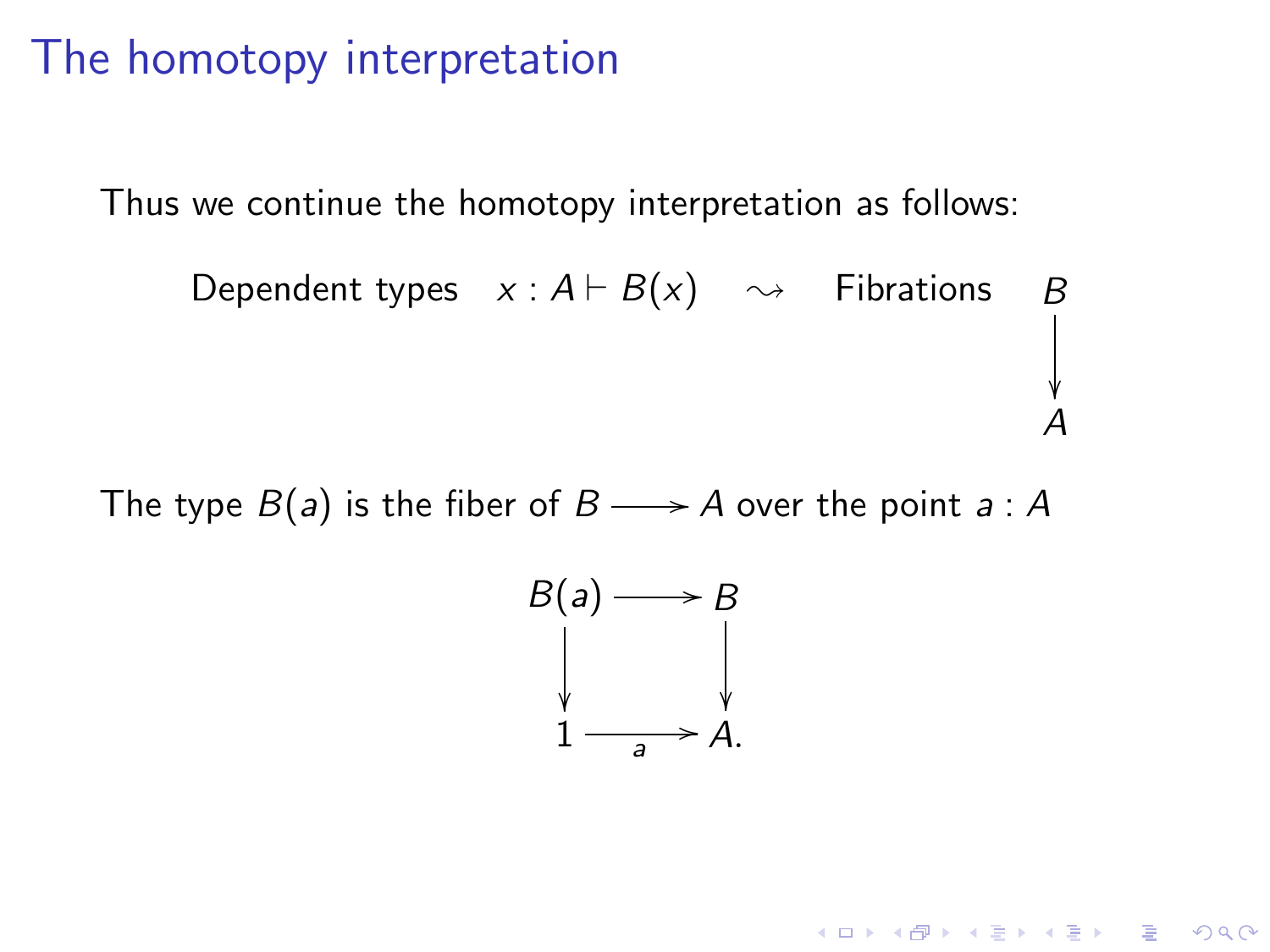To interpret the identity type  $x, y : A \vdash \text{Id}_A(x, y)$ , we thus require a fibration over  $A \times A$ .

**K ロ ▶ K @ ▶ K 할 X X 할 X 및 할 X X Q Q O \***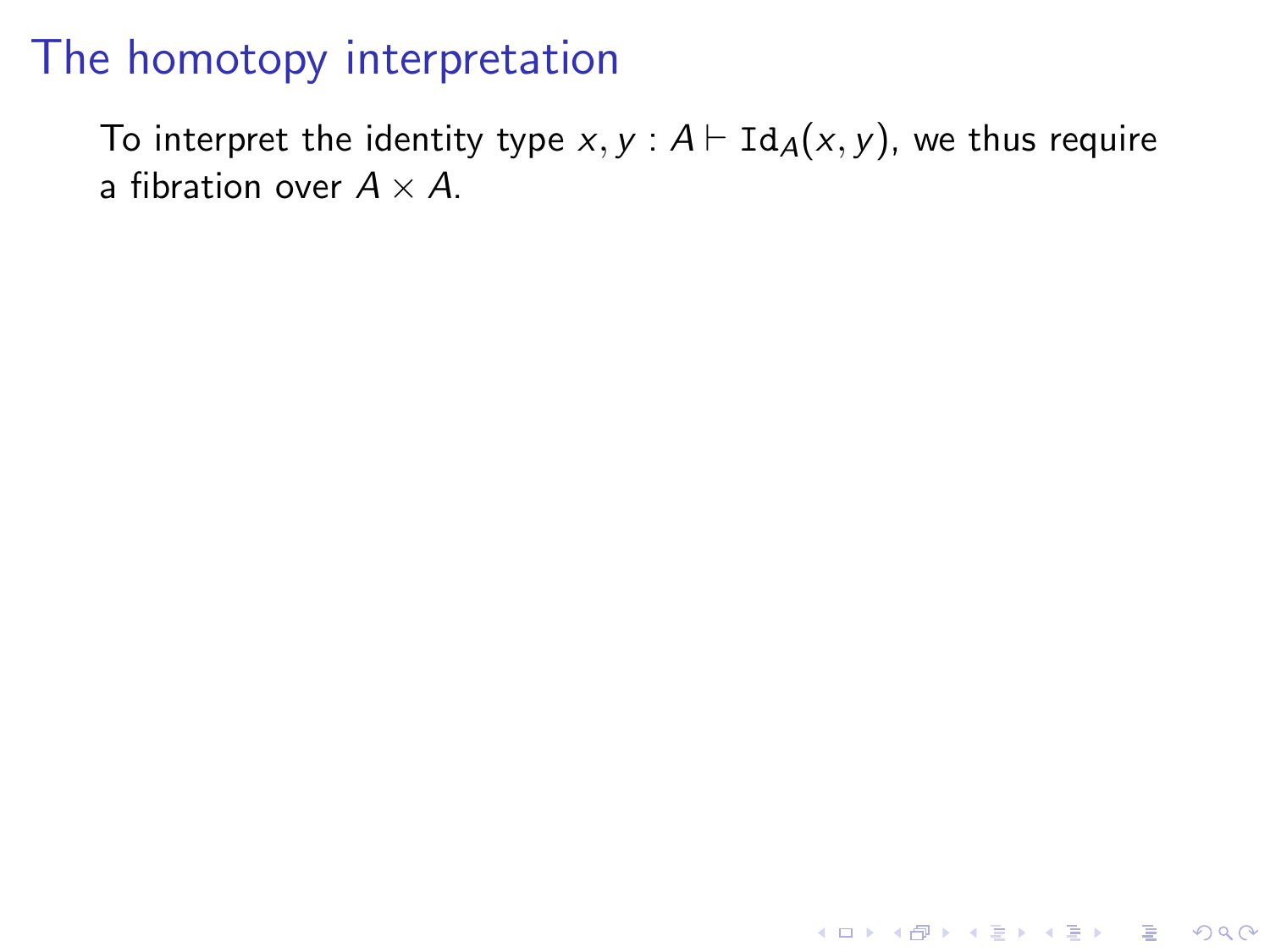To interpret the identity type x,  $y : A \vdash \text{Id}_A(x, y)$ , we thus require a fibration over  $A \times A$ . Take the space  $A^I$  of all paths in  $A$ :

Identity type  $x, y : A \vdash \text{Id}_A(x, y) \sim$  Path space I ľ  $\bigvee_{A \times A}$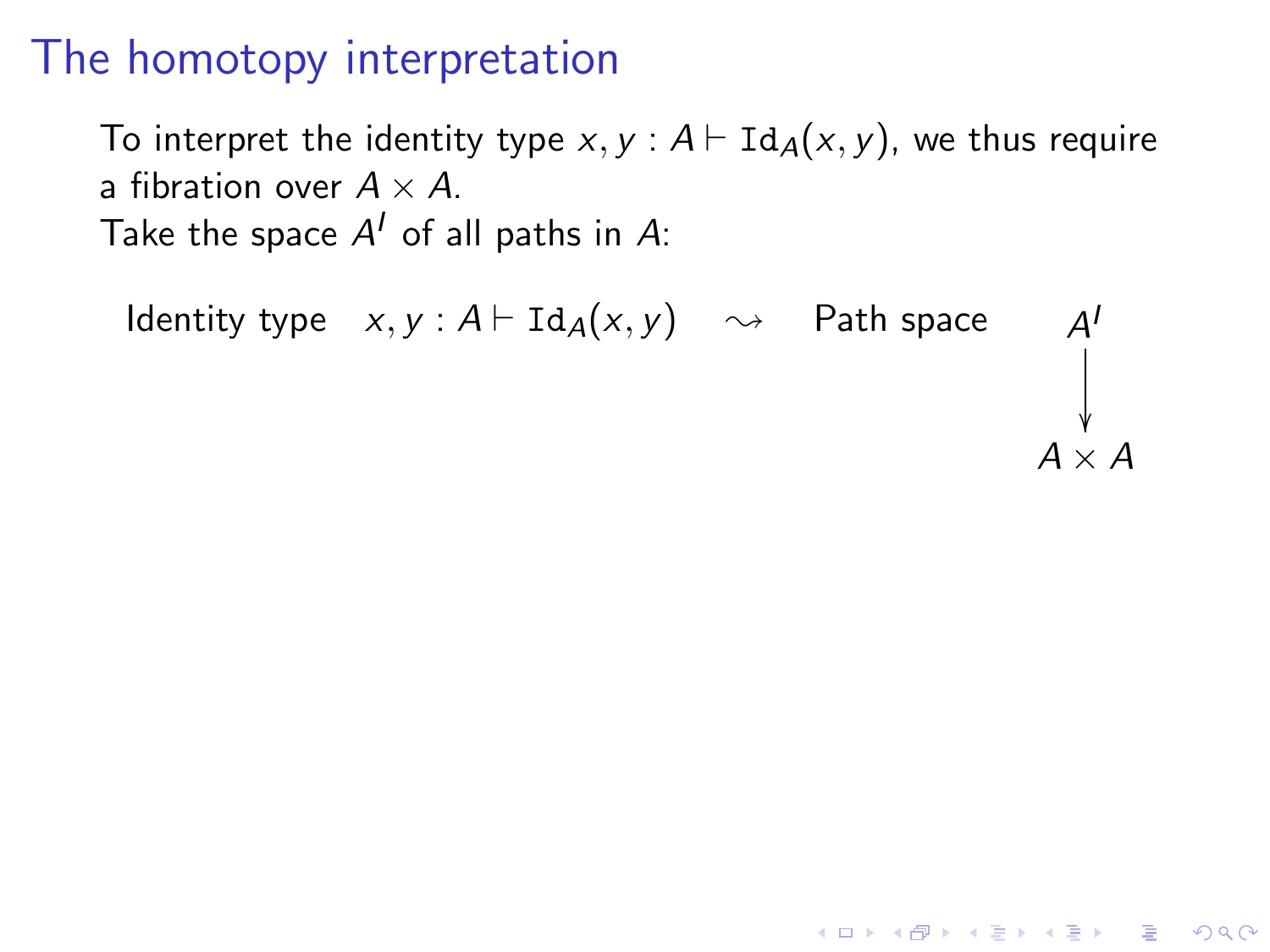To interpret the identity type x,  $y : A \vdash \text{Id}_A(x, y)$ , we thus require a fibration over  $A \times A$ . Take the space  $A^I$  of all paths in  $A$ :

Identity type  $x, y : A \vdash \text{Id}_A(x, y) \sim$  Path space I ľ  $\begin{array}{c}\n\downarrow \\
\downarrow \\
A \times A\n\end{array}$ 

The fiber  $Id_A(a, b)$  over a point  $(a, b) \in A \times A$  is the space of paths from a to b in A.

$$
\operatorname{Id}_{A}(a, b) \longrightarrow A'
$$
  
\n
$$
\downarrow \qquad \qquad \downarrow
$$
  
\n
$$
1 \longrightarrow A \times A.
$$

**KORKARA KERKER SAGA**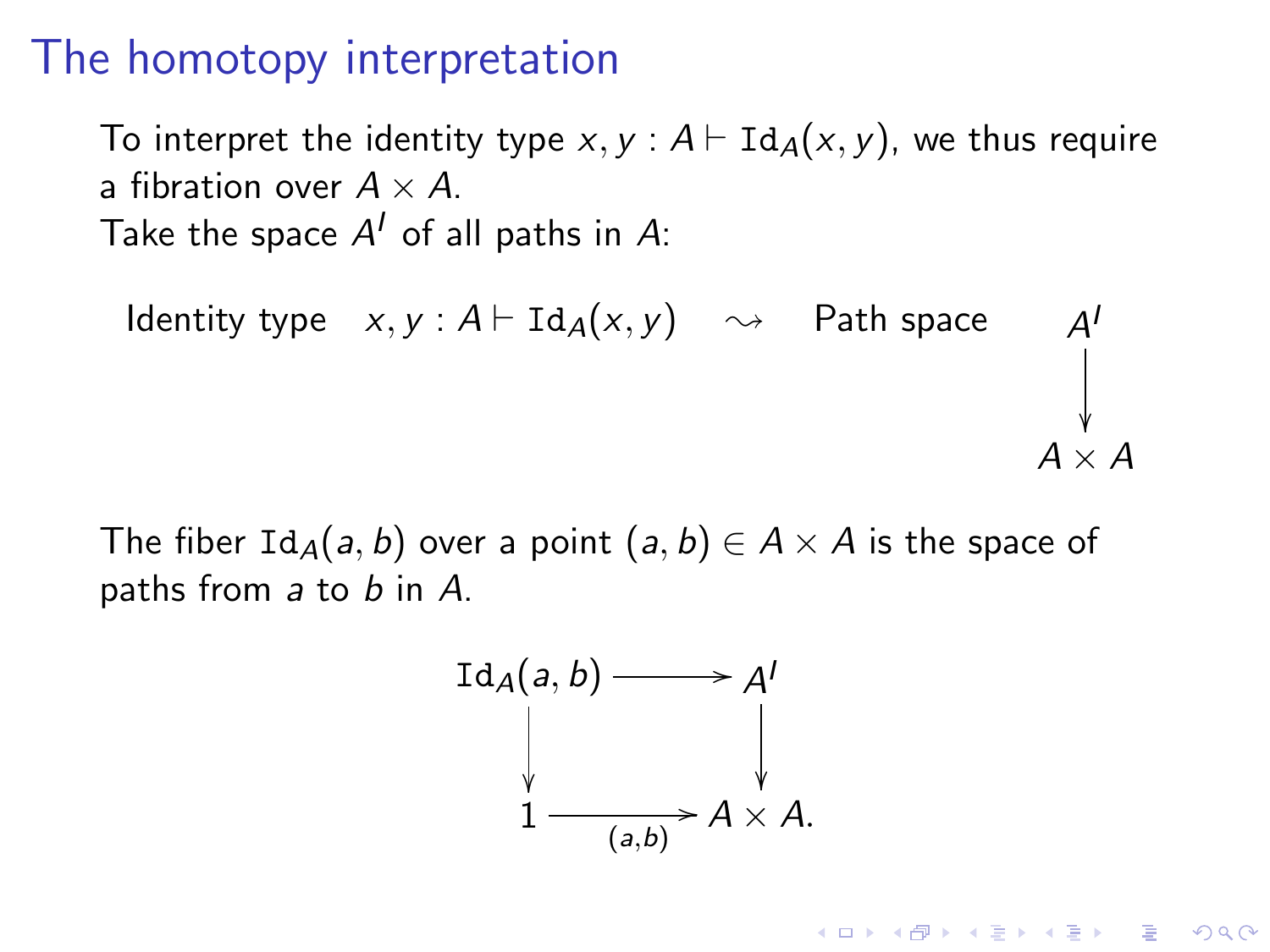The path space  $A^I$  classifies homotopies  $\vartheta : f \Rightarrow g$  between maps  $f, g: X \rightarrow A$ ,



K ロ ▶ K @ ▶ K 할 ▶ K 할 ▶ 이 할 → 9 Q @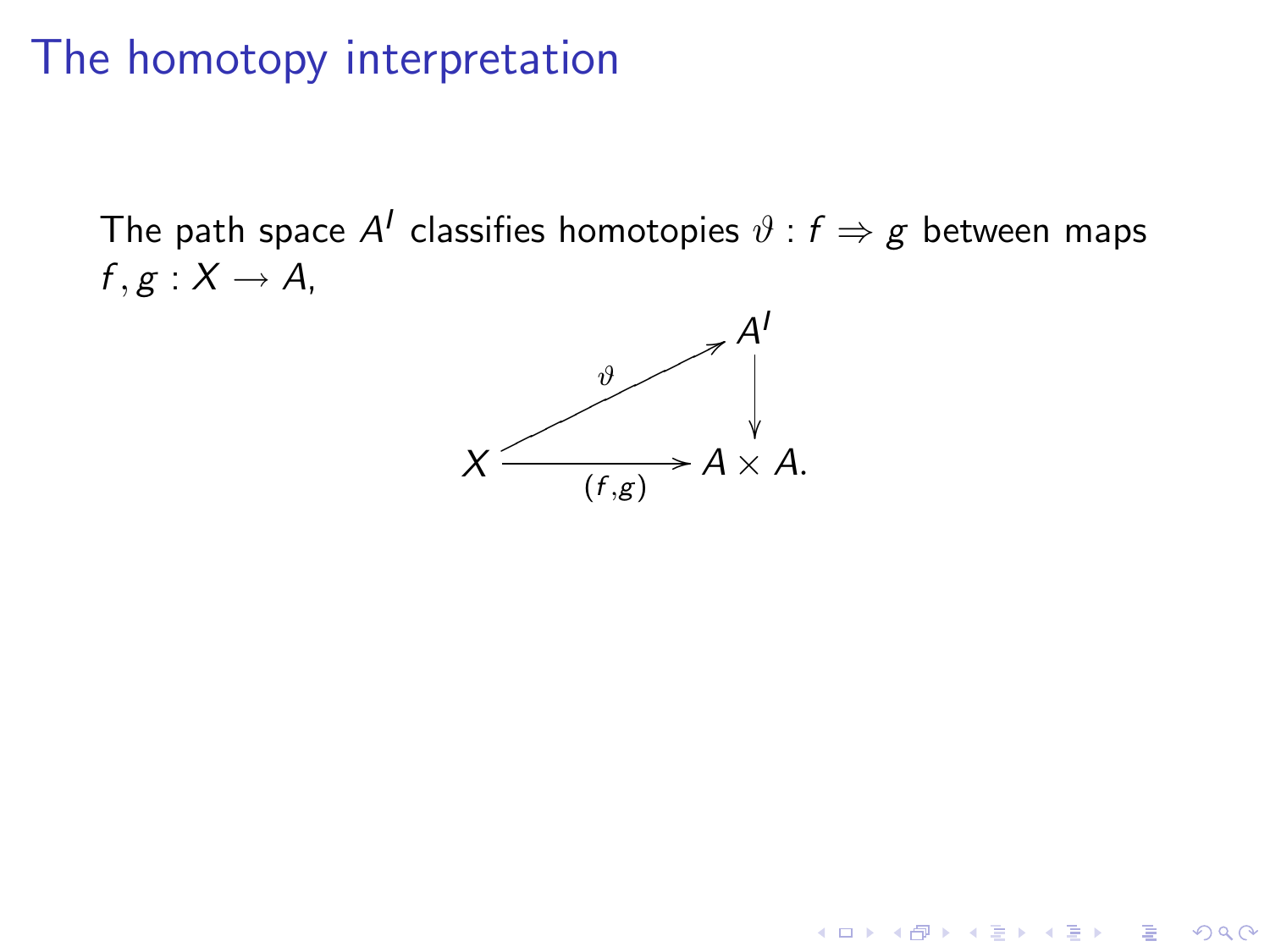The path space  $A^I$  classifies homotopies  $\vartheta : f \Rightarrow g$  between maps  $f, g: X \rightarrow A$ ,



So given any terms  $x : X \vdash f, g : A$ , an identity term

$$
x:X\vdash \vartheta:\mathtt{Id}_A(f,g)
$$

**KORK STRAIN A BAR SHOP** 

is interpreted as a homotopy between  $f$  and  $g$ .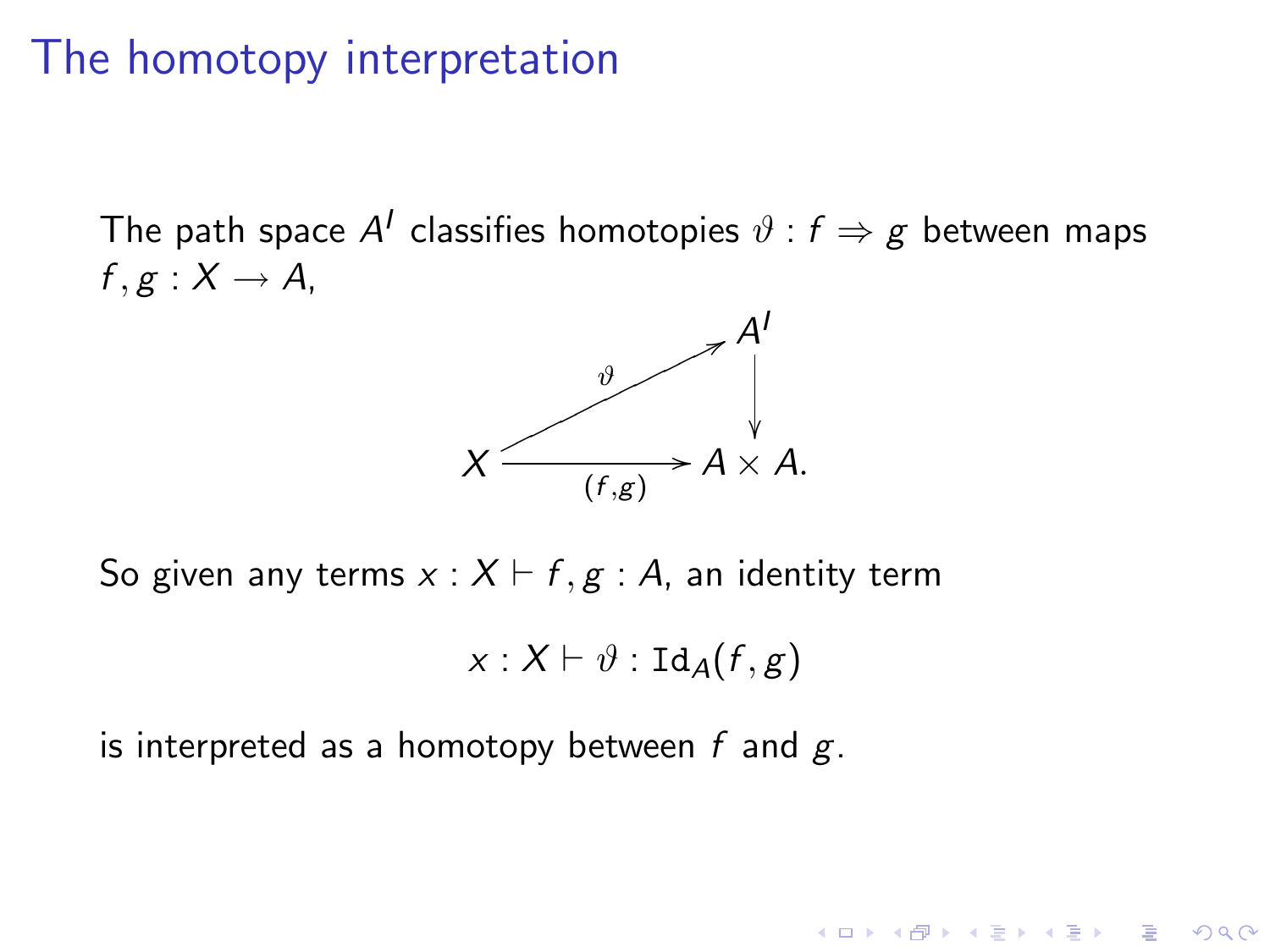K ロ ▶ K @ ▶ K 할 > K 할 > 1 할 > 1 이익어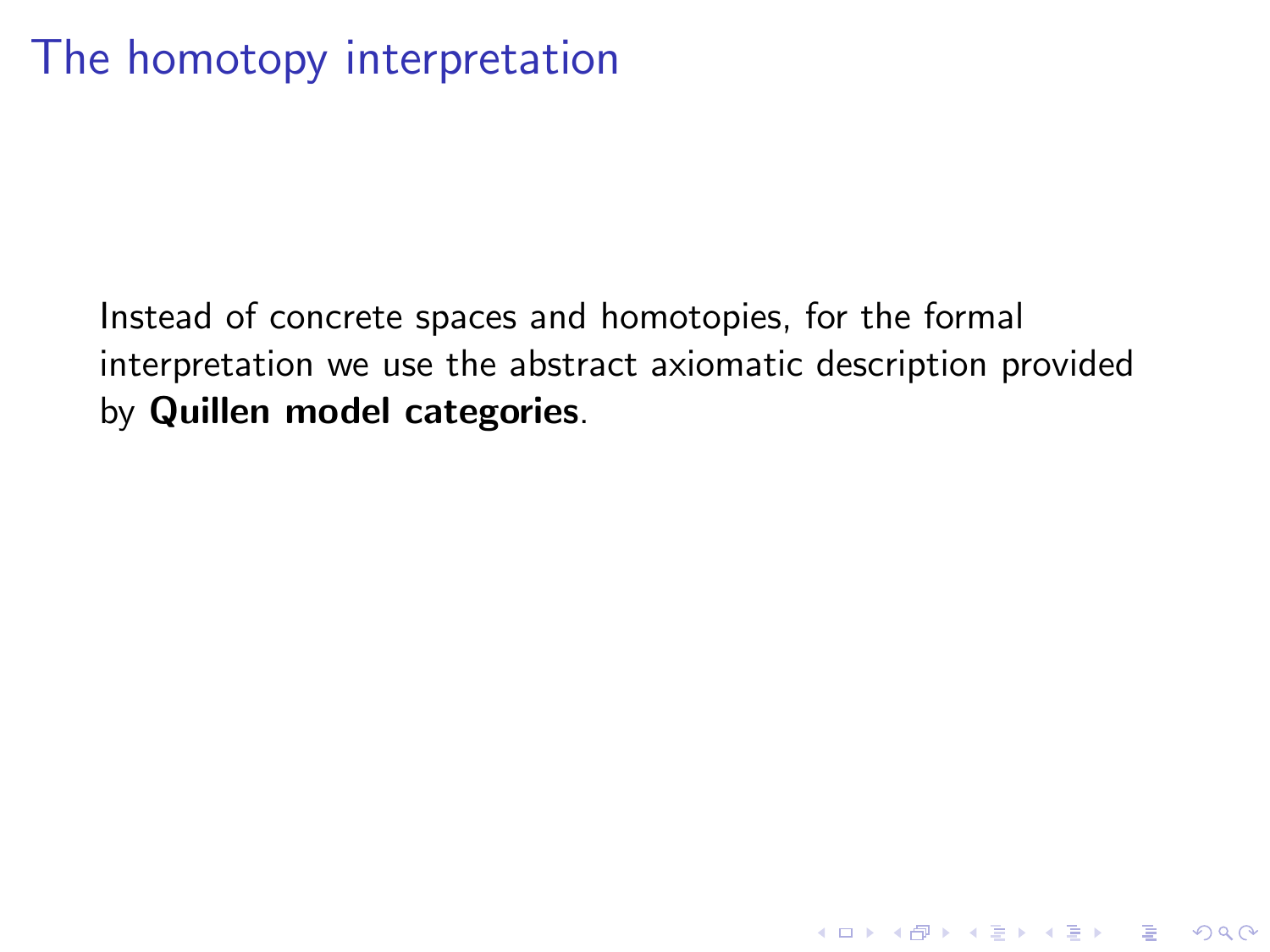**K ロ ▶ K @ ▶ K 할 X X 할 X → 할 X → 9 Q Q ^** 

 $\triangleright$  Gives a wide range of different models.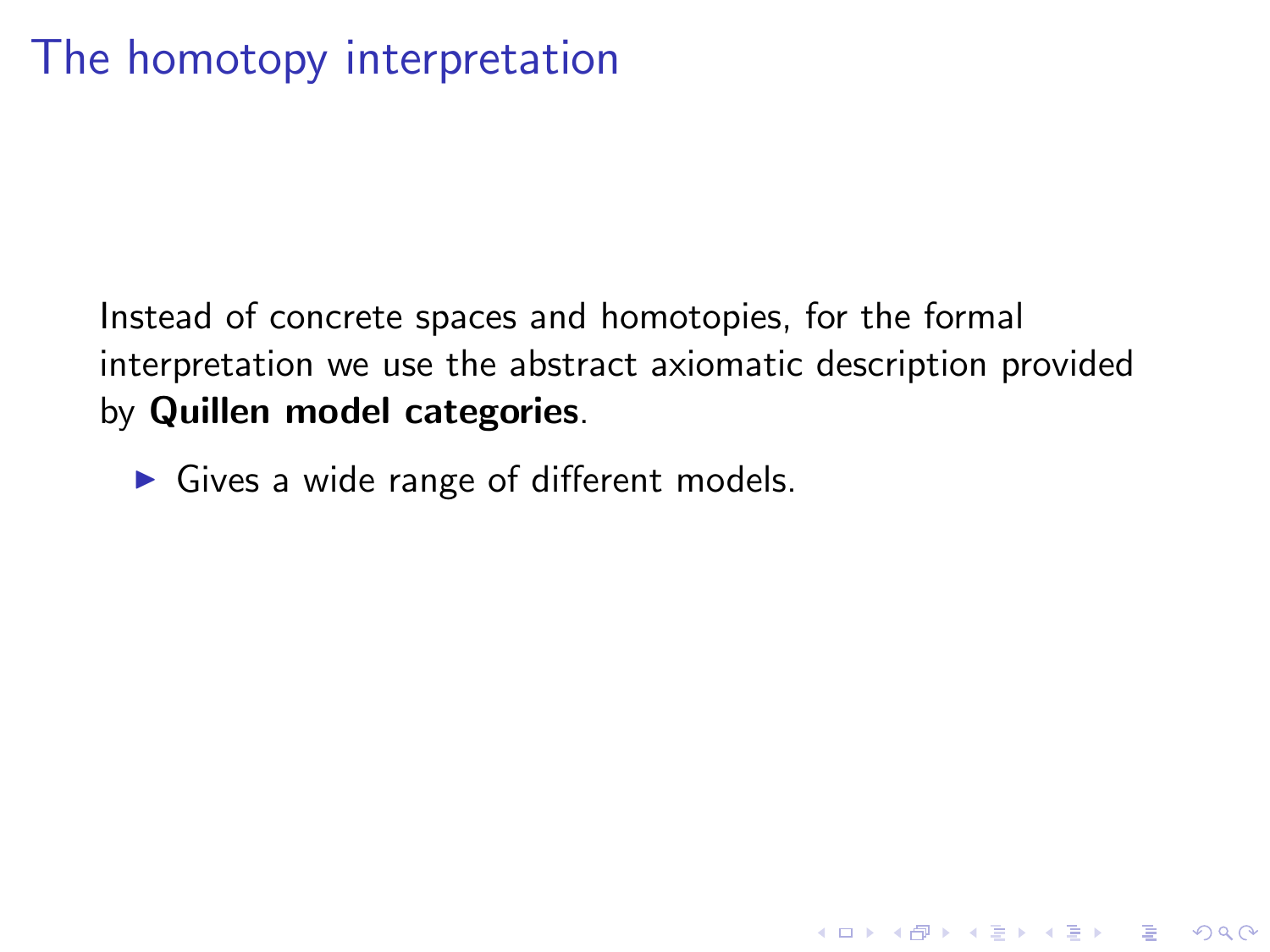- $\blacktriangleright$  Gives a wide range of different models.
- $\blacktriangleright$  Includes classical homotopy of spaces and simplicial sets.

4 D > 4 P + 4 B + 4 B + B + 9 Q O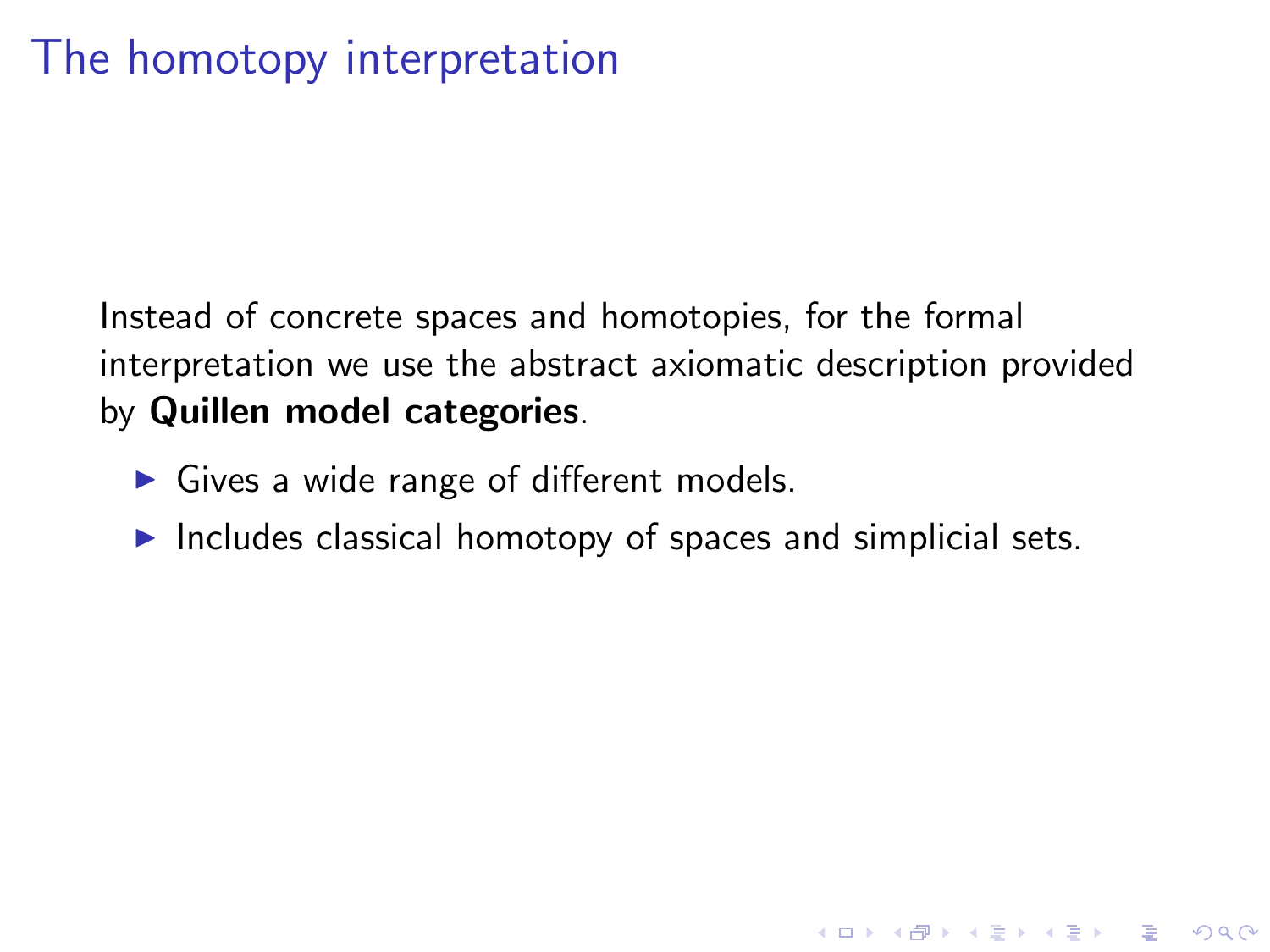- $\triangleright$  Gives a wide range of different models.
- $\blacktriangleright$  Includes classical homotopy of spaces and simplicial sets.
- $\triangleright$  Allows the use of standard methods from categorical logic.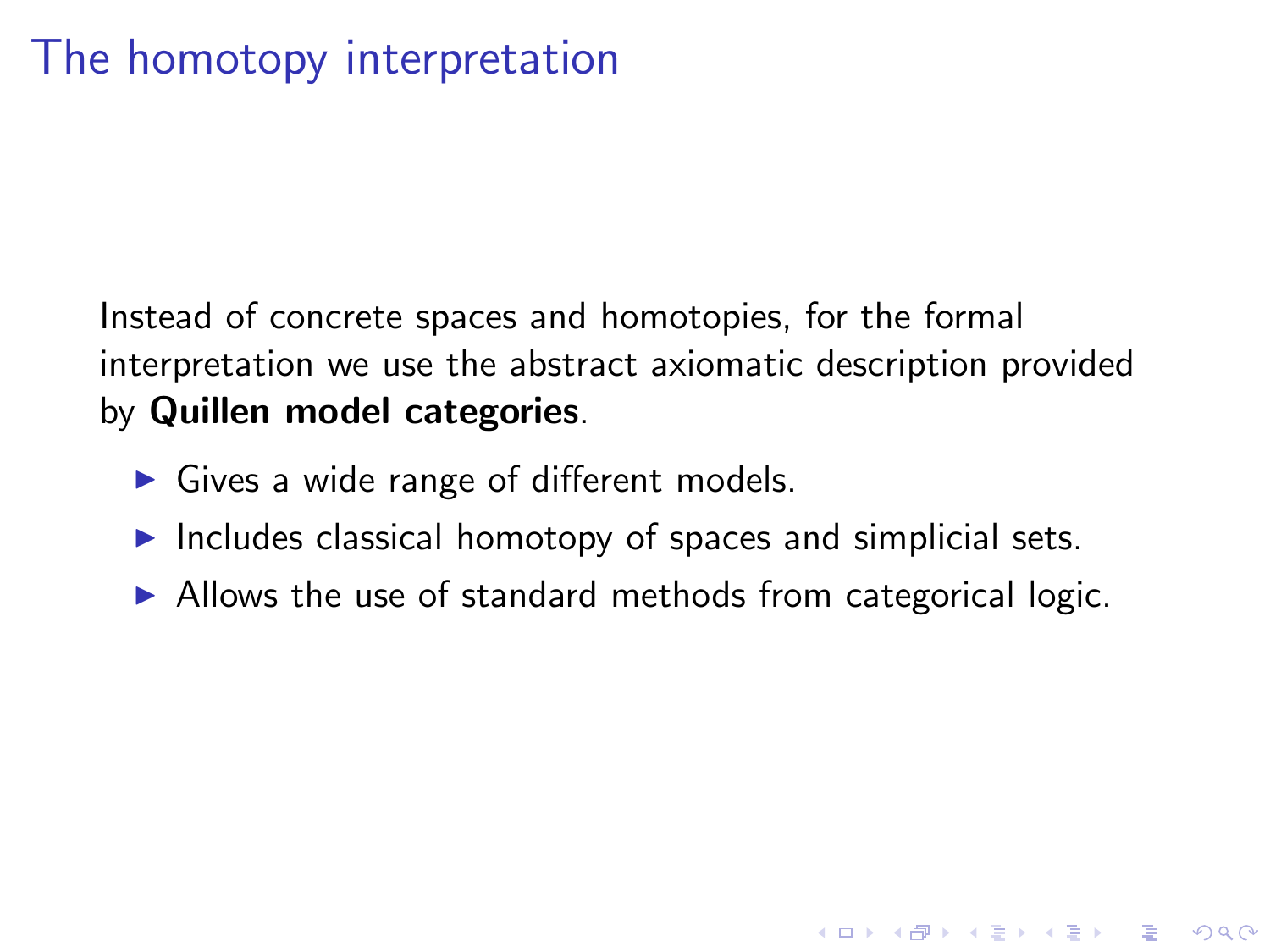#### Theorem (Awodey & Warren 2008)

Martin-Löf type theory has a sound interpretation into any Quillen model category.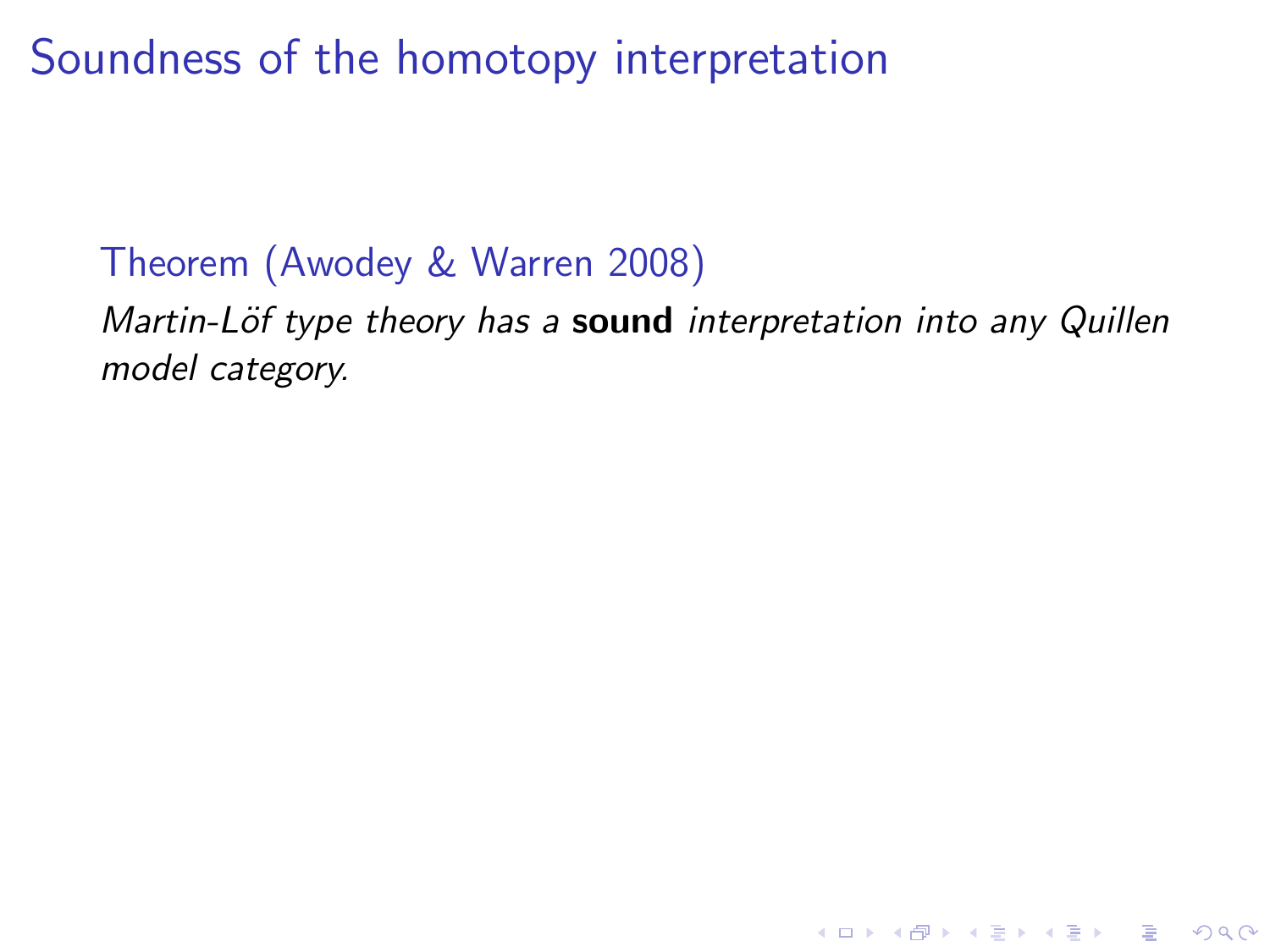#### Theorem (Awodey & Warren 2008)

Martin-Löf type theory has a sound interpretation into any Quillen model category.

Remarks.

 $\blacktriangleright$  We consider here only the "theory of identity", no  $\sum$  or  $\prod$ .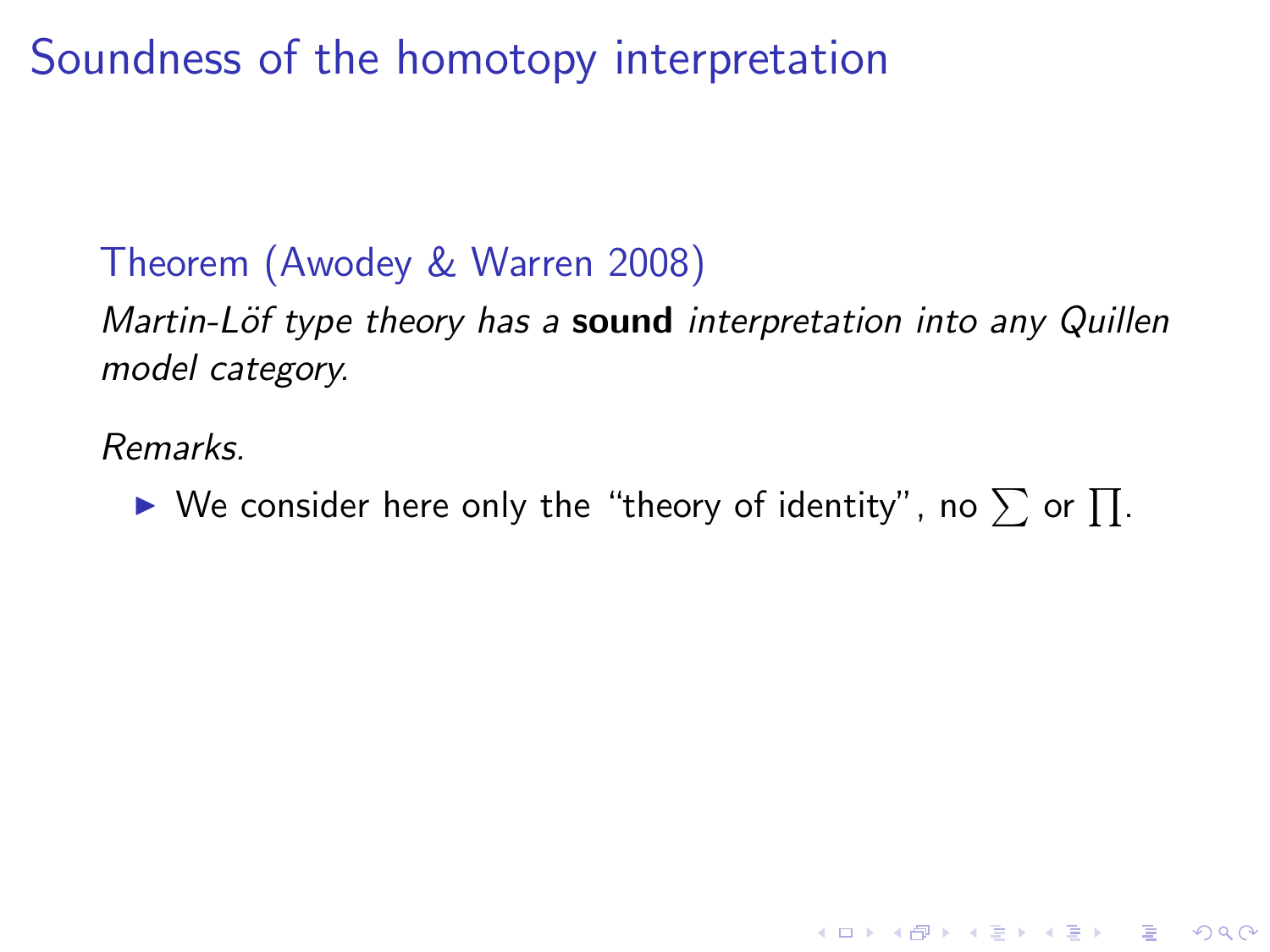#### Theorem (Awodey & Warren 2008)

Martin-Löf type theory has a sound interpretation into any Quillen model category.

Remarks.

- $\blacktriangleright$  We consider here only the "theory of identity", no  $\sum$  or  $\prod$ .
- $\blacktriangleright$  There is an issue of "coherence" of the interpretation, which requires a technical condition on the QMC.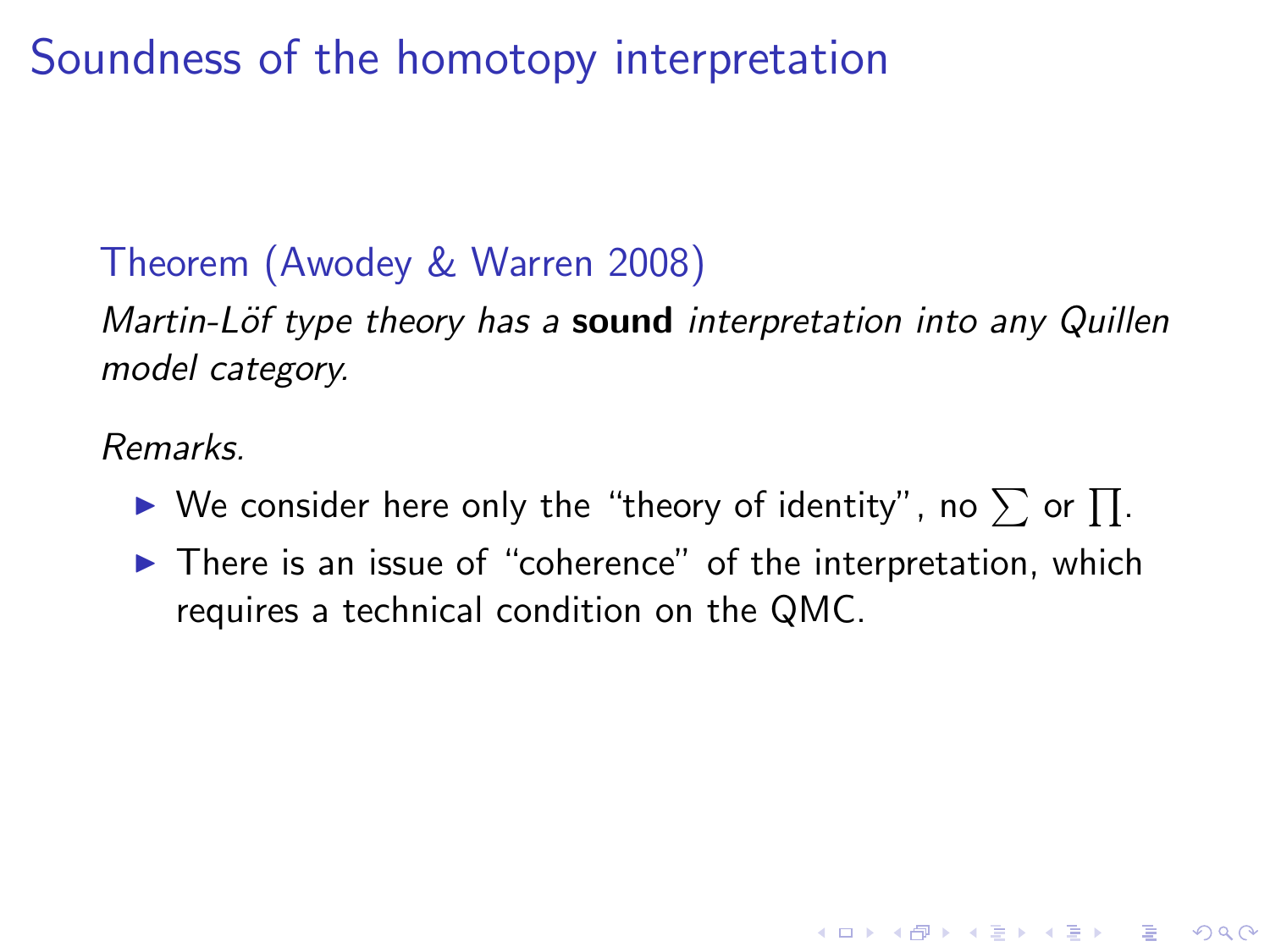#### Theorem (Awodey & Warren 2008)

Martin-Löf type theory has a sound interpretation into any Quillen model category.

Remarks.

- $\blacktriangleright$  We consider here only the "theory of identity", no  $\sum$  or  $\prod$ .
- $\blacktriangleright$  There is an issue of "coherence" of the interpretation, which requires a technical condition on the QMC.
- $\triangleright$  One doesn't need the full QMC structure, but only a weak factorization system.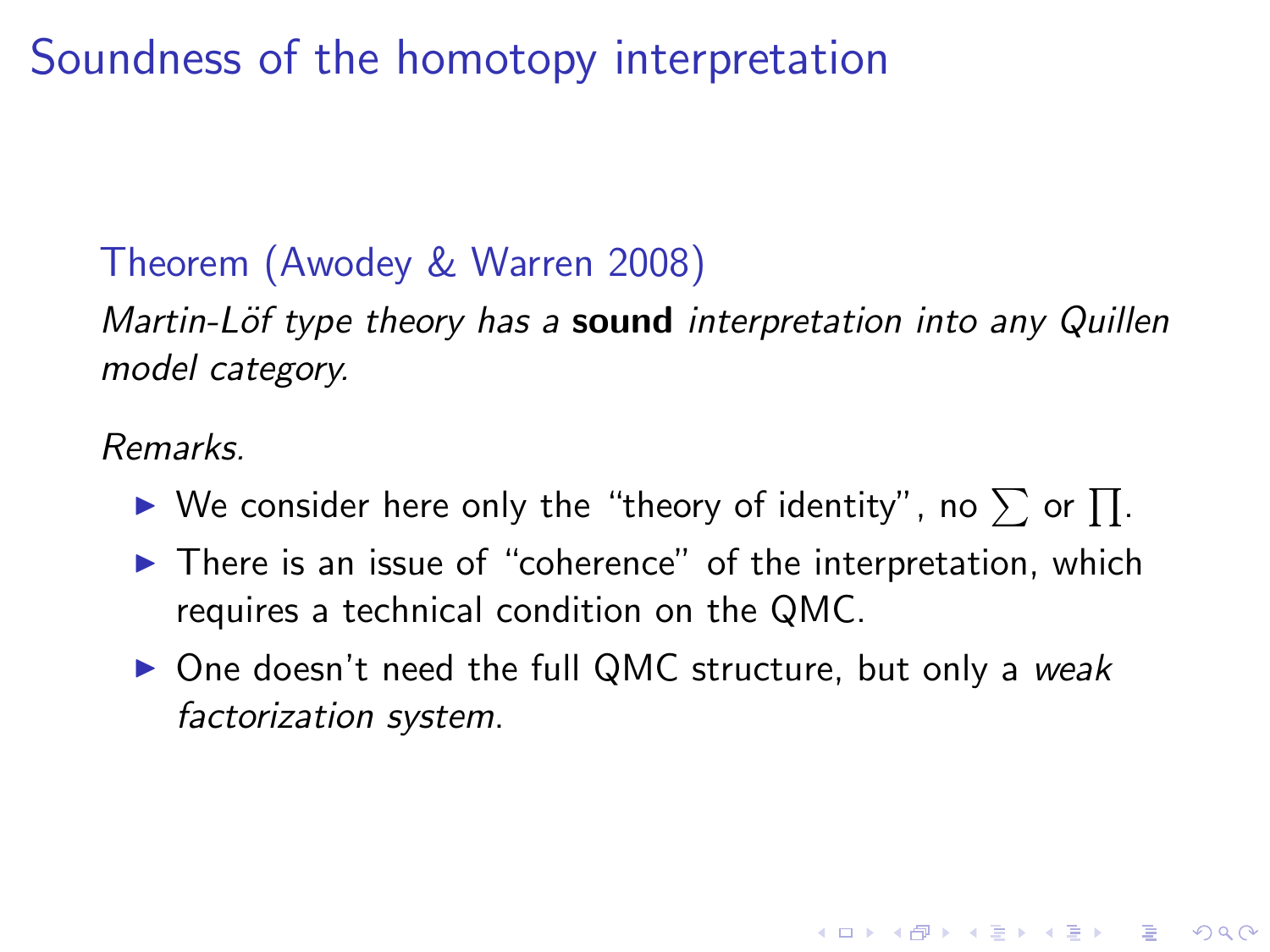## Soundness and completeness

The logical notion of soundness means that a provable statement is always true under the specified interpretation:

 $\text{provable} \quad \overset{\text{sound}}{\Longrightarrow} \quad \text{true in all models}$ 

**K ロ ▶ K @ ▶ K 할 X X 할 X → 할 X → 9 Q Q ^**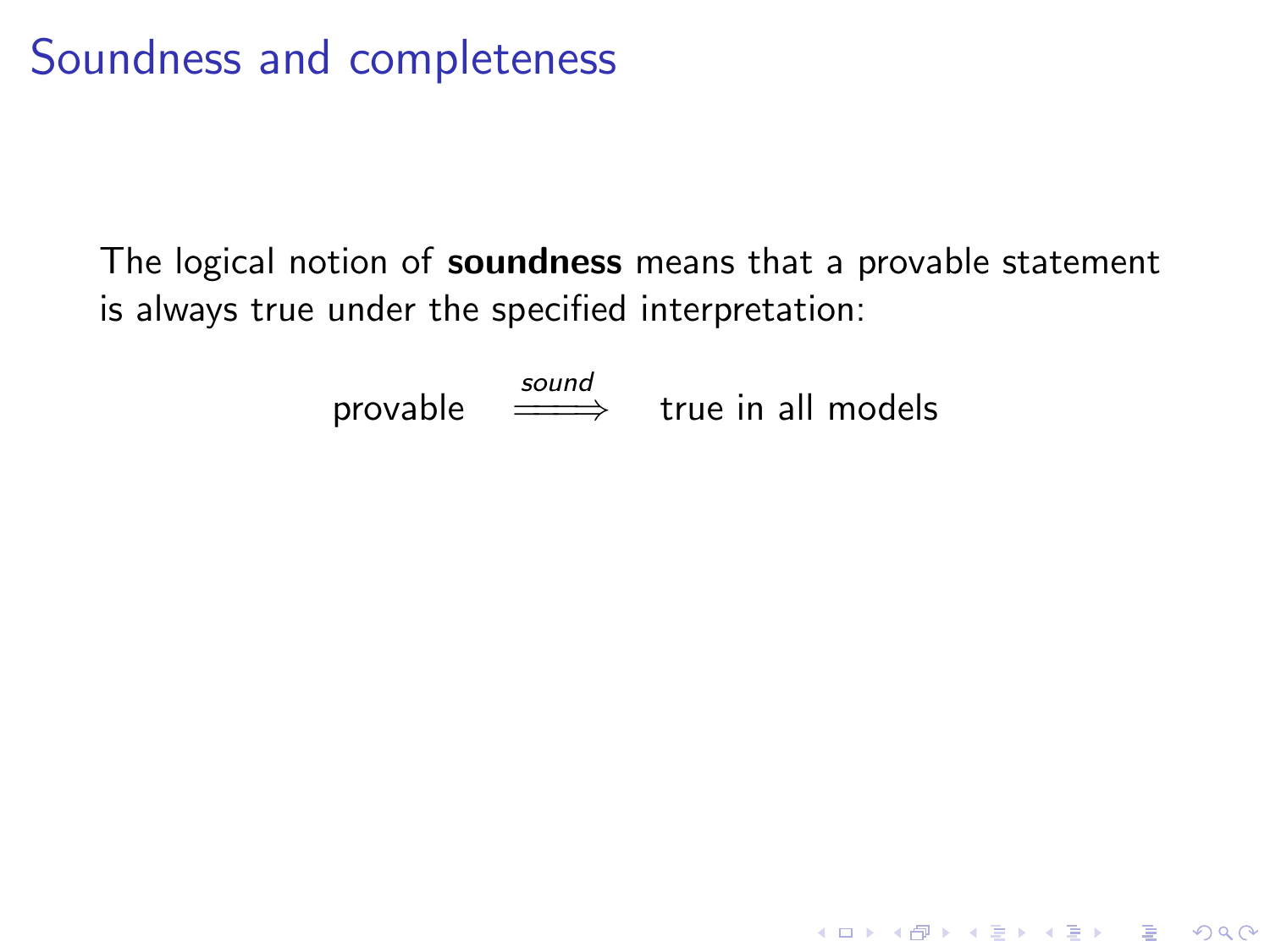## Soundness and completeness

The logical notion of **soundness** means that a provable statement is always true under the specified interpretation:

 $\text{provable} \quad \overset{\text{sound}}{\Longrightarrow} \quad \text{true in all models}$ 

The converse notion is **completeness**: a statement is provable if its interpretation is always true:

provable  $\xleftarrow{\text{complete}}$  true in all models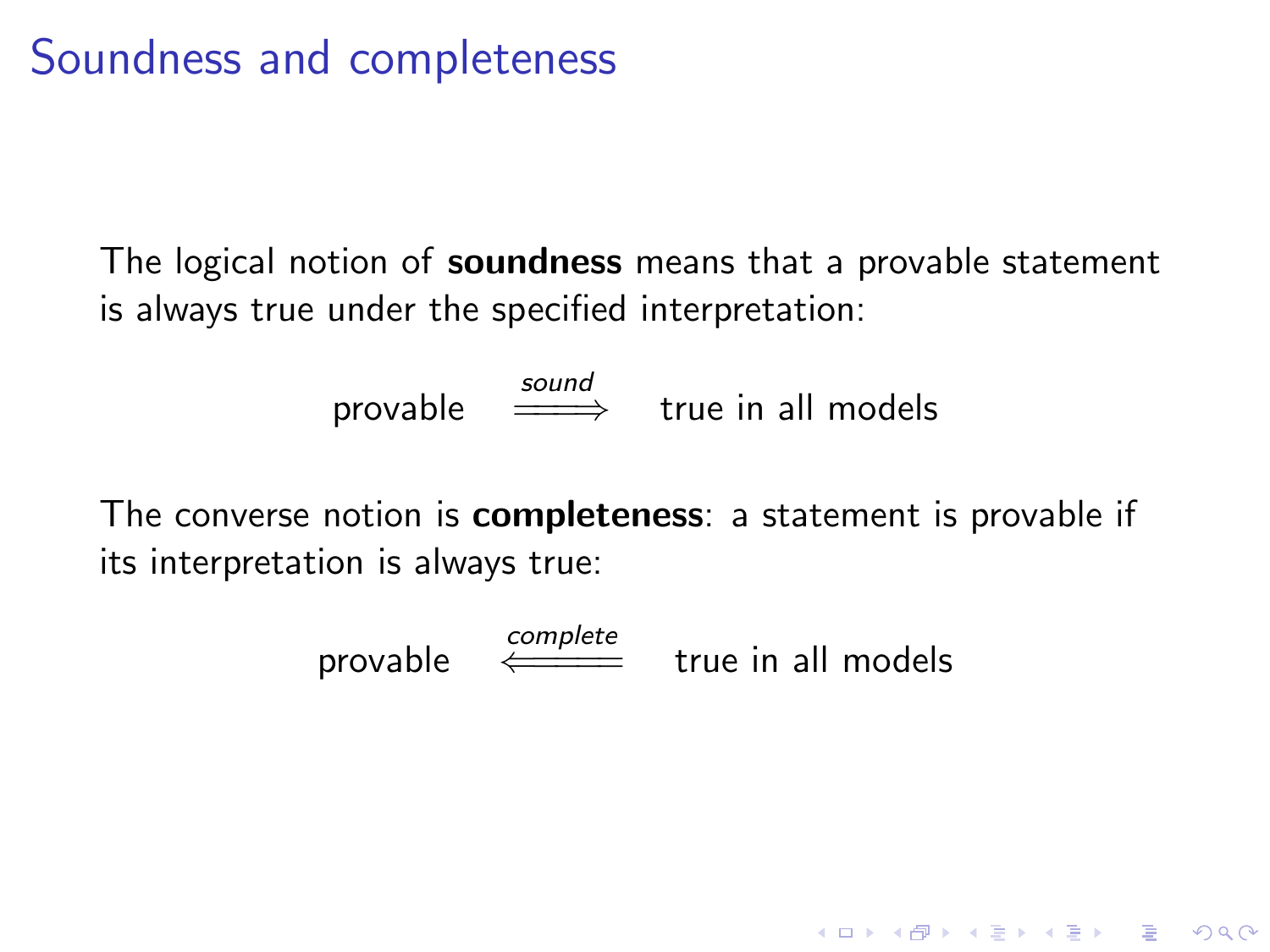Completeness of the homotopy interpretation

#### Theorem (Gambino & Garner 2009)

The homotopy interpretation of Martin-Löf type theory is also complete.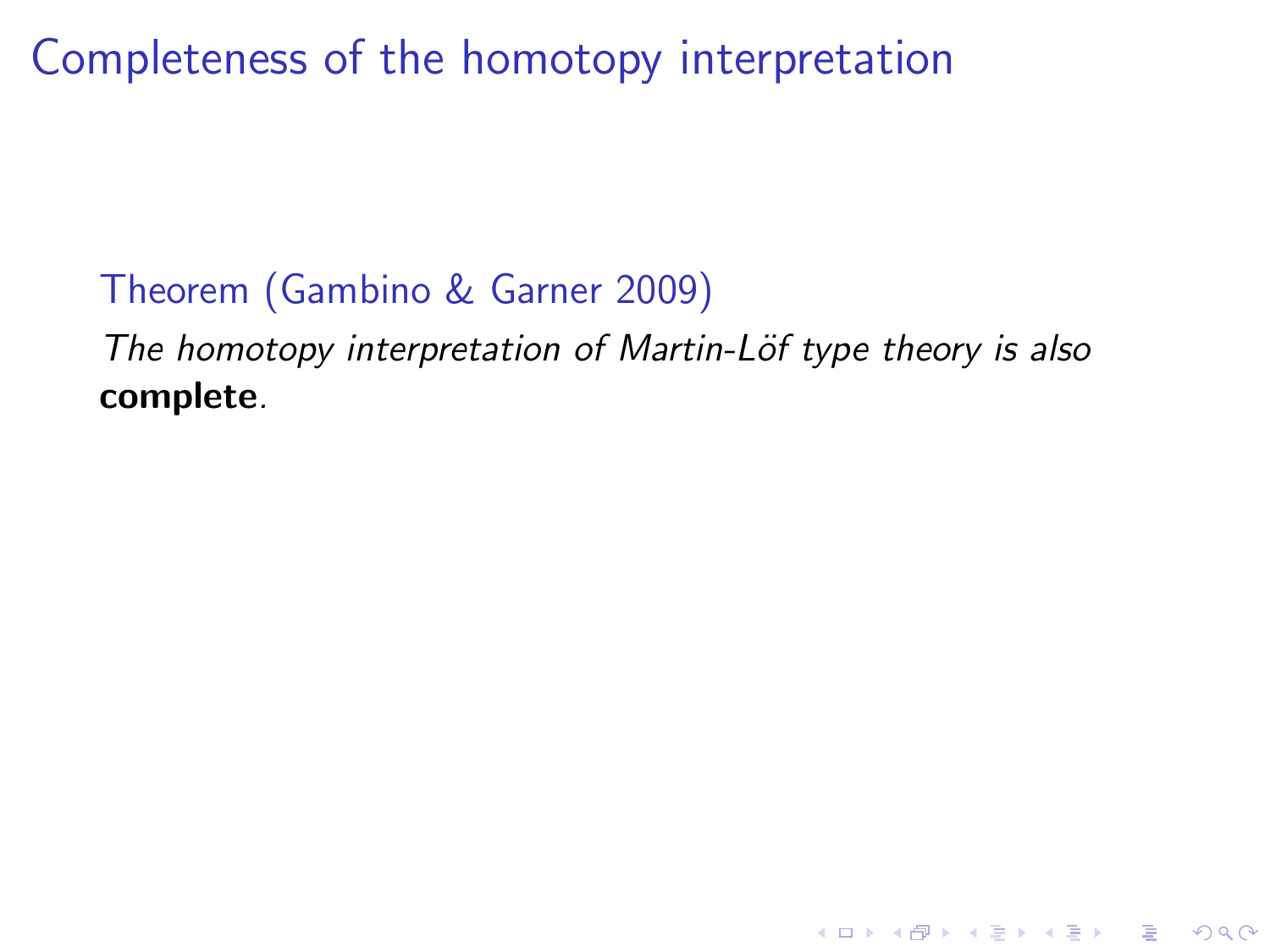# Completeness of the homotopy interpretation

## Theorem (Gambino & Garner 2009)

The homotopy interpretation of Martin-Löf type theory is also complete.

More precisely: in the theory of identity, a statement that is true under any coherent interpretation in a weak factorization system is also provable.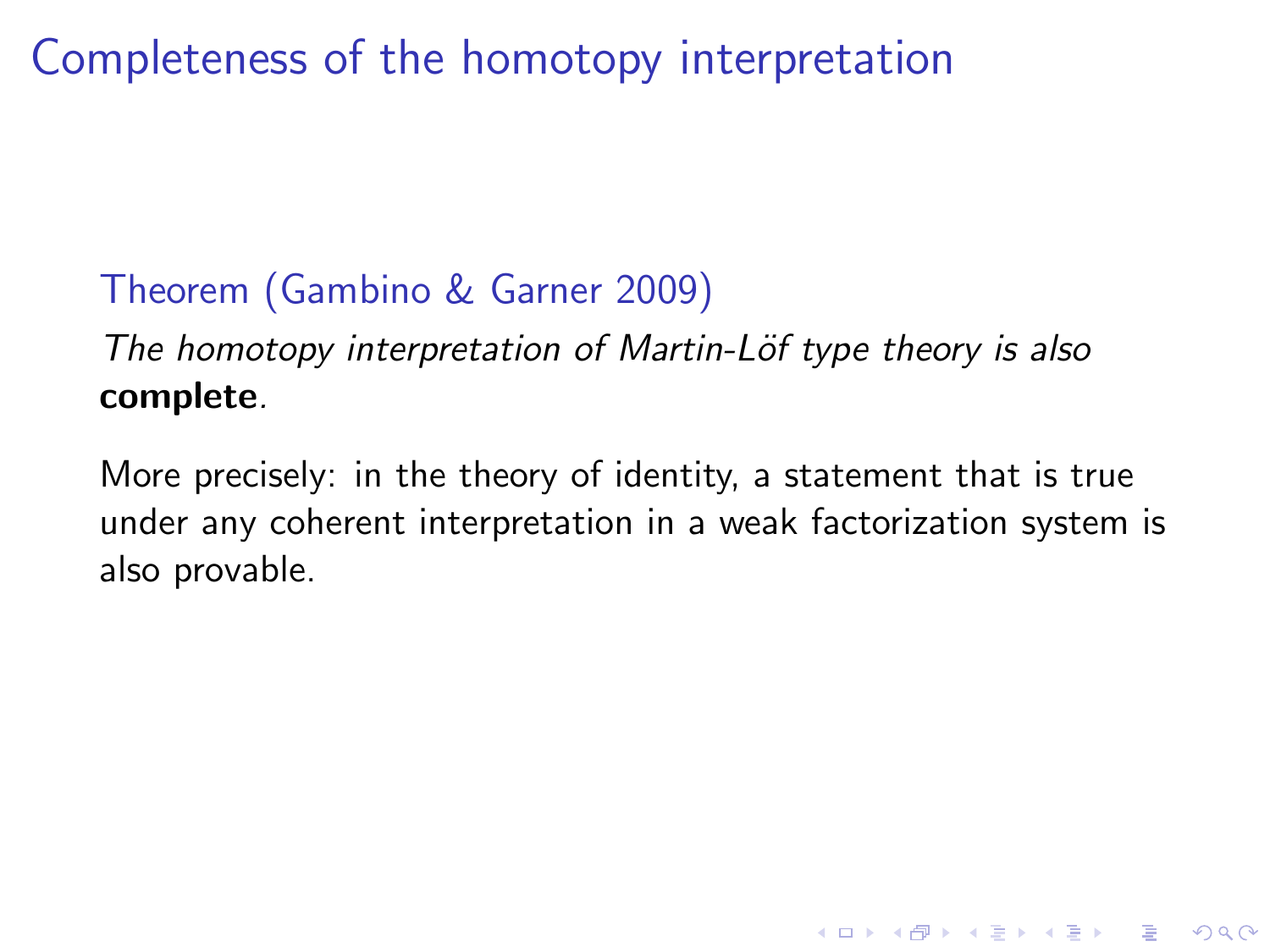# Completeness of the homotopy interpretation

### Theorem (Gambino & Garner 2009)

The homotopy interpretation of Martin-Löf type theory is also complete.

More precisely: in the theory of identity, a statement that is true under any coherent interpretation in a weak factorization system is also provable.

A benefit of the abstract semantics: the proof uses the standard method of syntactic categories to construct a canonical model.

4 D > 4 P + 4 B + 4 B + B + 9 Q O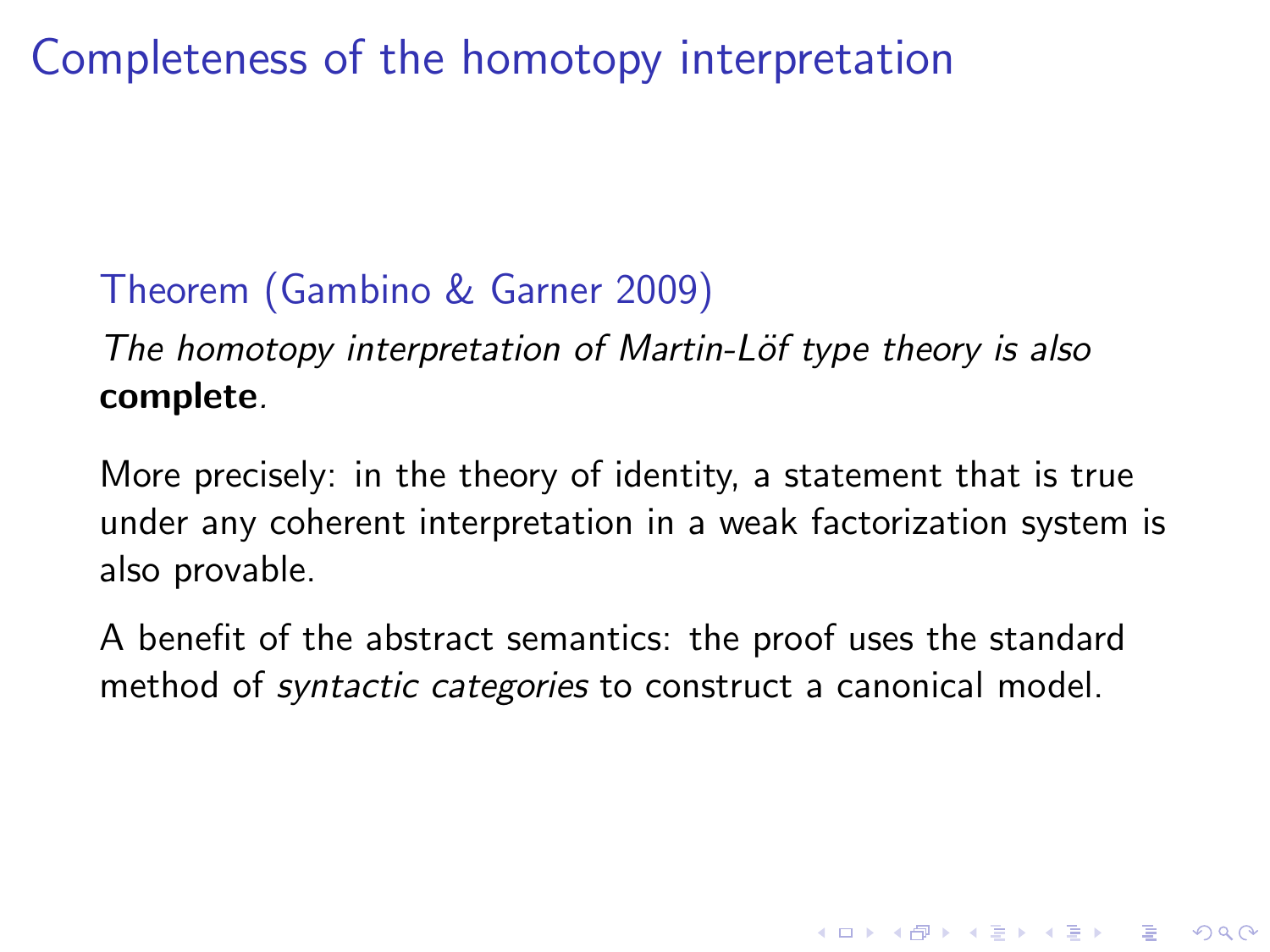## Conclusion of Part I

Martin-Löf type theory provides a "logic of homotopy".

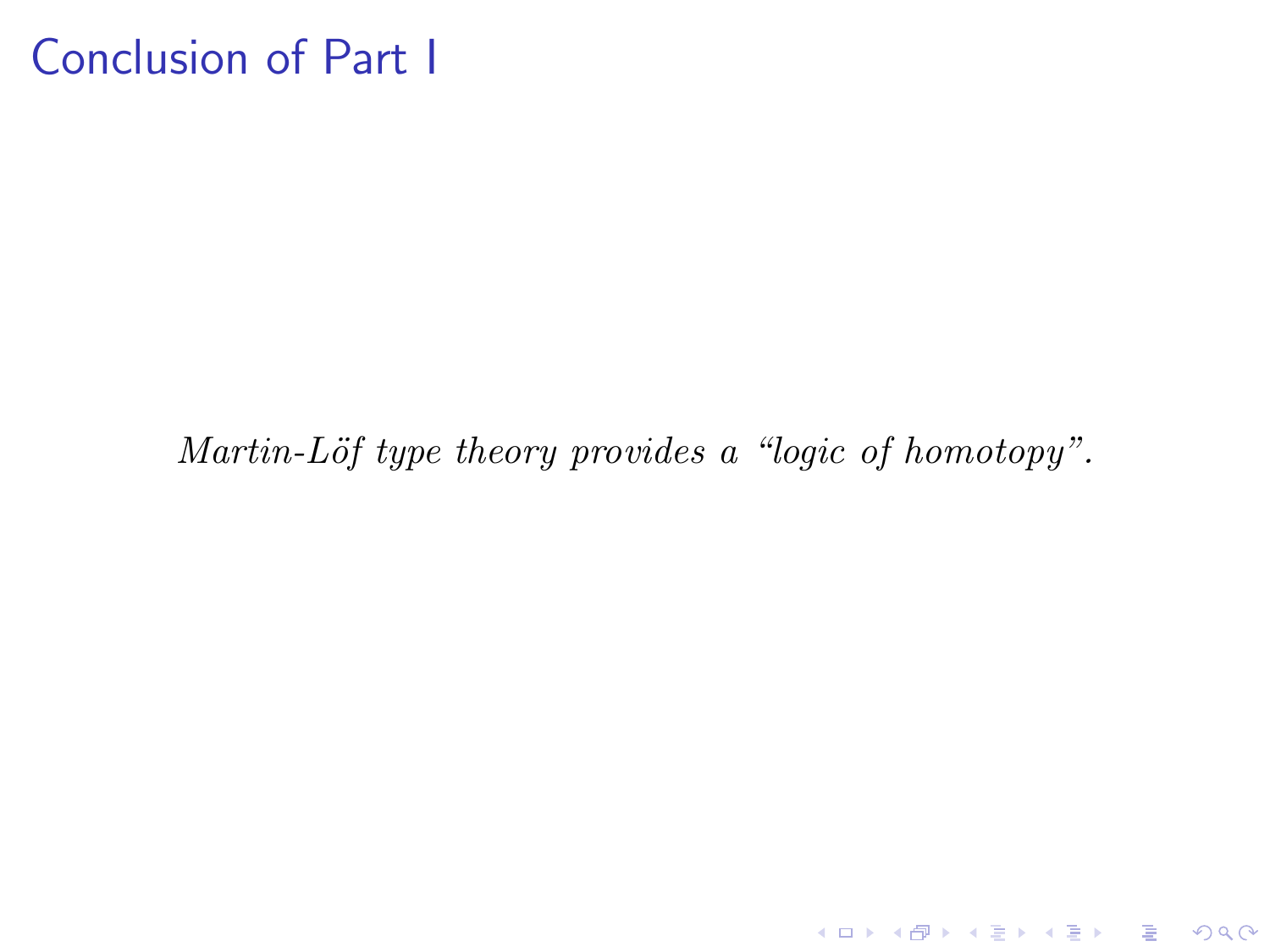## The Fundamental Groupoid of a Type

It's now reasonable to ask, how expressive is the logical system as a formal language for homotopy theory?

K ロ ▶ K @ ▶ K 할 > K 할 > 1 할 > 1 이익어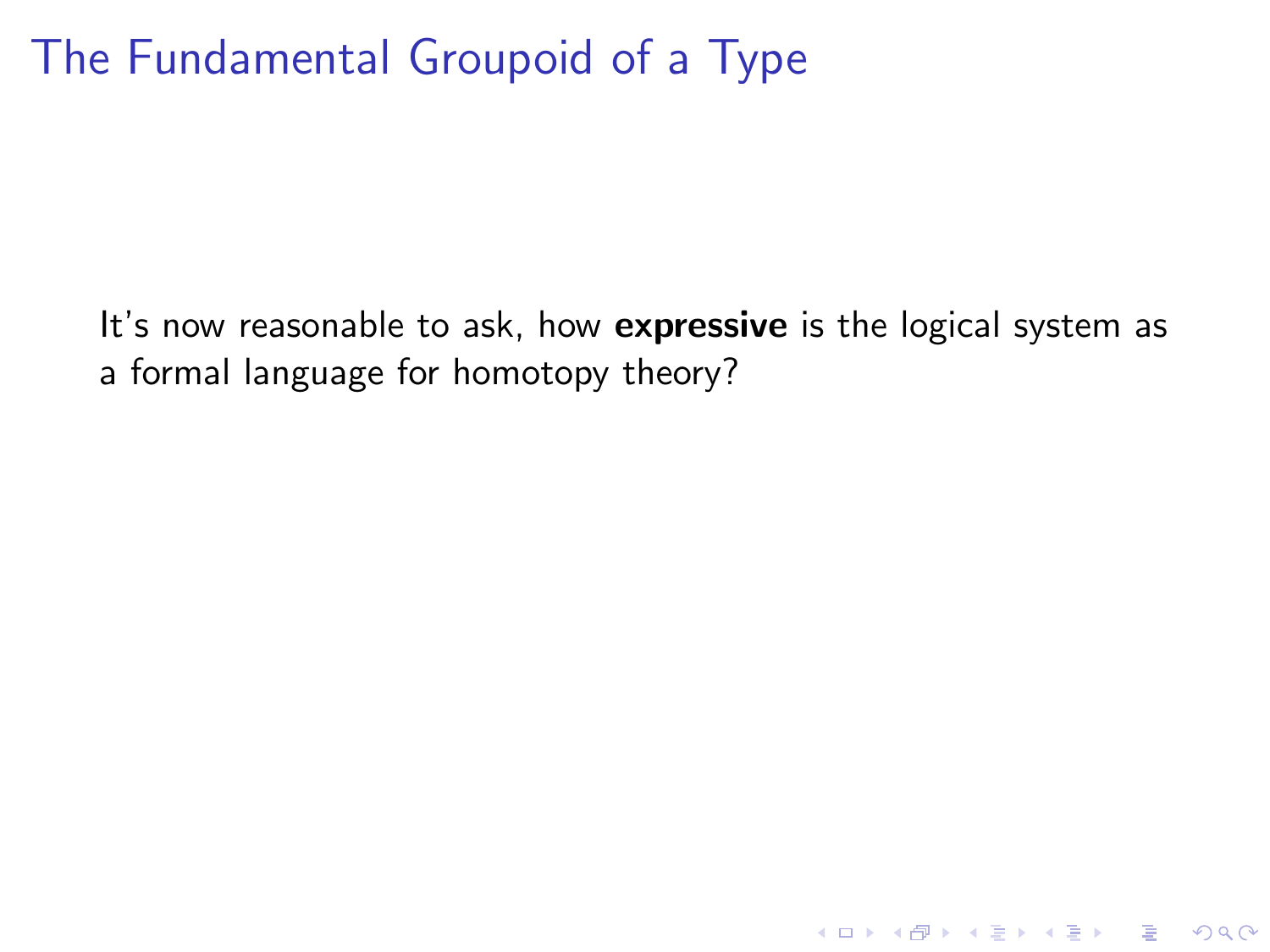# The Fundamental Groupoid of a Type

It's now reasonable to ask, how expressive is the logical system as a formal language for homotopy theory?

What homotopically relevant facts, properties, and constructions are logically expressible?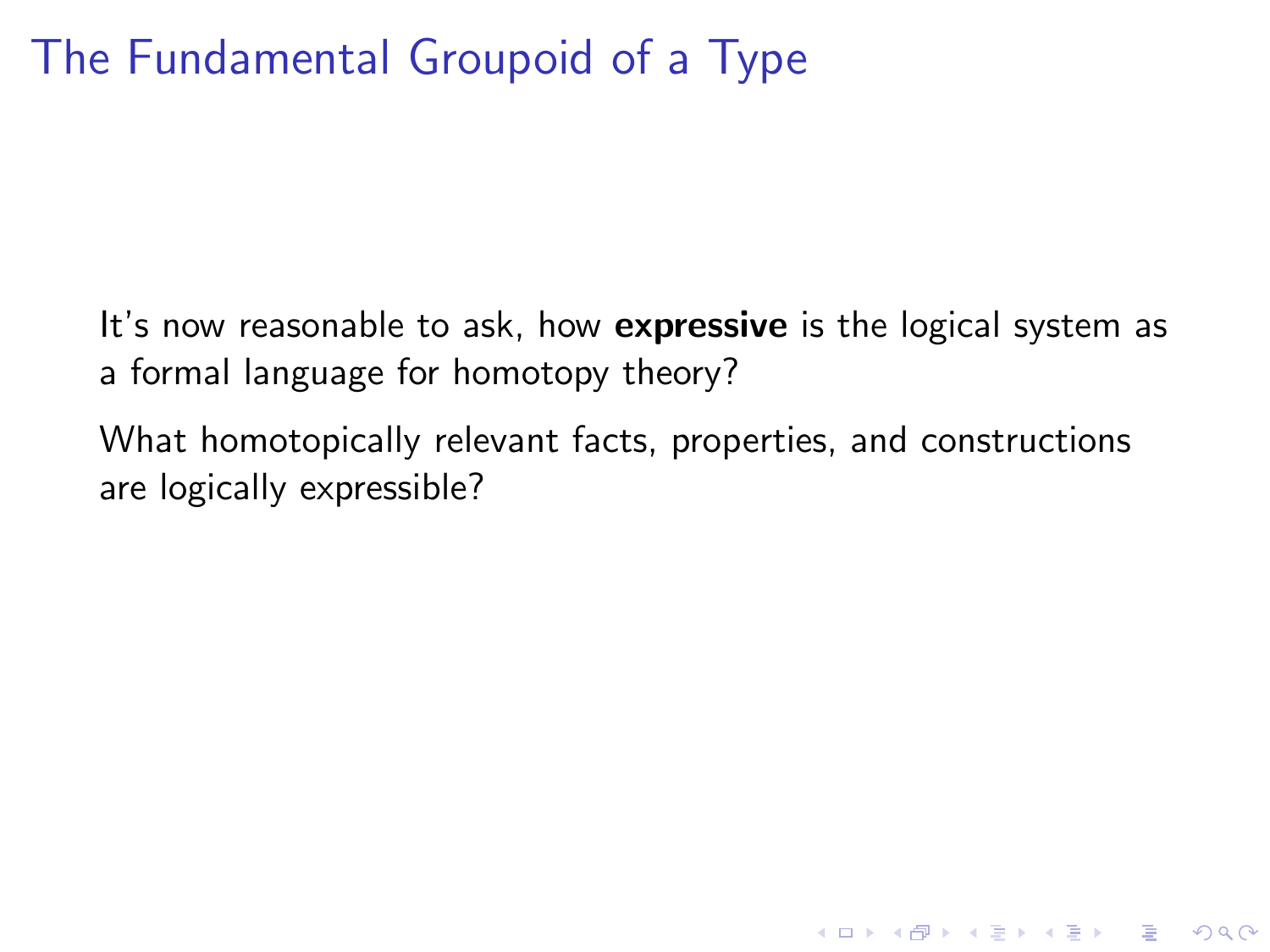## The Fundamental Groupoid of a Type

It's now reasonable to ask, how expressive is the logical system as a formal language for homotopy theory?

What homotopically relevant facts, properties, and constructions are logically expressible?

One example: the topological fundamental group and its higher generalizations are logical constructions.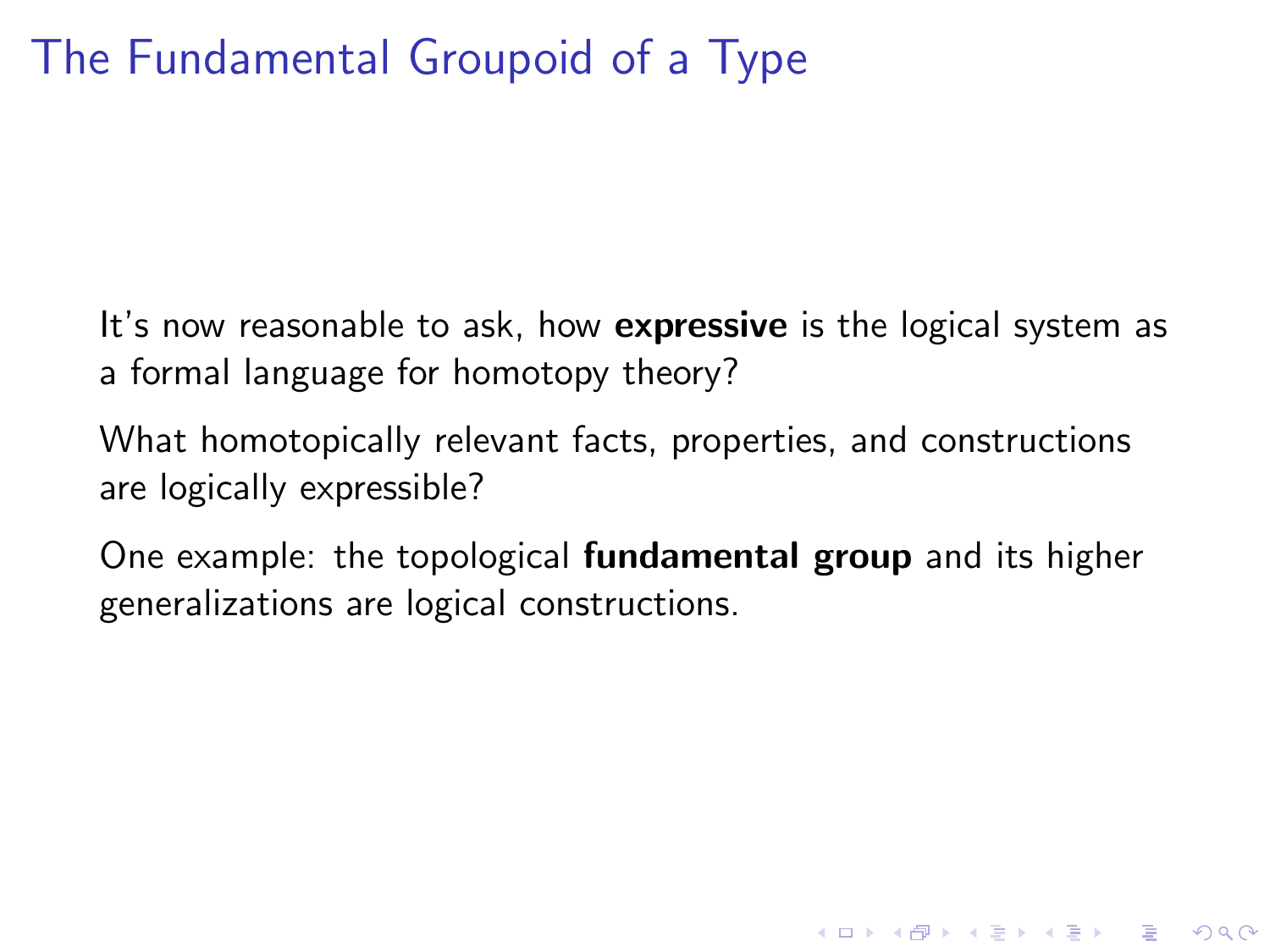Let's return to the system of identity terms of various orders:

a, b: A  
\np, q: 
$$
Id_A(a, b)
$$
  
\n $\alpha$ ,  $\beta$ :  $Id_{Id_A(a,b)}(p,q)$   
\n $\vartheta$ :  $Id_{Id_{Id...}}(\alpha, \beta)$ 

K ロ ▶ K @ ▶ K 할 ▶ K 할 ▶ | 할 | ⊙Q @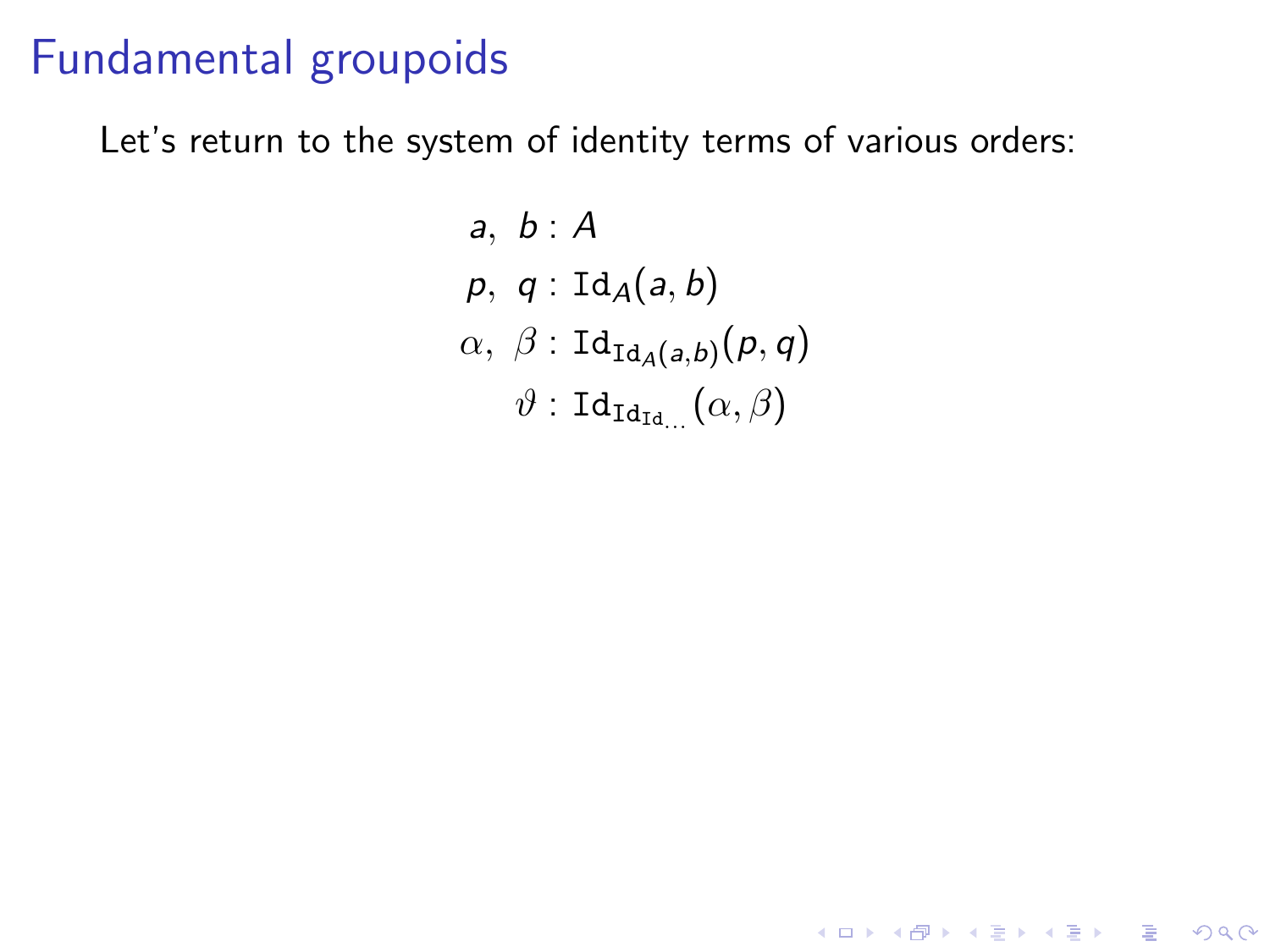Let's return to the system of identity terms of various orders:

a, b: A  
\np, q: Id<sub>A</sub>(a, b)  
\n
$$
\alpha
$$
,  $\beta$ : Id<sub>Id<sub>A</sub>(a,b)</sub>(p,q)  
\n $\vartheta$ : Id<sub>Id<sub>Id</sub></sub> ( $\alpha$ ,  $\beta$ )

These can be represented suggestively as follows:



 $2990$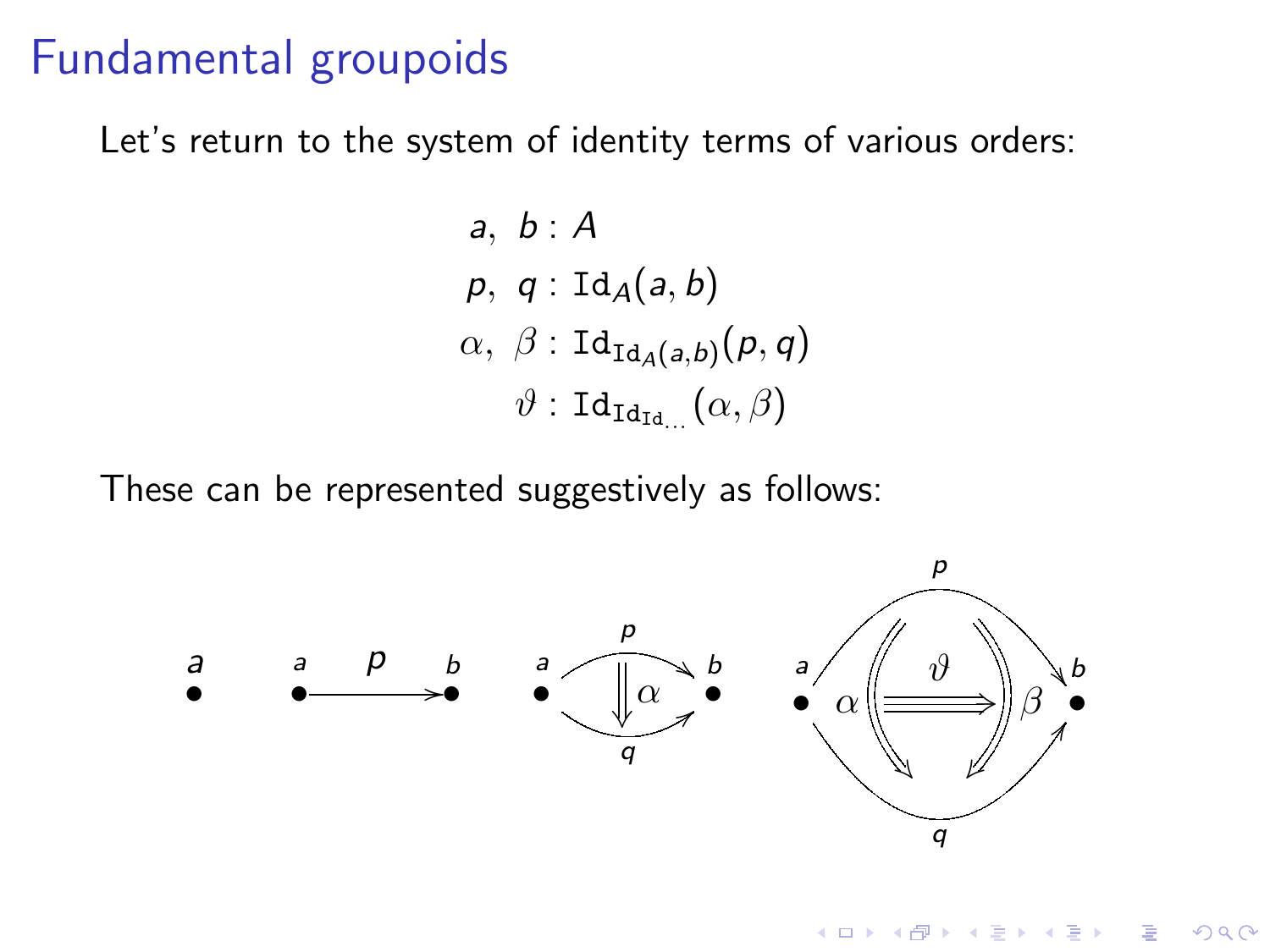As in topology, the terms of order 0 and 1, ("points" and "paths"),

$$
\begin{array}{cc} a & p & b \\ \bullet & \xrightarrow{\bullet} & \bullet \end{array}
$$

K ロ ▶ K @ ▶ K 할 ▶ K 할 ▶ | 할 | © 9 Q @

bear the structure of a groupoid.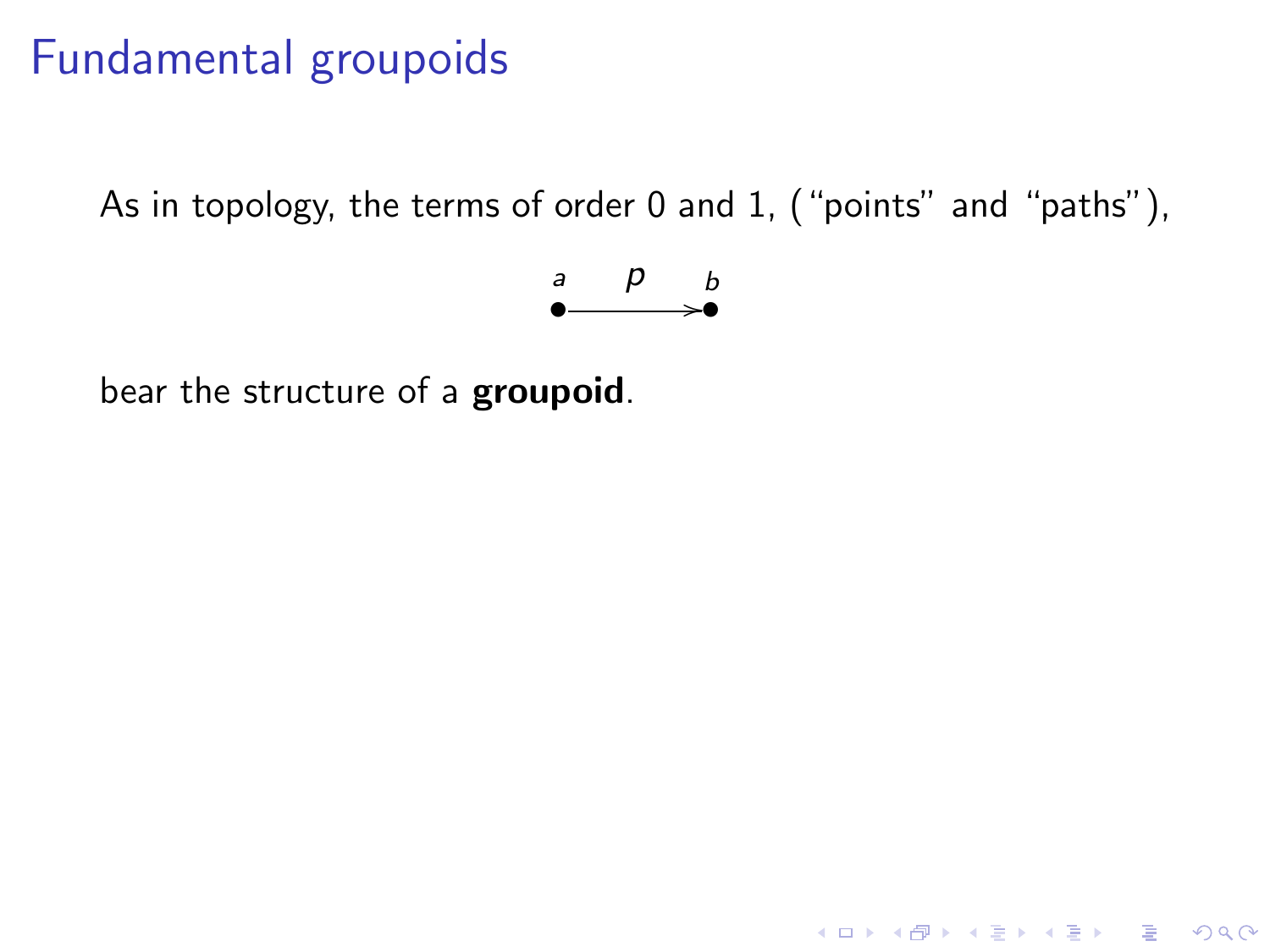As in topology, the terms of order 0 and 1, ("points" and "paths"),



bear the structure of a groupoid.

The laws of identity correspond to the groupoid operations:

$$
r: \mathrm{Id}(a, a) \qquad \text{reflexivity} \qquad a \to a
$$
\n
$$
s: \mathrm{Id}(a, b) \to \mathrm{Id}(b, a) \qquad \text{symmetry} \qquad a \leftrightarrows b
$$
\n
$$
t: \mathrm{Id}(a, b) \times \mathrm{Id}(b, c) \to \mathrm{Id}(a, c) \qquad \text{transitivity} \qquad a \to b \to c
$$

K ロ ▶ K @ ▶ K 할 > K 할 > 1 할 > 1 이익어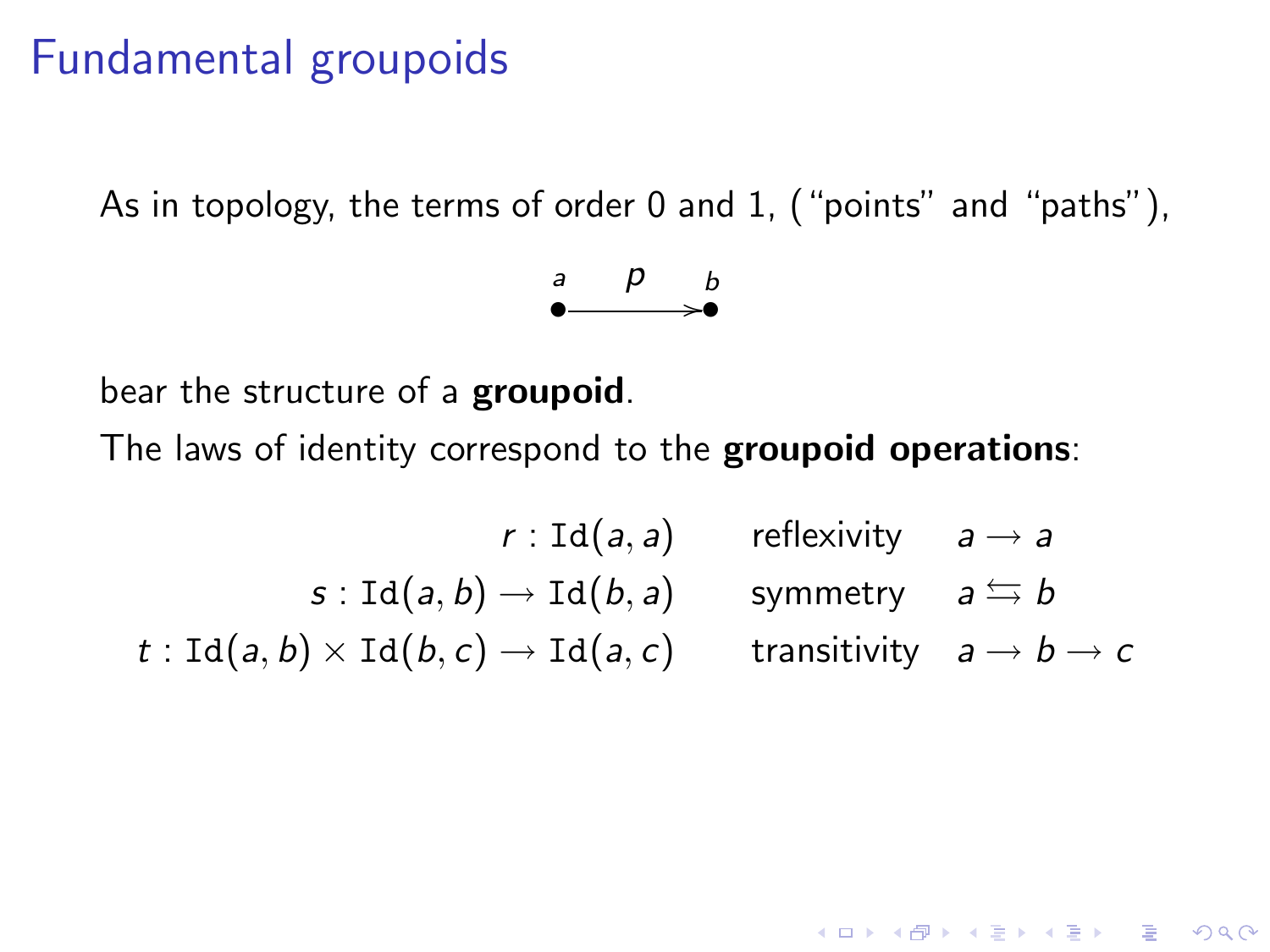As in topology, the terms of order 0 and 1, ("points" and "paths"),



bear the structure of a **groupoid**.

The laws of identity correspond to the groupoid operations:

$$
r: \text{Id}(a, a) \qquad \text{reflexivity} \qquad a \to a
$$
\n
$$
s: \text{Id}(a, b) \to \text{Id}(b, a) \qquad \text{symmetry} \qquad a \xrightarrow{\leftarrow} b
$$
\n
$$
t: \text{Id}(a, b) \times \text{Id}(b, c) \to \text{Id}(a, c) \qquad \text{transitivity} \qquad a \to b \to c
$$

This was first shown by Hofmann & Streicher (1998), who gave a model of intensional type theory using groupoids as types.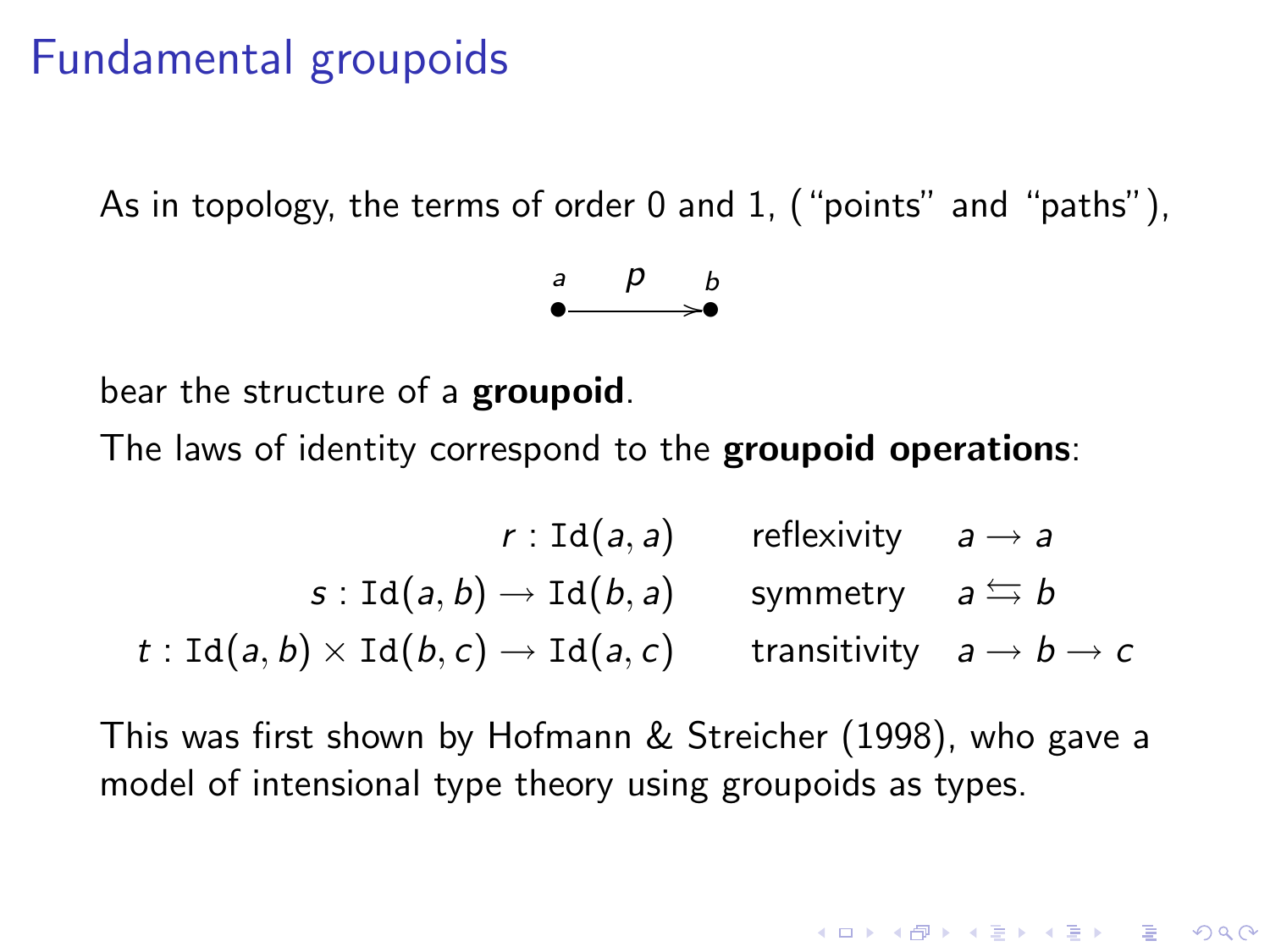But also just as in topology, the groupoid equations of associativity, inverse, and unit:

$$
p \cdot (q \cdot r) = (p \cdot q) \cdot r
$$

$$
p^{-1} \cdot p = 1 = p \cdot p^{-1}
$$

$$
1 \cdot p = p = p \cdot 1
$$

**K ロ ▶ K @ ▶ K 할 X X 할 X → 할 X → 9 Q Q ^** 

do not hold strictly, but only "up to homotopy".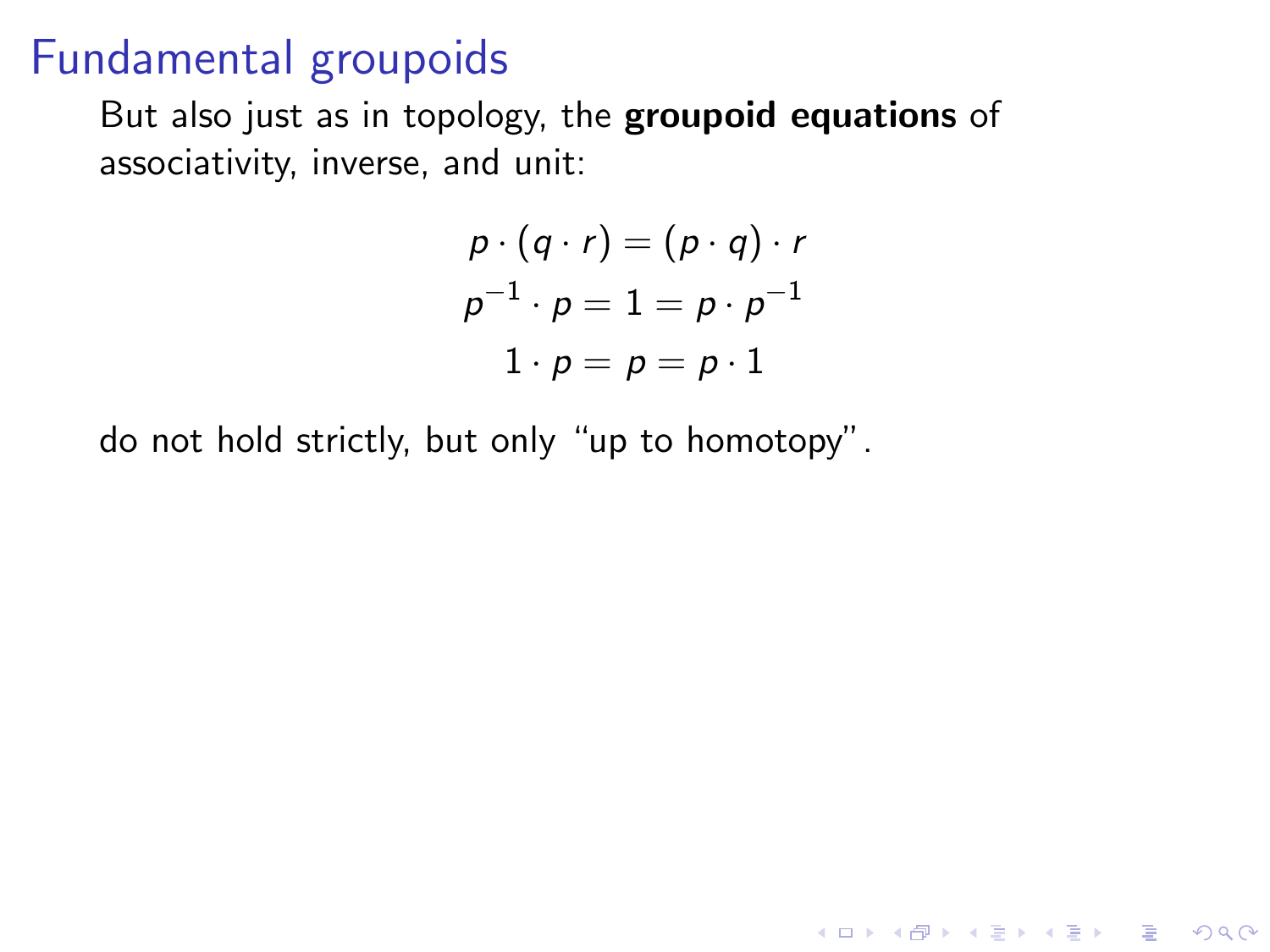But also just as in topology, the **groupoid equations** of associativity, inverse, and unit:

$$
p \cdot (q \cdot r) = (p \cdot q) \cdot r
$$

$$
p^{-1} \cdot p = 1 = p \cdot p^{-1}
$$

$$
1 \cdot p = p = p \cdot 1
$$

do not hold strictly, but only "up to homotopy".

This means they are witnessed by terms of the next higher order:

$$
\vartheta:\mathtt{Id}_{\mathtt{Id}}\left(p^{-1}\cdot p,1\right)
$$

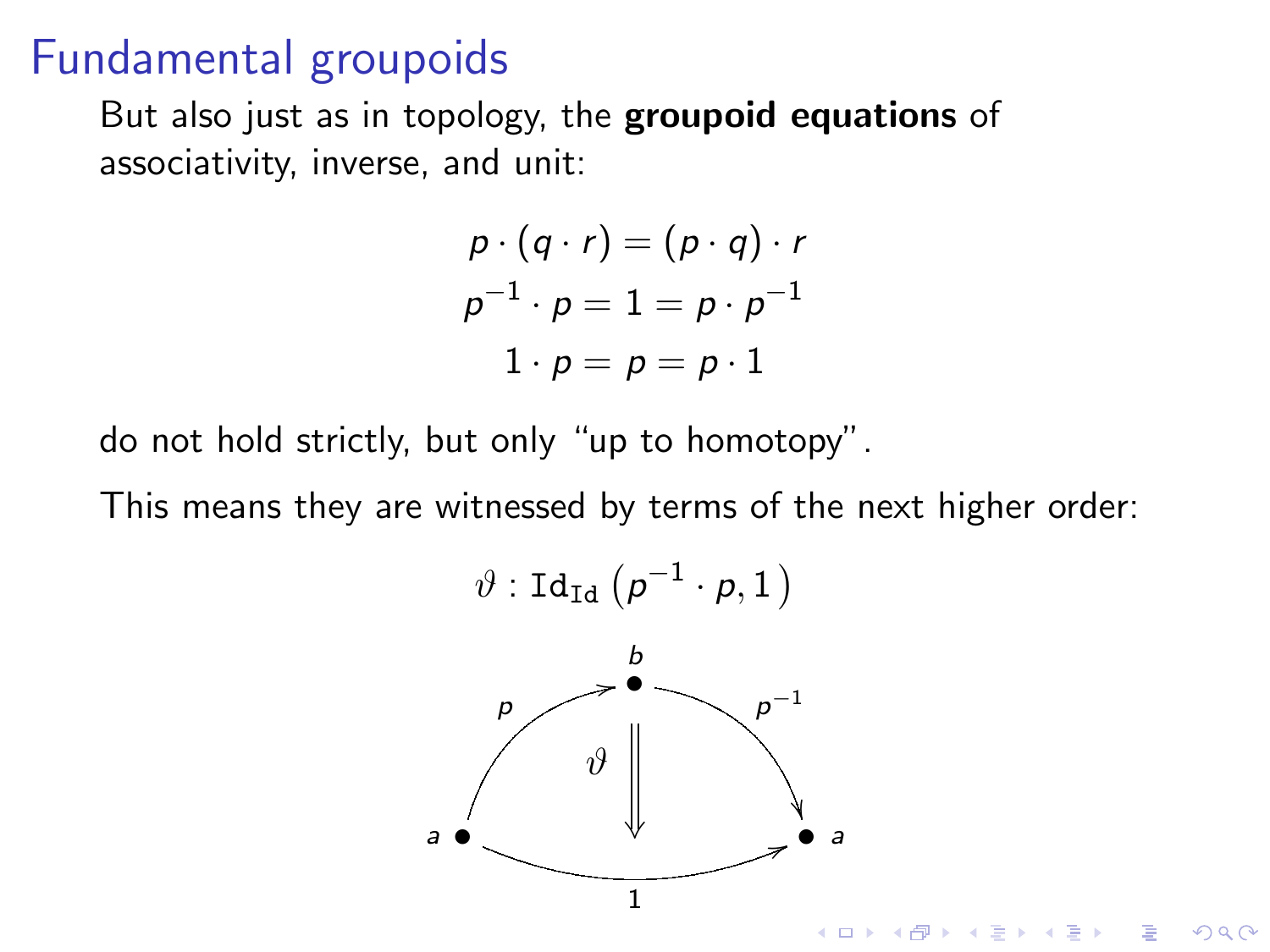The entire system of identity terms of all orders forms an infinite-dimensional graph, or "globular set":

$$
A \leftarrow \text{Id}_A \leftarrow \text{Id}_{\text{Id}_A} \leftarrow \text{Id}_{\text{Id}_{\text{Id}_A}} \leftarrow \ldots
$$

KO K K Ø K K I K I LA LI I LA K DR OK LI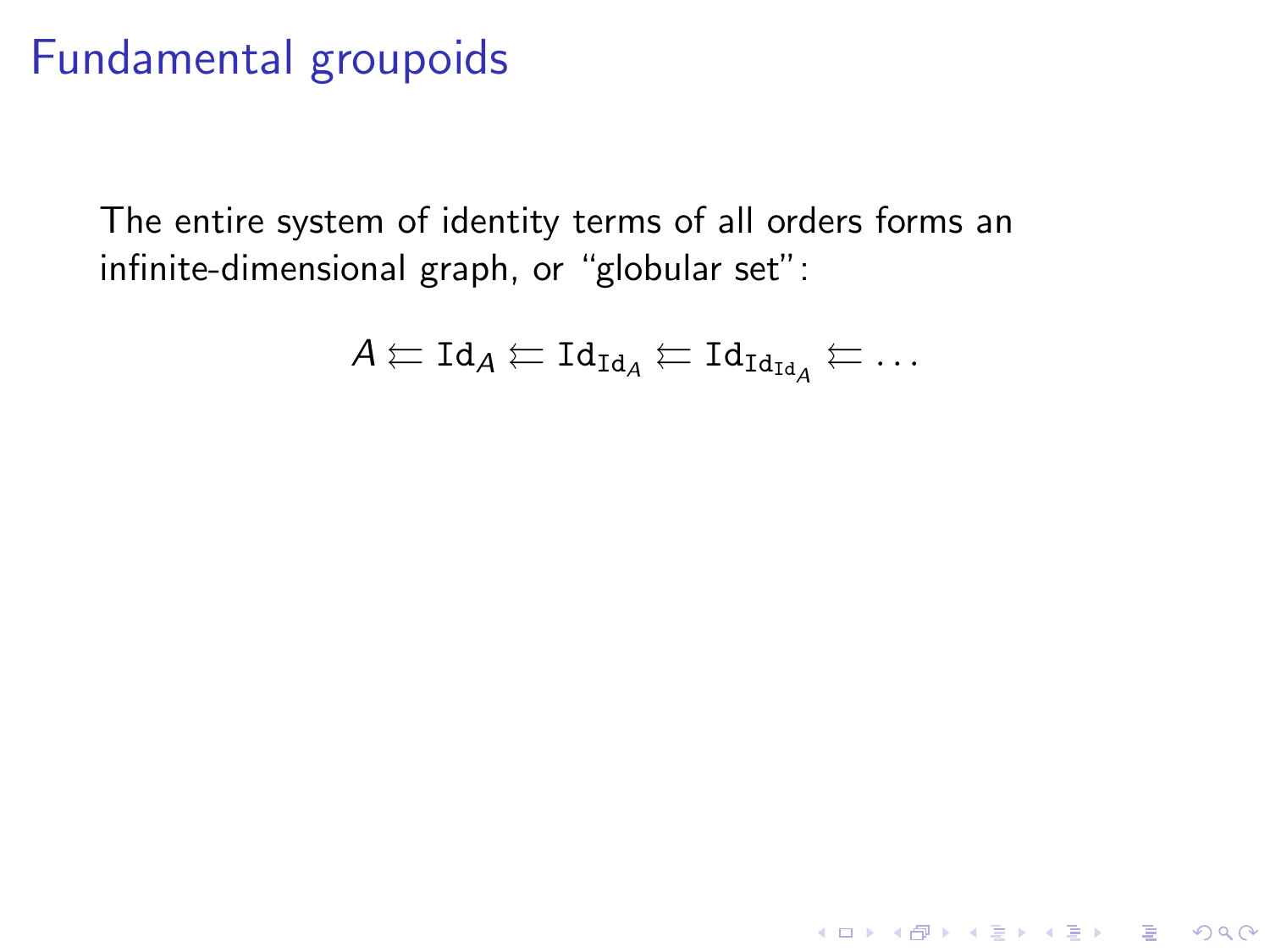The entire system of identity terms of all orders forms an infinite-dimensional graph, or "globular set":

$$
A \leftleftarrows \text{Id}_A \leftarrow \text{Id}_{\text{Id}_A} \leftarrow \text{Id}_{\text{Id}_{\text{Id}_A}} \leftarrow \ldots
$$

It has the structure of a weak, infinite-dimensional, groupoid (as defined by Batanin 1998 and occurring homotopy theory):

Theorem (Lumsdaine, Garner & van den Berg, 2009) The system of identity terms of all orders over any fixed type is a weak ω-groupoid.

**KORKAR KERKER E VOOR**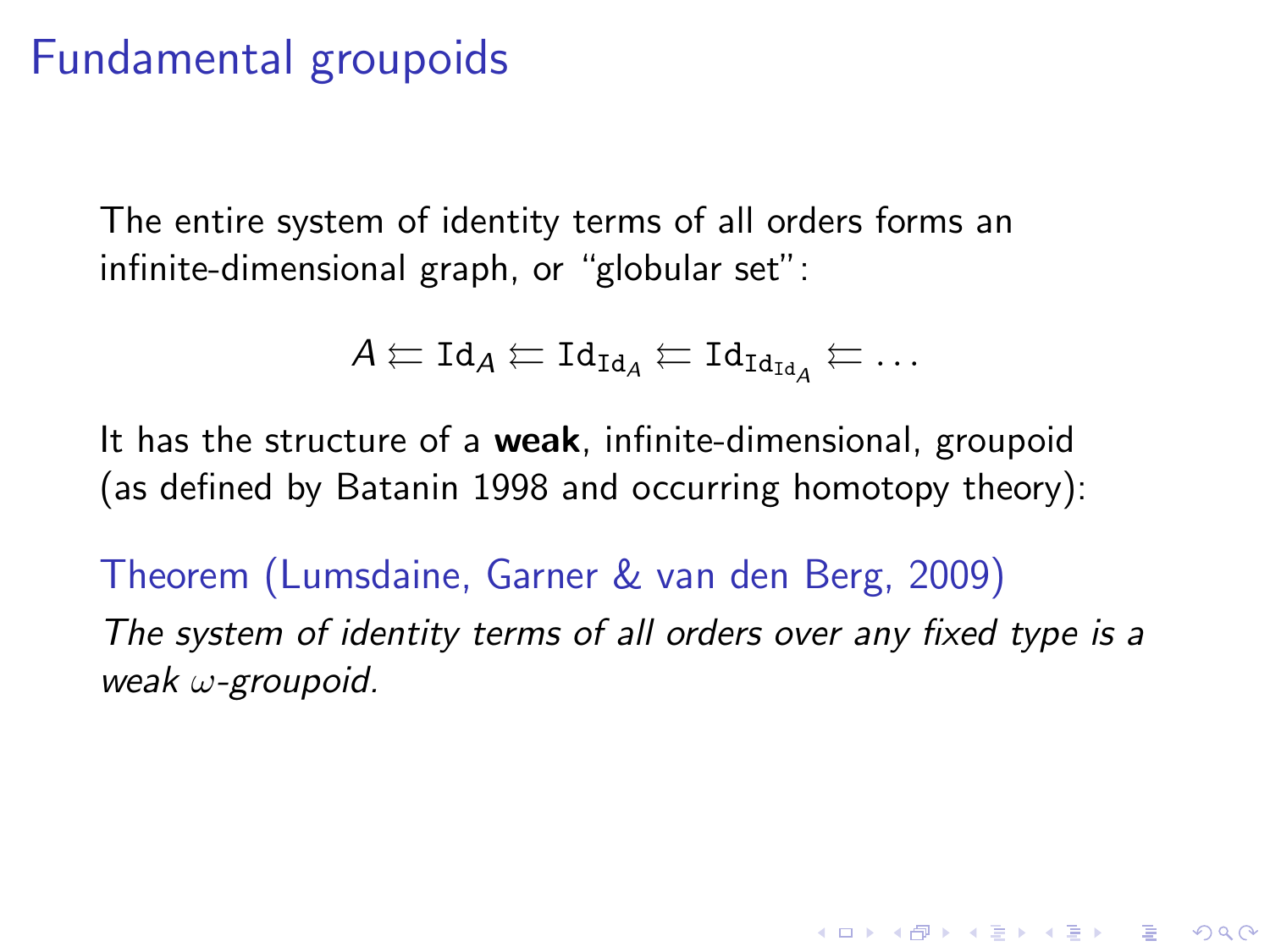The entire system of identity terms of all orders forms an infinite-dimensional graph, or "globular set":

$$
A \leftleftarrows \text{Id}_A \leftarrow \text{Id}_{\text{Id}_A} \leftarrow \text{Id}_{\text{Id}_{\text{Id}_A}} \leftarrow \ldots
$$

It has the structure of a weak, infinite-dimensional, groupoid (as defined by Batanin 1998 and occurring homotopy theory):

Theorem (Lumsdaine, Garner & van den Berg, 2009) The system of identity terms of all orders over any fixed type is a weak ω-groupoid.

**KORKAR KERKER E VOOR** 

Every type has a **fundamental groupoid**.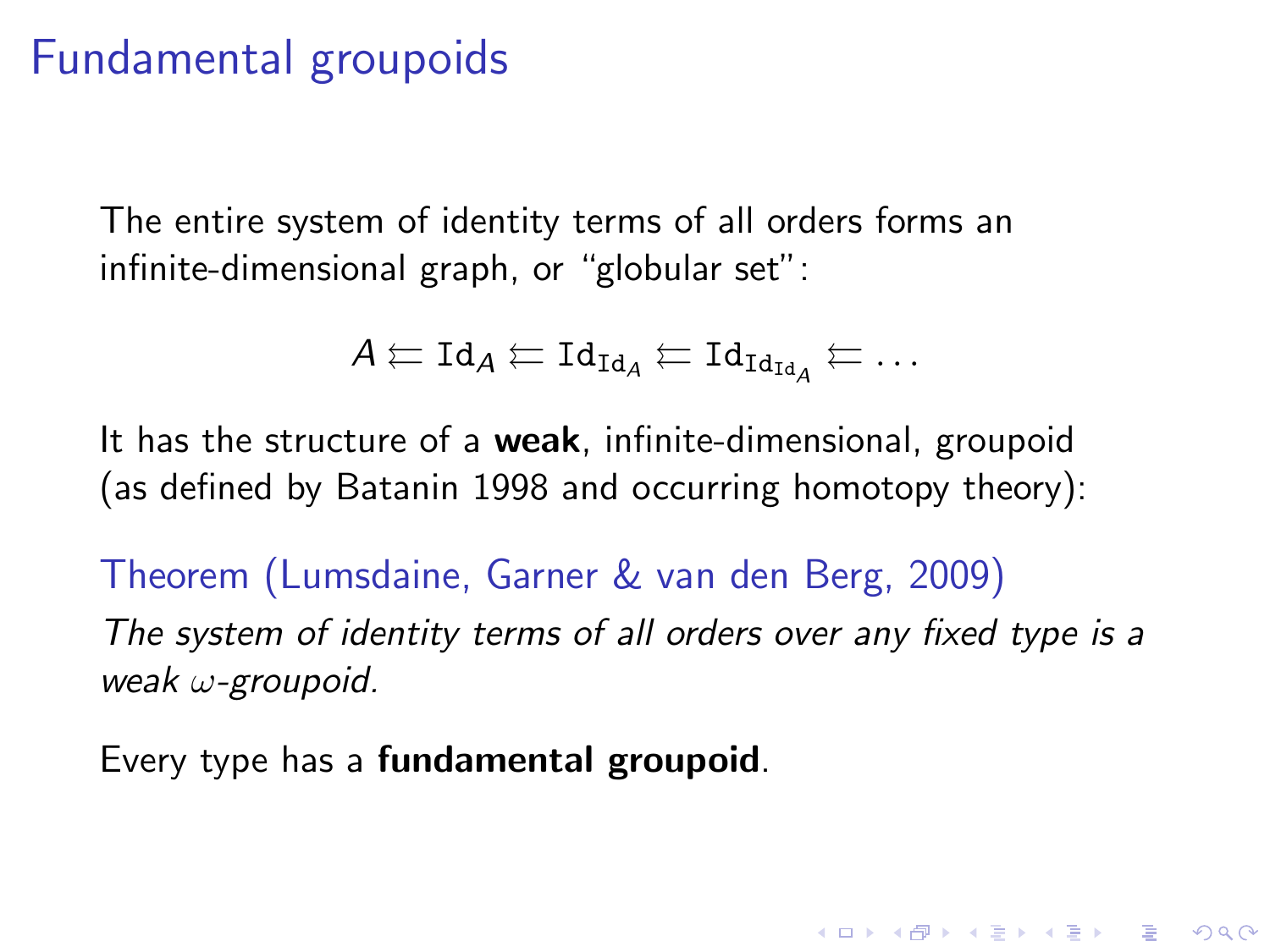## Conclusion of Part II

 $\blacktriangleright$  The fundamental groupoid of a space is a logical construction.

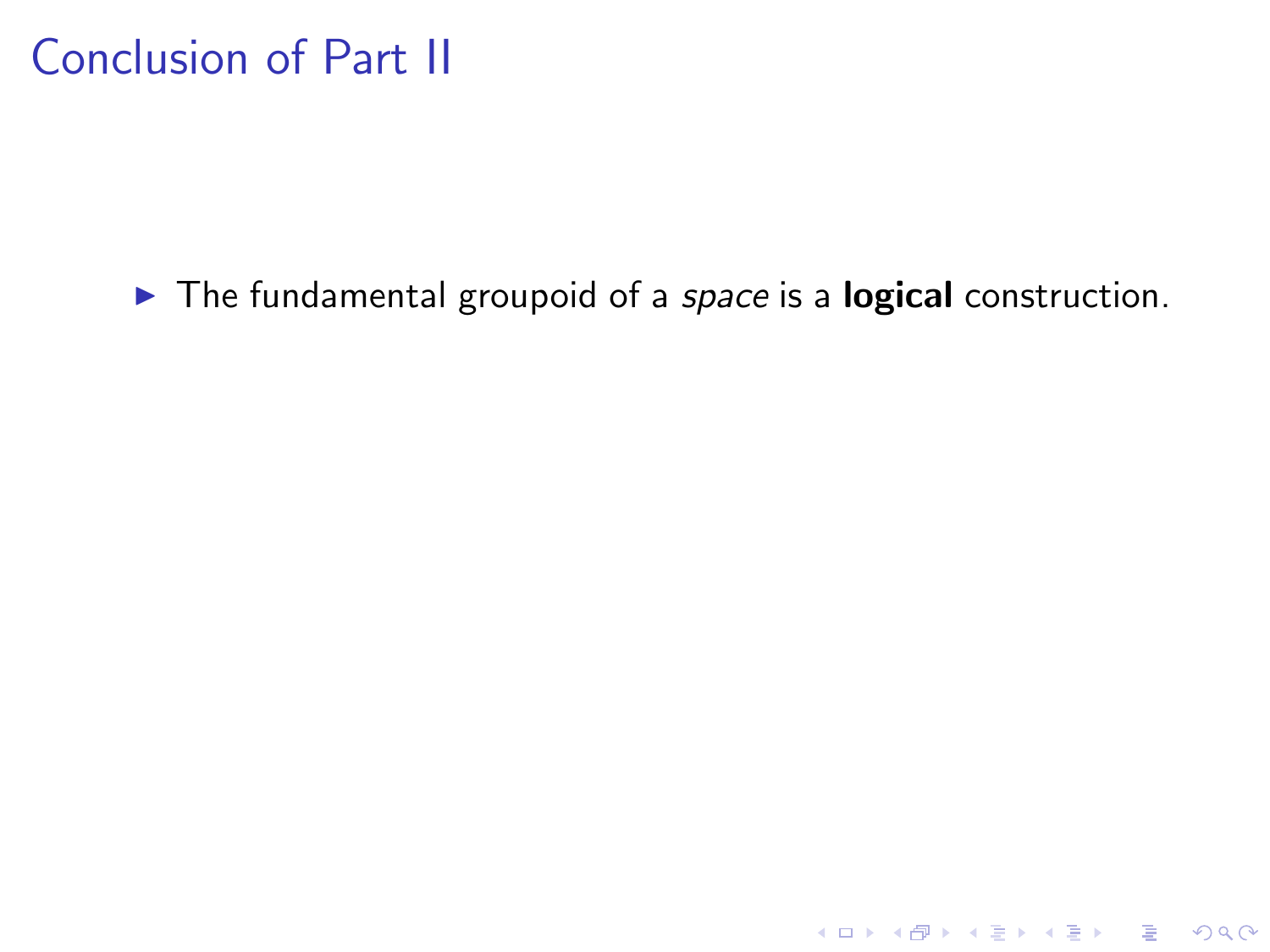## Conclusion of Part II

- $\blacktriangleright$  The fundamental groupoid of a *space* is a **logical** construction.
- $\triangleright$  The topological fact that points, paths, and (higher) homotopies form a weak, higher dimensional groupoid, is not just analogous to type theory; it's the same construction.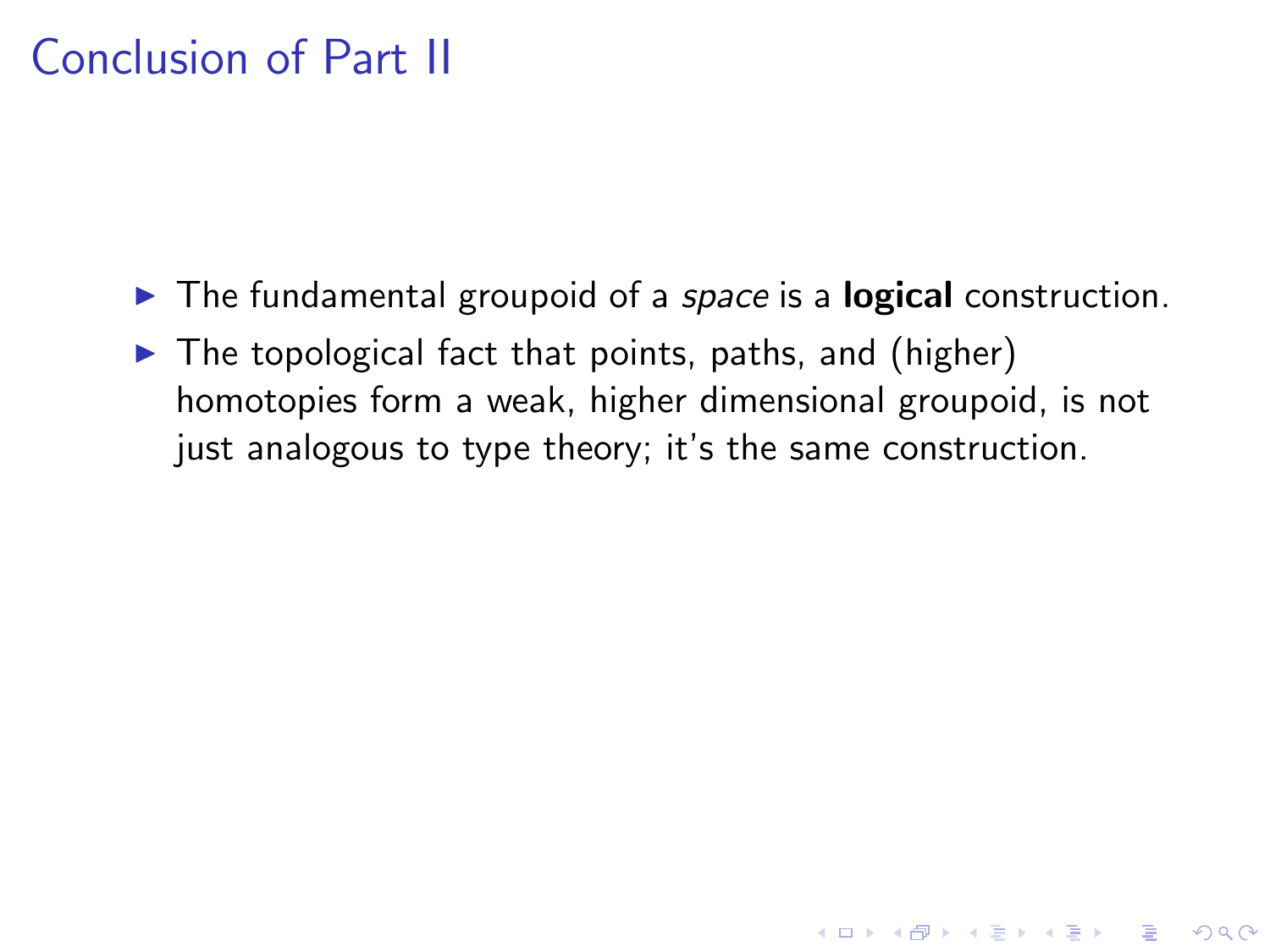## Conclusion of Part II

- $\blacktriangleright$  The fundamental groupoid of a *space* is a **logical** construction.
- $\blacktriangleright$  The topological fact that points, paths, and (higher) homotopies form a weak, higher dimensional groupoid, is not just analogous to type theory; it's the same construction.
- **I** Grothendieck's "Homotopy Hypothesis": weak  $\omega$ -groupoids classify homotopy types of spaces.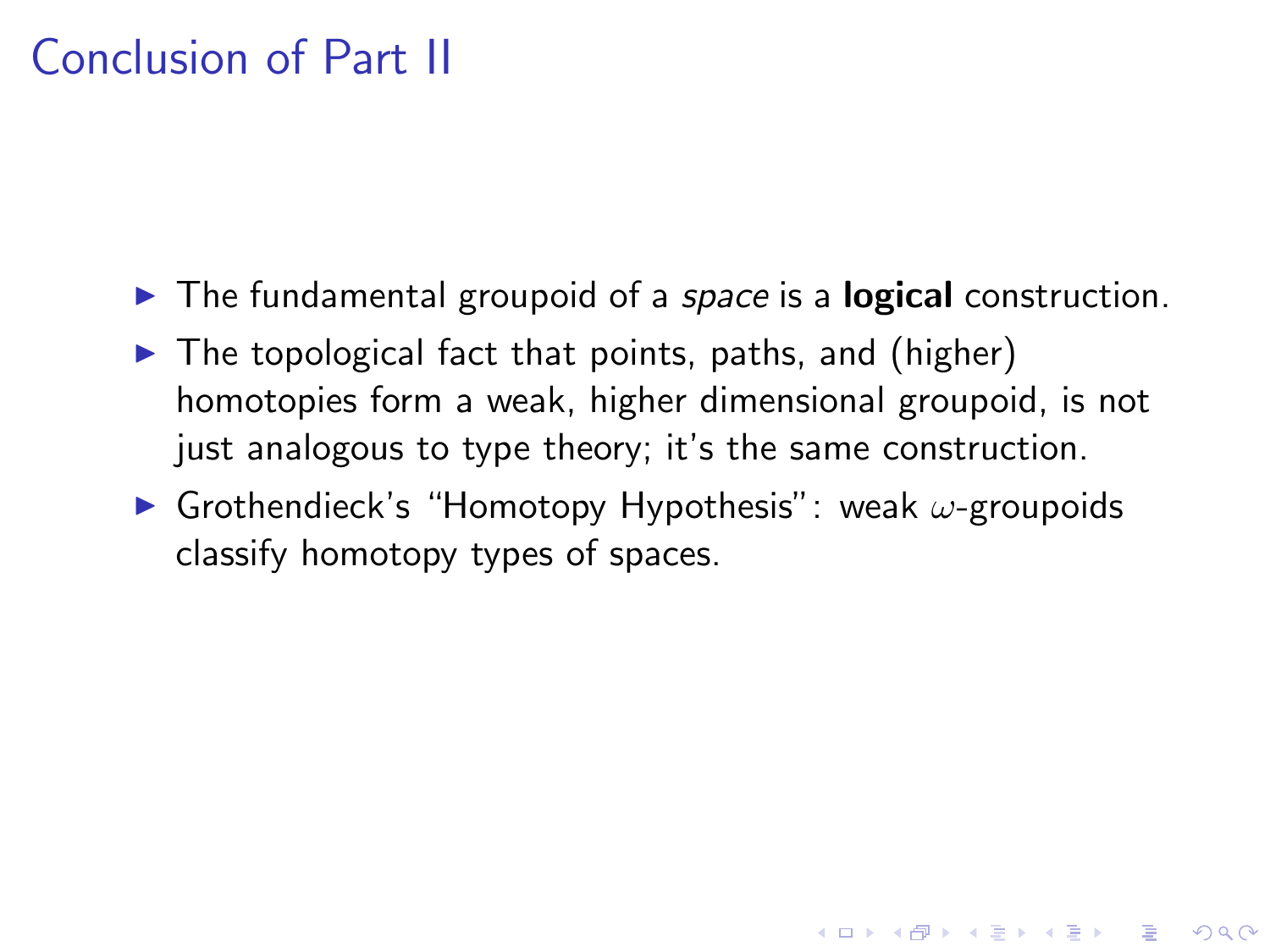## Conclusion of Part II

- $\blacktriangleright$  The fundamental groupoid of a *space* is a **logical** construction.
- $\triangleright$  The topological fact that points, paths, and (higher) homotopies form a weak, higher dimensional groupoid, is not just analogous to type theory; it's the same construction.
- **F** Grothendieck's "Homotopy Hypothesis": weak  $\omega$ -groupoids classify homotopy types of spaces.
- $\triangleright$  Logical methods suffice in principle to capture a great deal of homotopy theory.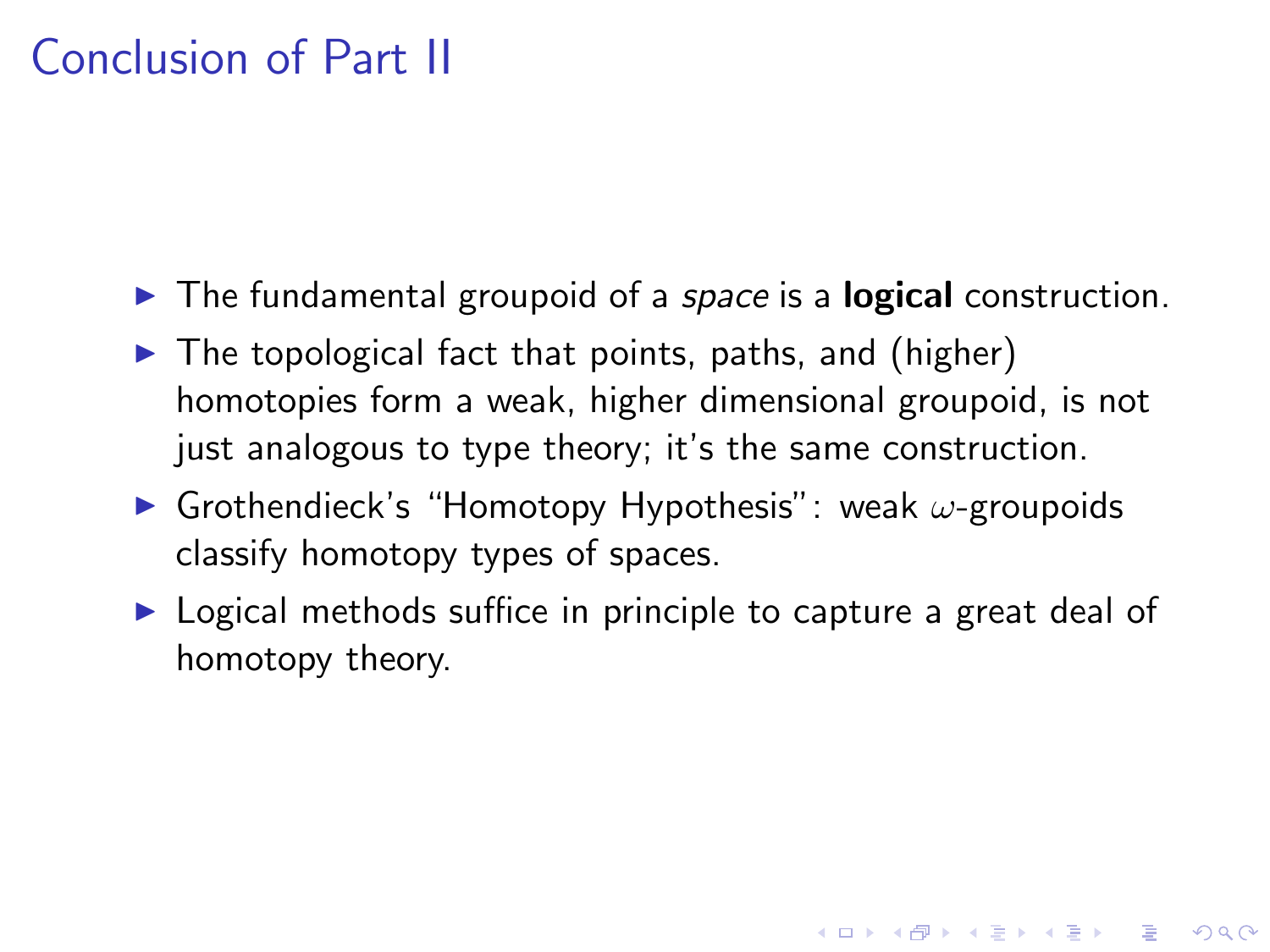### Univalent Foundations

#### Vladimir Voevodsky's Univalent Foundations Program combines:

K ロ ▶ K @ ▶ K 할 ▶ K 할 ▶ | 할 | ⊙Q @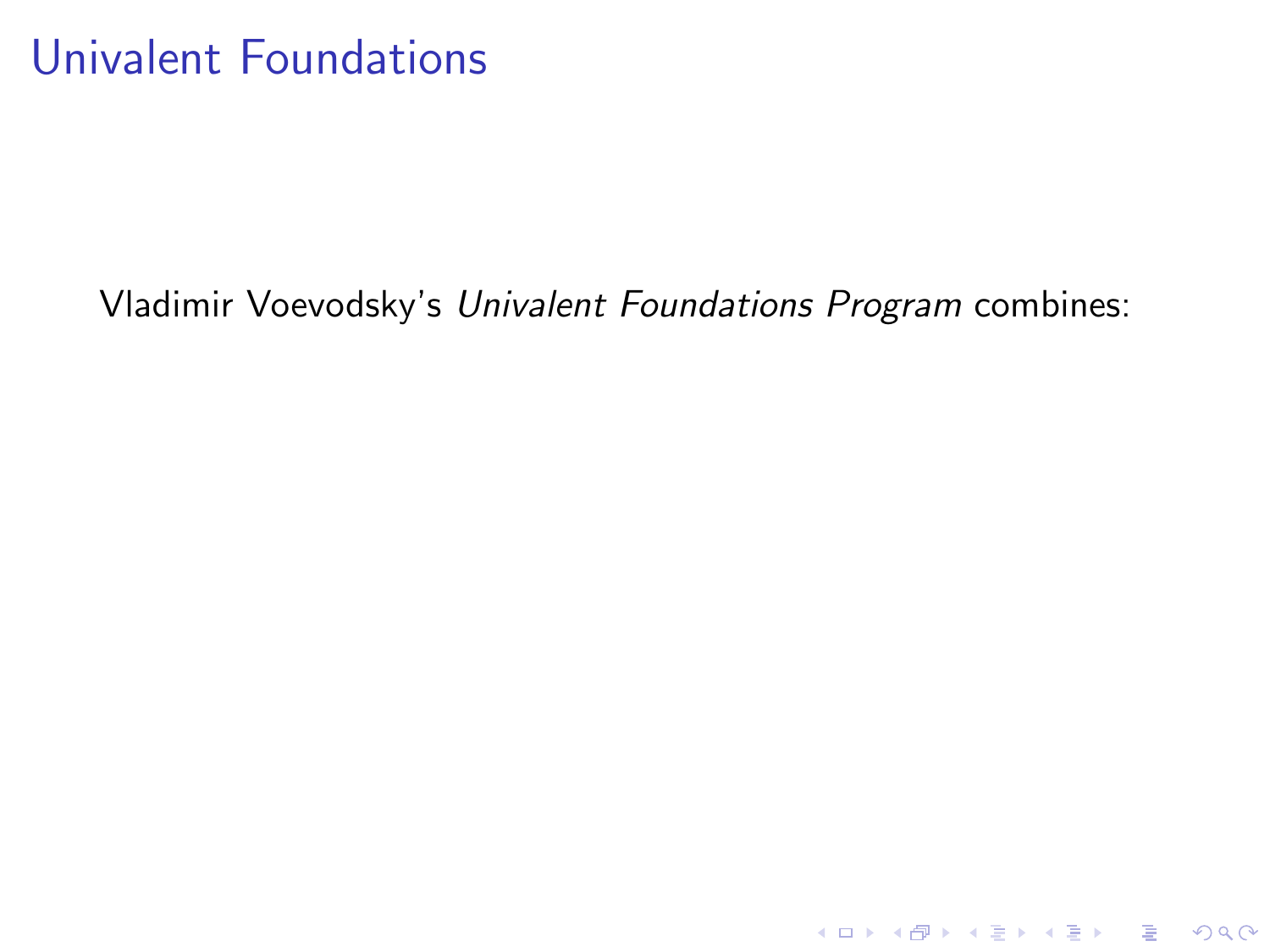Vladimir Voevodsky's Univalent Foundations Program combines:

K ロ ▶ K @ ▶ K 할 > K 할 > 1 할 > 1 이익어

 $\blacktriangleright$  the foregoing representation of homotopy theory in constructive type theory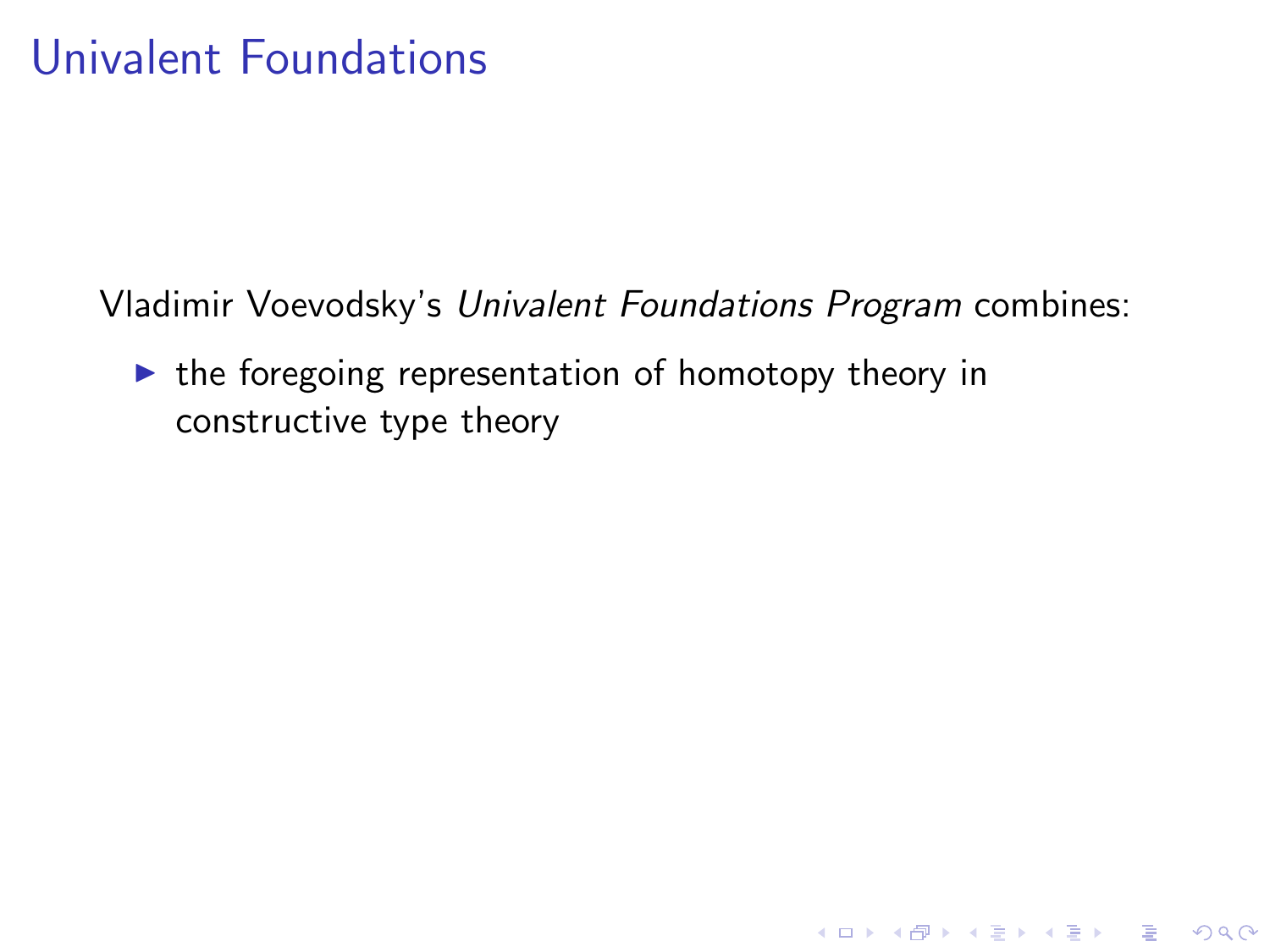Vladimir Voevodsky's Univalent Foundations Program combines:

- $\triangleright$  the foregoing representation of homotopy theory in constructive type theory
- $\triangleright$  the well-developed implementations of type theory in computational proof assistants like Coq and Agda.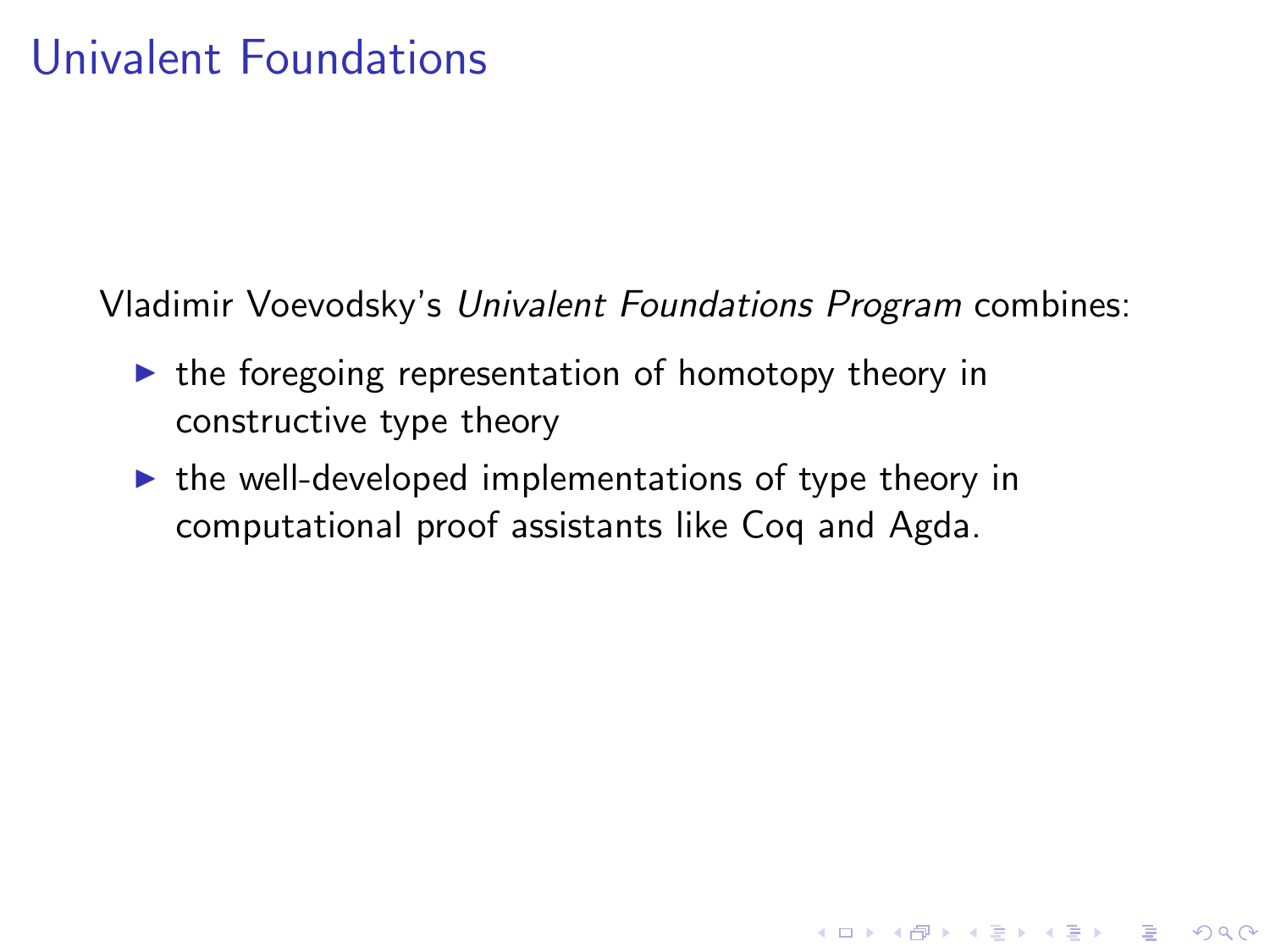Vladimir Voevodsky's Univalent Foundations Program combines:

- $\triangleright$  the foregoing representation of homotopy theory in constructive type theory
- $\triangleright$  the well-developed implementations of type theory in computational proof assistants like Coq and Agda.

Allows computer verified proofs in homotopy theory, and related fields.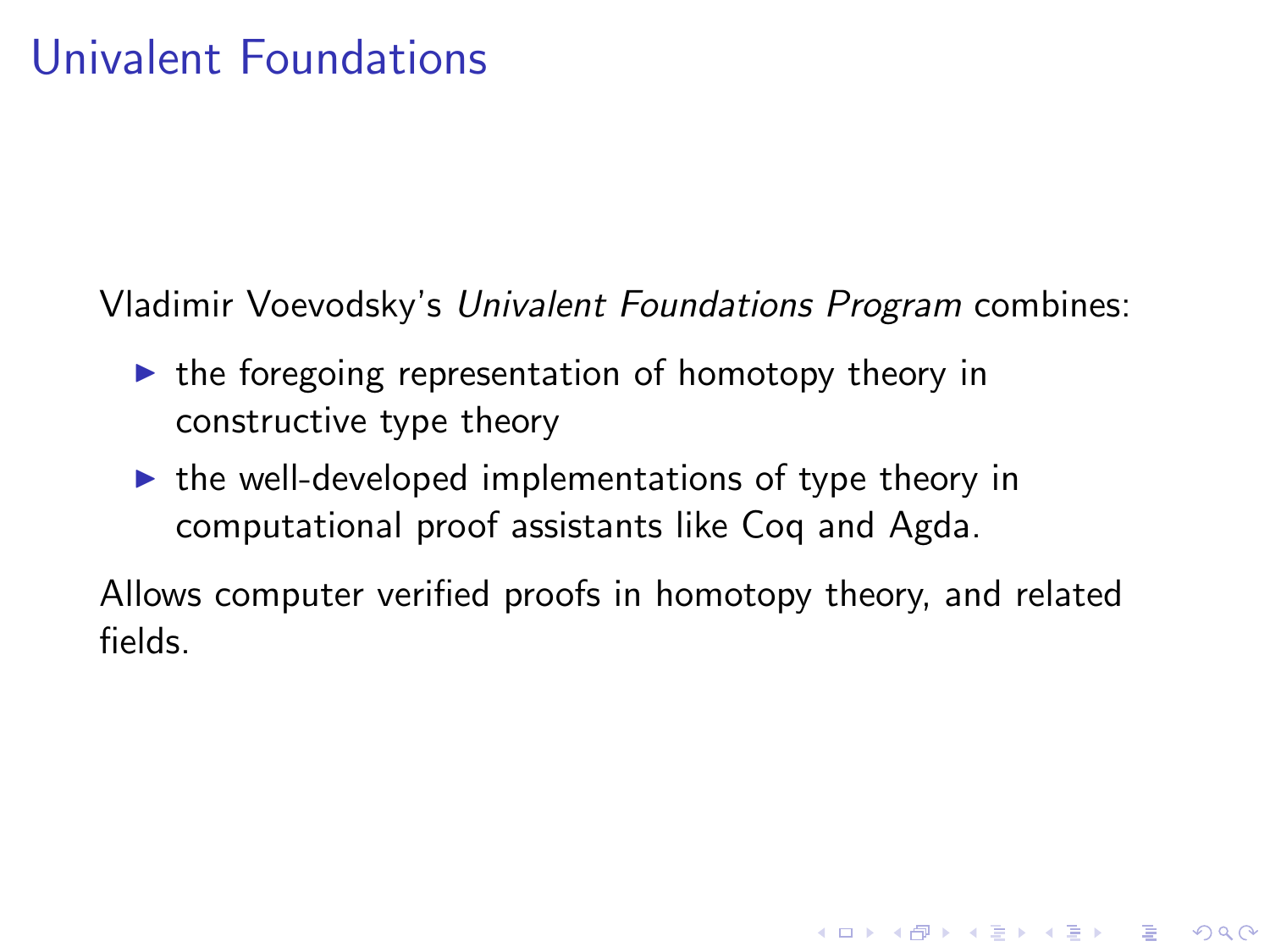A classical result states that the higher homotopy groups of a space are always abelian.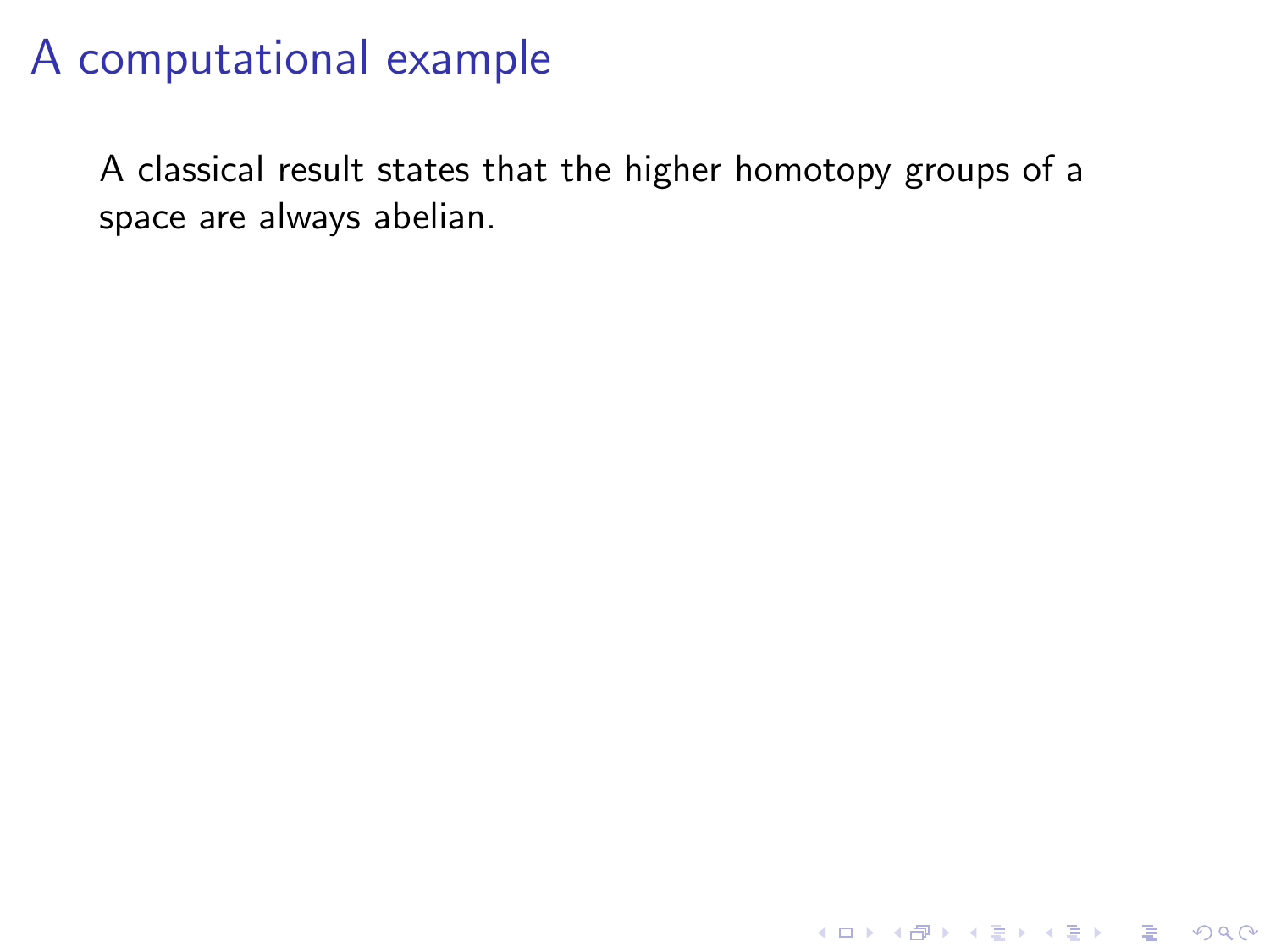A classical result states that the higher homotopy groups of a space are always abelian.

K ロ ▶ K @ ▶ K 할 > K 할 > 1 할 > 1 이익어

We can formalize this in type theory: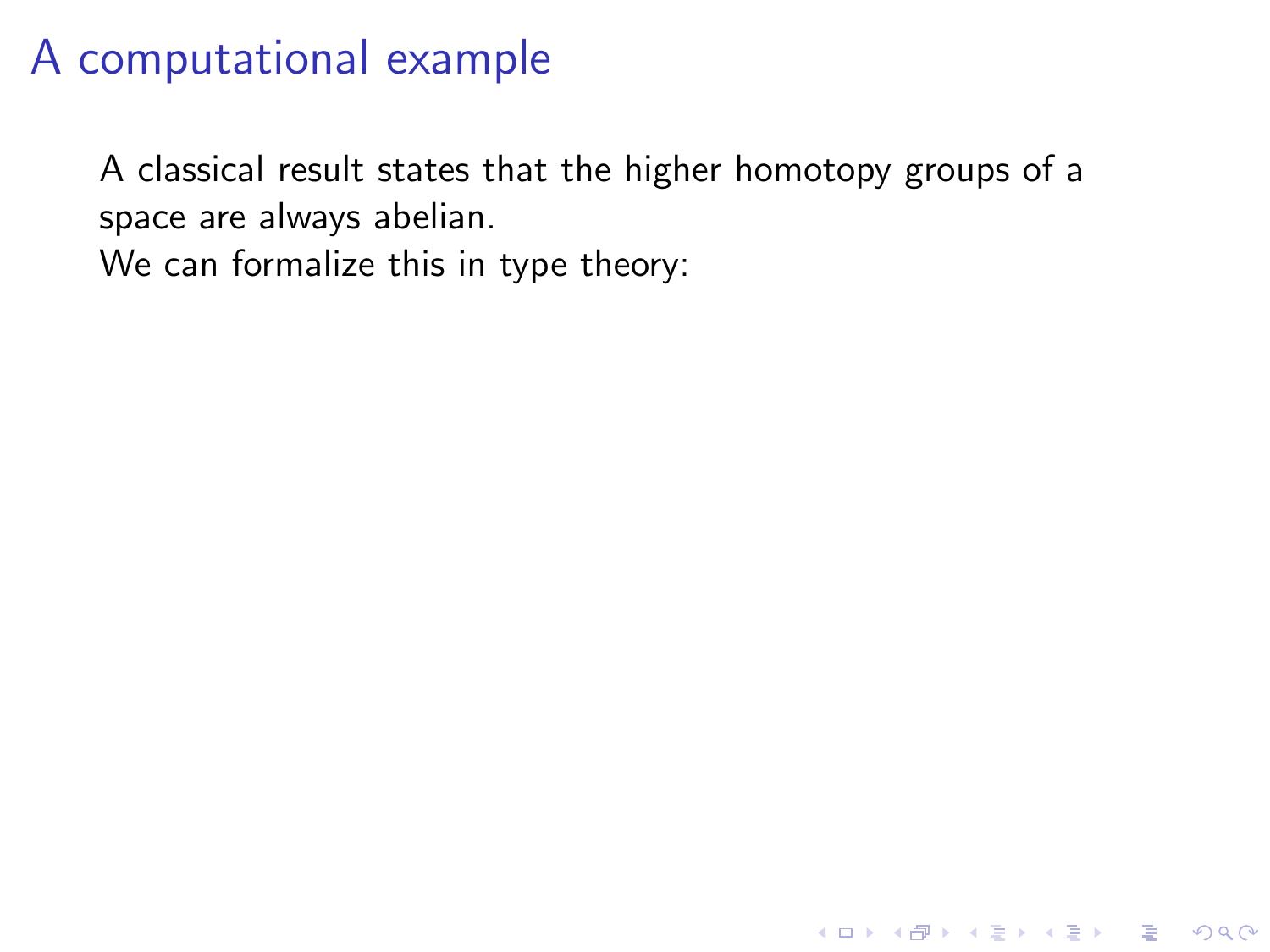A classical result states that the higher homotopy groups of a space are always abelian.

We can formalize this in type theory:

In the fundamental group  $\pi_1(X, b)$  of a type X at basepoint  $b: X$  consists of terms of type  $\text{Id}_X(b, b)$ .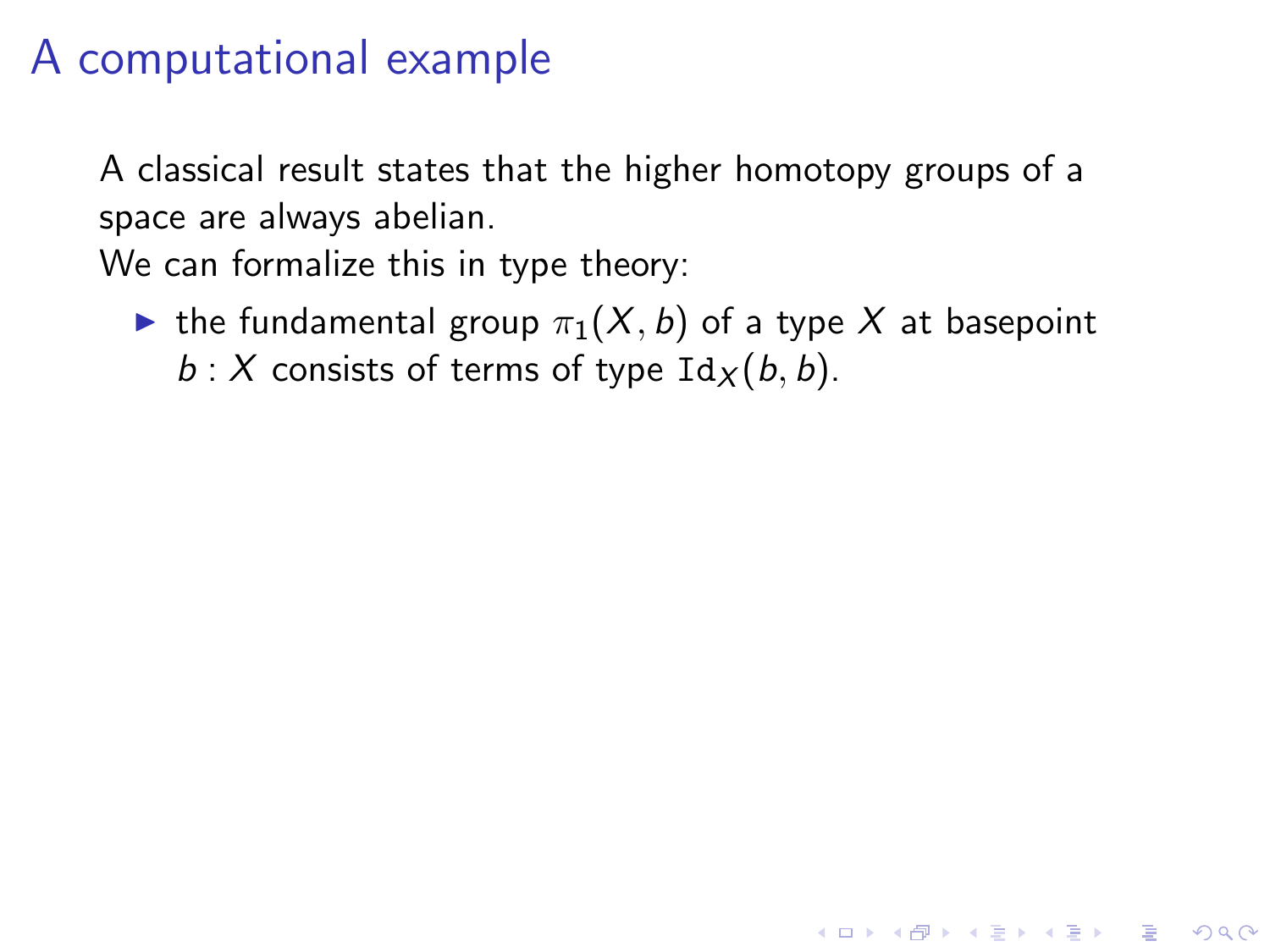A classical result states that the higher homotopy groups of a space are always abelian.

We can formalize this in type theory:

- In the fundamental group  $\pi_1(X, b)$  of a type X at basepoint  $b: X$  consists of terms of type  $\text{Id}_X(b, b)$ .
- In the second homotopy group  $\pi_2(X, b)$  consists of terms of type  $\mathrm{Id}_{\mathrm{Id}_X (b,b)}(\mathrm{r}(b),\mathrm{r}(b)).$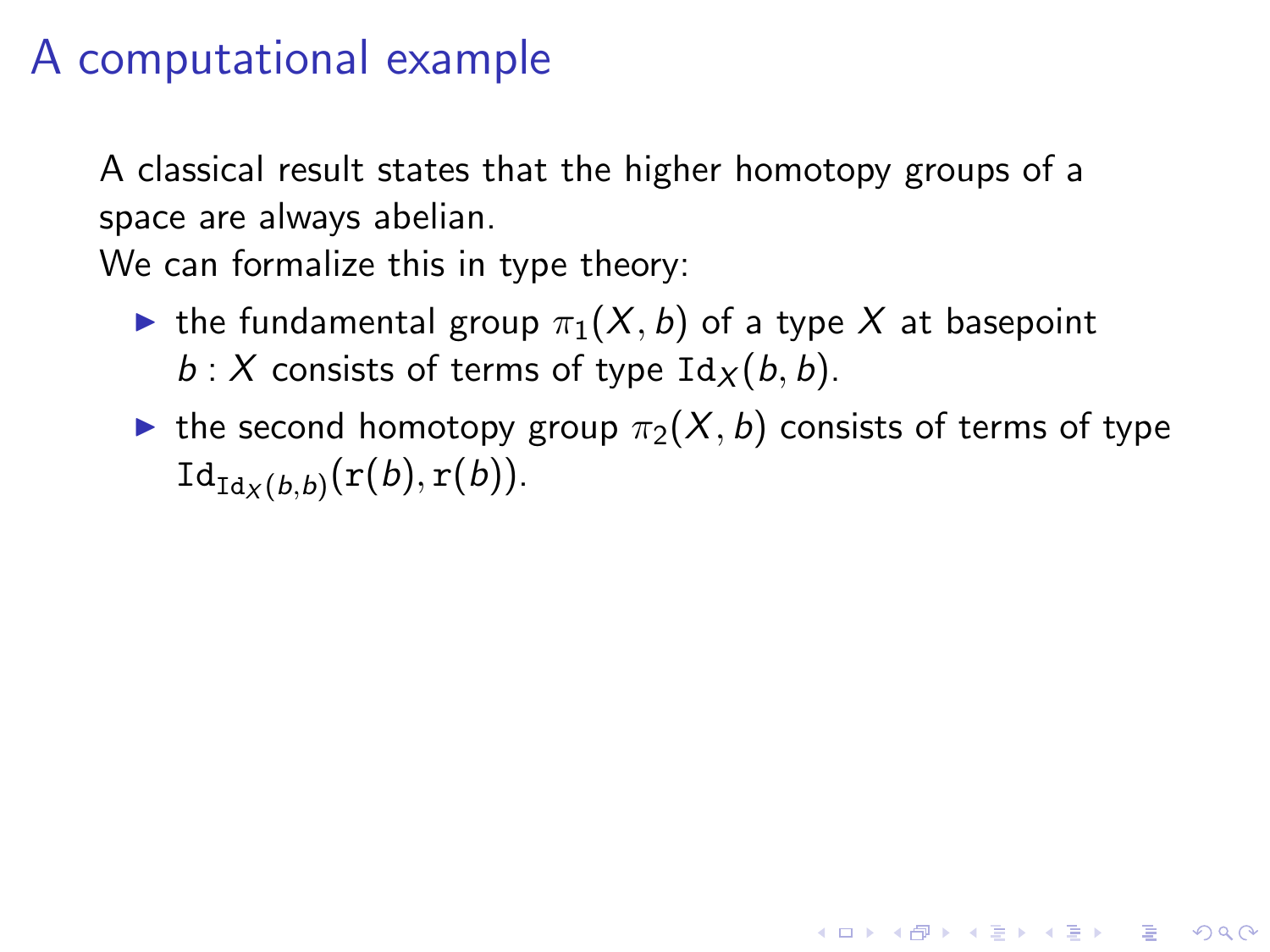A classical result states that the higher homotopy groups of a space are always abelian.

We can formalize this in type theory:

- In the fundamental group  $\pi_1(X, b)$  of a type X at basepoint  $b: X$  consists of terms of type  $\text{Id}_X(b, b)$ .
- In the second homotopy group  $\pi_2(X, b)$  consists of terms of type  $\mathrm{Id}_{\mathrm{Id}_X (b,b)}(\mathrm{r}(b),\mathrm{r}(b)).$
- $\triangleright$  Each of these types has a group structure, and so the second one has two group structures that are compatible.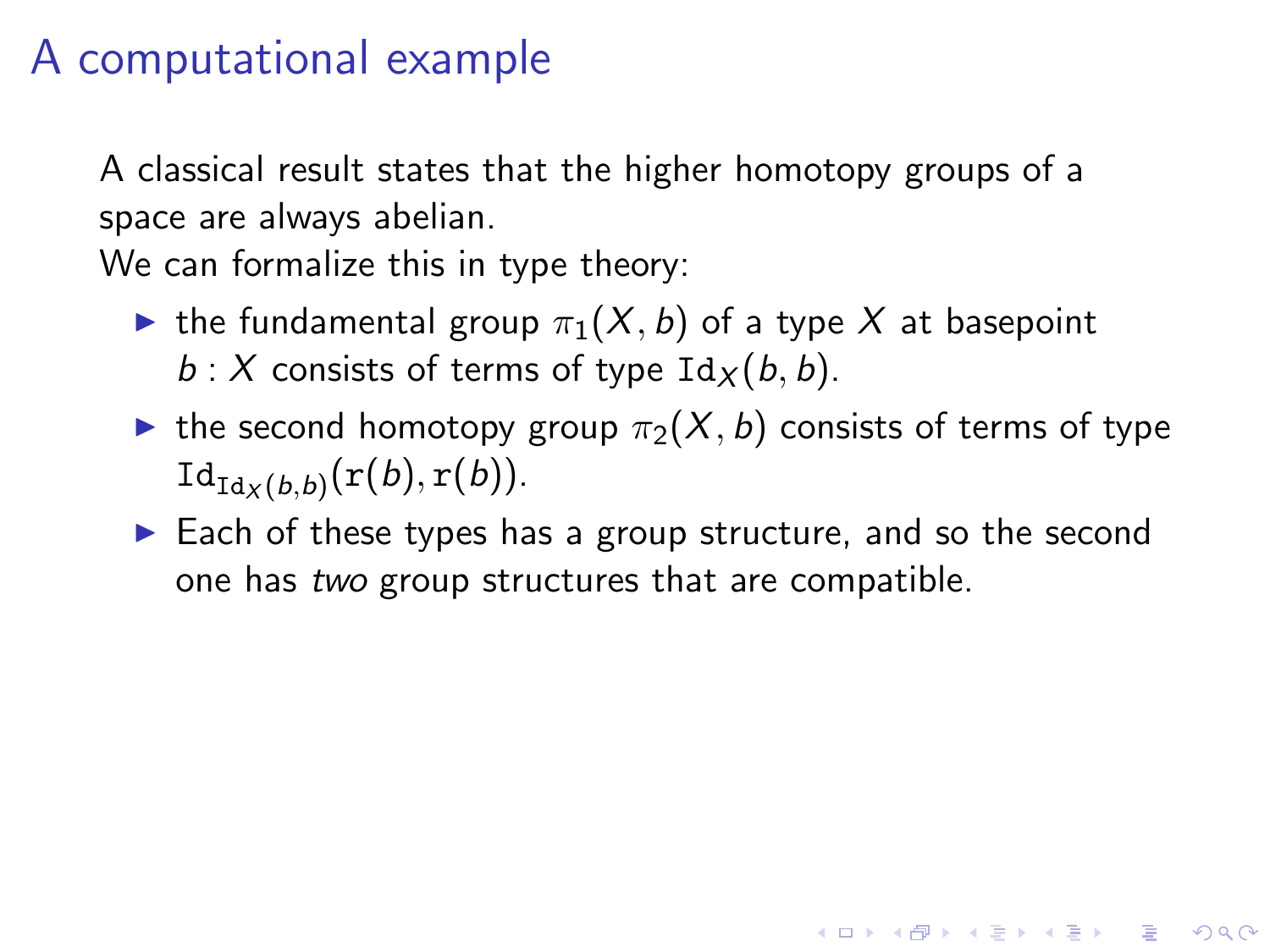A classical result states that the higher homotopy groups of a space are always abelian.

We can formalize this in type theory:

- In the fundamental group  $\pi_1(X, b)$  of a type X at basepoint  $b: X$  consists of terms of type  $\text{Id}_X(b, b)$ .
- In the second homotopy group  $\pi_2(X, b)$  consists of terms of type  $\mathrm{Id}_{\mathrm{Id}_X (b,b)}(\mathrm{r}(b),\mathrm{r}(b)).$
- $\triangleright$  Each of these types has a group structure, and so the second one has two group structures that are compatible.

**KORKAR KERKER E VOOR** 

 $\triangleright$  Now the Eckmann-Hilton argument shows that the two structures on  $\pi_2(X, b)$  agree, and are abelian.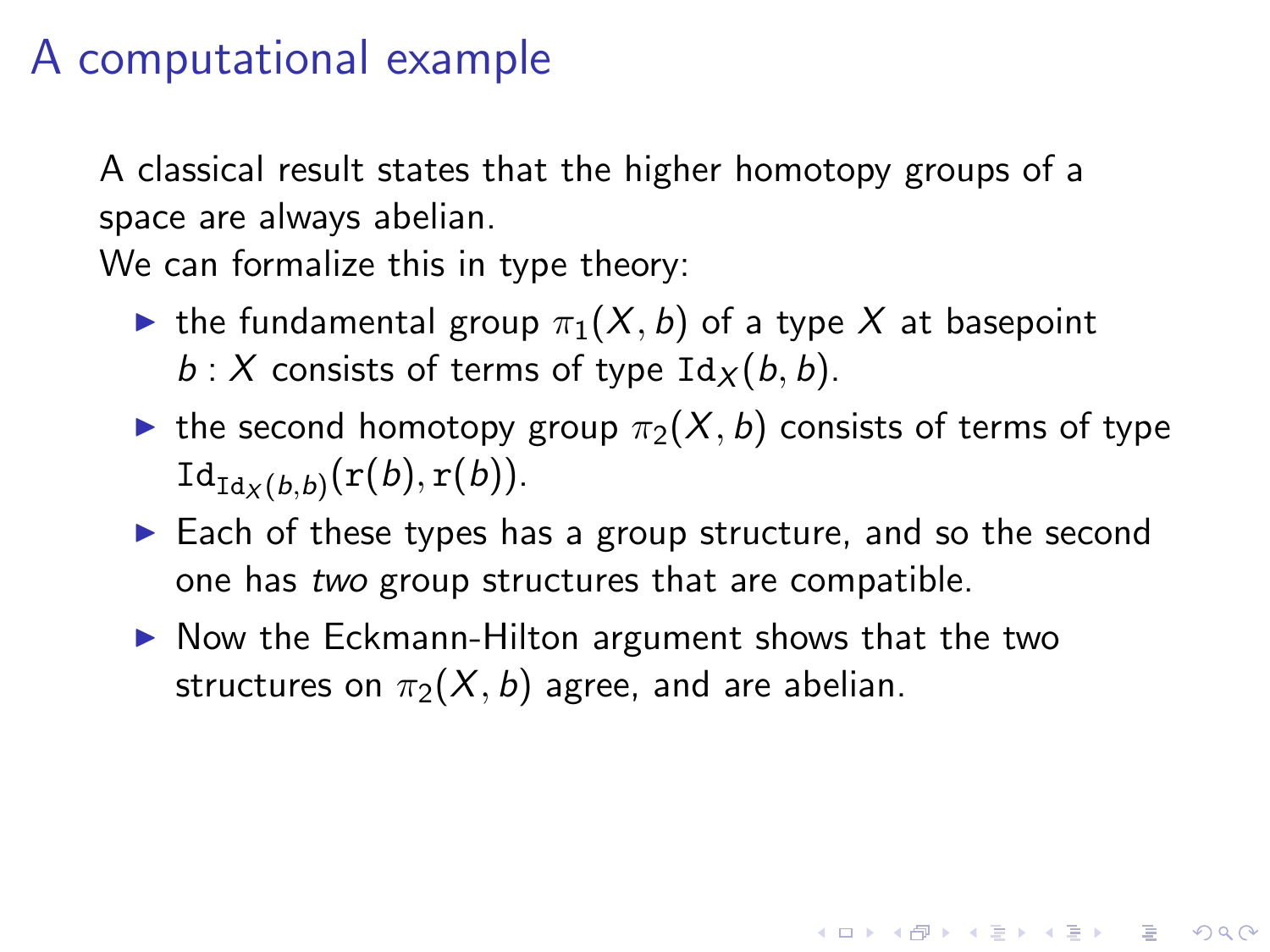A classical result states that the higher homotopy groups of a space are always abelian.

We can formalize this in type theory:

- In the fundamental group  $\pi_1(X, b)$  of a type X at basepoint  $b: X$  consists of terms of type  $\text{Id}_X(b, b)$ .
- In the second homotopy group  $\pi_2(X, b)$  consists of terms of type  $\mathrm{Id}_{\mathrm{Id}_X (b,b)}(\mathrm{r}(b),\mathrm{r}(b)).$
- $\triangleright$  Each of these types has a group structure, and so the second one has two group structures that are compatible.
- $\triangleright$  Now the Eckmann-Hilton argument shows that the two structures on  $\pi_2(X, b)$  agree, and are abelian.

This argument can be formalized in the automated proof assistant Coq and verified to be correct. In this way, we can use the homotopical interpretation to verify proofs in homotopy theory.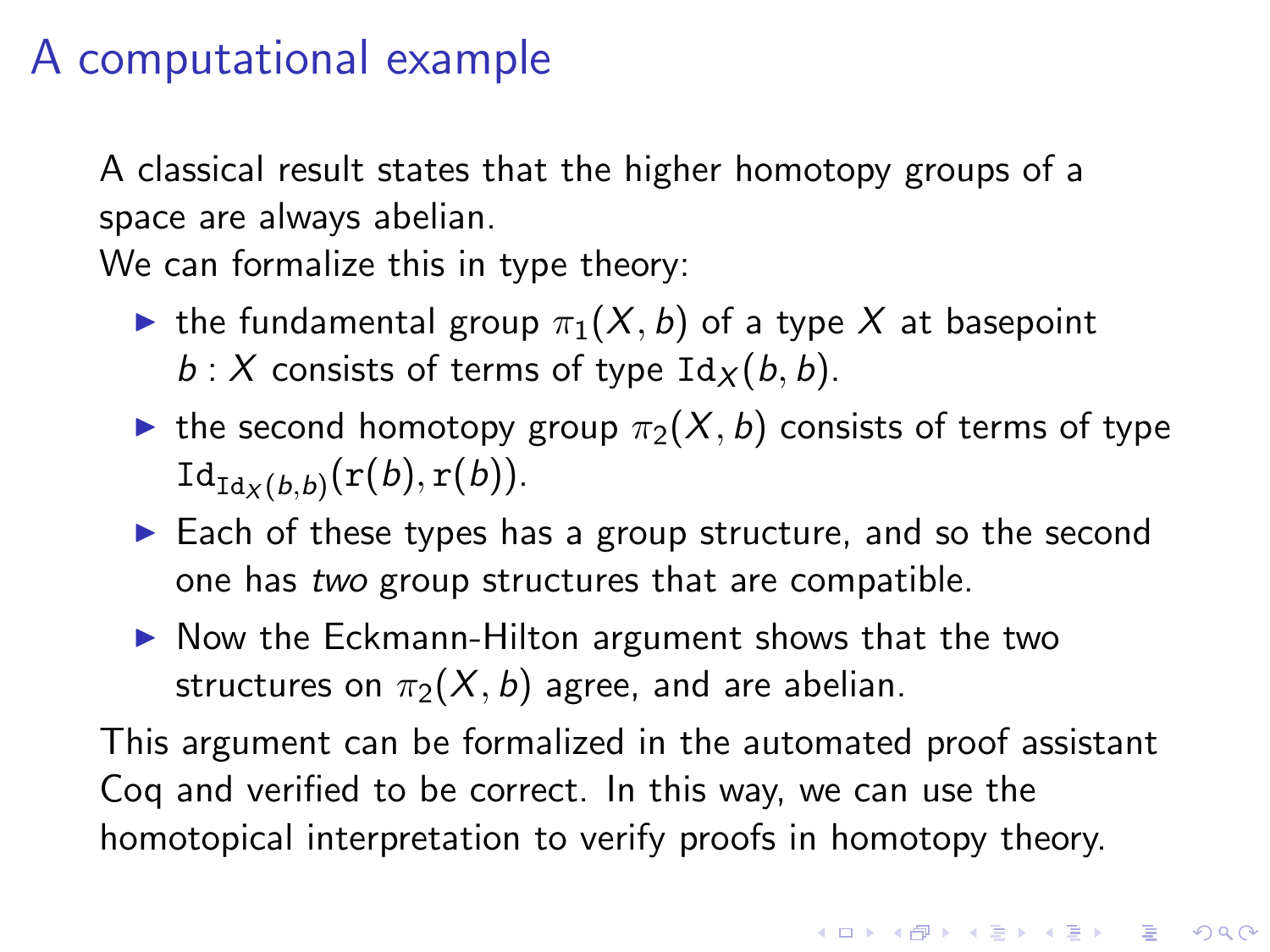(\* An adaptation to Coq of Dan Licata's Agda proof that the higher homotopy groups are abelian, by Jeremy Avigad. This file depends on the library in the "UnivalentFoundations" directory of Andrej Bauer's Github repository. The code is written for Coq 8.3, which means that variables are introduced automatically.\*)

**KORK ERKER ADE YOUR** 

```
Implicit Arguments homotopy_concat [A x y z p p' q q'].
Implicit Arguments idpath_left_unit [A x y].
Implicit Arguments idpath right unit [A x y].
```

```
Lemma map2 \{A \ B \ C\} \{x \ x' : A\} \{y \ y' : B\} (f : A \rightarrow B \rightarrow C)(p : x \rightarrow x') (p' : y \rightarrow y'): (f x y) \rightarrow (f x' y').
Proof. induction p: induction p': trivial. Defined.
```
(\* The next four lemmas are needed to prove the left and right identity laws, generalizing those laws to path spaces. \*)

```
Lemma adjust_1 {A} {x y : A} {p q : x \tilde{f} y} (R : p \tilde{f} y ) :
  idpath x @ p ~~> idpath x @ q.
Proof. exact (idpath_left_unit p @ R @ !(idpath_left_unit q)). Defined.
(* induction R doesn't given a term that is explicit enough. *)
```

```
Lemma homotopy concat_id_left {A} {x y : A} {p p' : x ~~> y}
  (R : p \nightharpoonup p') : homotopy_concat (idpath (idpath x)) R \sim > adjust_1 R.
Proof. induction R; induction x0; trivial. Defined.
```

```
Lemma adjust_r {A} {x y: A} {p q : x \tilde{f} y} (R : p \tilde{f} ) :
  p @ idpath y ~~> q @ idpath y.
Proof. exact (idpath_right_unit p @ R @ !(idpath_right_unit q)). Defined.
```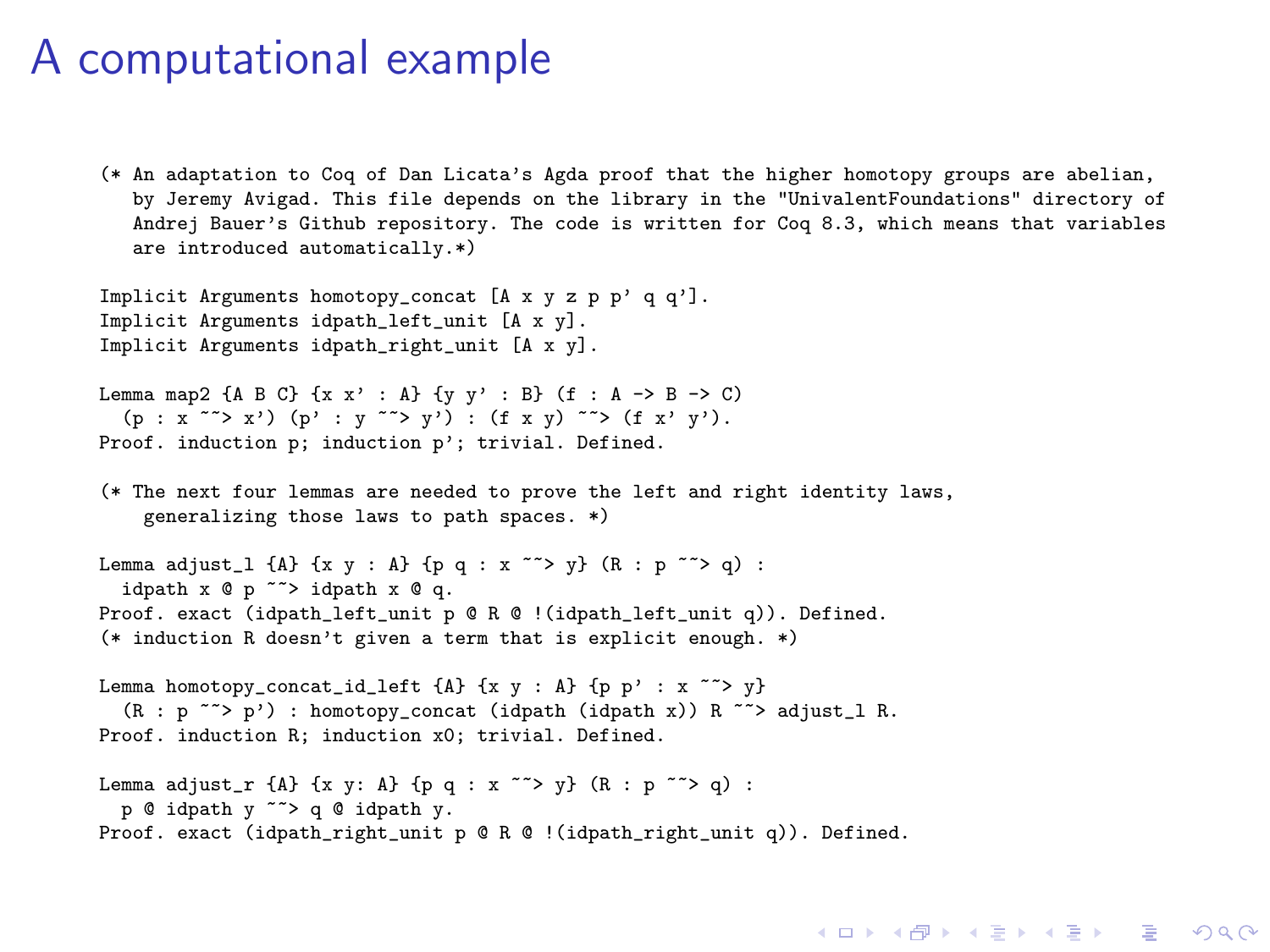```
Lemma homotopy concat id right {A} {x y : A} {p p' : x ~ ~ ~ \vee y}
 (R : p \nightharpoonup p'): homotopy_concat R (idpath (idpath y)) \sim > adjust_r R.
Proof. induction R; induction x0; trivial. Defined.
Lemma concat_interchange {A} {x y z : A} {p q r : x \tilde{f} y } {p' q' r' : y \tilde{f} > z}
  {R : p \nightharpoonup^* > q} {S : q \nightharpoonup^* > r} {T : p' \nightharpoonup^* > q'} {U : q' \nightharpoonup^* > r'} :
  homotopy concat (R \circ S) (T \circ U) \sim \sim >
    (homotopy_concat R T) @ (homotopy_concat S U).
Proof.
  induction R; induction S; induction T; induction U.
  induction x0; induction x1; trivial.
Defined.
(* Here is the standard proof. It is phrased in terms of Pi_2, but instantiating "A" and "base"
   accordingly yields the corresponding result for any n \ge 2. *)
Section Pi2_Abelian.
Variables (A : Type) (base : A).
Definition P11 := (base " > base).Definition Pi2 := (idpath base) ~~ > (idpath base).
Notation "p @Q q" := (homotopy concat p q) (at level 60).
Notation "\left[\text{id}\right]" := (idpath (idpath base)).
Lemma comp left unit {p : Pi2} : [id] @@ p \tilde{} \tilde{} p.
Proof.
  apply (concat (homotopy_concat_id_left p)).
 path via (p @ [id]); apply idpath left unit.
Defined.
```
**KORK ERKER ER AGA**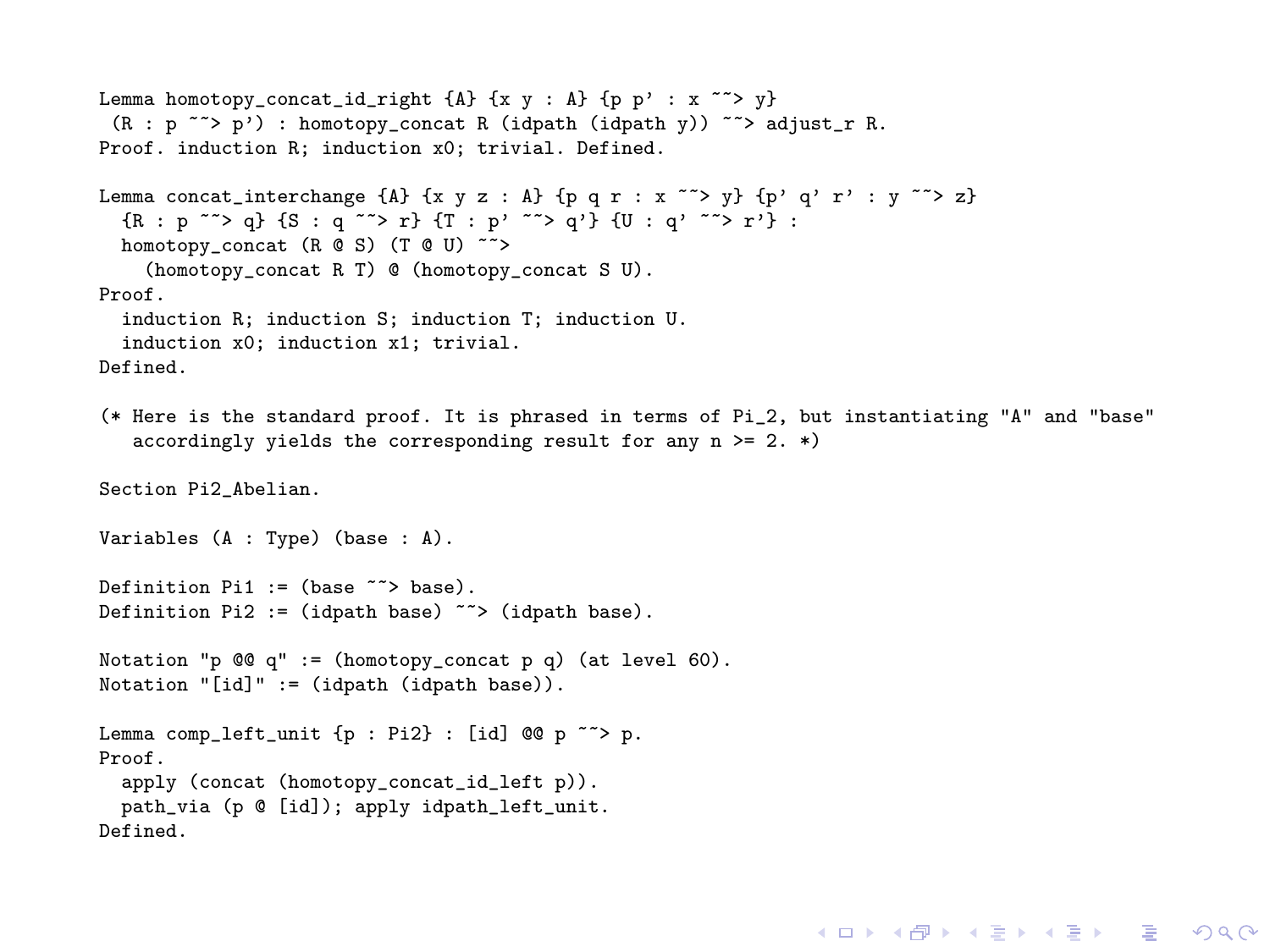```
Lemma comp_right_unit {p : Pi2} : p @ [id] \rightarrow > p.apply (concat (homotopy_concat_id_right p)).
  path_via (p @ [id]); apply idpath_left_unit.
Defined.
Lemma comp_interchange {a b c d : Pi2} :
  (a \otimes b) \otimes (c \otimes d) \rightarrow \infty (a \otimes c) \otimes (b \otimes d).
Proof. exact concat_interchange. Defined.
Lemma comp_same {a} b : Pi2} : a @ b ~ ~ \sim a @@ b.
Proof.
  path_via ((a @@ [id]) @ b). apply (!comp_right_unit).
  path via ((a @@ [id]) @ ([id] @@ b)). apply (!comp_left_unit).
  path_via ((a @ [id]) @@ ([id] @ b)). apply (!comp_interchange).
  path_via (a @@ ([id] @ b)).
    apply map2; [apply idpath_right_unit | apply idpath].
  apply map2; [apply idpath | apply idpath left unit].
Defined.
(* Here path via calls path tricks, which decomposes "@ = @ " too aggressively. *)
Lemma Pi2_abelian {a b : Pi2} : a @ b ~~> b @ a.
Proof.
  apply @concat with (y := (fid 0@ a) @ b).
    path_tricks; apply (!comp_left_unit).
  apply @concat with (y := (fid \otimes a) \otimes (b \otimes c \otimes fid))).
    path_tricks; apply (!comp_right_unit).
  apply (concat (!comp_interchange)); apply (concat (!comp_same)); path_tricks.
Defined.
```
**KORK ERKER ER AGA** 

End Pi2\_Abelian.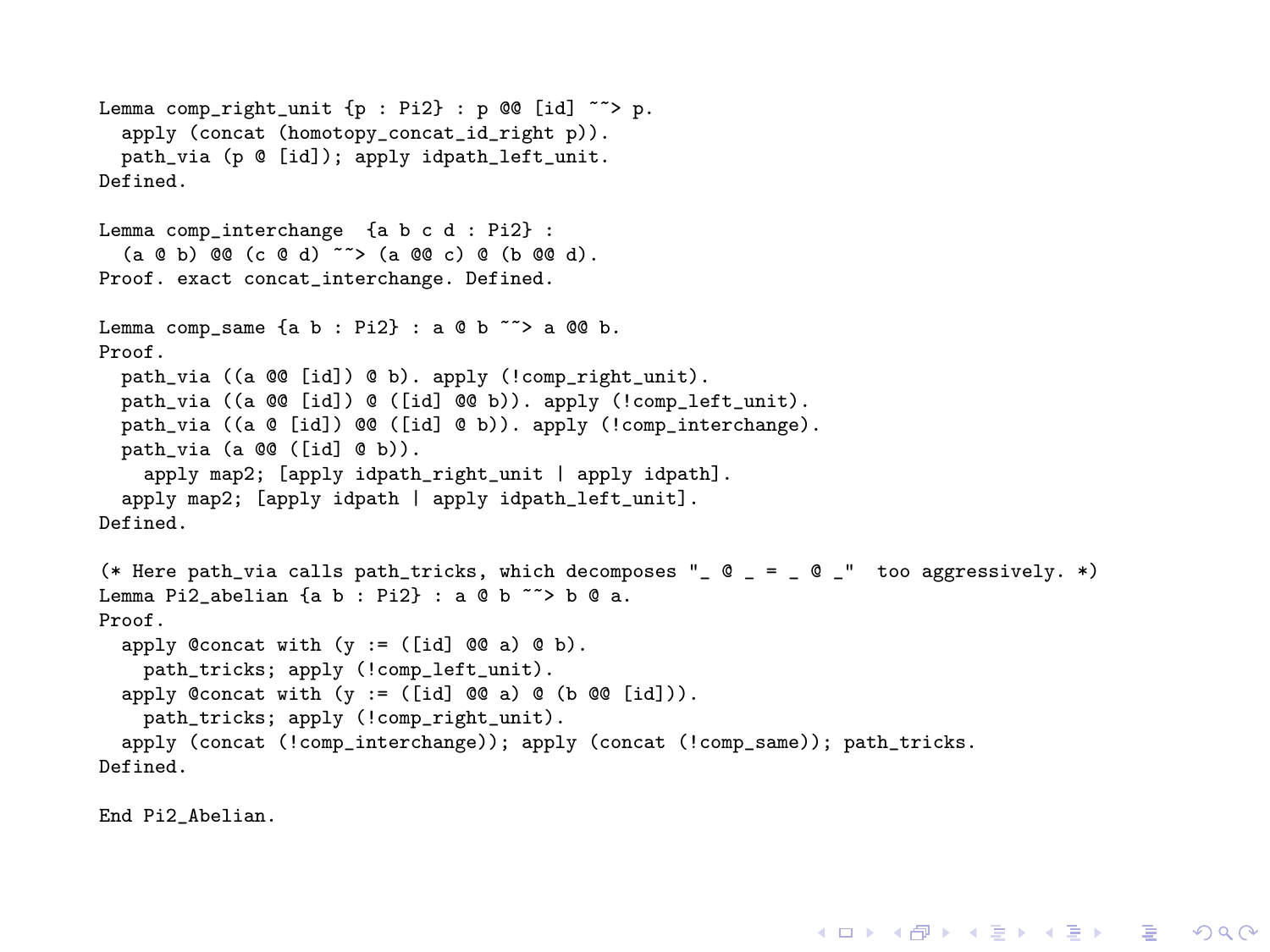### Conclusion of Part III

 $\triangleright$  Voevodsky has implemented a large amount of basic homotopy theory, and proven some surprising new results in foundations.

K ロ ▶ K @ ▶ K 할 ▶ K 할 ▶ ... 할 → 9 Q @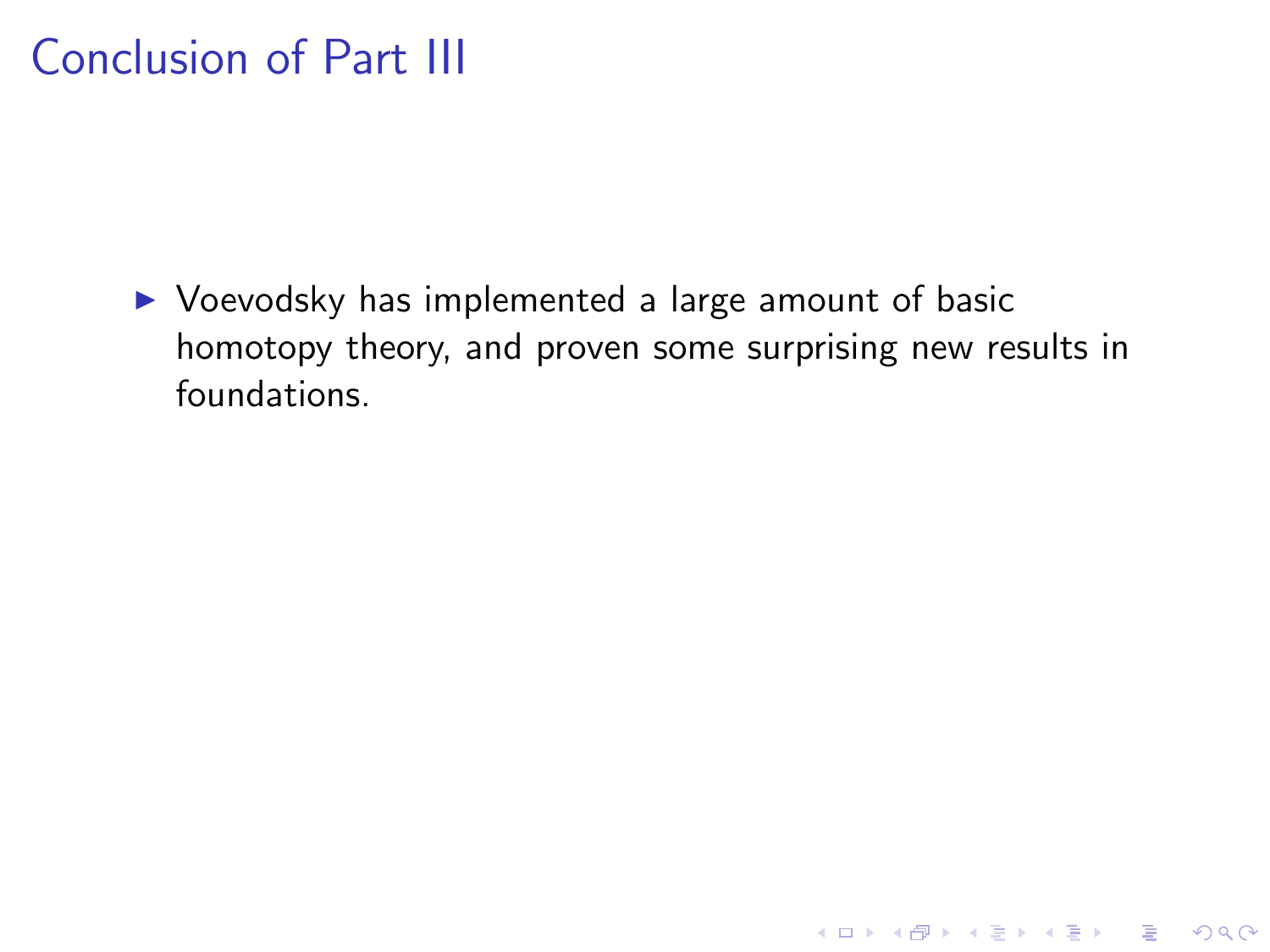## Conclusion of Part III

- $\triangleright$  Voevodsky has implemented a large amount of basic homotopy theory, and proven some surprising new results in foundations.
- $\triangleright$  The program is being pursued by a group of researchers, formalizing parts of homotopy theory and other mathematics in this settting.

**KOD KARD KED KED E VOOR**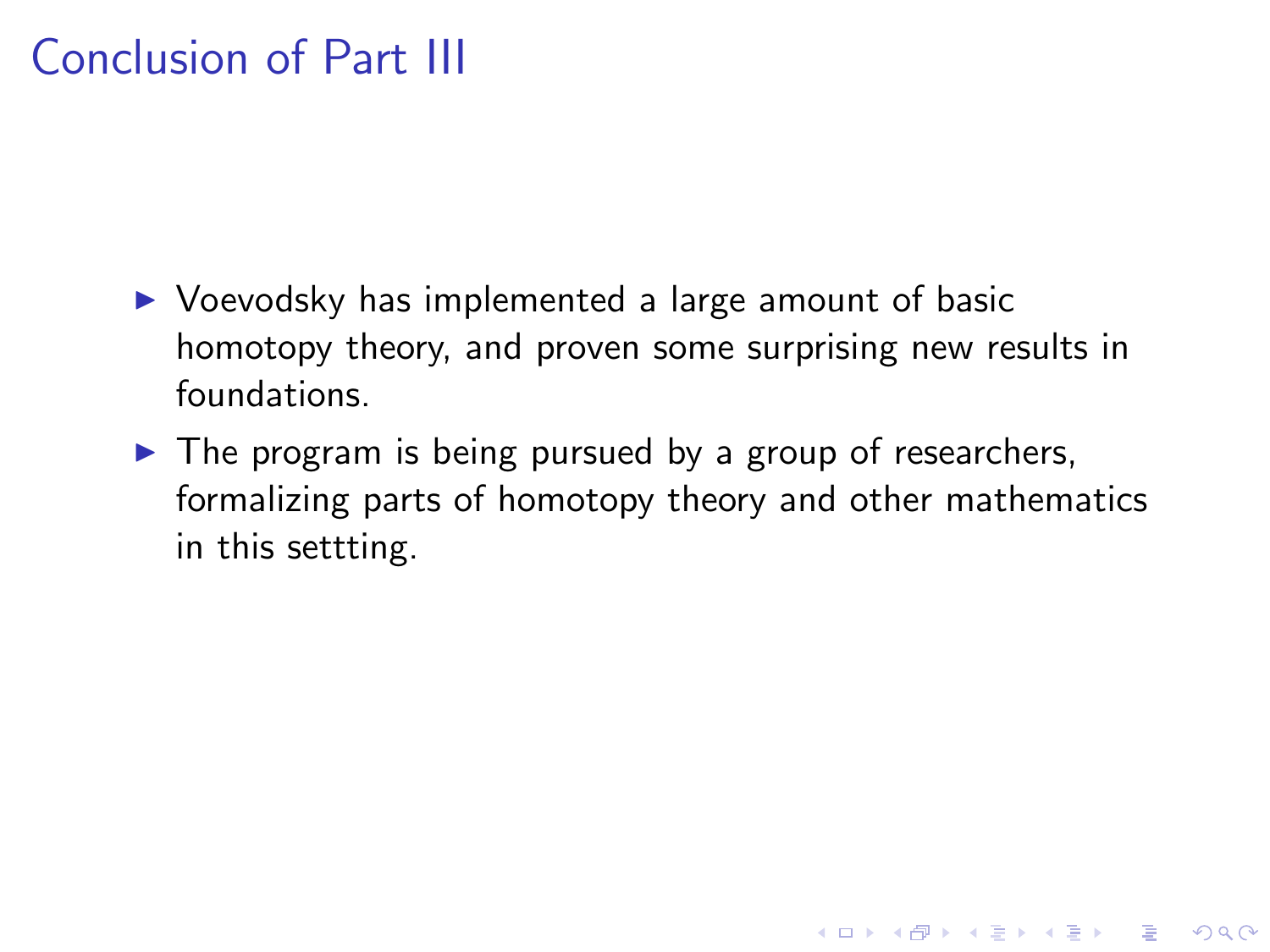# Conclusion of Part III

- $\triangleright$  Voevodsky has implemented a large amount of basic homotopy theory, and proven some surprising new results in foundations.
- $\triangleright$  The program is being pursued by a group of researchers, formalizing parts of homotopy theory and other mathematics in this settting.
- $\triangleright$  Some new logical constructions and axioms are suggested by the homotopy interpretation.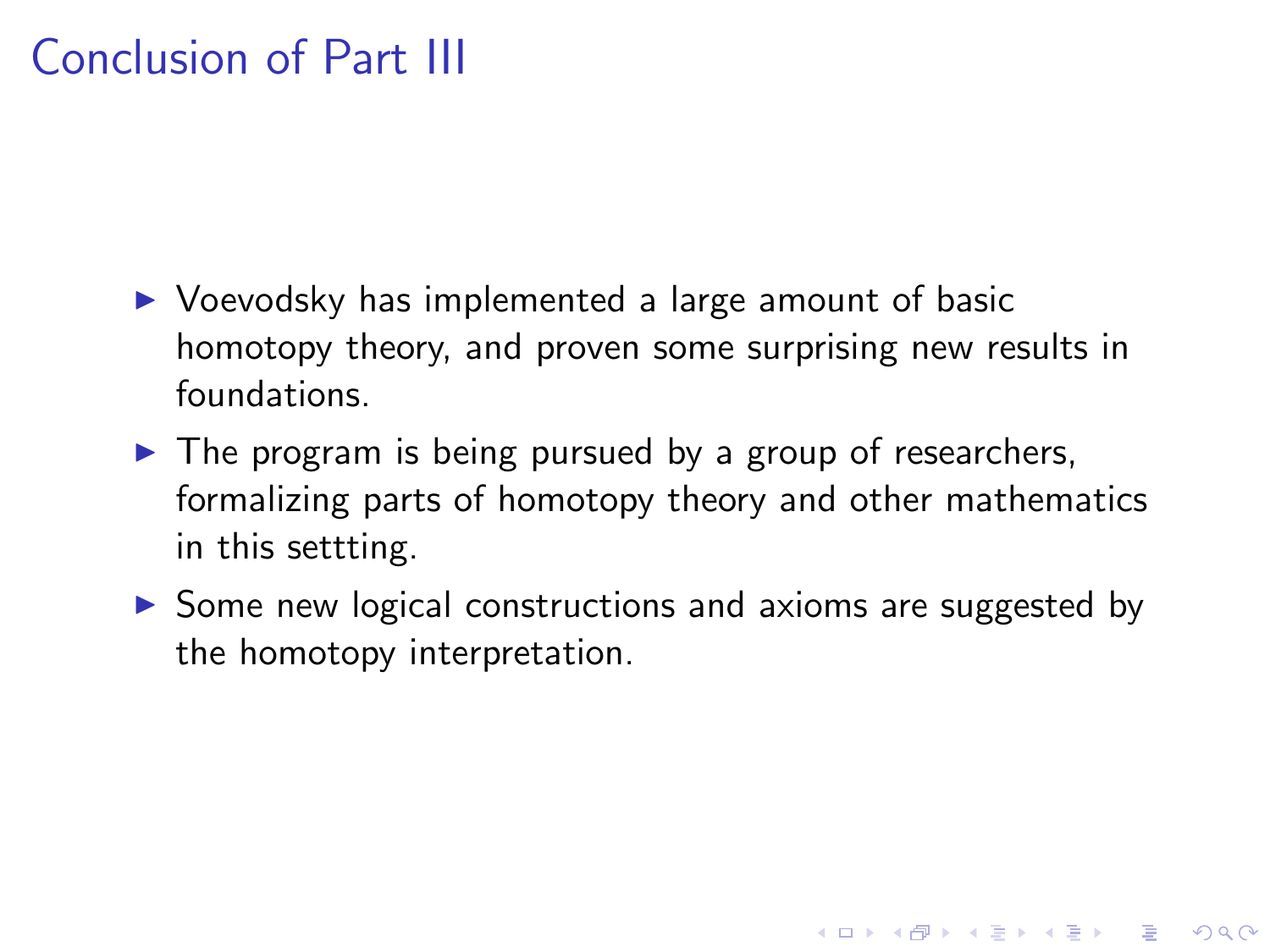(Work in progress by Lumsdaine, Shulmann & others.)

KO KKOK KEK KEK LE I DAG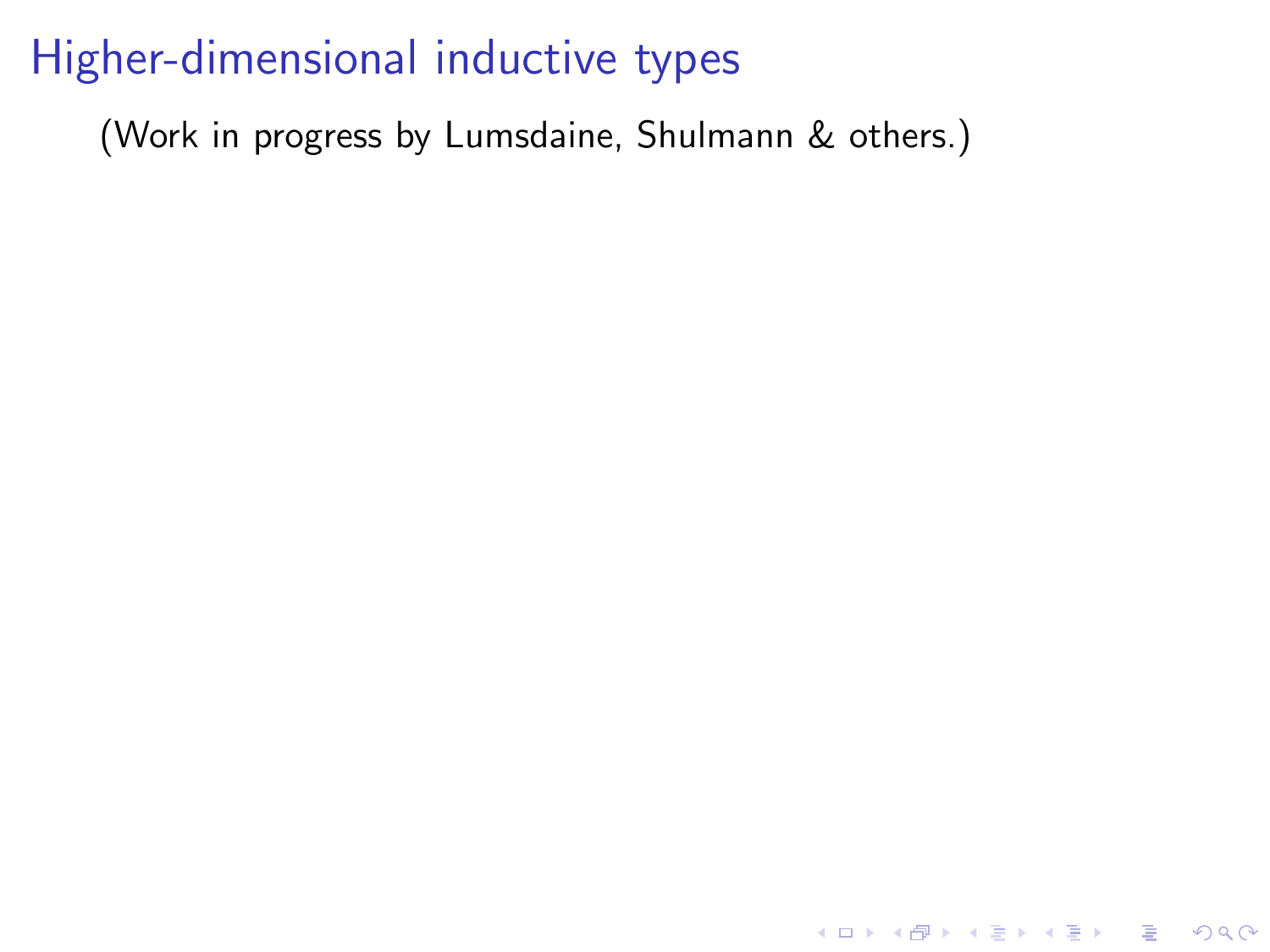(Work in progress by Lumsdaine, Shulmann & others.)

The natural numbers  $\mathbb N$  are implemented in type theory as an inductively defined structure of type:

> $\alpha$  : N  $s : \mathbb{N} \to \mathbb{N}$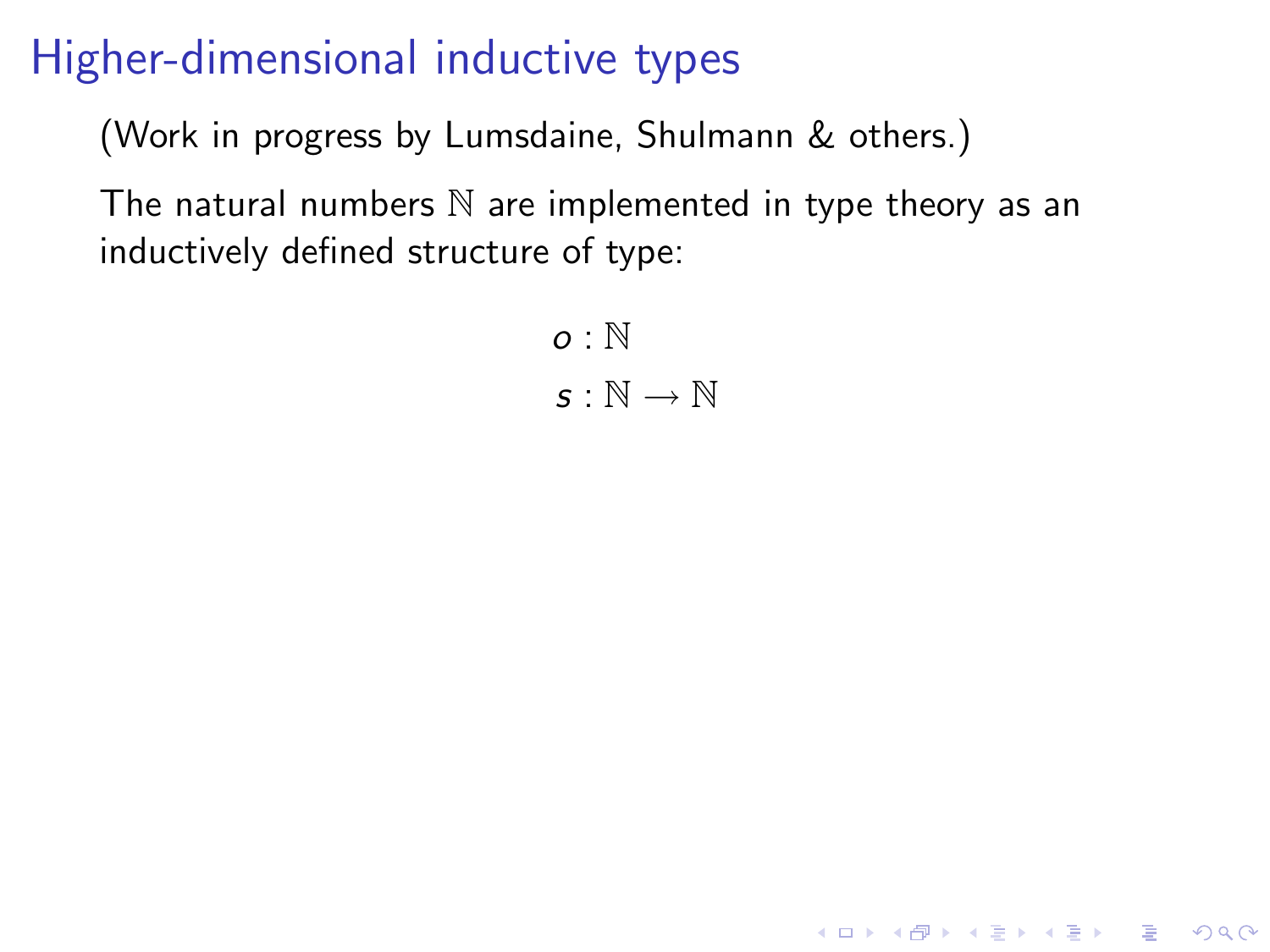(Work in progress by Lumsdaine, Shulmann & others.)

The natural numbers  $\mathbb N$  are implemented in type theory as an inductively defined structure of type:

> $\alpha$  : N  $s : \mathbb{N} \to \mathbb{N}$

The recursion property is captured by an elimination rule:

$$
\frac{a:X \qquad f:X\to X}{\mathsf{rec}(a,f):\mathbb{N}\to X}
$$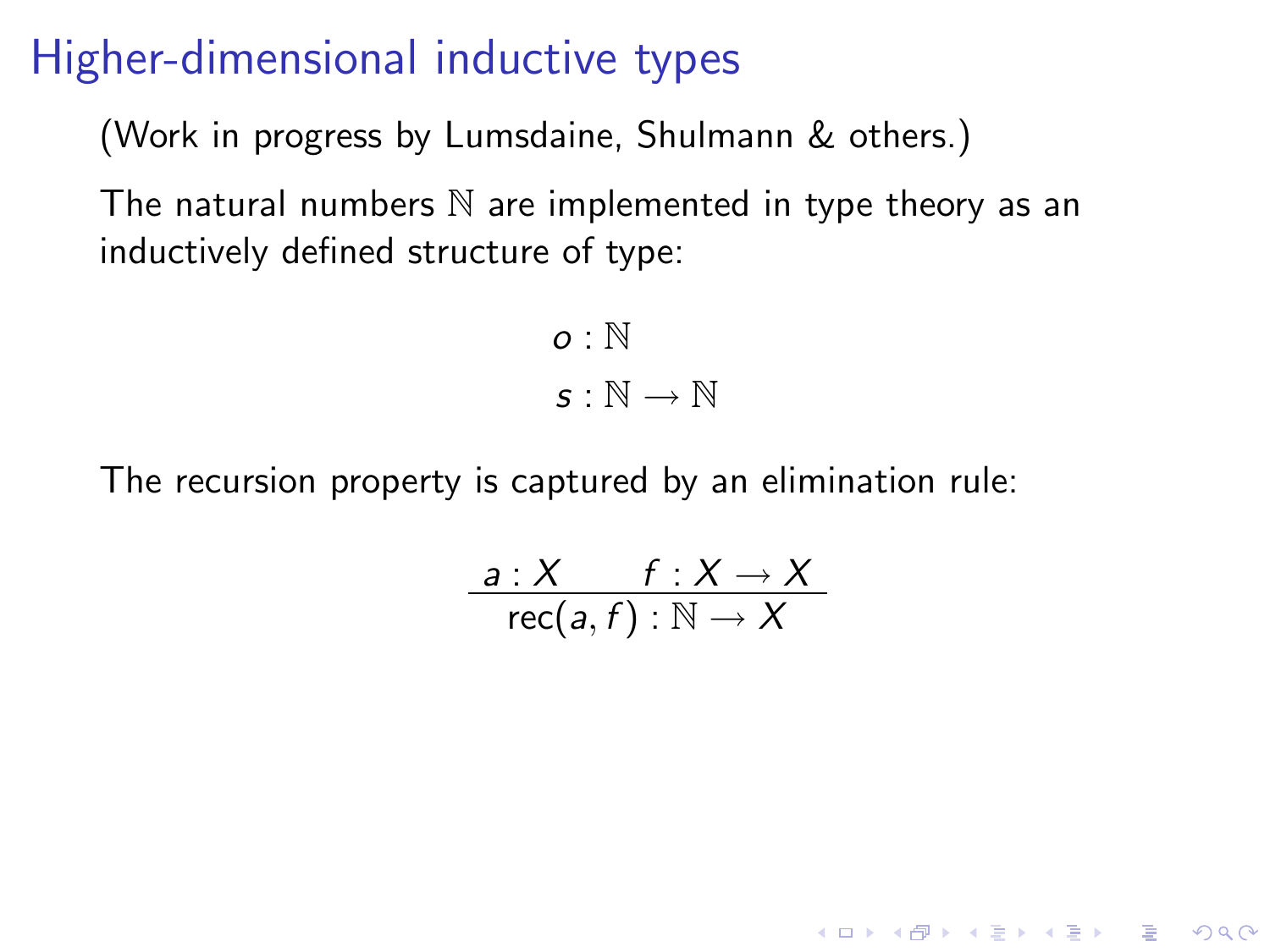(Work in progress by Lumsdaine, Shulmann & others.)

The natural numbers  $\mathbb N$  are implemented in type theory as an inductively defined structure of type:

> $\alpha$  : N  $\mathsf{S}:\mathbb{N}\to\mathbb{N}$

The recursion property is captured by an elimination rule:

$$
\frac{a:X \qquad f:X\to X}{\mathsf{rec}(a,f):\mathbb{N}\to X}
$$

such that:

$$
\text{rec}(a, f)(o) = a
$$
  

$$
\text{rec}(a, f)(sn) = f(\text{rec}(a, f)(n))
$$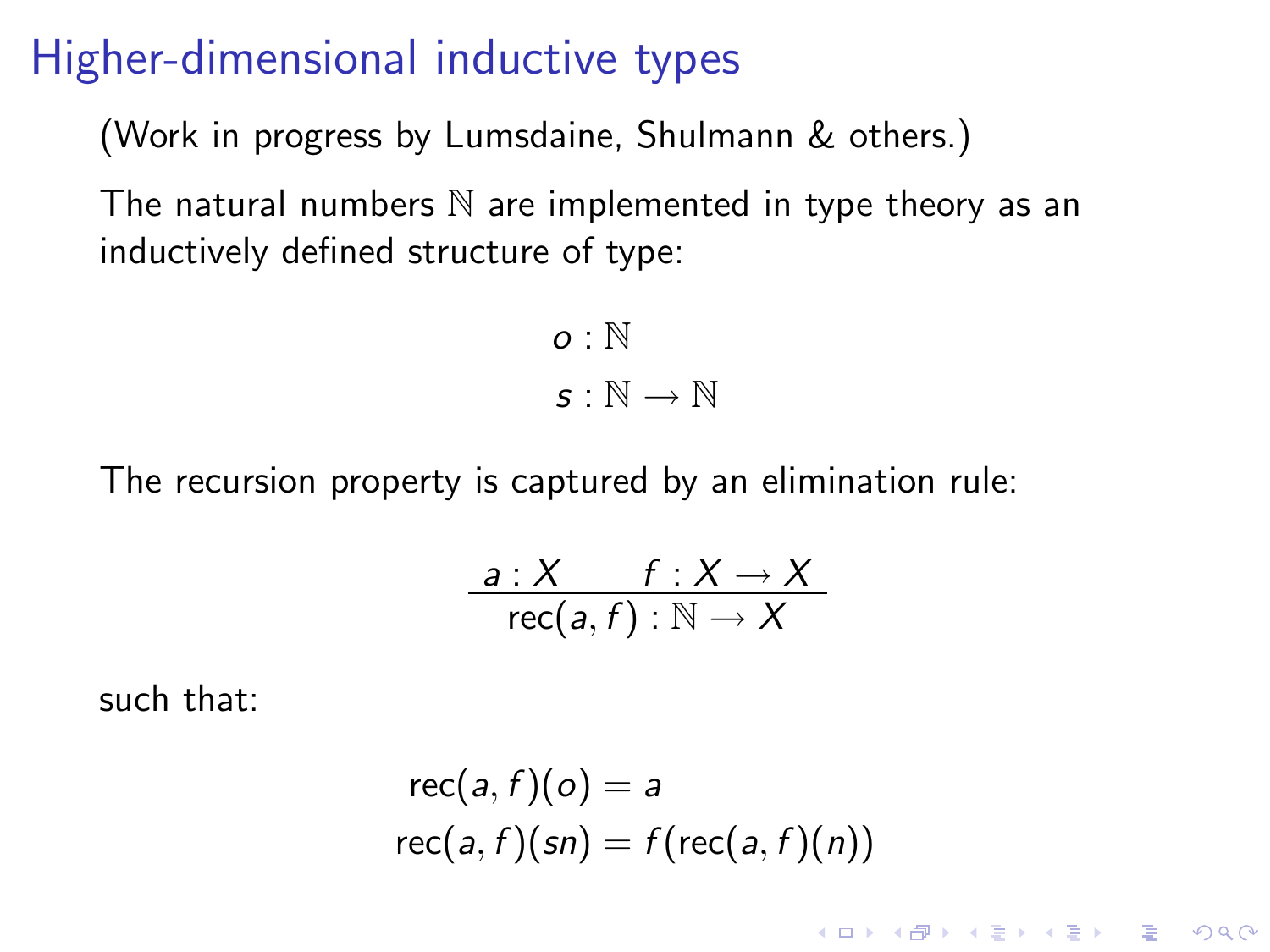This says just that  $(N, o, s)$  is the free structure of this type:



K ロ ▶ K @ ▶ K 할 ▶ K 할 ▶ 이 할 → 9 Q @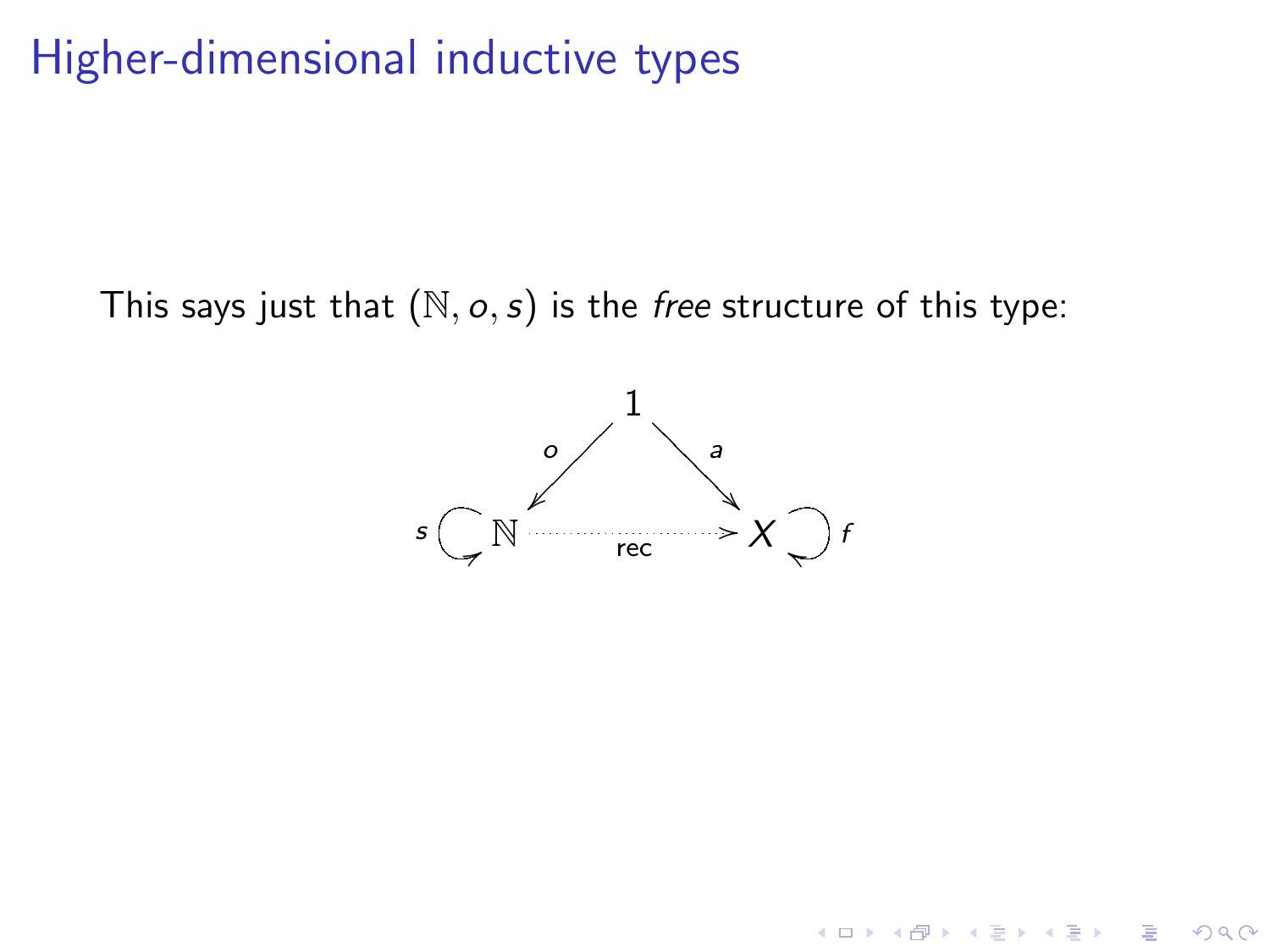This says just that  $(N, o, s)$  is the free structure of this type:



**KORK ERKER ADE YOUR** 

The map rec(a, f) :  $\mathbb{N} \to X$  is unique with this property.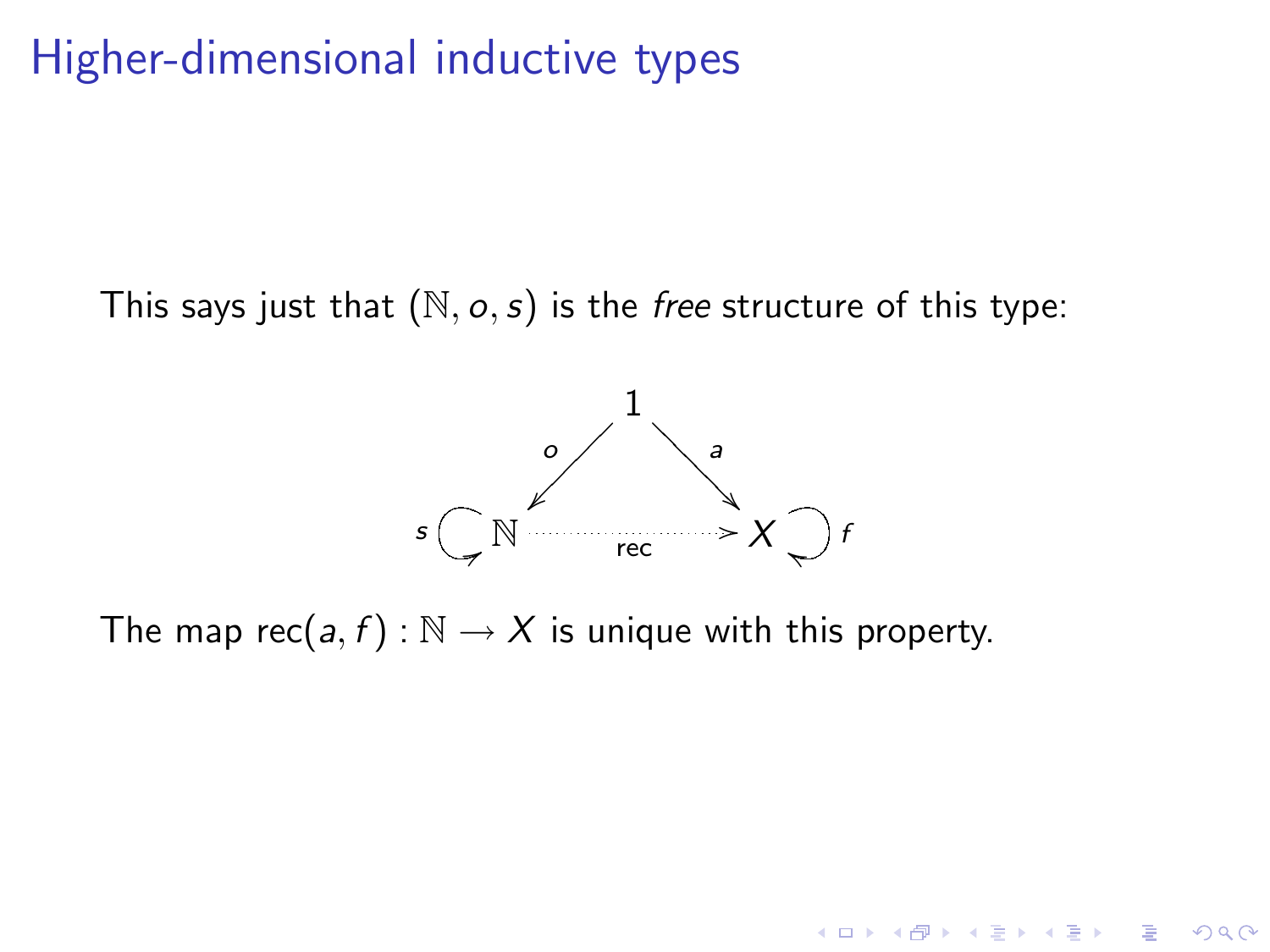The topological circle  $\mathbb{S} = S^1$  can also be given as an inductive type, now involving a higher-dimensional generator:

> $b : S$  $p : b \leadsto b$

> > **K ロ ▶ K @ ▶ K 할 X X 할 X 및 할 X X Q Q O**

Here we have written  $p : b \leadsto b$  for the "loop"  $p : \text{Id}_{\mathbb{S}}(b, b)$ .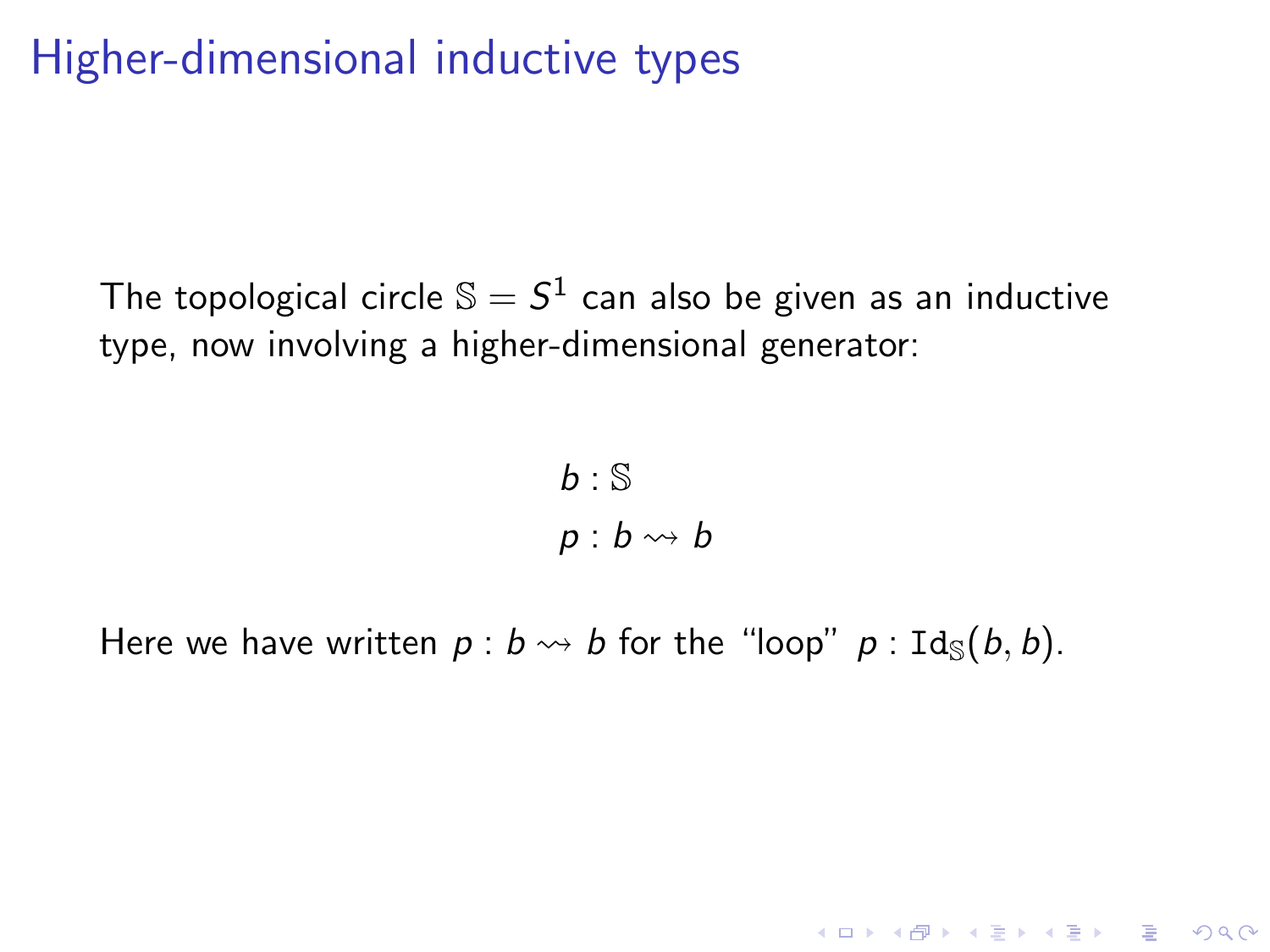There is an associated recursion property, captured again by an elimination rule:

$$
\frac{a:X \quad q:a\rightsquigarrow a}{\text{rec}(a,q):\mathbb{S}\rightarrow X}
$$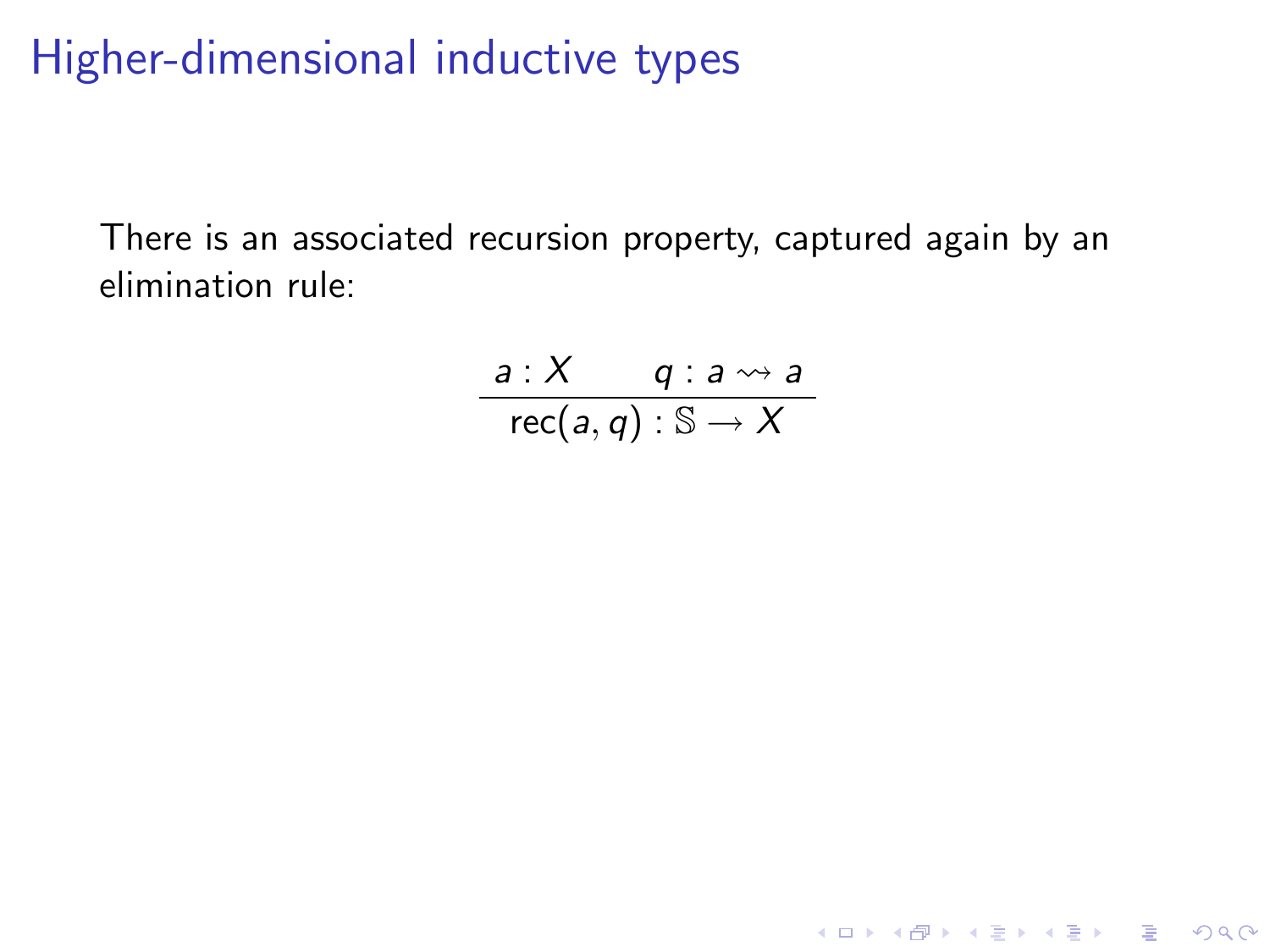There is an associated recursion property, captured again by an elimination rule:

$$
\frac{a:X \quad q:a \rightsquigarrow a}{\text{rec}(a,q) : \mathbb{S} \rightarrow X}
$$

such that:

$$
\operatorname{rec}(a,q)(b) = a
$$
  

$$
\operatorname{rec}(a,q)_1(p) = q
$$

**K ロ ▶ K @ ▶ K 할 X X 할 X → 할 X → 9 Q Q ^** 

Here rec(a, q)<sub>1</sub> is the effect of the map rec(a, q) on paths.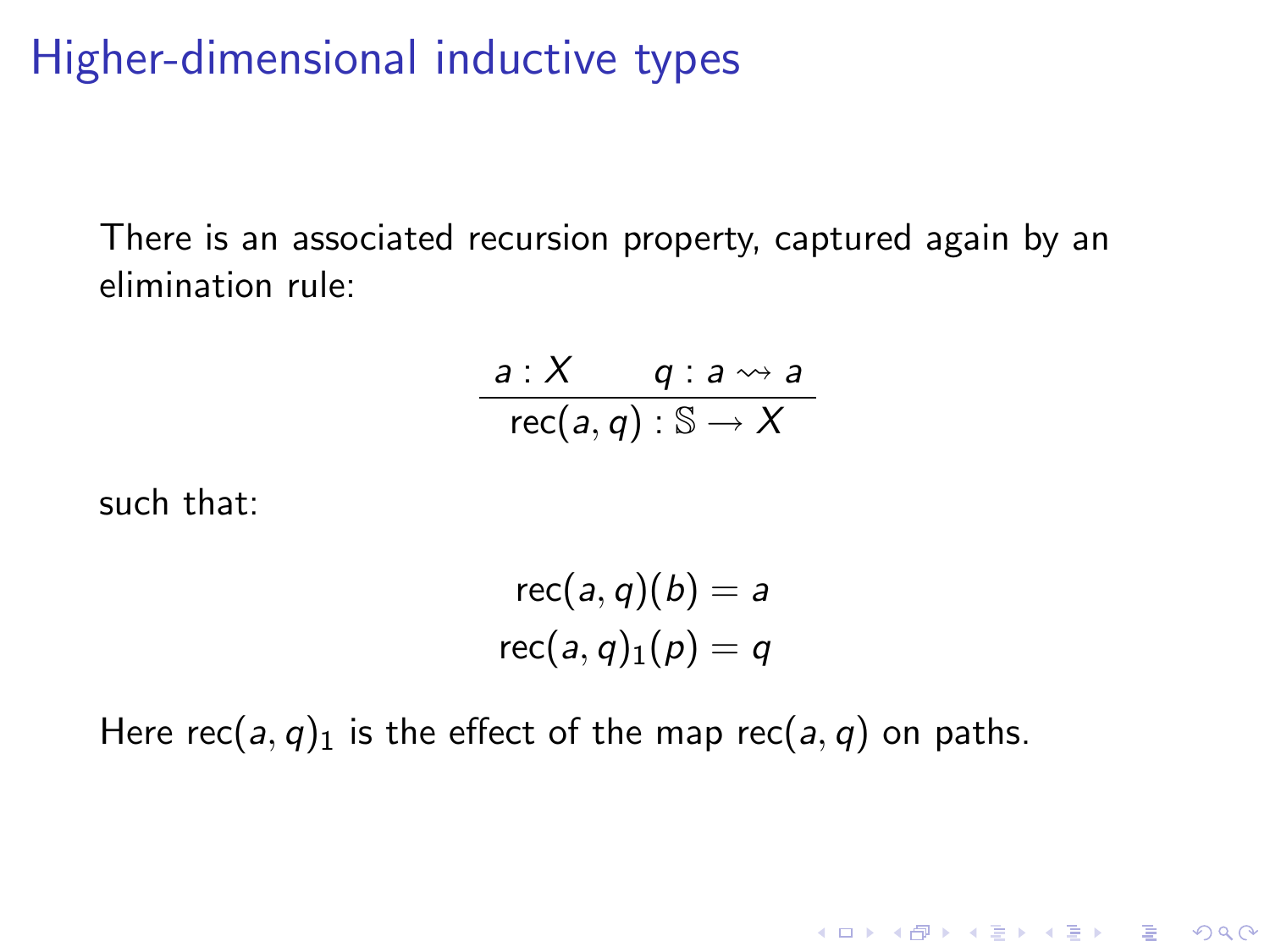This says that  $(S, b, p)$  is the free structure of this (higher) type:



K ロ ▶ K @ ▶ K 할 ▶ K 할 ▶ 이 할 → 9 Q @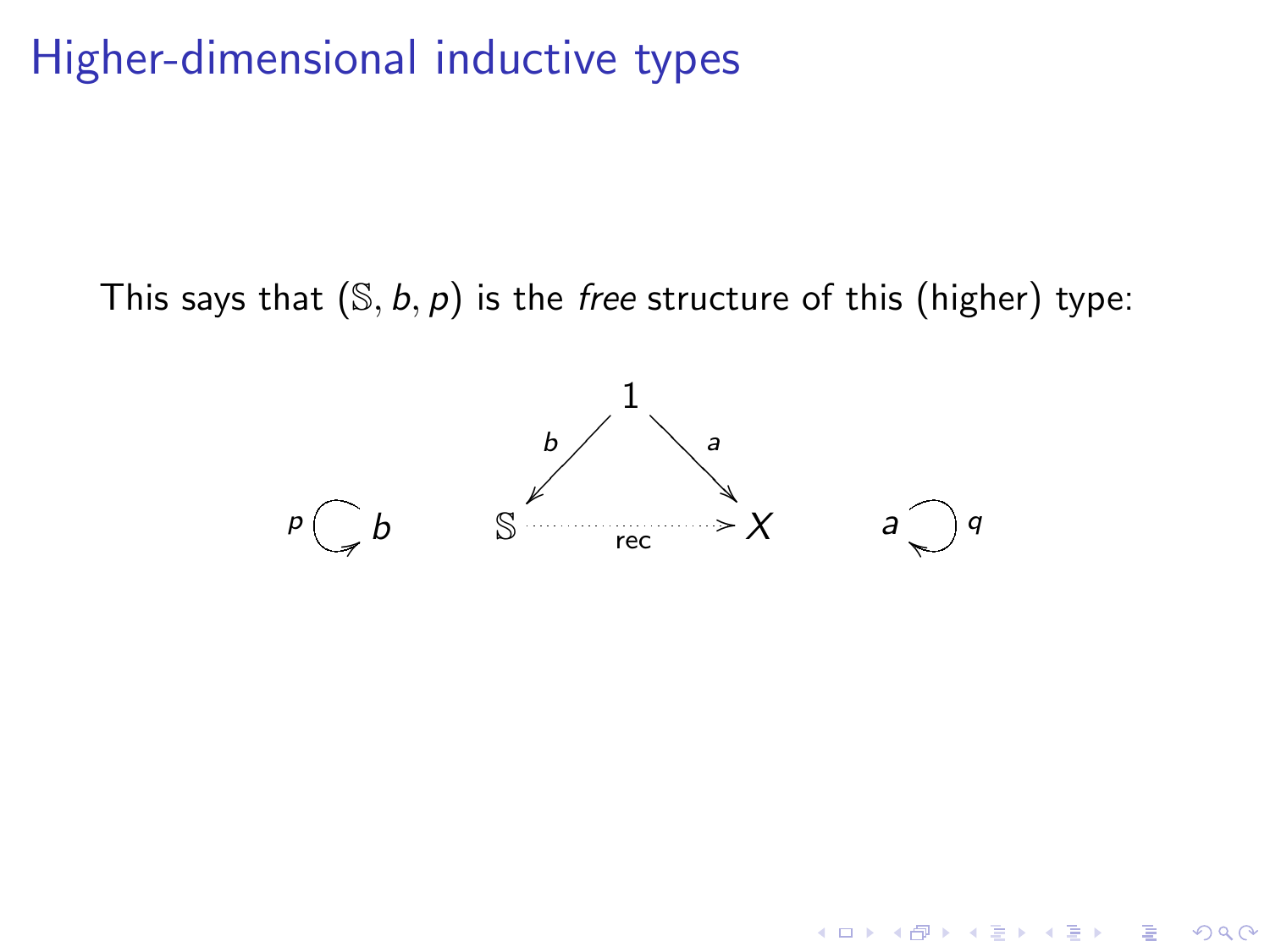This says that  $(S, b, p)$  is the free structure of this (higher) type:



**K ロ ▶ K @ ▶ K 할 X X 할 X → 할 X → 9 Q Q ^** 

The map rec(a, q) :  $\mathbb{S} \to X$  is then unique up to homotopy.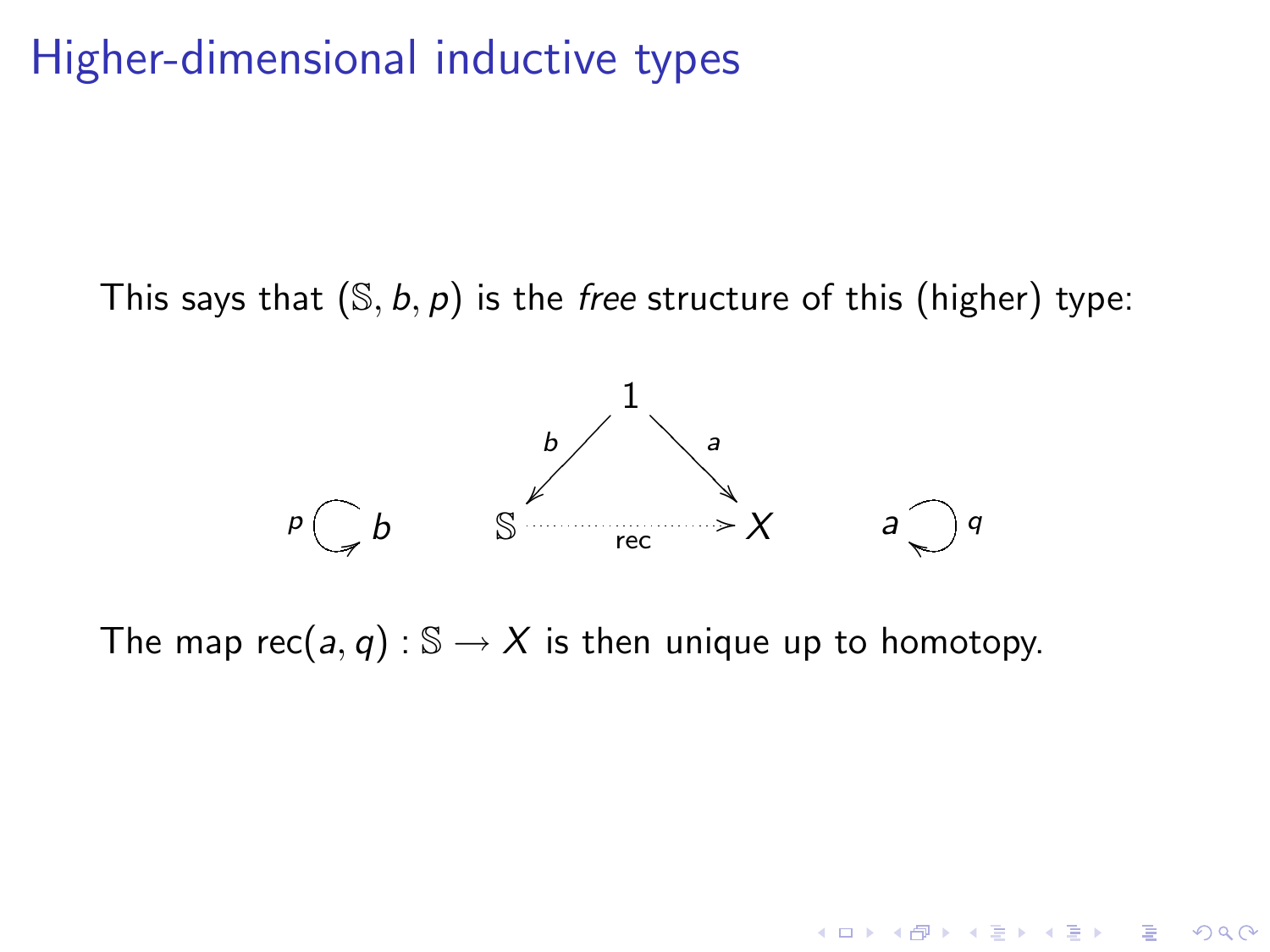Here is a sanity check:

#### Theorem (Shulmann 2011)

The type-theoretic circle  $S$  has the correct homotopy groups:  $\pi_1(\mathbb{S}) = \mathbb{Z}$ , and  $\pi_n(\mathbb{S}) = 0$  when  $n \neq 1$ .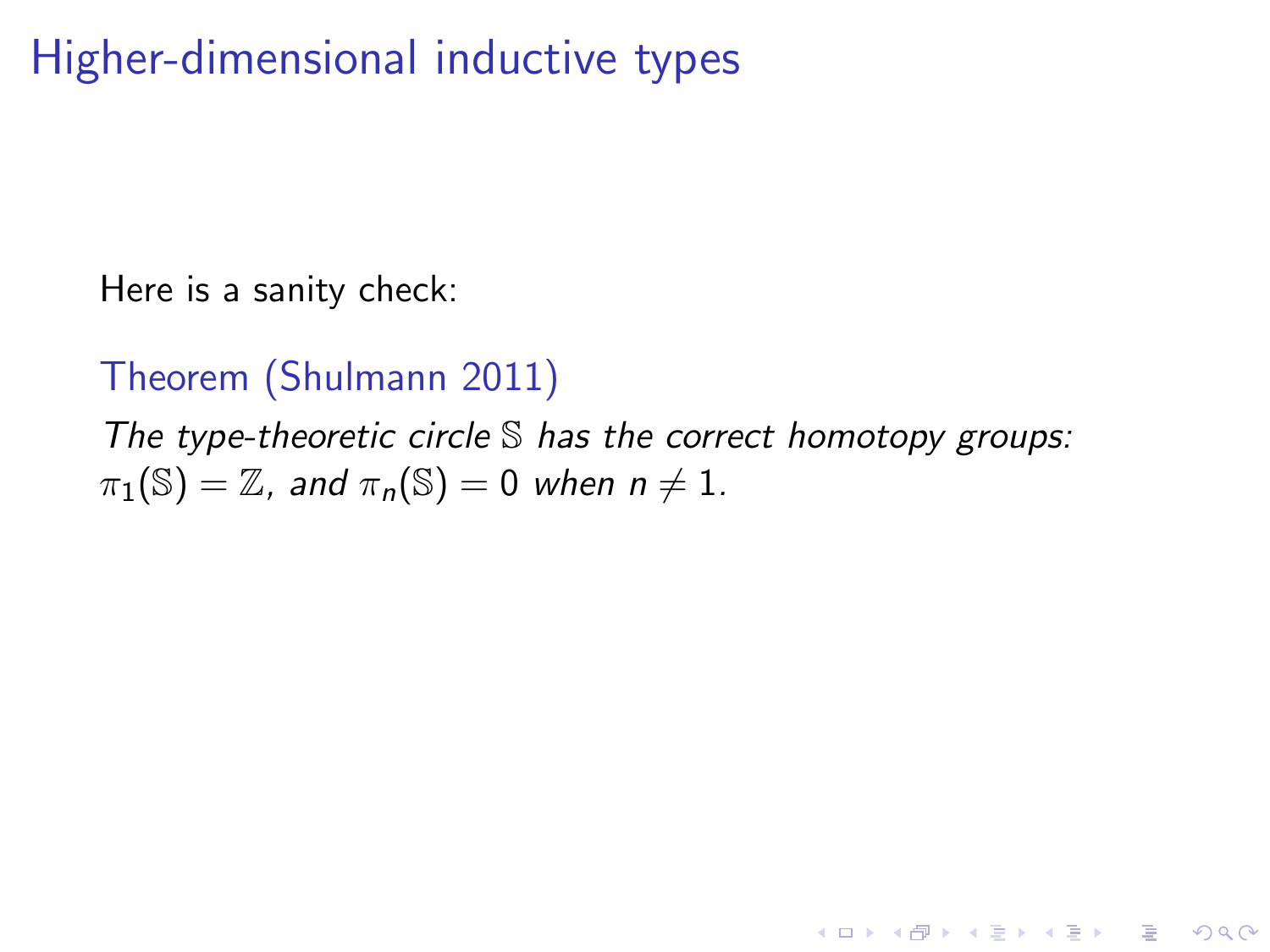Here is a sanity check:

#### Theorem (Shulmann 2011)

The type-theoretic circle  $S$  has the correct homotopy groups:  $\pi_1(\mathbb{S}) = \mathbb{Z}$ , and  $\pi_n(\mathbb{S}) = 0$  when  $n \neq 1$ .

The proof is implemented in Coq. It combines classical homotopy theory with methods from constructive type theory, and uses Voevodsky's new Univalence Axiom.

**KORKAR KERKER E VOOR**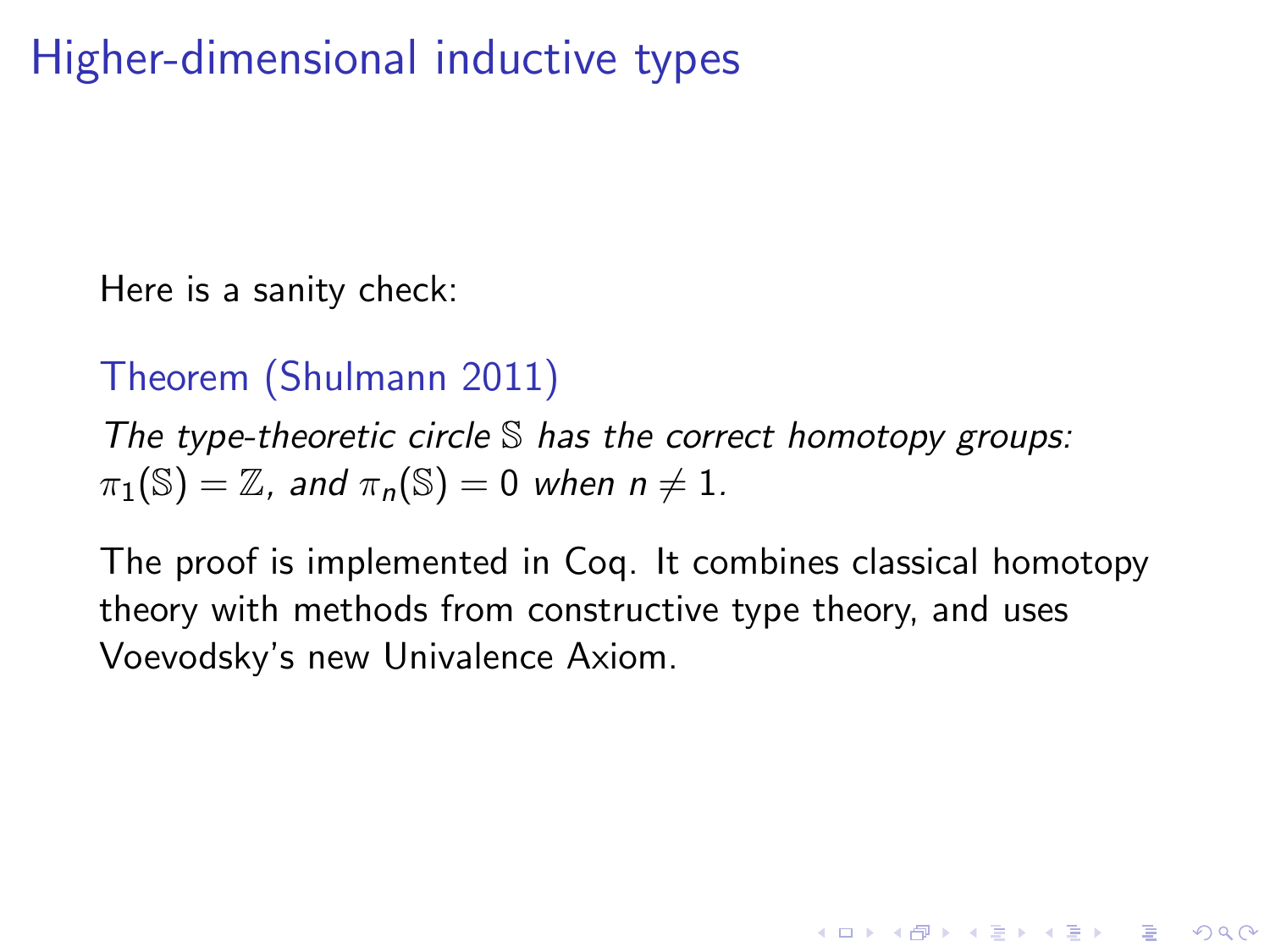The unit interval  $\mathbb{I} = [0, 1]$  is also an inductive type, on the data:

 $0, 1 : I$  $p: 0 \rightarrow 1$ 

Again we have written  $p : 0 \rightarrow 1$  for the path  $p : \text{Id}_{\mathbb{I}}(0, 1)$ .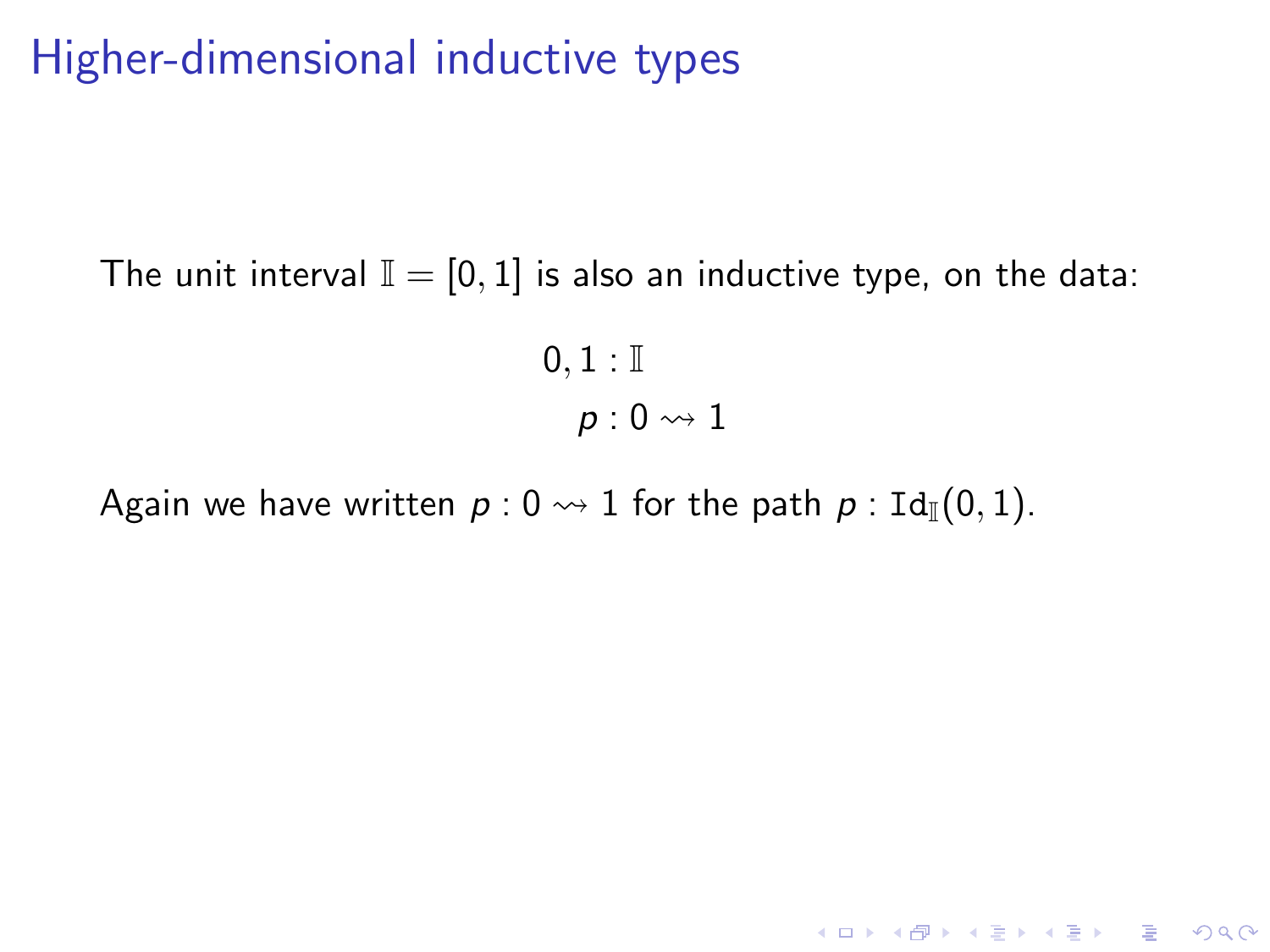The unit interval  $\mathbb{I} = [0, 1]$  is also an inductive type, on the data:

 $0, 1 : I$  $p: 0 \rightarrow 1$ 

Again we have written  $p : 0 \rightarrow 1$  for the path  $p : \text{Id}_{\mathbb{I}}(0, 1)$ .

Remark. In topology, the interval is used to define the notion of a path. Here we have the notion of a path as a logical primitive, and can use it to define the interval.

**KORKAR KERKER E VOOR**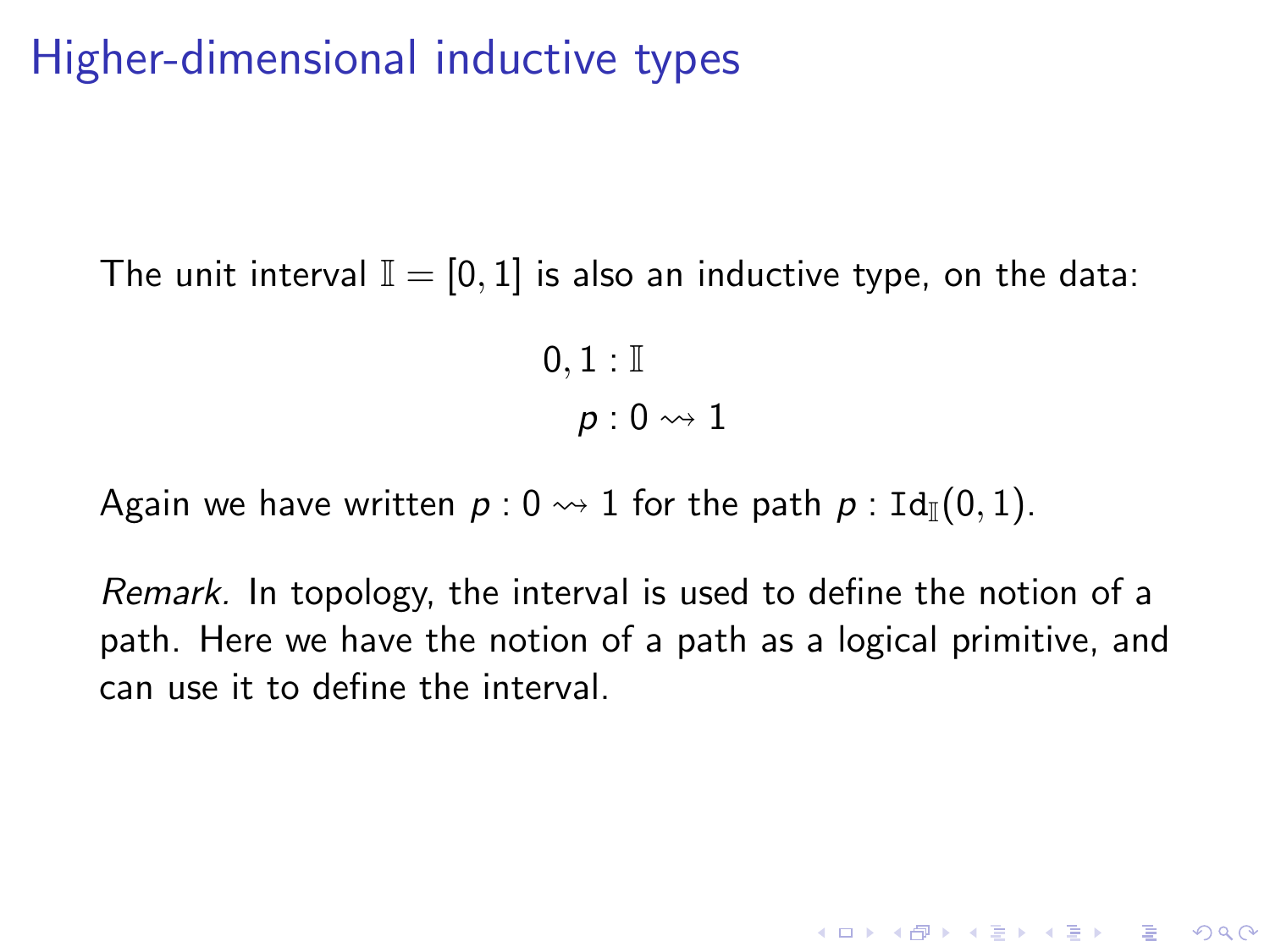Many other basic spaces and constructions can be introduced in this way:

- ightharpoonup the higher spheres  $S^n$  and disks  $D^n$ ,
- $\blacktriangleright$  the suspension  $\Sigma A$  of a space A,
- $\blacktriangleright$  finite cell complexes, tori, cylinders, ...,
- $\triangleright$  homotopy algebras i.e. algebraic structures with equations holding up to homotopy,

**KORK ERKER ADE YOUR** 

In the mapping cylinder of a map  $f : A \rightarrow B$ .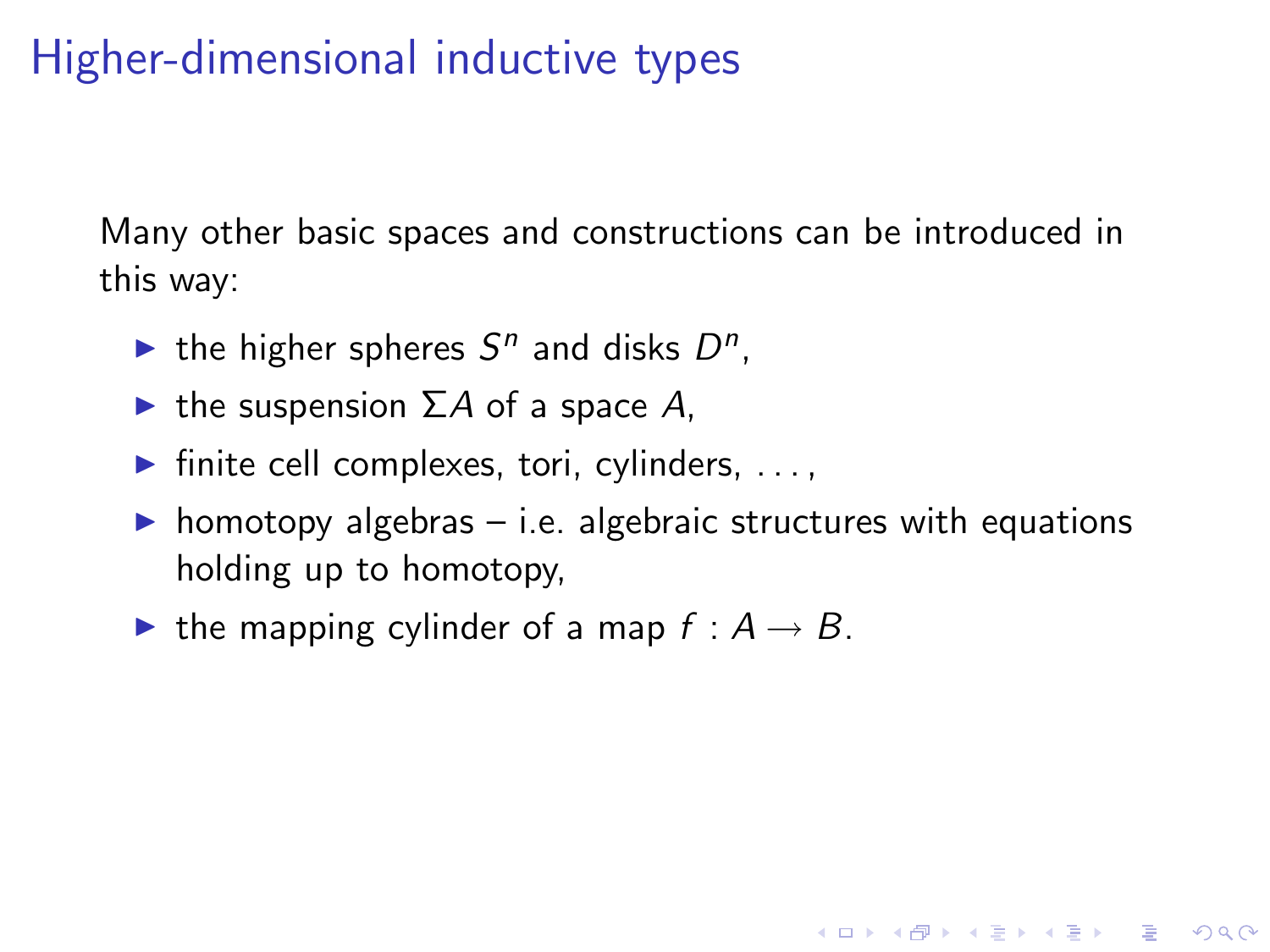Many other basic spaces and constructions can be introduced in this way:

- ightharpoonup the higher spheres  $S^n$  and disks  $D^n$ ,
- $\blacktriangleright$  the suspension  $\Sigma A$  of a space A,
- $\blacktriangleright$  finite cell complexes, tori, cylinders, ...,
- $\triangleright$  homotopy algebras i.e. algebraic structures with equations holding up to homotopy,
- In the mapping cylinder of a map  $f : A \rightarrow B$ .

Using higher-inductive types, one can show there is a rudimentary Quillen model structure in the type theory.

**K ロ ▶ K @ ▶ K 할 X X 할 X → 할 X → 9 Q Q ^**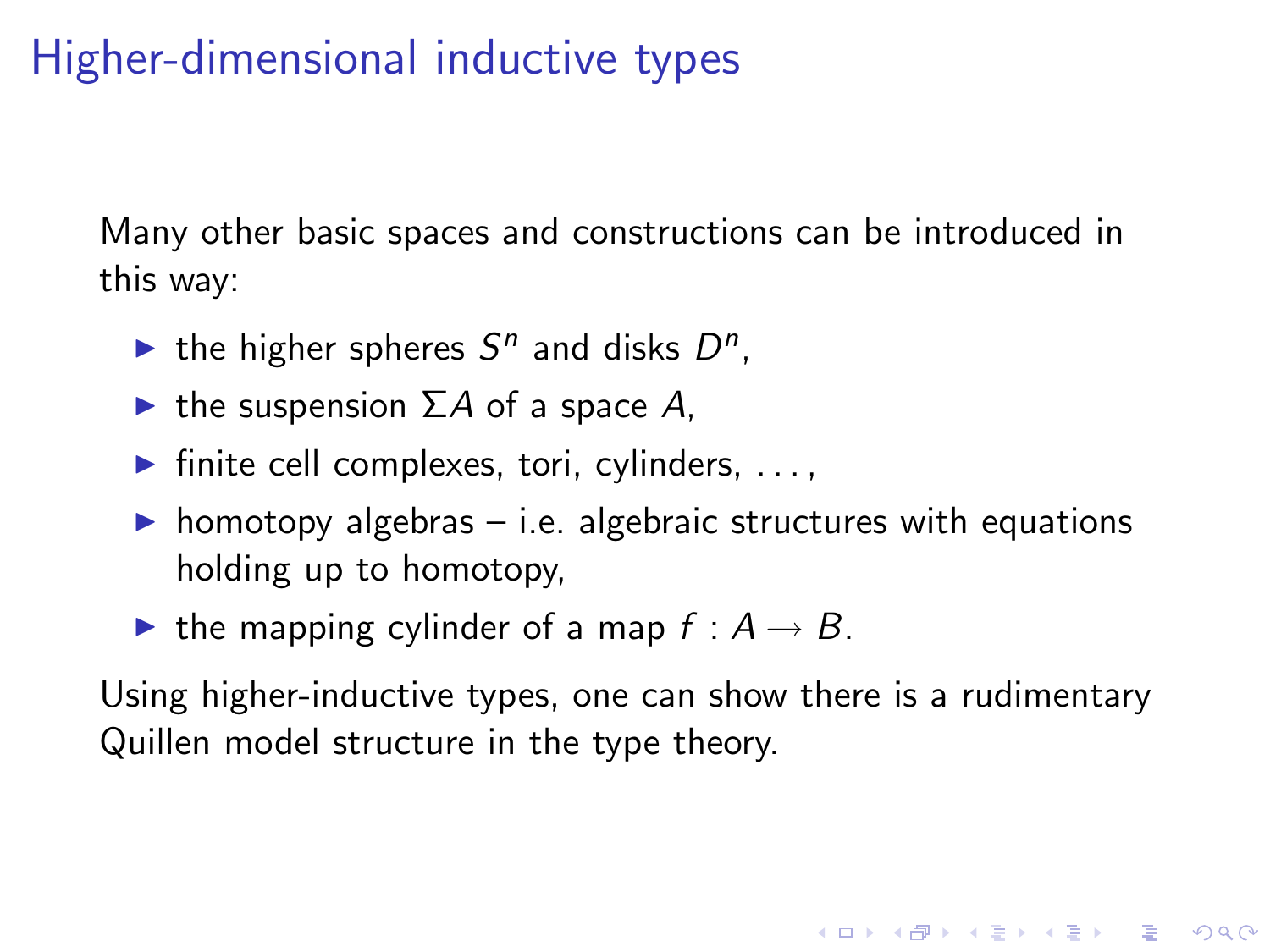### Some further topics

 $\blacktriangleright$  The Univalence Axiom:

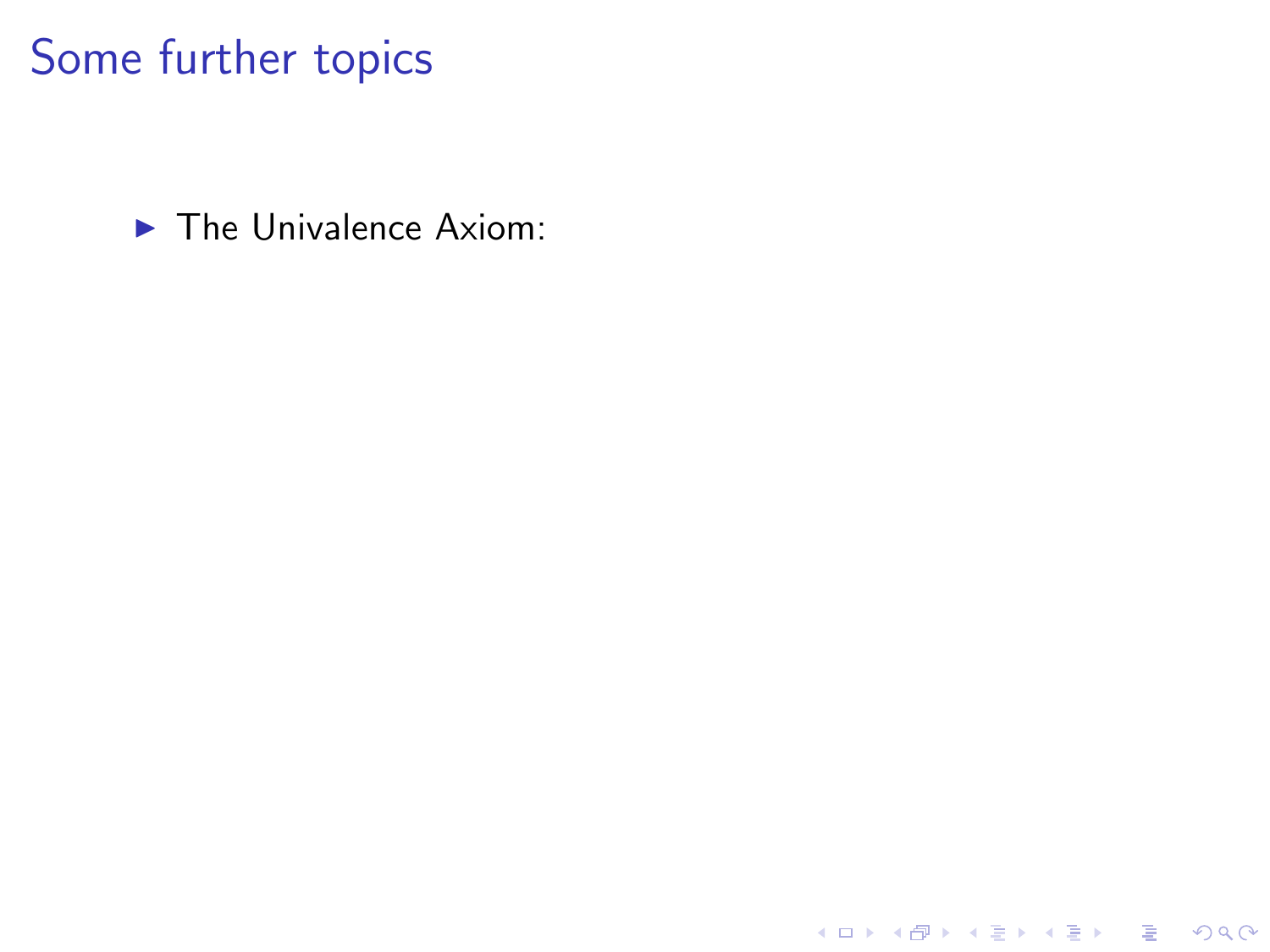$\blacktriangleright$  The Univalence Axiom:

Isomorphic structures are identical.

K ロ ▶ K @ ▶ K 할 ▶ K 할 ▶ | 할 | ⊙Q @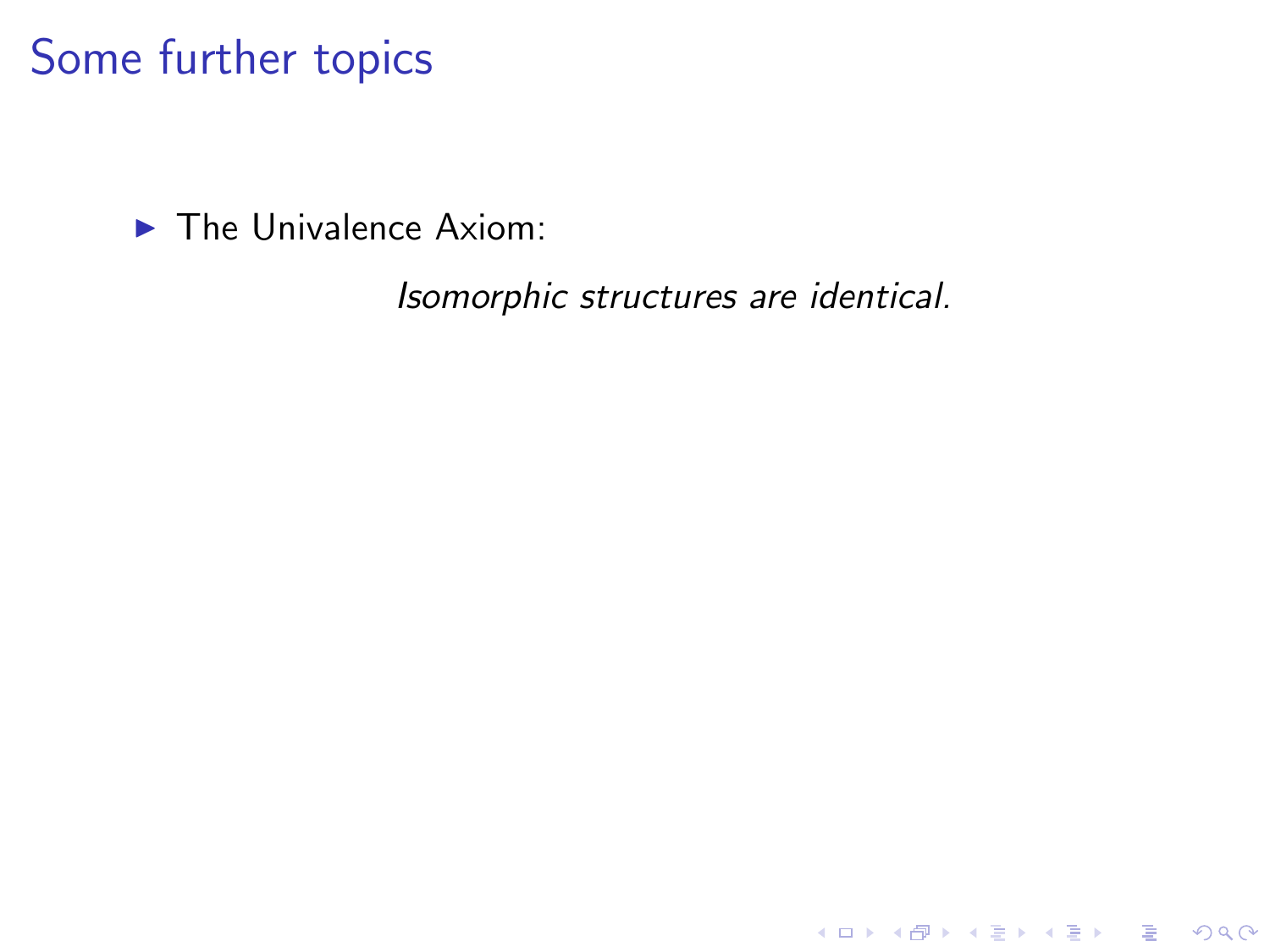$\blacktriangleright$  The Univalence Axiom:

Isomorphic structures are identical.

K ロ ▶ K @ ▶ K 할 ▶ K 할 ▶ | 할 | © 9 Q @

 $\blacktriangleright$  Consistency: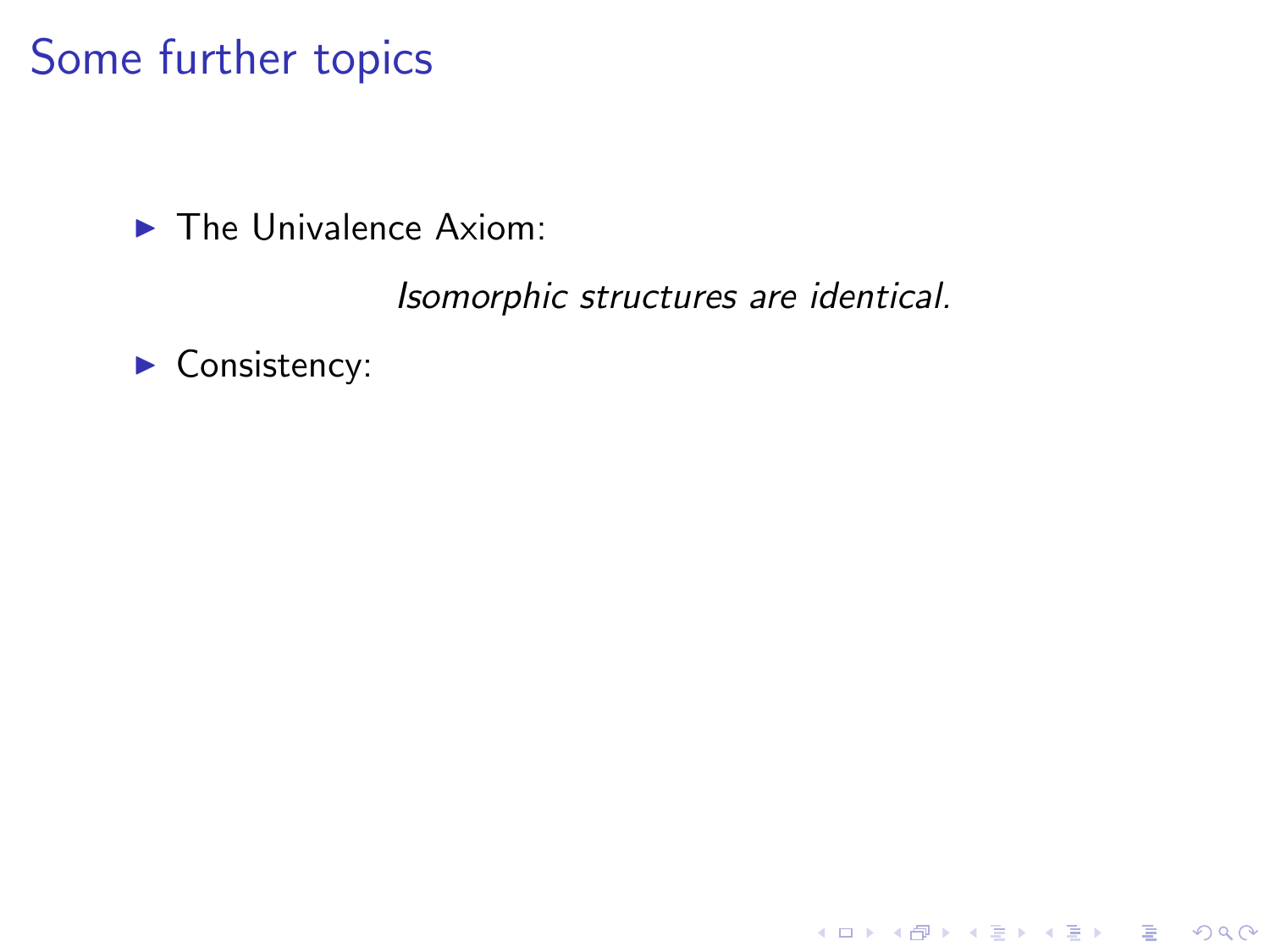$\blacktriangleright$  The Univalence Axiom:

Isomorphic structures are identical.

#### $\blacktriangleright$  Consistency:

Voevodsky has constructed a model of the Univalence Axiom in simplicial sets.

K ロ ▶ K @ ▶ K 할 > K 할 > 1 할 > 1 이익어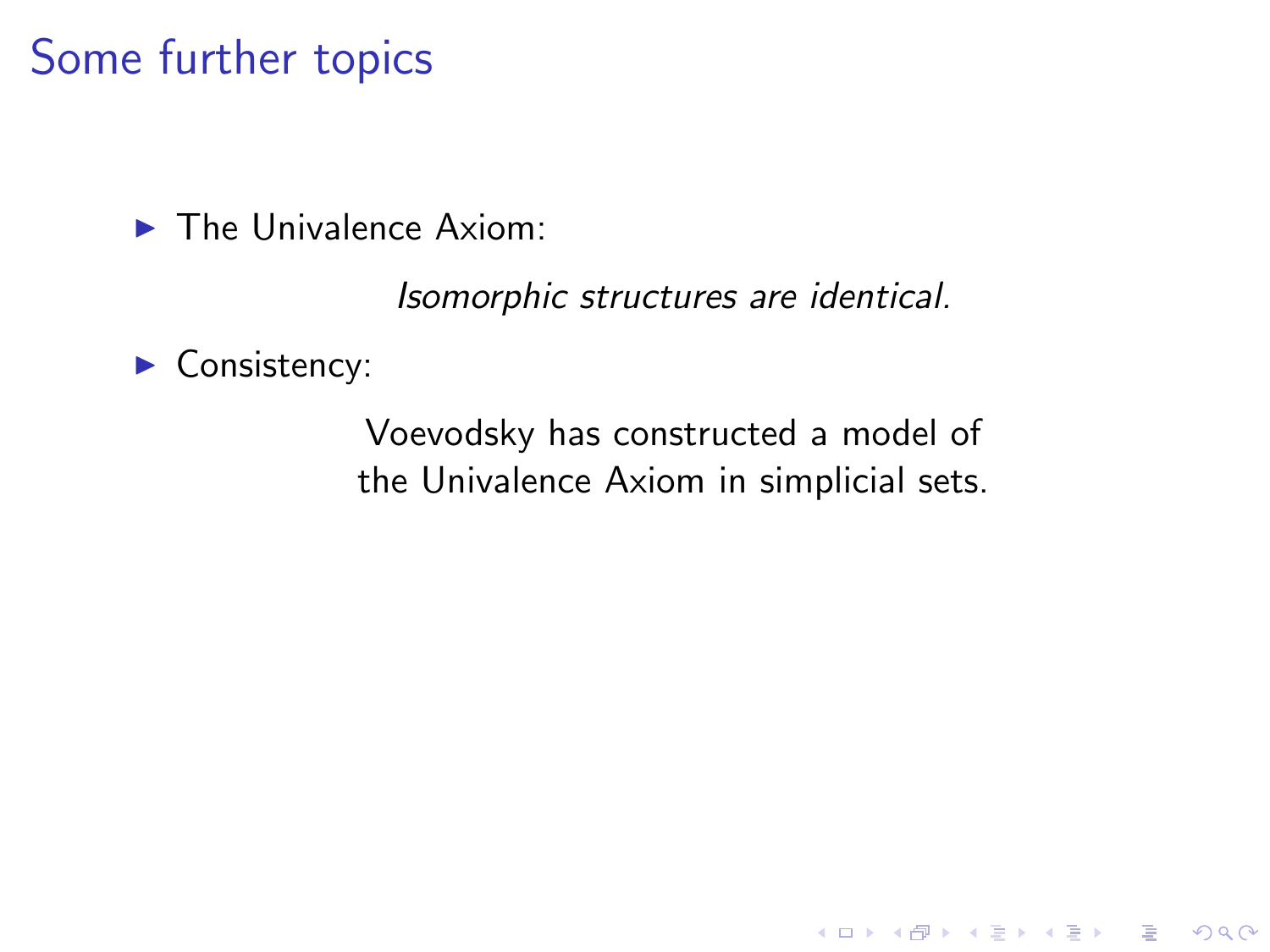$\blacktriangleright$  The Univalence Axiom:

Isomorphic structures are identical.

 $\blacktriangleright$  Consistency:

Voevodsky has constructed a model of the Univalence Axiom in simplicial sets.

K ロ ▶ K @ ▶ K 할 > K 할 > 1 할 > 1 이익어

 $\blacktriangleright$  Foundations: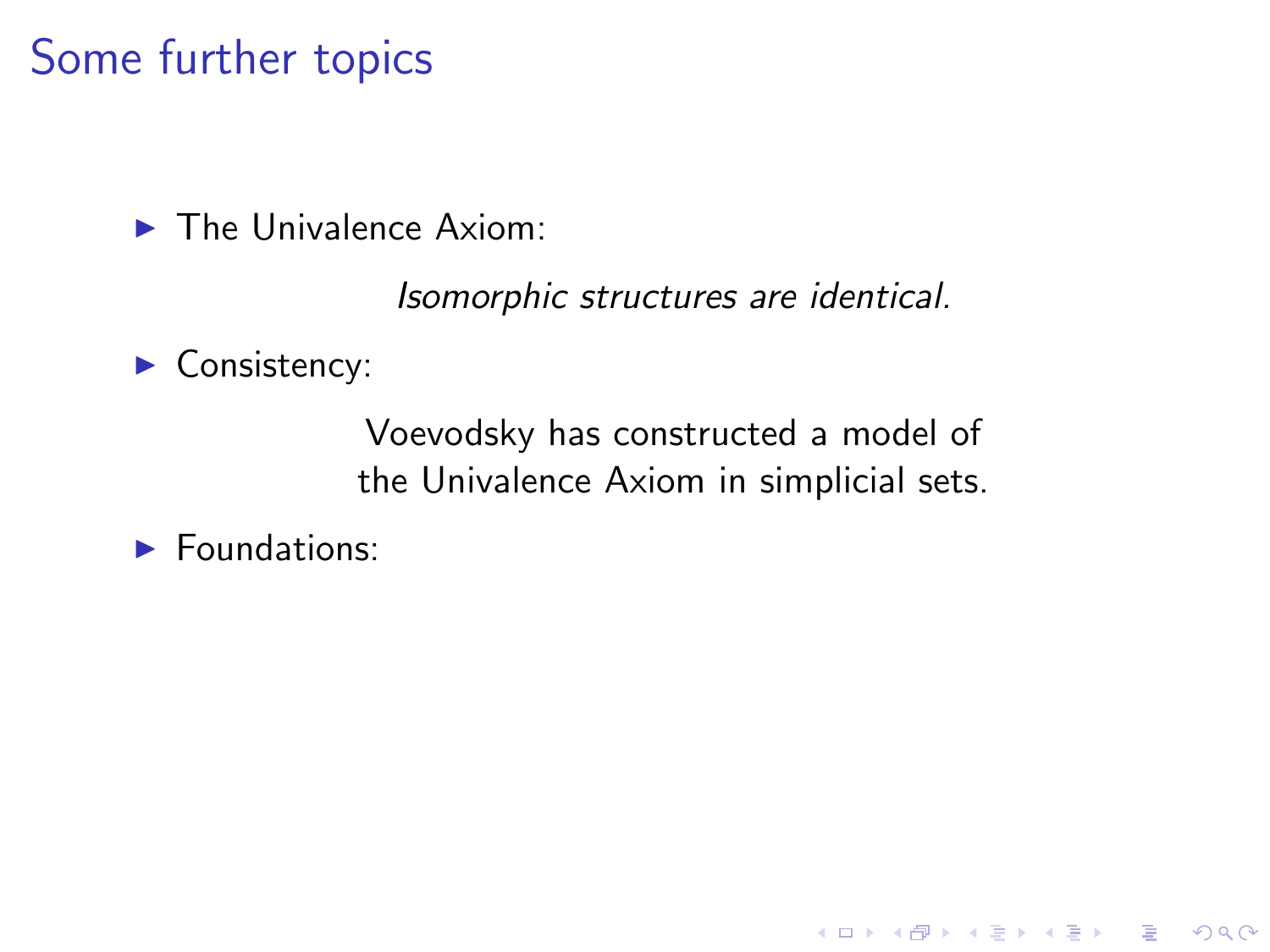$\blacktriangleright$  The Univalence Axiom:

Isomorphic structures are identical.

 $\blacktriangleright$  Consistency:

Voevodsky has constructed a model of the Univalence Axiom in simplicial sets.

 $\blacktriangleright$  Foundations:

Sets are spaces too, as are propositions, so logic and set theory are subsumed.

K ロ ▶ K @ ▶ K 할 > K 할 > 1 할 > 1 이익어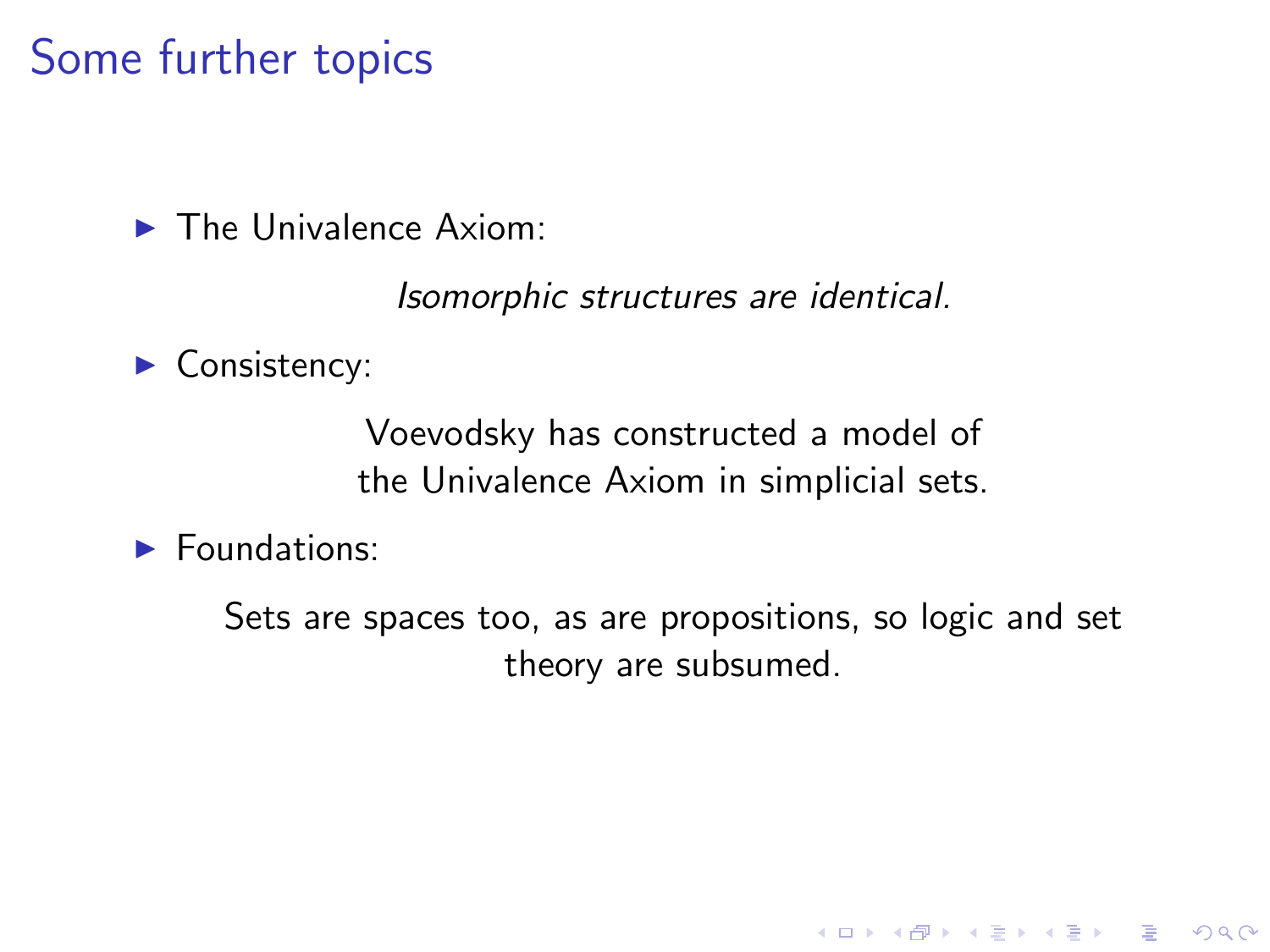$\blacktriangleright$  The Univalence Axiom:

Isomorphic structures are identical.

 $\blacktriangleright$  Consistency:

Voevodsky has constructed a model of the Univalence Axiom in simplicial sets.

 $\blacktriangleright$  Foundations:

Sets are spaces too, as are propositions, so logic and set theory are subsumed.

**KORK ERKER ADE YOUR** 

New "invariant" foundations for mathematics, with geometric content and a computational character.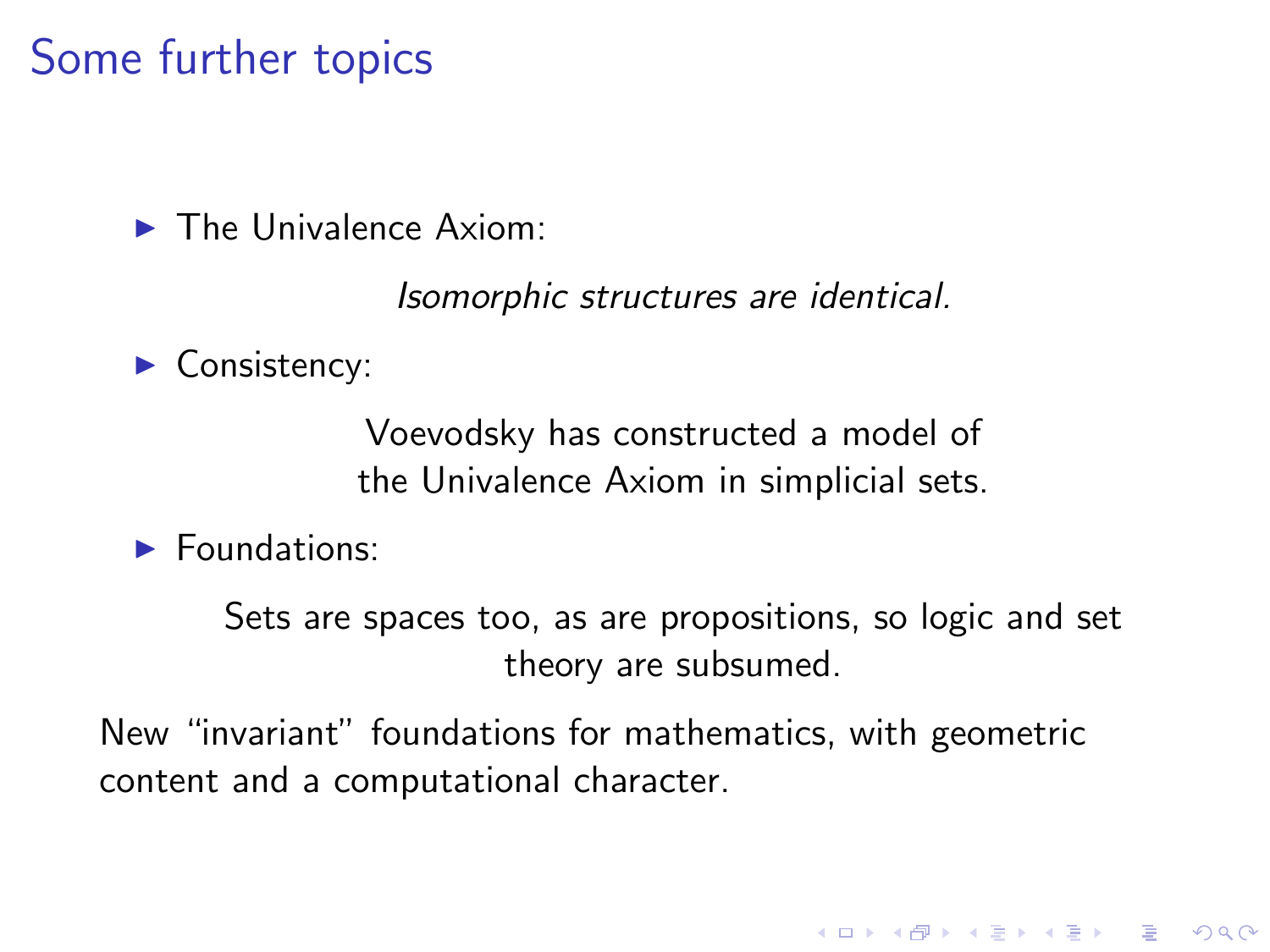## **Conclusion**

Under this new homotopy interpretation, constructive type theory captures a substantial amount of homotopy theory, permitting purely formal reasoning which can even be implemented on a computer.

**KOD KARD KED KED E VOOR**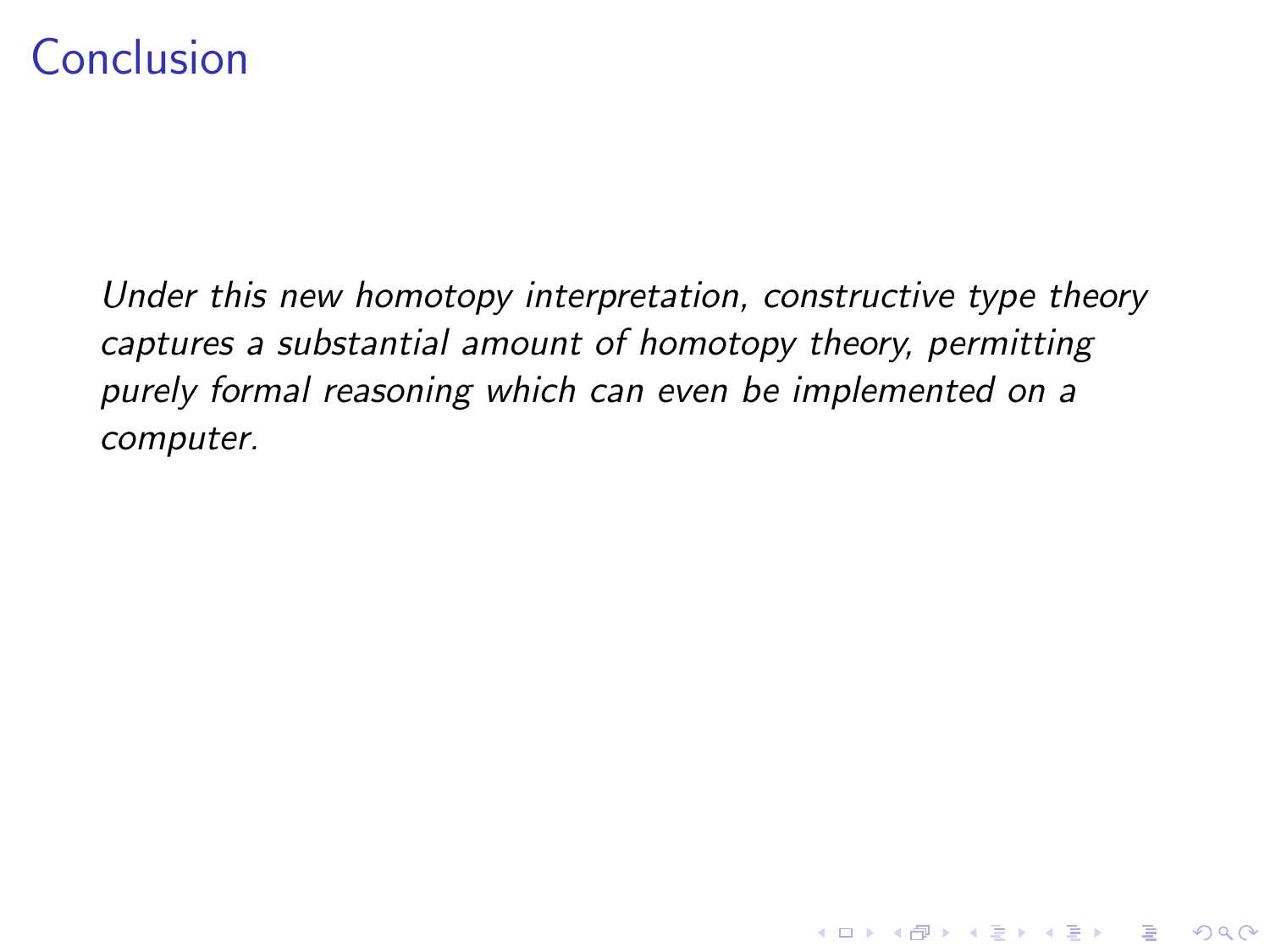# Conclusion

Under this new homotopy interpretation, constructive type theory captures a substantial amount of homotopy theory, permitting purely formal reasoning which can even be implemented on a computer.

The homotopy interpretation also suggests a new approach to foundations of math with intrinsic geometric content, capturing some forms of reasoning more naturally than traditional foundations in set theory.

**KOD KARD KED KED E VOOR**